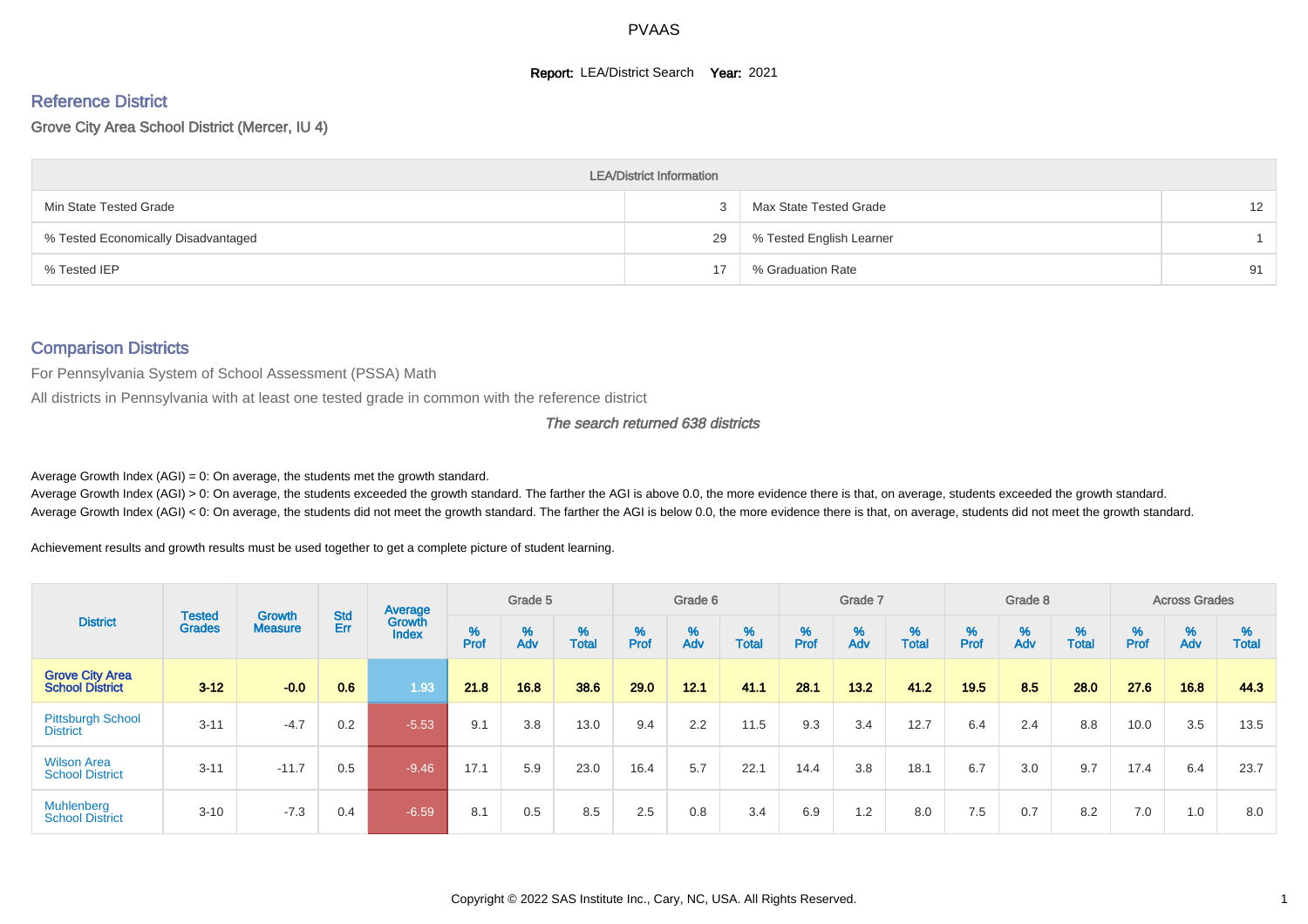|                                                    |                                |                                 | <b>Std</b> | <b>Average</b>         |           | Grade 5  |                   |           | Grade 6  |                   |              | Grade 7  |                   |           | Grade 8  |                   |           | <b>Across Grades</b> |            |
|----------------------------------------------------|--------------------------------|---------------------------------|------------|------------------------|-----------|----------|-------------------|-----------|----------|-------------------|--------------|----------|-------------------|-----------|----------|-------------------|-----------|----------------------|------------|
| <b>District</b>                                    | <b>Tested</b><br><b>Grades</b> | <b>Growth</b><br><b>Measure</b> | Err        | Growth<br><b>Index</b> | %<br>Prof | %<br>Adv | %<br><b>Total</b> | %<br>Prof | %<br>Adv | %<br><b>Total</b> | $\%$<br>Prof | %<br>Adv | %<br><b>Total</b> | %<br>Prof | %<br>Adv | %<br><b>Total</b> | %<br>Prof | %<br>Adv             | %<br>Total |
| <b>Grove City Area</b><br><b>School District</b>   | $3 - 12$                       | $-0.0$                          | 0.6        | 1.93                   | 21.8      | 16.8     | 38.6              | 29.0      | 12.1     | 41.1              | 28.1         | 13.2     | 41.2              | 19.5      | 8.5      | 28.0              | 27.6      | 16.8                 | 44.3       |
| <b>Shaler Area</b><br><b>School District</b>       | $3 - 11$                       | $-6.1$                          | 0.4        | 1.00                   | 26.2      | 5.8      | 32.0              | 12.6      | 1.9      | 14.5              | 22.1         | 5.5      | 27.7              | 19.6      | 5.2      | 24.8              | 23.3      | 7.8                  | 31.2       |
| <b>West Mifflin Area</b><br><b>School District</b> | $3 - 12$                       | $-8.5$                          | 0.5        | $-2.29$                | 18.4      | 5.7      | 24.1              | 6.8       | 0.7      | 7.4               | 6.7          | 0.0      | 6.7               | 5.5       | 0.0      | 5.5               | 11.1      | 2.8                  | 13.9       |
| <b>MaST Community</b><br><b>Charter School</b>     | $3 - 10$                       | $-8.7$                          | 0.6        | $-3.76$                | 30.0      | 3.0      | 33.0              | 20.0      | 3.8      | 23.8              | 24.3         | 3.9      | 28.2              | 17.5      | 1.9      | 19.4              | 23.1      | 3.6                  | 26.7       |
| <b>Baldwin-Whitehall</b><br><b>School District</b> | $3 - 11$                       | $-5.8$                          | 0.4        | $-2.93$                | 24.7      | 6.6      | 31.4              | 18.6      | 1.2      | 19.8              | 16.0         | 1.6      | 17.7              | 11.5      | 2.1      | 13.6              | 22.2      | 6.8                  | 29.0       |
| <b>Abington School</b><br><b>District</b>          | $3 - 10$                       | $-3.8$                          | 0.3        | 0.35                   | 25.7      | 12.4     | 38.1              | 30.8      | 10.8     | 41.6              | 23.9         | 6.4      | 30.2              | 14.9      | 1.1      | 15.9              | 26.9      | 10.4                 | 37.3       |
| <b>Pennridge School</b><br><b>District</b>         | $3 - 10$                       | $-1.2$                          | 0.3        | 6.80                   | 35.5      | 15.4     | 50.9              | 19.1      | 2.9      | 22.0              | 21.4         | 13.9     | 35.3              | 21.6      | 3.4      | 25.1              | 28.5      | 12.0                 | 40.5       |
| <b>Allentown City</b><br><b>School District</b>    | $3 - 12$                       | $-4.5$                          | 0.3        | $-9.09$                |           |          |                   | 2.0       | 0.7      | 2.8               | 2.2          | 0.3      | 2.5               |           |          |                   | 4.3       | 1.1                  | 5.4        |
| <b>Parkland School</b><br><b>District</b>          | $3 - 11$                       | $-3.5$                          | 0.3        | $-5.03$                | 33.6      | 26.4     | 60.0              | 33.4      | 15.9     | 49.3              | 27.1         | 18.6     | 45.7              | 23.1      | 11.8     | 34.9              | 30.8      | 24.1                 | 54.9       |
| <b>Wyoming Area</b><br><b>School District</b>      | $3 - 10$                       | $-7.7$                          | 0.6        | $-1.00$                | 22.1      | 8.8      | 31.0              | 4.8       | 1.0      | 5.8               | 9.3          | 3.1      | 12.4              | 7.4       | 1.8      | 9.3               | 14.1      | 4.3                  | 18.4       |
| <b>MaST Community</b><br><b>Charter School II</b>  | $3 - 10$                       | $-8.4$                          | 0.7        | $-4.62$                | 5.0       | 2.0      | 6.9               | 7.2       | 1.0      | 8.2               | 8.9          | 2.0      | 10.9              |           |          |                   | 12.6      | 3.2                  | 15.8       |
| <b>Pittston Area</b><br><b>School District</b>     | $3 - 11$                       | $-8.4$                          | 0.8        | 0.10                   | 5.7       | 0.0      | 5.7               | 4.2       | 0.0      | 4.2               | 4.8          | 3.2      | 7.9               | 7.1       | 1.8      | 8.9               | 10.7      | 3.8                  | 14.4       |
| <b>Seneca Valley</b><br><b>School District</b>     | $3 - 11$                       | $-2.1$                          | 0.3        | 1.45                   | 28.8      | 15.8     | 44.6              | 33.8      | 9.8      | 43.6              | 26.6         | 12.0     | 38.5              | 18.6      | 6.0      | 24.6              | 30.0      | 14.4                 | 44.4       |
| <b>Woodland Hills</b><br><b>School District</b>    | $3 - 12$                       | $-6.1$                          | 0.5        | $-2.24$                | 5.7       | 5.1      | 10.8              | 4.8       | 1.4      | 6.2               | 8.7          | 2.9      | 11.6              | 2.3       | 3.0      | 5.3               | 7.9       | 2.7                  | 10.6       |
| <b>Kiski Area School</b><br><b>District</b>        | $3 - 11$                       | $-4.9$                          | 0.4        | $-1.08$                | 15.4      | 5.6      | 21.0              | 11.1      | 1.8      | 13.0              | 22.9         | 5.0      | 27.9              | 9.6       | 2.8      | 12.4              | 20.2      | 7.5                  | 27.7       |
| <b>Lancaster School</b><br><b>District</b>         | $3 - 12$                       | $-3.2$                          | 0.3        | $-3.06$                | 8.8       | 3.0      | 11.8              | 3.9       | 0.8      | 4.7               | 4.4          | 0.9      | 5.3               | 2.3       | 0.6      | 3.0               | 7.4       | 1.9                  | 9.3        |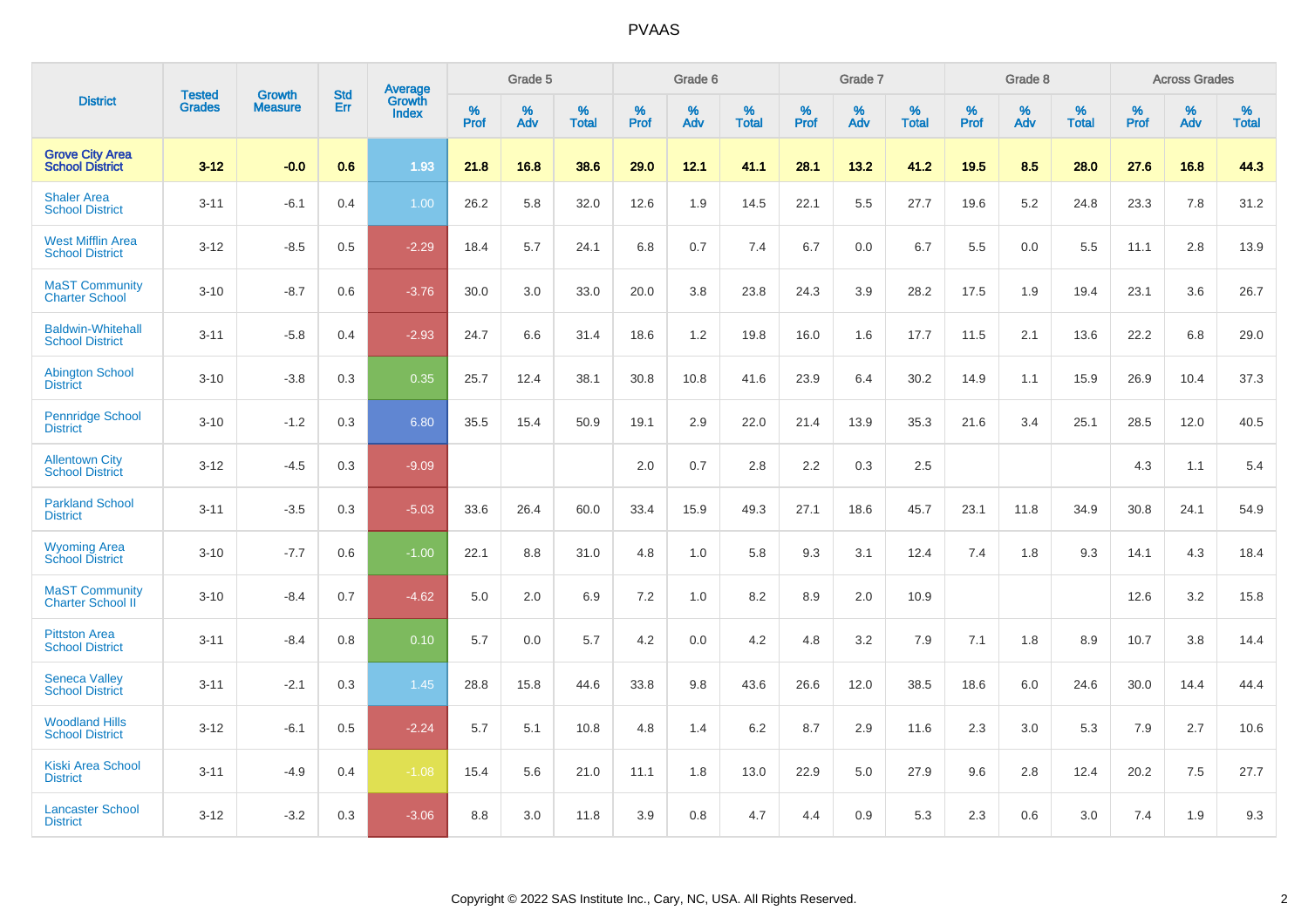|                                                                |                                |                          | <b>Std</b> | Average                |           | Grade 5  |                   |           | Grade 6  |                   |           | Grade 7  |                   |           | Grade 8  |                   |           | <b>Across Grades</b> |                   |
|----------------------------------------------------------------|--------------------------------|--------------------------|------------|------------------------|-----------|----------|-------------------|-----------|----------|-------------------|-----------|----------|-------------------|-----------|----------|-------------------|-----------|----------------------|-------------------|
| <b>District</b>                                                | <b>Tested</b><br><b>Grades</b> | Growth<br><b>Measure</b> | Err        | Growth<br><b>Index</b> | %<br>Prof | %<br>Adv | %<br><b>Total</b> | %<br>Prof | %<br>Adv | %<br><b>Total</b> | %<br>Prof | %<br>Adv | %<br><b>Total</b> | %<br>Prof | %<br>Adv | %<br><b>Total</b> | %<br>Prof | %<br>Adv             | %<br><b>Total</b> |
| <b>Grove City Area</b><br><b>School District</b>               | $3 - 12$                       | $-0.0$                   | 0.6        | 1.93                   | 21.8      | 16.8     | 38.6              | 29.0      | 12.1     | 41.1              | 28.1      | 13.2     | 41.2              | 19.5      | 8.5      | 28.0              | 27.6      | 16.8                 | 44.3              |
| <b>Dallas School</b><br><b>District</b>                        | $3 - 11$                       | $-5.7$                   | 0.5        | 5.42                   | 43.8      | 15.6     | 59.4              | 24.3      | 2.8      | 27.1              | 18.1      | 6.3      | 24.4              | 17.9      | 0.0      | 17.9              | 30.9      | 12.9                 | 43.8              |
| Southeastern<br><b>Greene School</b><br><b>District</b>        | $3 - 10$                       | $-11.8$                  | 1.0        | $-3.05$                | 34.5      | 13.8     | 48.3              | 32.4      | 2.9      | 35.3              | 8.2       | 4.1      | 12.2              | 25.6      | 2.3      | 27.9              | 26.6      | 12.9                 | 39.5              |
| <b>Bristol Township</b><br><b>School District</b>              | $3 - 11$                       | $-4.1$                   | 0.4        | $-1.98$                | 12.4      | 2.9      | 15.3              | 2.7       | 0.7      | 3.4               | 7.5       | 1.1      | 8.6               | 3.8       | 0.4      | 4.2               | 10.6      | 2.1                  | 12.7              |
| <b>Central Bucks</b><br><b>School District</b>                 | $3 - 11$                       | 0.2                      | 0.2        | 7.38                   | 36.0      | 18.4     | 54.4              | 31.8      | 16.6     | 48.4              | 29.2      | 13.4     | 42.6              | 22.8      | 7.4      | 30.1              | 32.0      | 16.6                 | 48.6              |
| <b>Pine-Richland</b><br><b>School District</b>                 | $3 - 11$                       | $-1.8$                   | 0.3        | 0.90                   | 35.0      | 21.7     | 56.7              | 35.6      | 11.5     | 47.1              | 37.1      | 18.2     | 55.4              | 30.1      | 15.8     | 45.9              | 34.9      | 21.2                 | 56.1              |
| Northwestern<br><b>School District</b>                         | $3 - 11$                       | $-6.8$                   | 0.6        | $-3.84$                | 34.7      | 6.3      | 41.0              | 21.8      | 1.2      | 23.0              | 16.8      | 7.5      | 24.3              | 9.1       | 1.8      | 10.9              | 25.1      | 6.0                  | 31.1              |
| Wissahickon<br><b>Charter School</b>                           | $3-8$                          | $-0.8$                   | 0.7        | 4.54                   | 0.0       | 0.0      | 0.0               | 2.4       | 0.0      | 2.4               | 3.7       | 0.0      | 3.7               | 1.5       | 0.0      | 1.5               | 4.0       | 0.2                  | 4.2               |
| <b>Owen J Roberts</b><br><b>School District</b>                | $3 - 11$                       | $-3.2$                   | 0.3        | $-0.55$                | 35.7      | 21.9     | 57.7              | 29.6      | 17.3     | 46.9              | 28.3      | 12.5     | 40.8              | 22.8      | 5.5      | 28.4              | 31.9      | 16.7                 | 48.6              |
| <b>Gateway School</b><br><b>District</b>                       | $3 - 11$                       | $-4.4$                   | 0.4        | $-2.08$                | 15.3      | 7.4      | 22.7              | 16.5      | 7.1      | 23.6              | 14.6      | 4.2      | 18.8              | 16.2      | 6.9      | 23.2              | 21.5      | 9.7                  | 31.2              |
| <b>Conrad Weiser</b><br><b>Area School</b><br><b>District</b>  | $3 - 11$                       | $-1.9$                   | 0.5        | 2.69                   | 15.3      | 1.8      | 17.2              | 18.5      | 2.6      | 21.2              | 15.6      | 1.6      | 17.2              | 9.4       | 3.0      | 12.3              | 17.9      | 5.0                  | 23.0              |
| <b>Trinity Area School</b><br><b>District</b>                  | $3 - 11$                       | $-4.0$                   | 0.4        | 3.77                   | 35.4      | 13.4     | 48.9              | 20.9      | 3.2      | 24.1              | 21.5      | 8.0      | 29.5              | 15.3      | 3.2      | 18.6              | 25.6      | 9.6                  | 35.2              |
| Penn-Trafford<br><b>School District</b>                        | $3 - 11$                       | $-3.6$                   | 0.4        | 3.72                   | 40.3      | 24.6     | 64.9              | 36.1      | 20.9     | 57.0              | 33.3      | 18.7     | 52.0              | 19.3      | 3.7      | 23.0              | 34.4      | 21.1                 | 55.5              |
| <b>Tuscarora School</b><br><b>District</b>                     | $3 - 11$                       | $-2.4$                   | 0.5        | 3.82                   | 16.5      | 7.4      | 23.9              | 11.3      | 2.7      | 14.0              | 13.4      | 4.5      | 17.9              | 11.0      | 2.1      | 13.1              | 17.7      | 6.0                  | 23.6              |
| <b>Mount Pleasant</b><br><b>Area School</b><br><b>District</b> | $3 - 11$                       | $-5.7$                   | 0.5        | $-0.96$                | 18.0      | 1.6      | 19.7              | 12.8      | 2.4      | 15.2              | 12.7      | 2.8      | 15.5              | 7.4       | 0.8      | 8.3               | 18.3      | 4.3                  | 22.6              |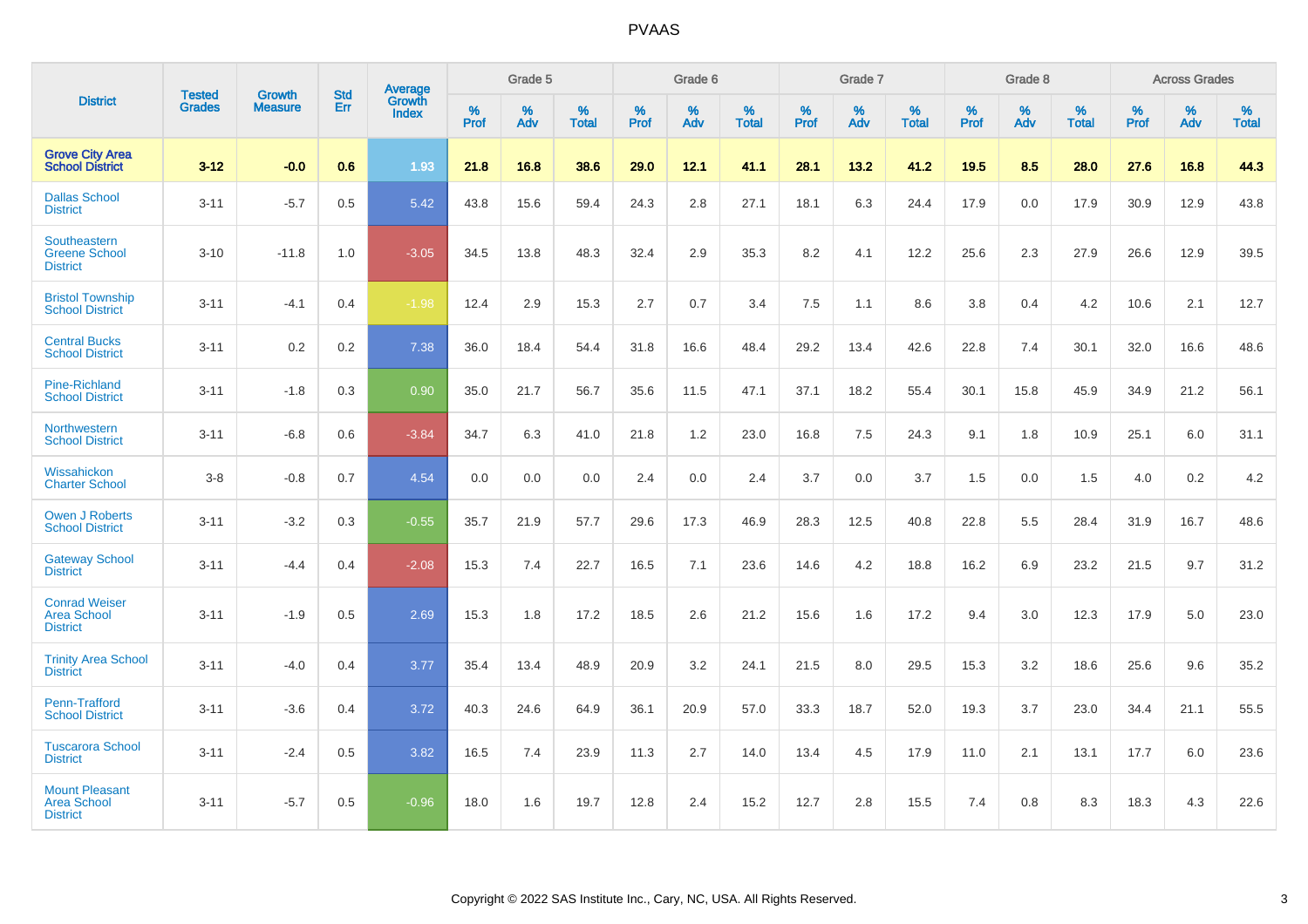|                                                                   |                                |                                 | <b>Std</b> | Average                       |           | Grade 5  |                   |           | Grade 6  |                   |           | Grade 7  |                   |           | Grade 8  |                   |           | <b>Across Grades</b> |                   |
|-------------------------------------------------------------------|--------------------------------|---------------------------------|------------|-------------------------------|-----------|----------|-------------------|-----------|----------|-------------------|-----------|----------|-------------------|-----------|----------|-------------------|-----------|----------------------|-------------------|
| <b>District</b>                                                   | <b>Tested</b><br><b>Grades</b> | <b>Growth</b><br><b>Measure</b> | Err        | <b>Growth</b><br><b>Index</b> | %<br>Prof | %<br>Adv | %<br><b>Total</b> | %<br>Prof | %<br>Adv | %<br><b>Total</b> | %<br>Prof | %<br>Adv | %<br><b>Total</b> | %<br>Prof | %<br>Adv | %<br><b>Total</b> | %<br>Prof | %<br>Adv             | %<br><b>Total</b> |
| <b>Grove City Area</b><br><b>School District</b>                  | $3 - 12$                       | $-0.0$                          | 0.6        | 1.93                          | 21.8      | 16.8     | 38.6              | 29.0      | 12.1     | 41.1              | 28.1      | 13.2     | 41.2              | 19.5      | 8.5      | 28.0              | 27.6      | 16.8                 | 44.3              |
| Penn-Delco School<br><b>District</b>                              | $3 - 11$                       | $-4.5$                          | 0.4        | $-1.99$                       | 31.7      | 11.9     | 43.6              | 20.2      | 6.6      | 26.8              | 22.0      | 6.8      | 28.8              | 10.9      | 1.6      | 12.5              | 25.2      | 8.0                  | 33.2              |
| <b>Ringgold School</b><br><b>District</b>                         | $3 - 11$                       | $-4.9$                          | 0.5        | $-3.96$                       | 13.5      | 1.8      | 15.3              | 5.7       | 0.0      | 5.7               | 8.3       | 1.2      | 9.5               | 6.4       | 0.5      | 6.9               | 12.7      | 1.7                  | 14.4              |
| <b>Springfield School</b><br><b>District</b>                      | $3 - 11$                       | $-3.6$                          | 0.4        | $-2.60$                       | 35.0      | 20.1     | 55.1              | 30.6      | 7.7      | 38.4              | 35.8      | 10.7     | 46.5              | 26.0      | 12.6     | 38.6              | 33.8      | 18.4                 | 52.2              |
| Penn Hills School<br><b>District</b>                              | $3 - 11$                       | $-4.0$                          | 0.5        | 1.96                          | 4.7       | 1.8      | 6.4               | 2.7       | 0.7      | 3.4               | 2.1       | 1.6      | 3.7               | 3.4       | 0.0      | 3.4               | 6.8       | 2.1                  | 8.9               |
| <b>Nazareth Area</b><br><b>School District</b>                    | $3 - 11$                       | $-2.2$                          | 0.4        | 3.03                          | 30.3      | 13.0     | 43.3              | 27.3      | 13.5     | 40.8              | 27.8      | 6.8      | 34.6              | 17.3      | 3.5      | 20.9              | 28.9      | 10.3                 | 39.2              |
| <b>Connellsville Area</b><br><b>School District</b>               | $3 - 11$                       | $-3.8$                          | 0.4        | $-0.77$                       | 19.0      | 7.5      | 26.5              | 10.8      | 3.6      | 14.3              | 9.5       | 2.4      | 11.9              | 9.4       | 2.2      | 11.6              | 15.5      | 4.5                  | 20.0              |
| <b>East Stroudsburg</b><br><b>Area School</b><br><b>District</b>  | $3 - 11$                       | $-4.6$                          | 0.5        | $-0.82$                       | 19.0      | 5.3      | 24.3              | 8.8       | 1.6      | 10.4              | 9.7       | 3.0      | 12.7              | 7.7       | 1.9      | 9.7               | 16.0      | 4.5                  | 20.5              |
| <b>Eastern Lebanon</b><br><b>County School</b><br><b>District</b> | $3 - 11$                       | $-3.3$                          | 0.5        | 2.09                          | 19.8      | 7.9      | 27.7              | 9.1       | 0.6      | 9.7               | 13.1      | 3.1      | 16.2              | 8.9       | 1.8      | 10.6              | 17.0      | 5.0                  | 22.0              |
| <b>Pottstown School</b><br><b>District</b>                        | $3 - 12$                       | $-5.0$                          | 0.5        | $-2.29$                       | 6.0       | 3.6      | 9.5               | 2.1       | 0.0      | 2.1               | 5.3       | 0.7      | 5.9               | 5.6       | 0.0      | 5.6               | 6.5       | 1.2                  | 7.7               |
| <b>Beaver Area</b><br><b>School District</b>                      | $3 - 10$                       | $-4.4$                          | 0.6        | 1.92                          | 36.2      | 23.8     | 60.0              | 37.3      | 28.8     | 66.1              | 22.6      | 13.0     | 35.6              | 17.1      | 7.2      | 24.3              | 29.2      | 25.6                 | 54.8              |
| <b>Greensburg Salem</b><br><b>School District</b>                 | $3 - 11$                       | $-3.8$                          | 0.5        | $-1.81$                       | 31.1      | 7.9      | 39.0              | 12.0      | 1.2      | 13.2              | 16.5      | 3.8      | 20.3              | 17.6      | 4.6      | 22.2              | 20.7      | 7.4                  | 28.2              |
| Susquehanna<br><b>Township School</b><br><b>District</b>          | $3 - 12$                       | $-3.4$                          | 0.5        | 0.05                          | 13.7      | 3.7      | 17.4              | 3.0       | 0.5      | 3.5               | 6.2       | 2.3      | 8.5               | 9.8       | 0.5      | 10.3              | 11.5      | 3.0                  | 14.4              |
| <b>York Suburban</b><br><b>School District</b>                    | $3 - 11$                       | $-1.0$                          | 0.5        | 6.95                          | 28.6      | 23.2     | 51.7              | 17.1      | 6.5      | 23.6              | 23.6      | 15.3     | 38.9              | 20.6      | 9.2      | 29.9              | 27.3      | 17.9                 | 45.3              |
| <b>Pleasant Valley</b><br><b>School District</b>                  | $3 - 11$                       | $-2.3$                          | 0.4        | 2.77                          | 20.4      | 6.2      | 26.6              | 17.4      | 2.3      | 19.7              | 23.2      | 3.5      | 26.8              | 8.3       | 3.2      | 11.5              | 20.4      | 5.0                  | 25.4              |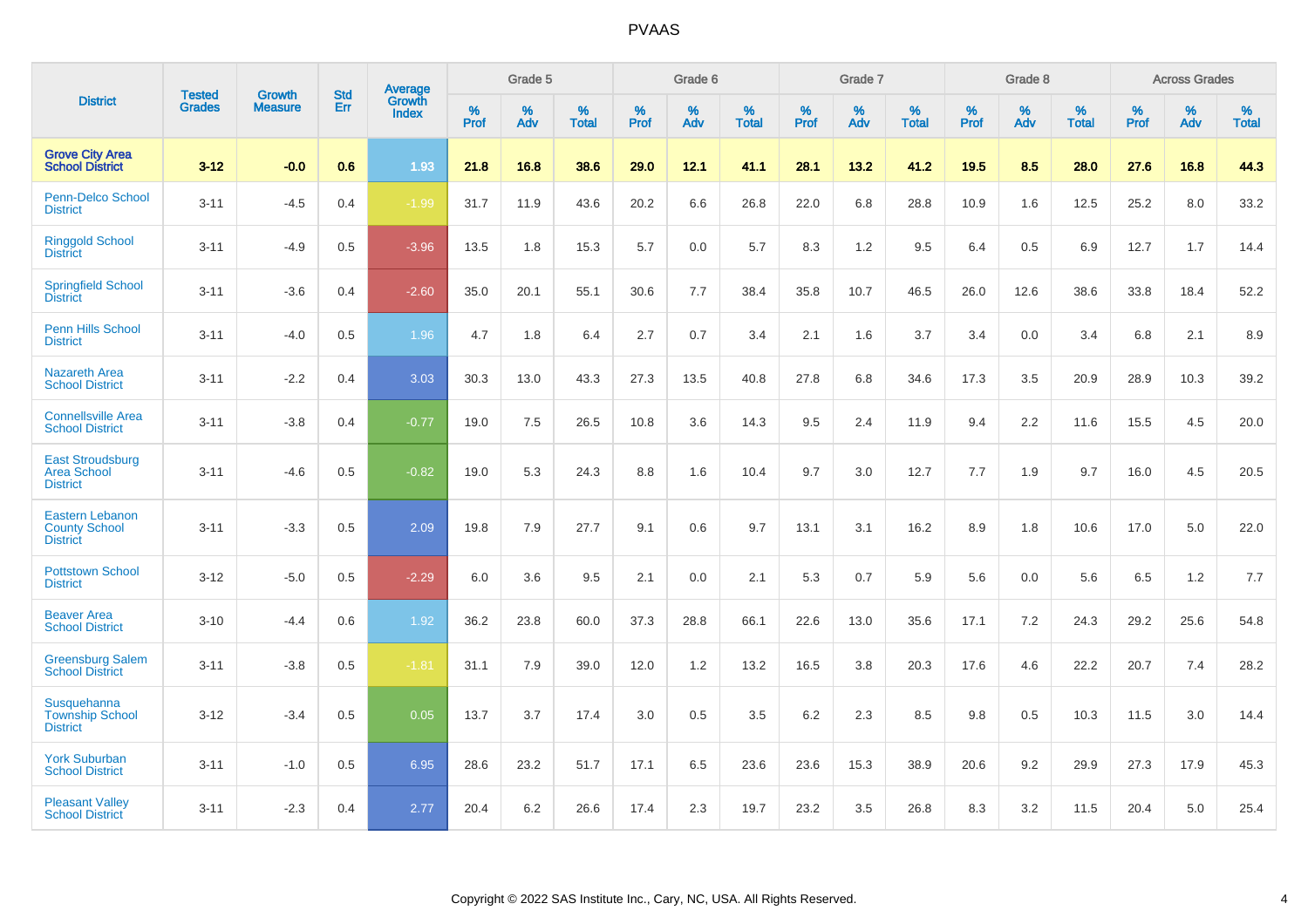|                                                      |                                | <b>Growth</b>  | <b>Std</b> | Average                |              | Grade 5  |                      |              | Grade 6     |                      |              | Grade 7  |                      |              | Grade 8     |                      |              | <b>Across Grades</b> |                      |
|------------------------------------------------------|--------------------------------|----------------|------------|------------------------|--------------|----------|----------------------|--------------|-------------|----------------------|--------------|----------|----------------------|--------------|-------------|----------------------|--------------|----------------------|----------------------|
| <b>District</b>                                      | <b>Tested</b><br><b>Grades</b> | <b>Measure</b> | Err        | Growth<br><b>Index</b> | $\%$<br>Prof | %<br>Adv | $\%$<br><b>Total</b> | $\%$<br>Prof | $\%$<br>Adv | $\%$<br><b>Total</b> | $\%$<br>Prof | %<br>Adv | $\%$<br><b>Total</b> | $\%$<br>Prof | $\%$<br>Adv | $\%$<br><b>Total</b> | $\%$<br>Prof | $\%$<br>Adv          | $\%$<br><b>Total</b> |
| <b>Grove City Area</b><br><b>School District</b>     | $3 - 12$                       | $-0.0$         | 0.6        | 1.93                   | 21.8         | 16.8     | 38.6                 | 29.0         | 12.1        | 41.1                 | 28.1         | 13.2     | 41.2                 | 19.5         | 8.5         | 28.0                 | 27.6         | 16.8                 | 44.3                 |
| <b>Crestwood School</b><br><b>District</b>           | $3 - 11$                       | $-2.8$         | 0.5        | 3.04                   | 19.1         | 5.6      | 24.7                 | 24.3         | 7.7         | 32.0                 | 21.0         | 8.7      | 29.7                 | 19.0         | 6.6         | 25.6                 | 23.4         | 8.3                  | 31.7                 |
| <b>Pennsbury School</b><br><b>District</b>           | $3 - 11$                       | $-2.3$         | 0.3        | 0.78                   | 32.1         | 19.0     | 51.1                 | 23.0         | 10.9        | 34.0                 | 19.4         | 7.0      | 26.4                 | 15.8         | 9.8         | 25.6                 | 26.7         | 15.5                 | 42.2                 |
| <b>Neshaminy School</b><br><b>District</b>           | $3 - 11$                       | $-0.6$         | 0.3        | 4.21                   | 26.6         | 8.4      | 35.0                 | 18.4         | 3.5         | 21.9                 | 21.1         | 6.5      | 27.6                 | 17.0         | 5.4         | 22.4                 | 24.8         | 10.8                 | 35.6                 |
| <b>Plum Borough</b><br><b>School District</b>        | $3 - 11$                       | $-3.1$         | 0.4        | 3.08                   | 34.5         | 8.4      | 42.9                 | 32.3         | 19.5        | 51.8                 | 22.5         | 13.0     | 35.5                 | 17.6         | 4.3         | 21.9                 | 28.8         | 15.8                 | 44.6                 |
| Jefferson-Morgan<br><b>School District</b>           | $3 - 10$                       | $-0.4$         | 0.8        | 4.12                   | 7.1          | 1.4      | 8.6                  | 23.6         | 0.0         | 23.6                 | 10.9         | 3.6      | 14.6                 | 24.4         | 2.2         | 26.7                 | 17.1         | 4.8                  | 21.9                 |
| <b>Tacony Academy</b><br><b>Charter School</b>       | $3 - 11$                       | $-3.3$         | 0.8        | 3.79                   | 4.1          | 1.4      | 5.5                  | 2.9          | 0.0         | 2.9                  | 6.8          | 0.0      | 6.8                  | 5.7          | 2.9         | 8.6                  | 5.0          | 1.0                  | 6.0                  |
| <b>Philadelphia City</b><br><b>School District</b>   | $3 - 12$                       | $-0.5$         | 0.2        | 3.67                   | 8.4          | 4.9      | 13.3                 | 9.6          | 3.1         | 12.7                 | 10.6         | 4.5      | 15.1                 | 5.0          | 4.4         | 9.4                  | 9.8          | 5.2                  | 15.0                 |
| <b>North Penn School</b><br><b>District</b>          | $3 - 11$                       | 0.9            | 0.2        | 9.59                   | 30.6         | 14.1     | 44.6                 | 25.7         | 14.1        | 39.7                 | 29.4         | 8.8      | 38.2                 | 25.4         | 7.7         | 33.2                 | 29.6         | 14.0                 | 43.7                 |
| <b>Whitehall-Coplay</b><br><b>School District</b>    | $3 - 11$                       | $-3.3$         | 0.4        | $-2.64$                | 23.4         | 6.6      | 30.0                 | 12.7         | 1.9         | 14.7                 | 11.1         | 2.5      | 13.6                 | 10.5         | 3.2         | 13.7                 | 18.5         | 4.9                  | 23.5                 |
| Downingtown Area<br><b>School District</b>           | $3 - 11$                       | $-1.3$         | 0.3        | 5.44                   | 40.5         | 24.2     | 64.7                 | 28.9         | 24.6        | 53.5                 | 31.4         | 21.1     | 52.5                 | 27.1         | 28.6        | 55.7                 | 36.8         | 25.9                 | 62.7                 |
| Manheim<br><b>Township School</b><br><b>District</b> | $3 - 12$                       | $-0.7$         | 0.3        | 6.38                   | 29.8         | 17.1     | 46.9                 | 33.2         | 23.2        | 56.3                 | 28.9         | 9.6      | 38.6                 | 18.1         | 11.2        | 29.3                 | 28.7         | 21.3                 | 49.9                 |
| <b>Shippensburg Area</b><br><b>School District</b>   | $3 - 11$                       | $-3.6$         | 0.4        | 1.09                   | 18.3         | 13.7     | 32.0                 | 12.9         | 4.2         | 17.0                 | 13.4         | 2.4      | 15.8                 | 13.6         | 4.0         | 17.7                 | 17.3         | 7.6                  | 24.9                 |
| <b>Interboro School</b><br><b>District</b>           | $3 - 12$                       | $-3.0$         | 0.4        | 0.02                   | 13.5         | 2.2      | 15.8                 | 11.8         | 2.4         | 14.2                 | 14.4         | 3.4      | 17.8                 | 10.7         | 2.1         | 12.8                 | 16.4         | 3.1                  | 19.6                 |
| <b>Burgettstown Area</b><br><b>School District</b>   | $3 - 11$                       | $-6.3$         | 0.7        | $-3.35$                | 16.9         | 2.6      | 19.5                 | 15.4         | 0.0         | 15.4                 | 3.6          | 2.4      | 6.0                  | 9.3          | 4.0         | 13.3                 | 15.1         | 3.7                  | 18.9                 |
| <b>Yough School</b><br><b>District</b>               | $3 - 10$                       | $-4.9$         | 0.6        | $-3.11$                | 19.1         | 5.3      | 24.4                 | 17.8         | 5.2         | 23.0                 | 16.5         | 1.0      | 17.5                 | 6.6          | 0.8         | 7.4                  | 19.1         | 4.3                  | 23.4                 |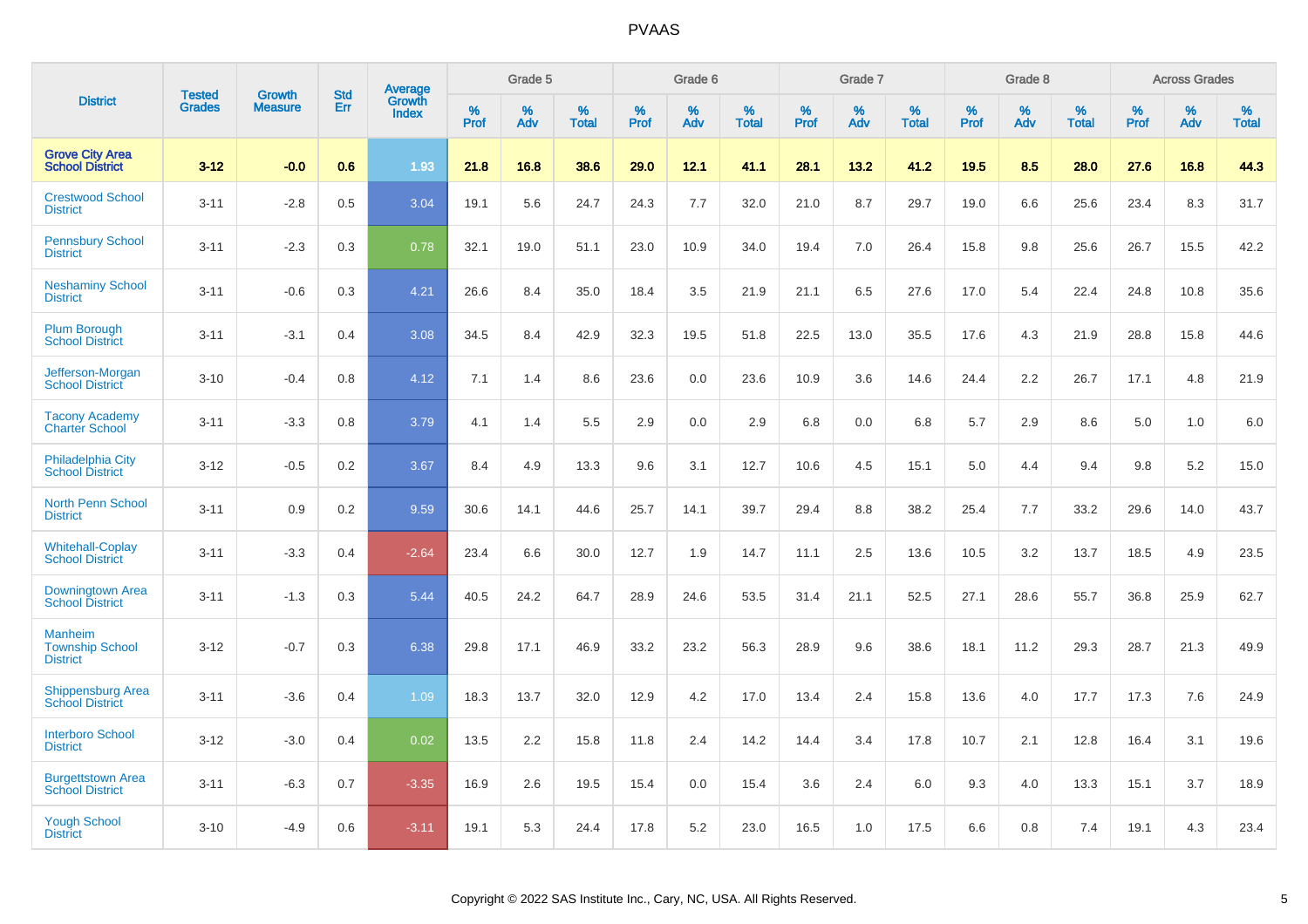|                                                        | <b>Tested</b> | <b>Growth</b>  | <b>Std</b> | Average                |              | Grade 5  |                   |              | Grade 6  |                   |              | Grade 7  |                   |              | Grade 8  |                   |              | <b>Across Grades</b> |                   |
|--------------------------------------------------------|---------------|----------------|------------|------------------------|--------------|----------|-------------------|--------------|----------|-------------------|--------------|----------|-------------------|--------------|----------|-------------------|--------------|----------------------|-------------------|
| <b>District</b>                                        | <b>Grades</b> | <b>Measure</b> | Err        | Growth<br><b>Index</b> | $\%$<br>Prof | %<br>Adv | %<br><b>Total</b> | $\%$<br>Prof | %<br>Adv | %<br><b>Total</b> | $\%$<br>Prof | %<br>Adv | %<br><b>Total</b> | $\%$<br>Prof | %<br>Adv | %<br><b>Total</b> | $\%$<br>Prof | %<br>Adv             | %<br><b>Total</b> |
| <b>Grove City Area</b><br><b>School District</b>       | $3 - 12$      | $-0.0$         | 0.6        | 1.93                   | 21.8         | 16.8     | 38.6              | 29.0         | 12.1     | 41.1              | 28.1         | 13.2     | 41.2              | 19.5         | 8.5      | 28.0              | 27.6         | 16.8                 | 44.3              |
| <b>Phoenixville Area</b><br><b>School District</b>     | $3 - 11$      | $-3.6$         | 0.4        | 4.13                   | 37.1         | 16.7     | 53.8              | 17.6         | 8.6      | 26.1              | 18.6         | 3.8      | 22.5              | 13.4         | 3.6      | 17.0              | 25.5         | 11.8                 | 37.3              |
| Philipsburg-<br>Osceola Area<br><b>School District</b> | $3 - 11$      | $-4.9$         | 0.6        | 0.04                   | 35.5         | 10.5     | 46.0              | 27.8         | 7.4      | 35.2              | 23.0         | 3.2      | 26.2              | 15.6         | 5.2      | 20.8              | 27.5         | 12.4                 | 40.0              |
| <b>Blackhawk School</b><br><b>District</b>             | $3 - 11$      | $-1.6$         | 0.5        | 4.57                   | 38.0         | 8.8      | 46.7              | 28.3         | 8.8      | 37.1              | 27.3         | 7.4      | 34.8              | 13.5         | 1.7      | 15.2              | 28.7         | 9.2                  | 37.8              |
| <b>Riverview School</b><br><b>District</b>             | $3 - 11$      | $-6.6$         | 0.8        | $-0.07$                | 28.8         | 5.8      | 34.6              | 29.9         | 9.1      | 39.0              | 21.7         | 3.3      | 25.0              | 12.7         | 5.1      | 17.7              | 25.8         | 15.0                 | 40.8              |
| <b>Laurel Highlands</b><br><b>School District</b>      | $3 - 11$      | $-4.3$         | 0.5        | $-1.98$                | 13.3         | 5.7      | 19.0              | 9.7          | 7.1      | 16.8              | 11.0         | 3.9      | 15.0              | 12.6         | 4.8      | 17.5              | 17.1         | 7.0                  | 24.1              |
| <b>North Hills School</b><br><b>District</b>           | $3 - 11$      | $-3.1$         | 0.4        | $-1.31$                | 34.1         | 14.0     | 48.1              | 30.1         | 11.4     | 41.5              | 28.1         | 11.5     | 39.6              | 21.9         | 9.6      | 31.5              | 30.4         | 13.8                 | 44.2              |
| <b>Hopewell Area</b><br><b>School District</b>         | $3 - 11$      | $-1.6$         | 0.5        | 4.04                   | 31.1         | 8.2      | 39.3              | 28.6         | 11.8     | 40.3              | 18.7         | 4.5      | 23.1              | 12.5         | 2.5      | 15.0              | 23.5         | 8.4                  | 32.0              |
| <b>Governor Mifflin</b><br><b>School District</b>      | $3 - 11$      | $-1.6$         | 0.4        | 2.23                   | 20.4         | 9.3      | 29.6              | 18.8         | 4.8      | 23.6              | 20.6         | 3.2      | 23.7              | 11.2         | 2.2      | 13.4              | 20.0         | 7.5                  | 27.4              |
| <b>Bethlehem-Center</b><br><b>School District</b>      | $3 - 10$      | $-6.4$         | 0.7        | $-0.87$                | 5.6          | 1.4      | 6.9               | 0.0          | 0.0      | 0.0               | 4.0          | 0.0      | 4.0               | 3.2          | 1.6      | 4.8               | 9.6          | 3.9                  | 13.6              |
| <b>West Chester Area</b><br><b>School District</b>     | $3 - 11$      | $-1.3$         | 0.3        | 6.72                   | 35.0         | 18.9     | 53.9              | 29.1         | 9.5      | 38.7              | 26.7         | 11.1     | 37.8              | 22.1         | 13.0     | 35.1              | 32.0         | 17.9                 | 49.8              |
| <b>Central Dauphin</b><br><b>School District</b>       | $3 - 11$      | $-0.5$         | 0.2        | 4.10                   | 22.0         | 11.6     | 33.6              | 14.9         | 2.6      | 17.4              | 14.8         | 7.0      | 21.8              | 12.5         | 4.2      | 16.7              | 19.3         | 7.8                  | 27.1              |
| <b>Central Valley</b><br><b>School District</b>        | $3 - 10$      | $-3.2$         | 0.5        | 2.71                   | 24.6         | 4.9      | 29.6              | 22.1         | 2.2      | 24.3              | 20.3         | 7.2      | 27.4              | 20.4         | 8.0      | 28.5              | 26.6         | 9.0                  | 35.6              |
| <b>Norristown Area</b><br><b>School District</b>       | $3 - 12$      | $-2.3$         | 0.4        | 0.04                   | 10.2         | 0.6      | 10.8              | 9.0          | 1.1      | 10.0              | 9.3          | 1.3      | 10.7              | 7.4          | 3.0      | 10.4              | 11.0         | 1.9                  | 13.0              |
| Northern Lebanon<br><b>School District</b>             | $3 - 11$      | $-3.8$         | 0.5        | $-1.80$                | 30.5         | 8.6      | 39.1              | 12.8         | 0.8      | 13.6              | 8.1          | 2.7      | 10.8              | 7.2          | 0.6      | 7.8               | 19.9         | 7.9                  | 27.9              |
| Renaissance<br><b>Academy Charter</b><br>School        | $3 - 11$      | $-5.7$         | 0.7        | $-3.32$                | 16.7         | 11.1     | 27.8              | 19.2         | 4.1      | 23.3              | 20.0         | 1.3      | 21.3              | 10.1         | 7.2      | 17.4              | 18.7         | 5.7                  | 24.4              |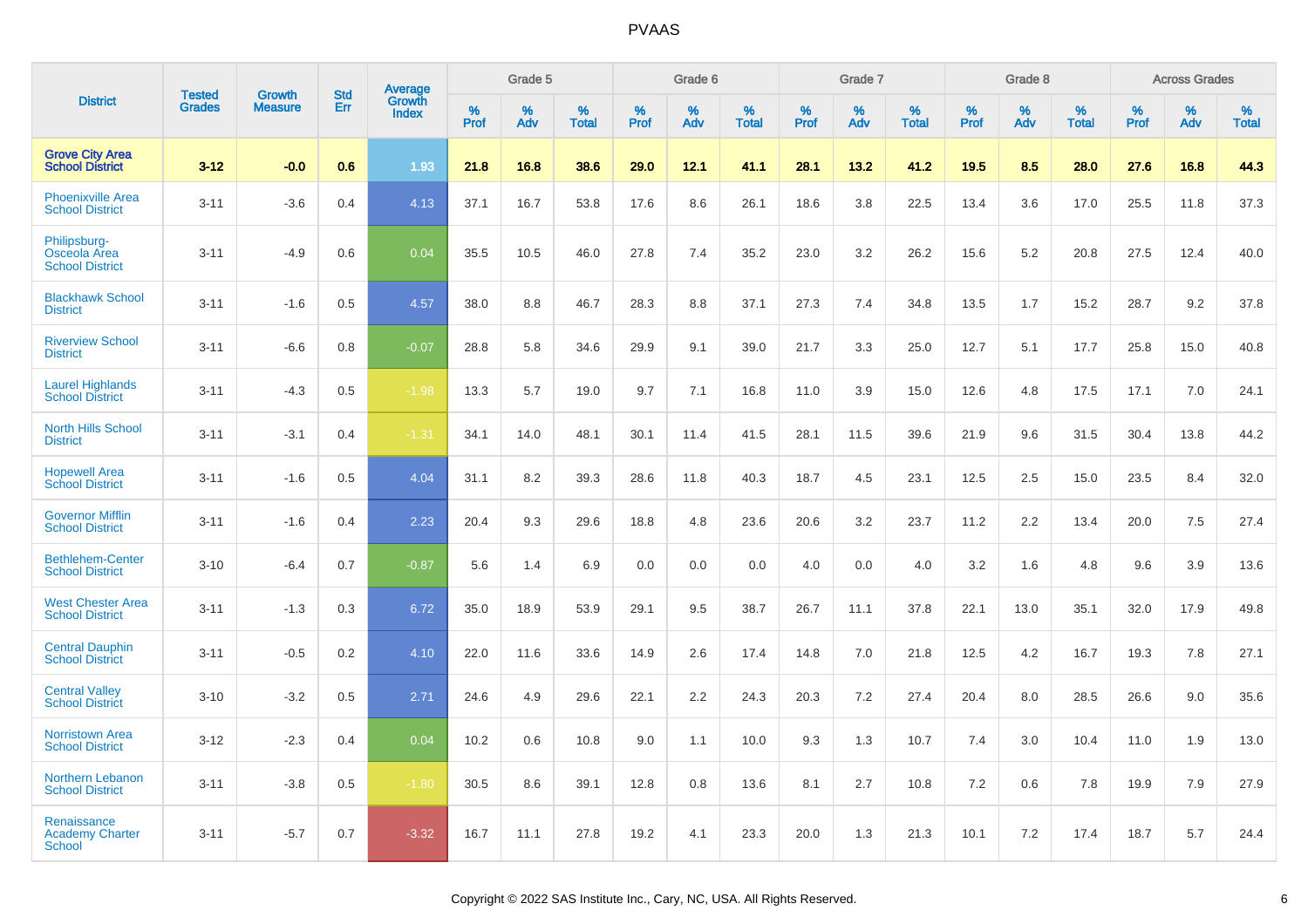|                                                      | <b>Tested</b> | <b>Growth</b>  | <b>Std</b> | Average                |              | Grade 5  |                   |              | Grade 6  |                   |              | Grade 7  |                   |              | Grade 8  |                      |              | <b>Across Grades</b> |                   |
|------------------------------------------------------|---------------|----------------|------------|------------------------|--------------|----------|-------------------|--------------|----------|-------------------|--------------|----------|-------------------|--------------|----------|----------------------|--------------|----------------------|-------------------|
| <b>District</b>                                      | <b>Grades</b> | <b>Measure</b> | Err        | Growth<br><b>Index</b> | $\%$<br>Prof | %<br>Adv | %<br><b>Total</b> | $\%$<br>Prof | %<br>Adv | %<br><b>Total</b> | $\%$<br>Prof | %<br>Adv | %<br><b>Total</b> | $\%$<br>Prof | %<br>Adv | $\%$<br><b>Total</b> | $\%$<br>Prof | %<br>Adv             | %<br><b>Total</b> |
| <b>Grove City Area</b><br><b>School District</b>     | $3 - 12$      | $-0.0$         | 0.6        | 1.93                   | 21.8         | 16.8     | 38.6              | 29.0         | 12.1     | 41.1              | 28.1         | 13.2     | 41.2              | 19.5         | 8.5      | 28.0                 | 27.6         | 16.8                 | 44.3              |
| Mt Lebanon<br><b>School District</b>                 | $3 - 11$      | $-2.1$         | 0.4        | 4.72                   | 39.7         | 34.6     | 74.3              | 42.0         | 15.7     | 57.7              | 32.6         | 20.7     | 53.3              | 31.6         | 17.4     | 49.1                 | 36.2         | 29.4                 | 65.5              |
| <b>Chartiers Valley</b><br><b>School District</b>    | $3 - 11$      | $-2.3$         | 0.4        | 1.51                   | 33.8         | 14.7     | 48.5              | 16.8         | 5.3      | 22.1              | 15.6         | 7.4      | 22.9              | 10.8         | 4.2      | 15.1                 | 23.4         | 11.6                 | 35.0              |
| <b>Ridley School</b><br><b>District</b>              | $3 - 12$      | $-1.6$         | 0.3        | 0.71                   | 24.4         | 10.9     | 35.3              | 16.6         | 2.2      | 18.8              | 11.2         | 6.6      | 17.8              | 12.6         | 6.5      | 19.1                 | 19.6         | 9.1                  | 28.7              |
| <b>Council Rock</b><br><b>School District</b>        | $3 - 11$      | $-0.6$         | 0.2        | 4.05                   | 30.5         | 16.8     | 47.3              | 33.6         | 14.1     | 47.6              | 27.3         | 16.1     | 43.4              | 21.3         | 13.1     | 34.4                 | 31.0         | 18.6                 | 49.7              |
| <b>Tri-Valley School</b><br><b>District</b>          | $3 - 10$      | $-6.5$         | 0.8        | $-1.14$                | 13.2         | 2.4      | 15.7              | 13.2         | 0.0      | 13.2              | 7.3          | 0.0      | 7.3               | 2.4          | 7.3      | 9.8                  | 15.8         | 3.7                  | 19.4              |
| <b>School Lane</b><br><b>Charter School</b>          | $3 - 11$      | $-4.8$         | 0.7        | 0.49                   | 26.9         | 7.5      | 34.3              | 11.9         | 1.7      | 13.6              | 7.0          | 2.8      | 9.9               | 18.8         | 3.1      | 21.9                 | 21.0         | 6.5                  | 27.5              |
| <b>Octorara Area</b><br><b>School District</b>       | $3 - 11$      | $-2.8$         | 0.6        | 1.31                   | 25.9         | 6.5      | 32.4              | 17.5         | 4.2      | 21.7              | 13.9         | 0.0      | 13.9              | 10.2         | 0.0      | 10.2                 | 21.2         | 4.1                  | 25.4              |
| <b>Pottsgrove School</b><br><b>District</b>          | $3 - 11$      | $-3.5$         | 0.4        | $-0.89$                | 27.2         | 6.5      | 33.7              | 10.2         | 5.4      | 15.6              | 21.6         | 4.1      | 25.7              | 9.8          | 1.6      | 11.4                 | 19.2         | 4.4                  | 23.5              |
| <b>Wilson School</b><br><b>District</b>              | $3 - 12$      | $-3.7$         | 0.5        | $-3.10$                | 27.9         | 12.6     | 40.5              | 24.6         | 4.2      | 28.8              | 19.9         | 7.0      | 26.9              | 13.0         | 9.8      | 22.8                 | 28.3         | 14.3                 | 42.6              |
| <b>Marple Newtown</b><br><b>School District</b>      | $3 - 11$      | $-3.4$         | 0.4        | $-1.81$                | 36.2         | 21.4     | 57.6              | 31.7         | 20.2     | 51.9              | 27.1         | 8.3      | 35.4              | 20.5         | 6.0      | 26.5                 | 32.9         | 20.2                 | 53.1              |
| <b>Morrisville Borough</b><br><b>School District</b> | $3 - 11$      | $-6.7$         | 0.9        | $-1.42$                | 9.8          | 0.0      | 9.8               | 1.9          | 0.0      | 1.9               | 3.9          | 0.0      | 3.9               | 0.0          | 0.0      | 0.0                  | 5.1          | 0.6                  | 5.7               |
| <b>Charleroi School</b><br><b>District</b>           | $3 - 11$      | $-4.8$         | 0.6        | 2.44                   | 10.8         | 1.0      | 11.8              | 13.1         | 0.0      | 13.1              | 8.5          | 3.8      | 12.3              | 11.6         | 1.0      | 12.6                 | 12.5         | 2.4                  | 14.9              |
| <b>Carmichaels Area</b><br><b>School District</b>    | $3 - 10$      | $-5.5$         | 0.7        | 1.91                   | 13.8         | 1.2      | 15.0              | 1.5          | 0.0      | 1.5               | 3.0          | 3.0      | 6.0               | 6.8          | 0.0      | 6.8                  | 11.3         | 2.2                  | 13.4              |
| <b>Berwick Area</b><br><b>School District</b>        | $3 - 11$      | $-3.7$         | 0.5        | $-0.18$                | 17.8         | 6.3      | 24.1              | 18.3         | 3.0      | 21.3              | 16.8         | 3.2      | 20.0              | 12.0         | 2.0      | 14.0                 | 20.4         | 9.0                  | 29.4              |
| <b>Tyrone Area</b><br><b>School District</b>         | $3 - 12$      | $-0.7$         | 0.5        | 4.35                   | 18.0         | 3.8      | 21.8              | 12.4         | 4.6      | 17.0              | 18.0         | 2.5      | 20.5              | 12.4         | 5.3      | 17.7                 | 20.5         | 8.1                  | 28.6              |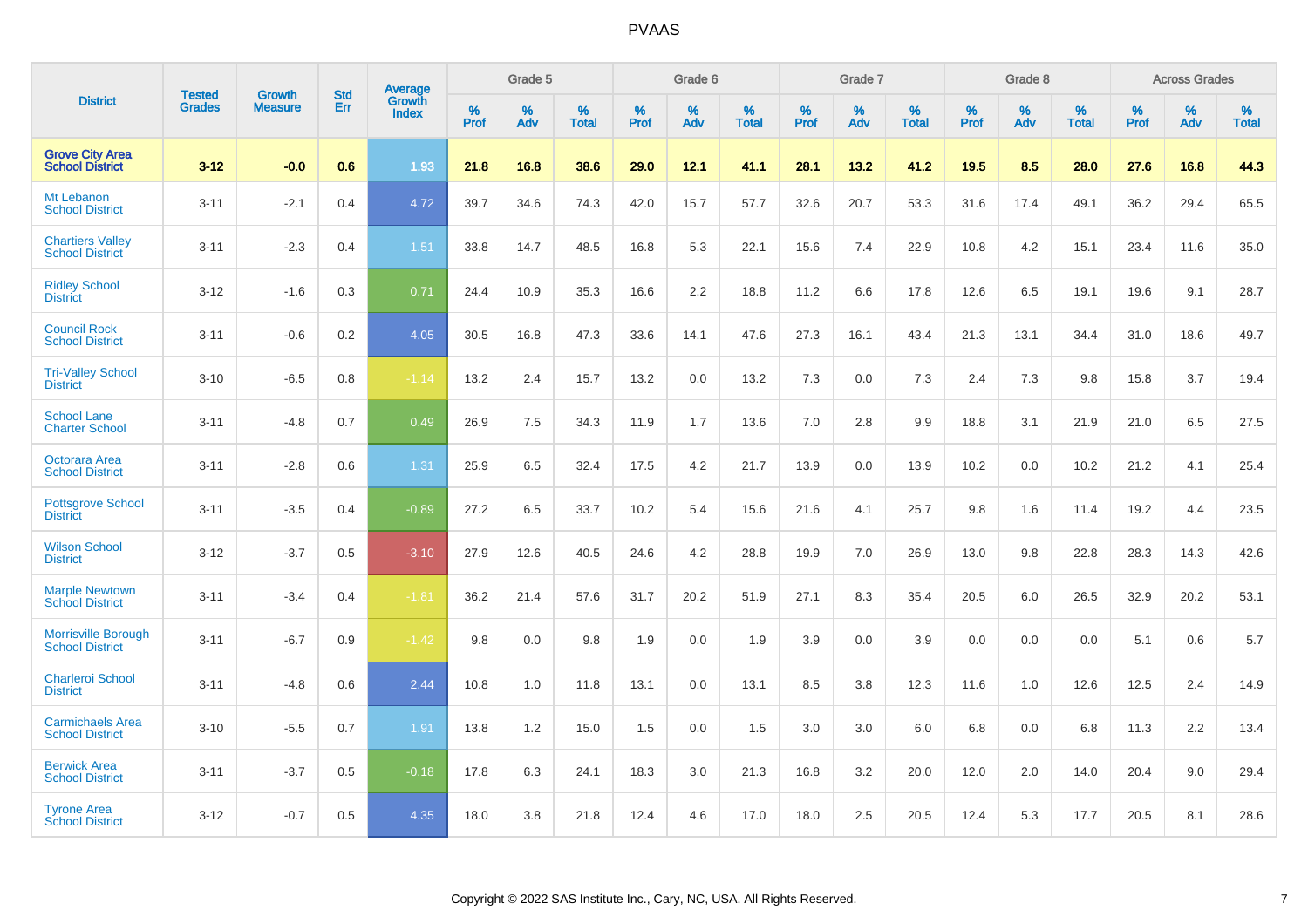|                                                                            | <b>Tested</b> |                                 | <b>Std</b> | Average                |              | Grade 5  |                   |              | Grade 6  |                   |              | Grade 7  |                   |              | Grade 8  |                   |              | <b>Across Grades</b> |                   |
|----------------------------------------------------------------------------|---------------|---------------------------------|------------|------------------------|--------------|----------|-------------------|--------------|----------|-------------------|--------------|----------|-------------------|--------------|----------|-------------------|--------------|----------------------|-------------------|
| <b>District</b>                                                            | <b>Grades</b> | <b>Growth</b><br><b>Measure</b> | Err        | Growth<br><b>Index</b> | $\%$<br>Prof | %<br>Adv | %<br><b>Total</b> | $\%$<br>Prof | %<br>Adv | %<br><b>Total</b> | $\%$<br>Prof | %<br>Adv | %<br><b>Total</b> | $\%$<br>Prof | %<br>Adv | %<br><b>Total</b> | $\%$<br>Prof | %<br>Adv             | %<br><b>Total</b> |
| <b>Grove City Area</b><br><b>School District</b>                           | $3 - 12$      | $-0.0$                          | 0.6        | 1.93                   | 21.8         | 16.8     | 38.6              | 29.0         | 12.1     | 41.1              | 28.1         | 13.2     | 41.2              | 19.5         | 8.5      | 28.0              | 27.6         | 16.8                 | 44.3              |
| <b>Maritime Academy</b><br><b>Charter School</b>                           | $3 - 10$      | $-3.7$                          | 0.6        | 1.10                   | 3.5          | 1.2      | 4.7               | 1.2          | 3.6      | 4.8               | 7.9          | 5.6      | 13.5              | 3.3          | 0.0      | 3.3               | 4.6          | 2.1                  | 6.7               |
| <b>Uniontown Area</b><br><b>School District</b>                            | $3 - 11$      | $-4.0$                          | 0.6        | $-0.51$                | 17.1         | 3.8      | 21.0              | 18.7         | 3.7      | 22.4              | 6.5          | 0.9      | 7.5               | 0.0          | 0.0      | 0.0               | 15.0         | 4.4                  | 19.3              |
| <b>Souderton Area</b><br><b>School District</b>                            | $3 - 11$      | 0.8                             | 0.3        | 7.15                   | 35.8         | 26.1     | 61.9              | 29.8         | 8.6      | 38.4              | 30.6         | 10.4     | 41.0              | 24.3         | 4.2      | 28.5              | 30.8         | 18.3                 | 49.1              |
| <b>Erie City School</b><br><b>District</b>                                 | $3 - 12$      | $-1.7$                          | 0.3        | 1.03                   | 7.6          | 2.4      | 10.0              | 2.9          | 0.5      | 3.4               | 5.9          | 1.6      | 7.4               | 5.2          | 0.3      | 5.5               | 6.4          | 1.4                  | 7.8               |
| <b>Clearfield Area</b><br><b>School District</b>                           | $3 - 10$      | $-3.9$                          | 0.5        | $-2.41$                | 16.5         | 3.3      | 19.8              | 4.7          | 1.6      | 6.3               | 9.3          | 0.8      | 10.1              | 6.3          | 3.5      | 9.8               | 12.1         | 2.5                  | 14.6              |
| <b>Chester Charter</b><br><b>Scholars Academy</b><br><b>Charter School</b> | $3 - 12$      | $-3.3$                          | 0.8        | 2.00                   | 0.0          | 0.0      | 0.0               | 2.1          | 0.0      | 2.1               | 6.2          | 0.0      | 6.2               | 0.0          | 0.0      | 0.0               | 1.8          | 0.4                  | 2.2               |
| <b>Hampton Township</b><br><b>School District</b>                          | $3 - 11$      | 0.5                             | 0.4        | 5.96                   | 33.5         | 35.2     | 68.7              | 30.6         | 12.9     | 43.6              | 33.3         | 26.9     | 60.2              | 33.0         | 21.4     | 54.3              | 33.4         | 29.9                 | 63.3              |
| <b>Boyertown Area</b><br><b>School District</b>                            | $3 - 11$      | $-2.5$                          | 0.3        | 1.59                   | 29.0         | 8.5      | 37.4              | 24.6         | 4.6      | 29.2              | 28.2         | 14.4     | 42.6              | 24.8         | 6.0      | 30.8              | 29.1         | 9.0                  | 38.2              |
| <b>Brentwood</b><br><b>Borough School</b><br><b>District</b>               | $3 - 11$      | $-2.3$                          | 0.7        | 3.94                   | 25.6         | 4.6      | 30.2              | 8.5          | 2.4      | 11.0              | 9.2          | 0.0      | 9.2               | 19.4         | 1.4      | 20.8              | 19.6         | 5.3                  | 24.9              |
| <b>Scranton School</b><br><b>District</b>                                  | $3 - 12$      | $-3.3$                          | 0.5        | $-1.47$                | 10.4         | 0.8      | 11.2              | 2.1          | 1.3      | 3.4               | 3.7          | 1.1      | 4.8               | 3.4          | 2.3      | 5.7               | 7.0          | 1.7                  | 8.6               |
| <b>Colonial School</b><br><b>District</b>                                  | $3 - 11$      | $-0.9$                          | 0.3        | 2.48                   | 32.7         | 27.3     | 60.0              | 35.6         | 15.3     | 50.9              | 29.4         | 16.8     | 46.2              | 21.2         | 15.0     | 36.2              | 31.5         | 21.3                 | 52.8              |
| <b>Reynolds School</b><br><b>District</b>                                  | $3 - 10$      | $-3.3$                          | 0.8        | 0.34                   | 13.0         | 1.4      | 14.5              | 18.2         | 1.3      | 19.5              | 14.0         | 10.0     | 24.0              | 11.8         | 1.5      | 13.2              | 15.2         | 2.8                  | 18.0              |
| <b>Ligonier Valley</b><br><b>School District</b>                           | $3 - 11$      | $-3.6$                          | 0.7        | 1.35                   | 14.6         | 3.7      | 18.3              | 16.5         | 0.0      | 16.5              | 12.3         | 0.0      | 12.3              | 6.9          | 0.0      | 6.9               | 17.2         | 2.9                  | 20.0              |
| <b>North Pocono</b><br><b>School District</b>                              | $3 - 11$      | $-3.6$                          | 0.6        | 0.08                   | 34.1         | 6.2      | 40.3              | 12.8         | 1.8      | 14.7              | 24.2         | 8.3      | 32.5              | 19.3         | 7.9      | 27.2              | 27.9         | 10.4                 | 38.3              |
| <b>Lower Dauphin</b><br><b>School District</b>                             | $3 - 11$      | $-1.8$                          | 0.4        | 2.03                   | 29.8         | 22.8     | 52.6              | 23.7         | 4.8      | 28.5              | 22.0         | 6.4      | 28.4              | 18.6         | 9.5      | 28.0              | 25.6         | 14.4                 | 39.9              |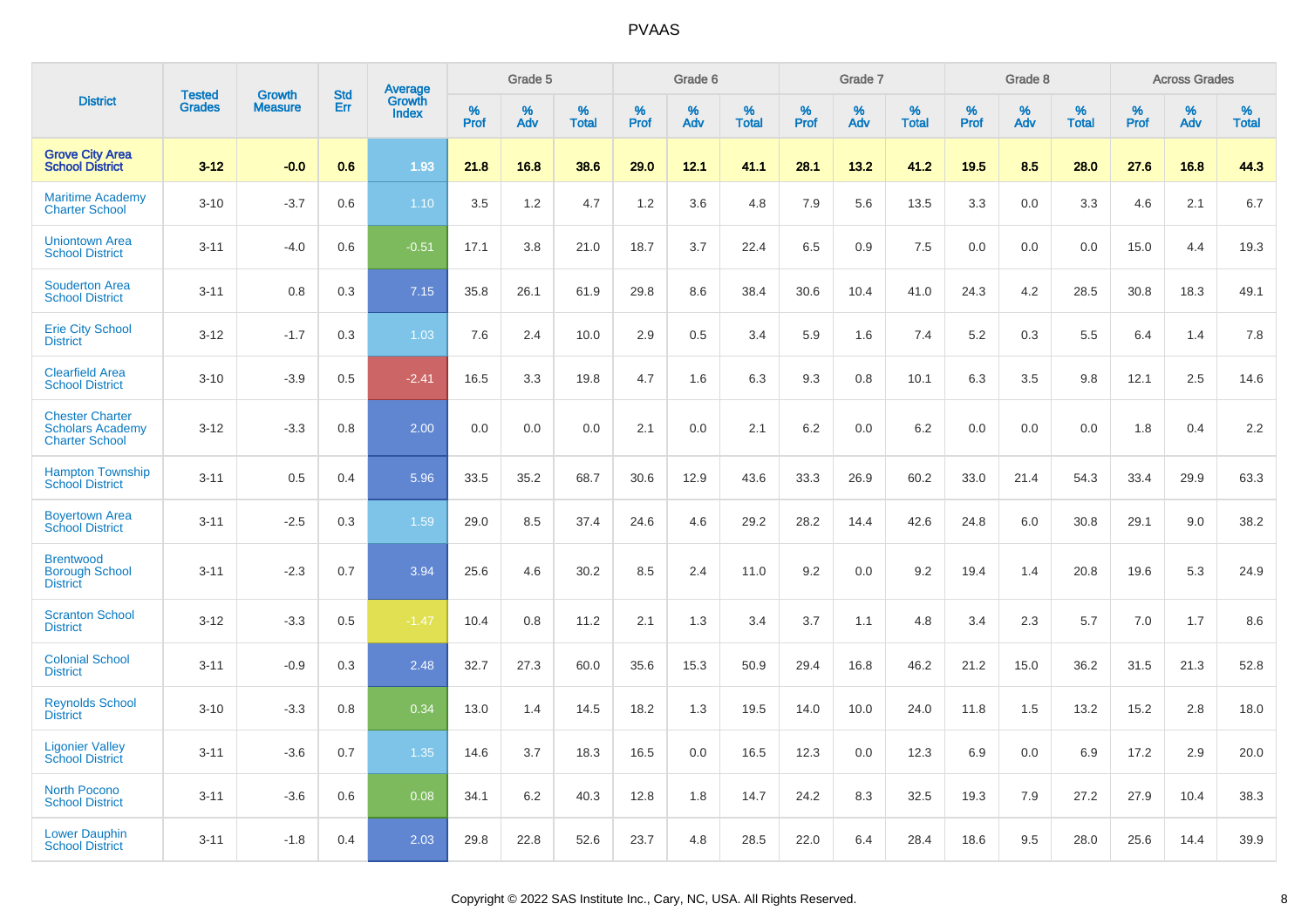|                                                                |                                |                                 | <b>Std</b> | Average                |           | Grade 5  |                   |           | Grade 6  |                   |           | Grade 7  |                      |           | Grade 8  |                   |           | <b>Across Grades</b> |                   |
|----------------------------------------------------------------|--------------------------------|---------------------------------|------------|------------------------|-----------|----------|-------------------|-----------|----------|-------------------|-----------|----------|----------------------|-----------|----------|-------------------|-----------|----------------------|-------------------|
| <b>District</b>                                                | <b>Tested</b><br><b>Grades</b> | <b>Growth</b><br><b>Measure</b> | Err        | Growth<br><b>Index</b> | %<br>Prof | %<br>Adv | %<br><b>Total</b> | %<br>Prof | %<br>Adv | %<br><b>Total</b> | %<br>Prof | %<br>Adv | $\%$<br><b>Total</b> | %<br>Prof | %<br>Adv | %<br><b>Total</b> | %<br>Prof | %<br>Adv             | %<br><b>Total</b> |
| <b>Grove City Area</b><br><b>School District</b>               | $3 - 12$                       | $-0.0$                          | 0.6        | 1.93                   | 21.8      | 16.8     | 38.6              | 29.0      | 12.1     | 41.1              | 28.1      | 13.2     | 41.2                 | 19.5      | 8.5      | 28.0              | 27.6      | 16.8                 | 44.3              |
| <b>Oil City Area</b><br><b>School District</b>                 | $3 - 11$                       | $-3.7$                          | 0.5        | 0.74                   | 15.5      | 2.8      | 18.3              | 7.9       | 0.8      | 8.7               | 10.2      | 2.4      | 12.6                 | 3.8       | 0.0      | 3.8               | 13.2      | 2.5                  | 15.8              |
| <b>Arts Academy</b><br><b>Charter School</b>                   | $5 - 8$                        | $-7.7$                          | 1.1        | $-2.90$                | 7.7       | 0.0      | 7.7               | 2.4       | 0.0      | 2.4               | 8.3       | 0.0      | 8.3                  | 0.0       | 0.0      | 0.0               | 4.4       | 0.0                  | 4.4               |
| <b>Derry Area School</b><br><b>District</b>                    | $3 - 11$                       | $-0.6$                          | 0.6        | 4.16                   | 21.3      | 14.8     | 36.1              | 32.5      | 13.0     | 45.5              | 11.9      | 6.8      | 18.6                 | 10.2      | 6.5      | 16.7              | 23.2      | 13.2                 | 36.4              |
| <b>Wyomissing Area</b><br><b>School District</b>               | $3 - 12$                       | $-3.5$                          | 0.6        | 1.22                   | 32.2      | 13.6     | 45.8              | 30.0      | 7.3      | 37.3              | 12.3      | 6.6      | 18.8                 | 13.6      | 6.4      | 20.0              | 25.7      | 12.9                 | 38.6              |
| Southmoreland<br><b>School District</b>                        | $3 - 11$                       | $-3.6$                          | 0.6        | 3.41                   | 12.6      | 4.2      | 16.8              | 15.6      | 3.7      | 19.3              | 11.1      | 2.8      | 13.9                 | 10.5      | 1.0      | 11.4              | 17.8      | 4.1                  | 21.9              |
| <b>Moon Area School</b><br><b>District</b>                     | $3 - 11$                       | $-2.5$                          | 0.4        | $-1.68$                | 32.1      | 15.8     | 48.0              | 26.9      | 9.1      | 36.0              | 28.0      | 11.5     | 39.4                 | 20.6      | 10.9     | 31.5              | 29.3      | 16.9                 | 46.2              |
| <b>Alliance For</b><br><b>Progress Charter</b><br>School       | $3 - 8$                        | $-5.0$                          | 1.1        | 2.70                   | 0.0       | 0.0      | 0.0               | 0.0       | 0.0      | 0.0               | 0.0       | 0.0      | 0.0                  | 0.0       | 0.0      | 0.0               | 0.6       | 0.0                  | 0.6               |
| <b>Daniel Boone Area</b><br><b>School District</b>             | $3 - 12$                       | $-1.1$                          | 0.5        | 3.78                   | 27.2      | 11.1     | 38.3              | 28.7      | 6.6      | 35.4              | 18.6      | 7.8      | 26.4                 | 13.8      | 2.4      | 16.2              | 25.4      | 7.1                  | 32.4              |
| <b>Danville Area</b><br><b>School District</b>                 | $3 - 11$                       | 1.2                             | 0.5        | 7.01                   | 33.8      | 25.6     | 59.4              | 26.4      | 8.3      | 34.7              | 24.5      | 14.6     | 39.1                 | 19.6      | 9.8      | 29.4              | 27.8      | 17.7                 | 45.5              |
| Chambersburg<br><b>Area School</b><br><b>District</b>          | $3 - 11$                       | $-1.4$                          | 0.3        | 3.43                   | 20.2      | 6.3      | 26.5              | 14.1      | 3.8      | 17.9              | 15.1      | 4.9      | 20.0                 | 11.2      | 4.5      | 15.7              | 16.9      | 5.3                  | 22.3              |
| <b>Keystone Oaks</b><br><b>School District</b>                 | $3 - 11$                       | $-3.0$                          | 0.6        | 0.82                   | 26.0      | 20.3     | 46.3              | 19.5      | 11.5     | 31.0              | 19.5      | 10.6     | 30.1                 | 17.5      | 12.3     | 29.8              | 25.2      | 15.8                 | 41.0              |
| <b>East Pennsboro</b><br><b>Area School</b><br><b>District</b> | $3 - 11$                       | $-2.6$                          | 0.5        | 1.39                   | 24.8      | 3.0      | 27.8              | 9.9       | 3.7      | 13.7              | 11.8      | 2.4      | 14.1                 | 10.3      | 4.2      | 14.6              | 18.3      | $6.2\,$              | 24.5              |
| Columbia Borough<br><b>School District</b>                     | $3 - 12$                       | $-4.8$                          | 0.7        | $-0.49$                | 15.1      | 1.4      | 16.4              | 1.4       | 0.0      | 1.4               | 6.2       | 1.5      | 7.7                  | 0.0       | 0.0      | 0.0               | 8.7       | 1.4                  | 10.0              |
| <b>Bensalem</b><br><b>Township School</b><br><b>District</b>   | $3 - 11$                       | $-2.0$                          | 0.3        | 0.26                   | 9.4       | 4.3      | 13.7              | 13.0      | 2.3      | 15.3              | 9.8       | 4.6      | 14.3                 | 8.2       | 1.9      | 10.1              | 12.0      | 3.5                  | 15.5              |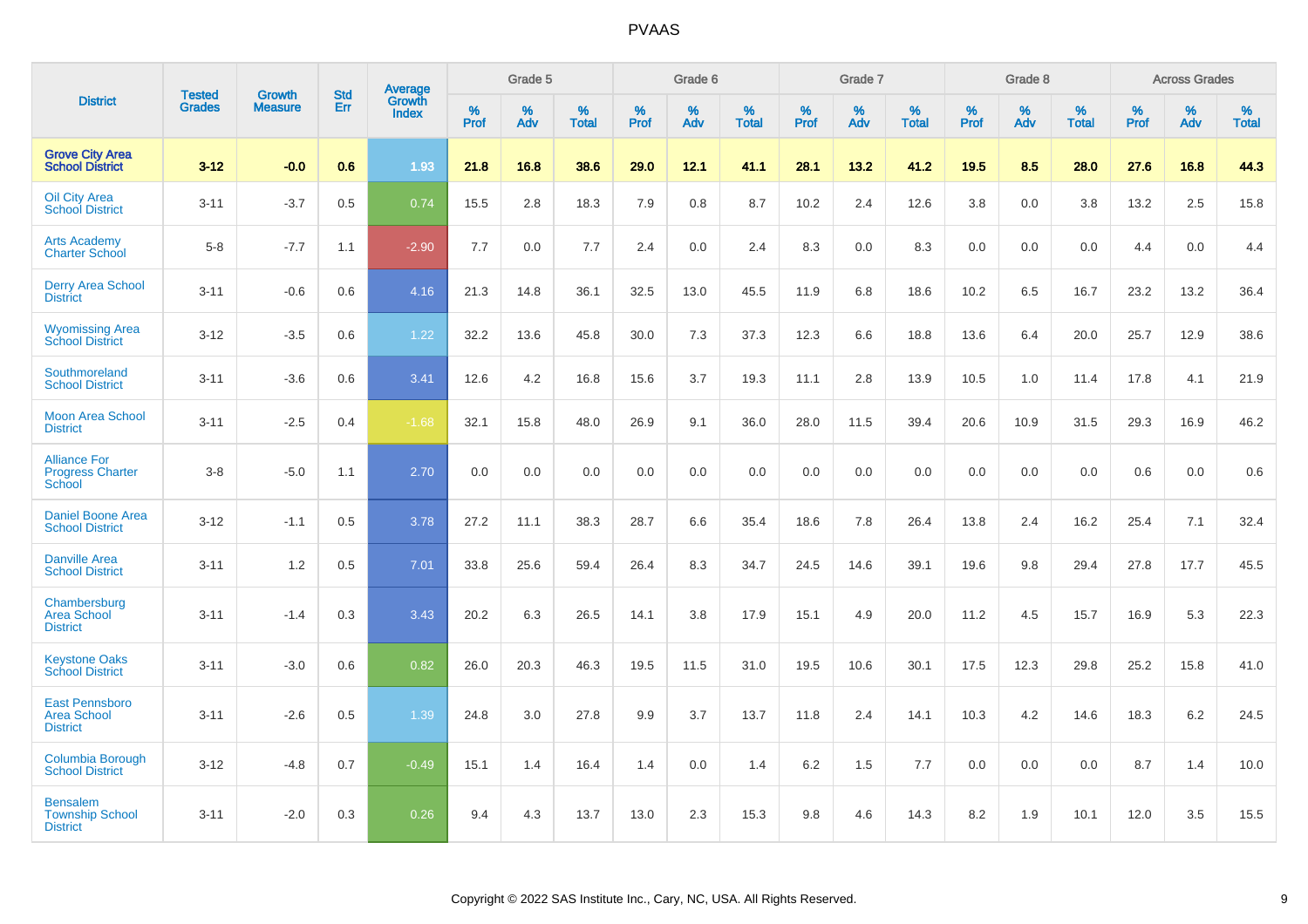|                                                                  |                                |                                 | <b>Std</b> | Average                       |              | Grade 5  |                   |           | Grade 6  |                   |           | Grade 7  |                   |           | Grade 8  |                   |           | <b>Across Grades</b> |                   |
|------------------------------------------------------------------|--------------------------------|---------------------------------|------------|-------------------------------|--------------|----------|-------------------|-----------|----------|-------------------|-----------|----------|-------------------|-----------|----------|-------------------|-----------|----------------------|-------------------|
| <b>District</b>                                                  | <b>Tested</b><br><b>Grades</b> | <b>Growth</b><br><b>Measure</b> | <b>Err</b> | <b>Growth</b><br><b>Index</b> | $\%$<br>Prof | %<br>Adv | %<br><b>Total</b> | %<br>Prof | %<br>Adv | %<br><b>Total</b> | %<br>Prof | %<br>Adv | %<br><b>Total</b> | %<br>Prof | %<br>Adv | %<br><b>Total</b> | %<br>Prof | %<br>Adv             | %<br><b>Total</b> |
| <b>Grove City Area</b><br><b>School District</b>                 | $3 - 12$                       | $-0.0$                          | 0.6        | 1.93                          | 21.8         | 16.8     | 38.6              | 29.0      | 12.1     | 41.1              | 28.1      | 13.2     | 41.2              | 19.5      | 8.5      | 28.0              | 27.6      | 16.8                 | 44.3              |
| Mechanicsburg<br><b>Area School</b><br><b>District</b>           | $3 - 11$                       | $-1.3$                          | 0.4        | 1.94                          | 27.0         | 14.7     | 41.8              | 16.3      | 2.8      | 19.1              | 20.3      | 5.4      | 25.8              | 14.5      | 4.6      | 19.1              | 24.3      | 10.0                 | 34.2              |
| <b>Armstrong School</b><br><b>District</b>                       | $3 - 11$                       | 0.7                             | 0.3        | 11.41                         | 25.3         | 10.5     | 35.8              | 26.6      | 13.3     | 39.9              | 21.4      | 4.3      | 25.7              | 20.5      | 3.8      | 24.3              | 25.7      | 9.4                  | 35.1              |
| <b>People For People</b><br><b>Charter School</b>                | $3 - 12$                       | $-1.1$                          | 1.0        | 3.27                          | 0.0          | 0.0      | 0.0               | 0.0       | 0.0      | 0.0               | 2.4       | 0.0      | 2.4               | 0.0       | 0.0      | 0.0               | 1.3       | 0.0                  | 1.3               |
| <b>Peters Township</b><br><b>School District</b>                 | $3 - 11$                       | 0.5                             | 0.4        | 5.86                          | 37.8         | 32.6     | 70.4              | 35.7      | 24.9     | 60.6              | 33.1      | 29.1     | 62.2              | 35.1      | 13.0     | 48.2              | 35.8      | 30.6                 | 66.3              |
| Elizabethtown<br><b>Area School</b><br><b>District</b>           | $3 - 12$                       | 0.2                             | 0.4        | 10.73                         | 29.9         | 22.6     | 52.6              | 22.2      | 10.9     | 33.1              | 20.8      | 2.8      | 23.7              | 20.8      | 3.3      | 24.1              | 26.7      | 14.6                 | 41.2              |
| <b>Tulpehocken Area</b><br><b>School District</b>                | $3 - 12$                       | $-1.2$                          | 0.6        | 1.70                          | 29.9         | 18.4     | 48.3              | 15.7      | 11.8     | 27.4              | 18.4      | 5.8      | 24.3              | 14.3      | 2.7      | 17.0              | 21.6      | 11.0                 | 32.6              |
| <b>Weatherly Area</b><br><b>School District</b>                  | $3 - 11$                       | $-6.9$                          | 1.1        | $-1.18$                       | 26.9         | 7.7      | 34.6              | 12.1      | 0.0      | 12.1              | 6.9       | $0.0\,$  | 6.9               | 5.6       | 0.0      | 5.6               | 15.1      | 4.0                  | 19.1              |
| Community<br>Academy Of<br>Philadelphia<br><b>Charter School</b> | $3 - 11$                       | $-5.7$                          | 0.9        | $-0.37$                       | 4.9          | 2.4      | 7.3               | 0.0       | 0.0      | 0.0               | 0.0       | 0.0      | 0.0               | 0.0       | 0.0      | 0.0               | 2.4       | 1.0                  | 3.5               |
| Shenandoah<br><b>Valley School</b><br><b>District</b>            | $3 - 11$                       | $-5.1$                          | 0.8        | 0.47                          | 11.9         | 3.0      | 14.9              | 19.6      | 2.0      | 21.6              | 1.7       | 3.4      | 5.1               | 3.6       | 0.0      | 3.6               | 12.0      | 3.5                  | 15.5              |
| <b>Neshannock</b><br><b>Township School</b><br><b>District</b>   | $3 - 10$                       | $-3.2$                          | 0.7        | 0.96                          | 26.7         | 15.6     | 42.2              | 30.9      | 13.2     | 44.1              | 20.0      | 7.0      | 27.0              | 15.6      | 3.9      | 19.5              | 23.6      | 9.2                  | 32.8              |
| <b>Harbor Creek</b><br><b>School District</b>                    | $3 - 11$                       | $-3.0$                          | 0.5        | 0.88                          | 35.1         | 17.5     | 52.6              | 35.8      | 14.2     | 50.0              | 25.9      | 13.3     | 39.2              | 20.8      | 7.1      | 27.9              | 32.8      | 17.9                 | 50.6              |
| <b>West Jefferson</b><br><b>Hills School District</b>            | $3 - 11$                       | $-1.1$                          | 0.4        | 3.34                          | 35.0         | 17.5     | 52.5              | 24.8      | 3.3      | 28.0              | 22.8      | 6.3      | 29.1              | 21.7      | 4.4      | 26.1              | 30.8      | 13.4                 | 44.3              |
| <b>Ambridge Area</b><br><b>School District</b>                   | $3 - 12$                       | $-3.4$                          | 0.6        | $-0.98$                       | 17.8         | 5.1      | 22.9              | 13.2      | 0.9      | 14.2              | 11.9      | 0.8      | 12.7              | 10.7      | 0.8      | 11.6              | 15.7      | 5.2                  | 20.8              |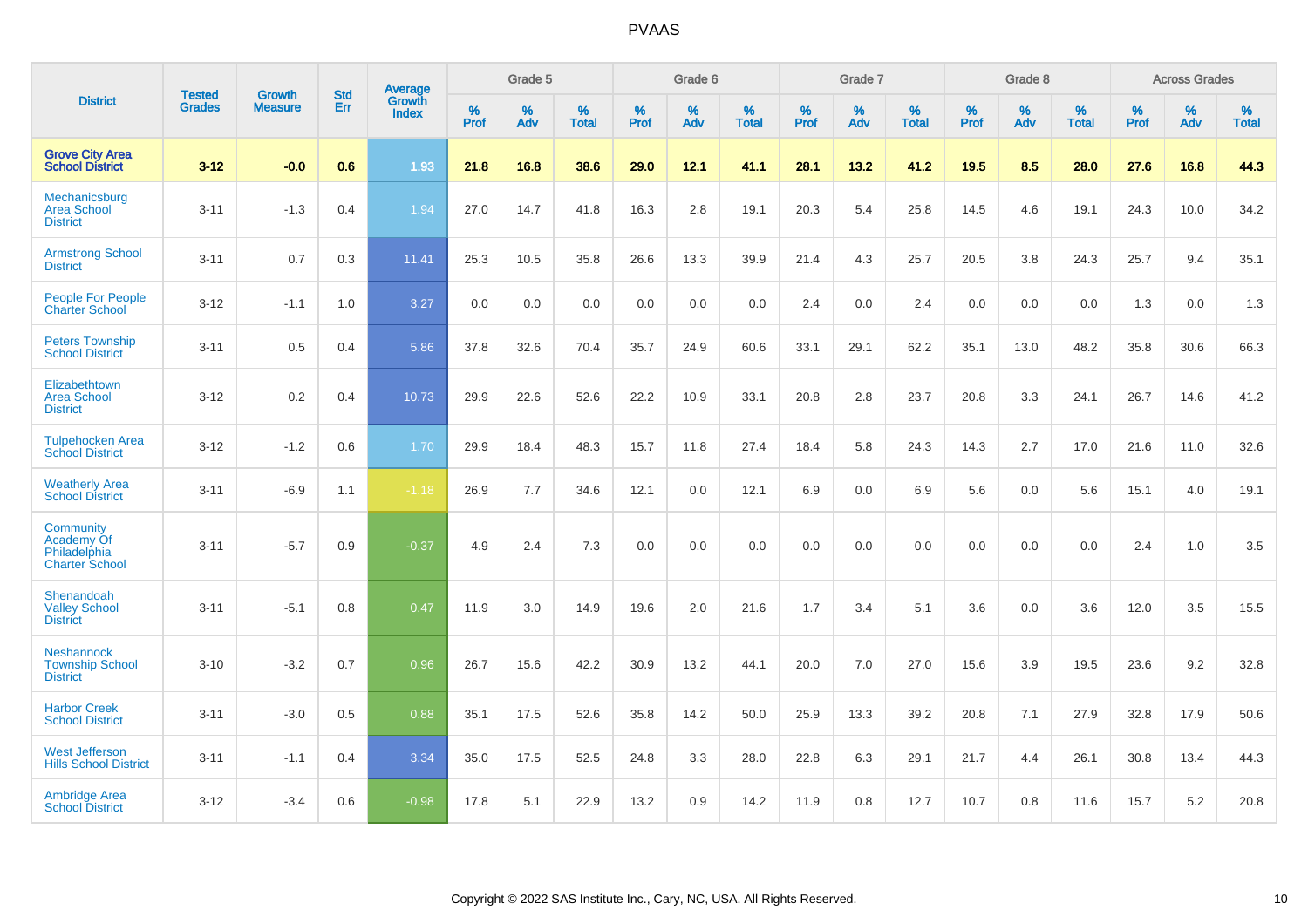|                                                                        | <b>Tested</b> | <b>Growth</b>  | <b>Std</b> | Average                       |           | Grade 5  |                   |           | Grade 6  |                   |           | Grade 7  |                   |           | Grade 8  |                   |           | <b>Across Grades</b> |                   |
|------------------------------------------------------------------------|---------------|----------------|------------|-------------------------------|-----------|----------|-------------------|-----------|----------|-------------------|-----------|----------|-------------------|-----------|----------|-------------------|-----------|----------------------|-------------------|
| <b>District</b>                                                        | <b>Grades</b> | <b>Measure</b> | Err        | <b>Growth</b><br><b>Index</b> | %<br>Prof | %<br>Adv | %<br><b>Total</b> | %<br>Prof | %<br>Adv | %<br><b>Total</b> | %<br>Prof | %<br>Adv | %<br><b>Total</b> | %<br>Prof | %<br>Adv | %<br><b>Total</b> | %<br>Prof | %<br>Adv             | %<br><b>Total</b> |
| <b>Grove City Area</b><br><b>School District</b>                       | $3 - 12$      | $-0.0$         | 0.6        | 1.93                          | 21.8      | 16.8     | 38.6              | 29.0      | 12.1     | 41.1              | 28.1      | 13.2     | 41.2              | 19.5      | 8.5      | 28.0              | 27.6      | 16.8                 | 44.3              |
| <b>Lincoln Park</b><br><b>Performing Arts</b><br><b>Charter School</b> | $7 - 11$      | $-4.4$         | 1.0        | $-0.45$                       |           |          |                   |           |          |                   | 33.9      | 5.4      | 39.3              | 11.5      | 3.4      | 14.9              | 20.3      | 4.2                  | 24.5              |
| <b>Lakeland School</b><br><b>District</b>                              | $3 - 11$      | $-2.1$         | 0.6        | 0.56                          | 29.3      | 2.7      | 32.0              | 25.5      | 6.4      | 31.9              | 26.9      | 4.8      | 31.7              | 5.7       | 0.0      | 5.7               | 24.0      | 5.5                  | 29.5              |
| <b>Penn Cambria</b><br><b>School District</b>                          | $3 - 11$      | $-1.7$         | 0.6        | 3.05                          | 23.8      | 1.8      | 25.7              | 20.6      | 2.0      | 22.6              | 12.3      | 0.0      | 12.3              | 11.8      | 1.6      | 13.4              | 18.9      | 3.5                  | 22.5              |
| <b>Collegium Charter</b><br>School                                     | $3 - 10$      | $-1.0$         | 0.4        | 2.29                          | 15.6      | 3.0      | 18.6              | 10.6      | 1.1      | 11.6              | 8.0       | 2.3      | 10.3              | 7.6       | 2.8      | 10.3              | 14.4      | 3.4                  | 17.8              |
| <b>Wyoming Valley</b><br>West School<br><b>District</b>                | $3 - 11$      | $-0.6$         | 0.5        | 1.83                          | 9.2       | 2.7      | 11.9              | 13.8      | 2.1      | 15.9              | 10.8      | 0.0      | 10.8              | 10.5      | 2.9      | 13.4              | 11.8      | 2.4                  | 14.3              |
| <b>Millersburg Area</b><br><b>School District</b>                      | $3 - 11$      | $-2.3$         | 0.8        | 3.45                          | 37.2      | 19.6     | 56.9              | 15.1      | 3.8      | 18.9              | 18.8      | 1.6      | 20.3              | 8.1       | 1.6      | 9.7               | 23.6      | 9.2                  | 32.8              |
| <b>Propel Charter</b><br>School - East                                 | $3 - 8$       | $-4.2$         | 1.0        | 1.61                          | 2.5       | 0.0      | 2.5               | 11.4      | 0.0      | 11.4              | 9.4       | 3.1      | 12.5              | 0.0       | 0.0      | 0.0               | 9.4       | 0.5                  | 9.9               |
| <b>West Allegheny</b><br><b>School District</b>                        | $3 - 12$      | 1.0            | 0.4        | 10.83                         | 32.7      | 40.9     | 73.6              | 33.6      | 21.4     | 55.0              | 27.5      | 20.6     | 48.1              | 23.4      | 11.2     | 34.6              | 31.3      | 30.8                 | 62.1              |
| <b>Wyalusing Area</b><br><b>School District</b>                        | $3 - 12$      | 1.6            | 0.6        | 7.67                          | 12.0      | 4.8      | 16.9              | 17.8      | 4.0      | 21.8              | 14.6      | 7.9      | 22.5              | 9.6       | 1.0      | 10.6              | 16.5      | 5.1                  | 21.5              |
| <b>Palisades School</b><br><b>District</b>                             | $3 - 11$      | 1.0            | 0.6        | 4.66                          | 33.3      | 16.7     | 50.0              | 27.6      | 4.1      | 31.6              | 32.4      | 6.9      | 39.2              | 19.3      | 1.1      | 20.4              | 31.4      | 13.6                 | 45.0              |
| <b>West Shore School</b><br><b>District</b>                            | $3 - 12$      | $-1.6$         | 0.3        | $-1.96$                       | 26.7      | 11.3     | 38.1              | 24.5      | 4.3      | 28.8              | 13.5      | 7.4      | 20.9              | 16.1      | 7.2      | 23.3              | 22.8      | 10.8                 | 33.5              |
| <b>South Allegheny</b><br><b>School District</b>                       | $3 - 11$      | $-5.4$         | 0.9        | $-1.61$                       | 25.9      | 1.7      | 27.6              | 2.0       | 2.0      | 4.1               | 7.9       | 2.6      | 10.5              | 12.5      | 2.5      | 15.0              | 16.9      | 2.7                  | 19.6              |
| <b>New Kensington-</b><br><b>Arnold School</b><br><b>District</b>      | $3 - 11$      | $-1.9$         | 0.6        | 6.23                          | 9.1       | 0.9      | 10.0              | 12.5      | 5.8      | 18.3              | 4.4       | 0.0      | 4.4               | 1.2       | 0.0      | 1.2               | 11.4      | 2.6                  | 14.0              |
| <b>East Allegheny</b><br><b>School District</b>                        | $3 - 11$      | $-3.9$         | 0.7        | $-0.28$                       | 9.1       | 3.4      | 12.5              | 8.5       | 2.4      | 11.0              | 13.8      | 0.0      | 13.8              | 5.8       | 0.0      | 5.8               | 9.0       | 2.1                  | 11.1              |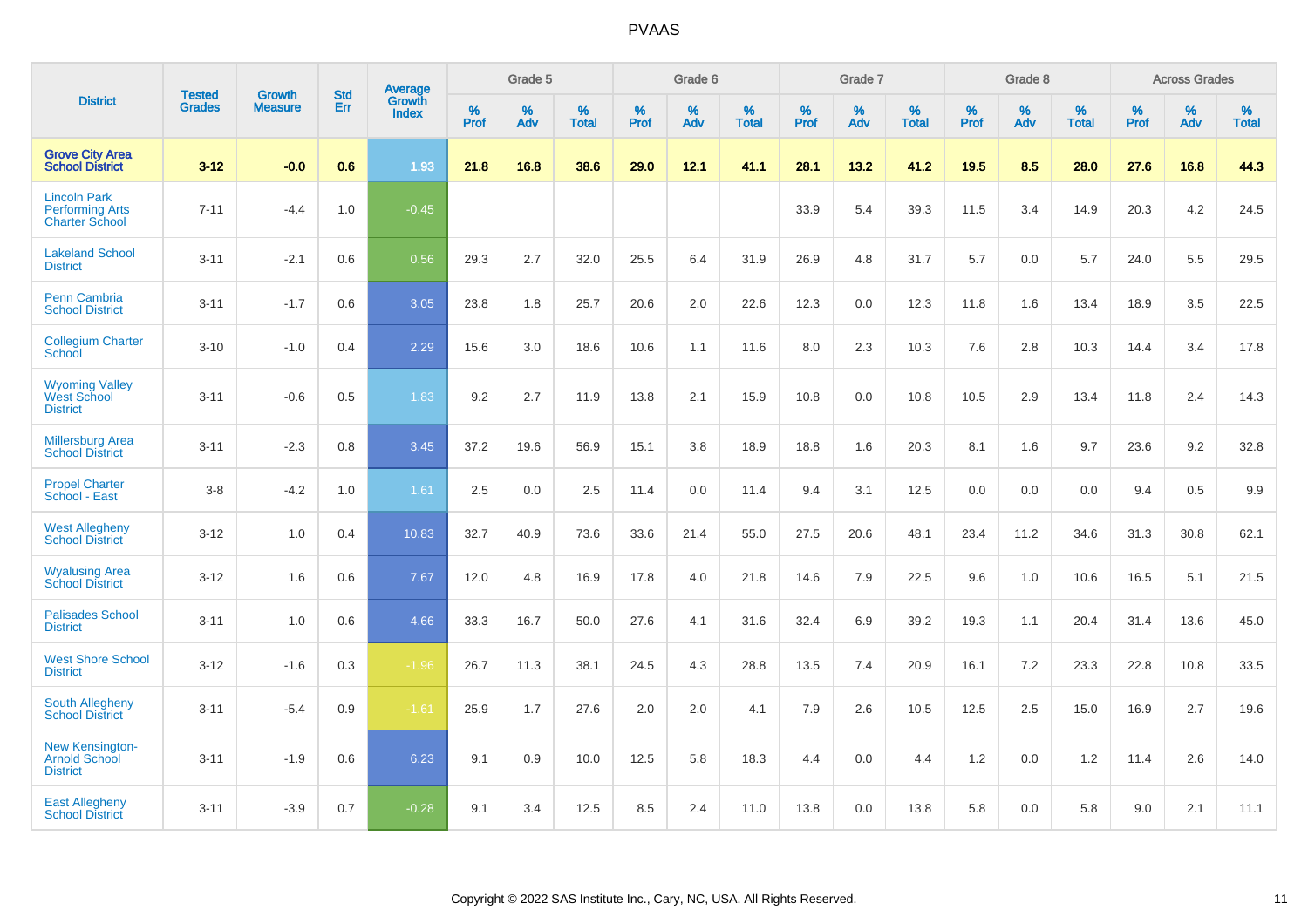|                                                           | <b>Tested</b> | <b>Growth</b>  | <b>Std</b> | Average                |                     | Grade 5  |                   |                     | Grade 6  |                   |              | Grade 7  |                   |                     | Grade 8  |                   |                     | <b>Across Grades</b> |                   |
|-----------------------------------------------------------|---------------|----------------|------------|------------------------|---------------------|----------|-------------------|---------------------|----------|-------------------|--------------|----------|-------------------|---------------------|----------|-------------------|---------------------|----------------------|-------------------|
| <b>District</b>                                           | <b>Grades</b> | <b>Measure</b> | Err        | Growth<br><b>Index</b> | $\%$<br><b>Prof</b> | %<br>Adv | %<br><b>Total</b> | $\%$<br><b>Prof</b> | %<br>Adv | %<br><b>Total</b> | $\%$<br>Prof | %<br>Adv | %<br><b>Total</b> | $\%$<br><b>Prof</b> | %<br>Adv | %<br><b>Total</b> | $\%$<br><b>Prof</b> | %<br>Adv             | %<br><b>Total</b> |
| <b>Grove City Area</b><br><b>School District</b>          | $3 - 12$      | $-0.0$         | 0.6        | 1.93                   | 21.8                | 16.8     | 38.6              | 29.0                | 12.1     | 41.1              | 28.1         | 13.2     | 41.2              | 19.5                | 8.5      | 28.0              | 27.6                | 16.8                 | 44.3              |
| <b>Steel Valley</b><br><b>School District</b>             | $3 - 11$      | $-2.8$         | 0.7        | 4.51                   | 12.0                | 2.4      | 14.5              | 11.3                | 6.4      | 17.7              | 18.1         | 4.8      | 22.9              | 9.5                 | 4.0      | 13.5              | 18.3                | $7.3$                | 25.6              |
| <b>Schuylkill Haven</b><br>Area School<br><b>District</b> | $3 - 11$      | $-3.0$         | 0.7        | 2.62                   | 11.9                | 1.2      | 13.1              | 4.9                 | 1.2      | 6.2               | 20.0         | 4.2      | 24.2              | 5.8                 | 0.0      | 5.8               | 17.6                | 5.5                  | 23.1              |
| <b>Abington Heights</b><br><b>School District</b>         | $3 - 11$      | $-1.7$         | 0.5        | 0.31                   | 29.2                | 13.3     | 42.5              | 21.1                | 6.7      | 27.8              | 31.5         | 7.9      | 39.4              |                     |          |                   | 30.5                | 14.3                 | 44.8              |
| <b>Fairview School</b><br><b>District</b>                 | $3 - 11$      | $-0.6$         | 0.5        | 3.58                   | 31.8                | 12.7     | 44.4              | 24.8                | 11.3     | 36.1              | 29.4         | 11.6     | 41.1              | 30.8                | 12.0     | 42.9              | 32.4                | 15.4                 | 47.7              |
| Dover Area School<br><b>District</b>                      | $3 - 12$      | $-1.9$         | 0.4        | 0.24                   | 24.5                | 8.2      | 32.7              | 24.5                | 3.6      | 28.1              | 22.4         | 9.0      | 31.4              | 14.1                | 6.2      | 20.3              | 24.8                | 10.2                 | 35.0              |
| <b>Mifflin County</b><br><b>School District</b>           | $3 - 11$      | 1.8            | 0.3        | 8.99                   | 26.6                | 10.4     | 37.0              | 13.8                | 4.6      | 18.4              | 10.3         | 3.8      | 14.1              | 10.7                | 1.5      | 12.2              | 17.7                | 5.5                  | 23.2              |
| <b>Roberto Clemente</b><br><b>Charter School</b>          | $3 - 12$      | $-4.0$         | 0.9        | 1.79                   | 5.6                 | 0.0      | 5.6               | 0.0                 | 0.0      | 0.0               | 0.0          | 0.0      | 0.0               | 0.0                 | 0.0      | 0.0               | 3.0                 | 0.0                  | 3.0               |
| <b>Spring Grove Area</b><br><b>School District</b>        | $3 - 11$      | $-1.9$         | 0.4        | 1.46                   | 30.9                | 11.5     | 42.4              | 31.2                | 15.8     | 47.0              | 23.2         | 11.2     | 34.4              | 5.2                 | 3.2      | 8.4               | 26.1                | 15.4                 | 41.5              |
| <b>Garnet Valley</b><br><b>School District</b>            | $3 - 10$      | $-2.1$         | 0.4        | $-2.57$                | 26.5                | 22.8     | 49.3              | 30.8                | 18.2     | 49.0              | 28.0         | 20.7     | 48.7              | 21.5                | 10.3     | 31.8              | 29.2                | 18.6                 | 47.8              |
| Lampeter-<br><b>Strasburg School</b><br><b>District</b>   | $3 - 12$      | $-0.2$         | 0.4        | 3.38                   | 38.6                | 13.5     | 52.2              | 32.4                | 4.9      | 37.2              | 36.0         | 7.1      | 43.2              | 22.6                | 10.6     | 33.2              | 34.5                | 12.8                 | 47.4              |
| <b>Butler Area School</b><br><b>District</b>              | $3 - 11$      | 0.7            | 0.3        | 9.95                   | 36.3                | 13.7     | 50.0              | 23.1                | 5.4      | 28.5              | 15.2         | 9.0      | 24.2              | 16.4                | 9.0      | 25.4              | 25.4                | 11.6                 | 37.0              |
| <b>Cornell School</b><br><b>District</b>                  | $3 - 11$      | $-3.1$         | 1.1        | 4.74                   | 10.0                | 6.7      | 16.7              | 14.0                | 0.0      | 14.0              | $7.7$        | 0.0      | 7.7               | 0.0                 | 0.0      | 0.0               | 12.2                | 2.8                  | 15.0              |
| <b>South Middleton</b><br><b>School District</b>          | $3 - 11$      | $-1.1$         | 0.5        | 2.74                   | 28.8                | 22.7     | 51.5              | 23.8                | 4.0      | 27.8              | 20.7         | 7.1      | 27.8              | 16.8                | 9.2      | 26.0              | 25.9                | 15.1                 | 41.0              |
| Wissahickon<br><b>School District</b>                     | $3 - 10$      | $-0.4$         | 0.3        | 4.99                   | 32.3                | 30.1     | 62.4              | 34.5                | 16.2     | 50.7              | 31.3         | 19.5     | 50.8              | 20.0                | 17.9     | 37.9              | 30.3                | 27.2                 | 57.4              |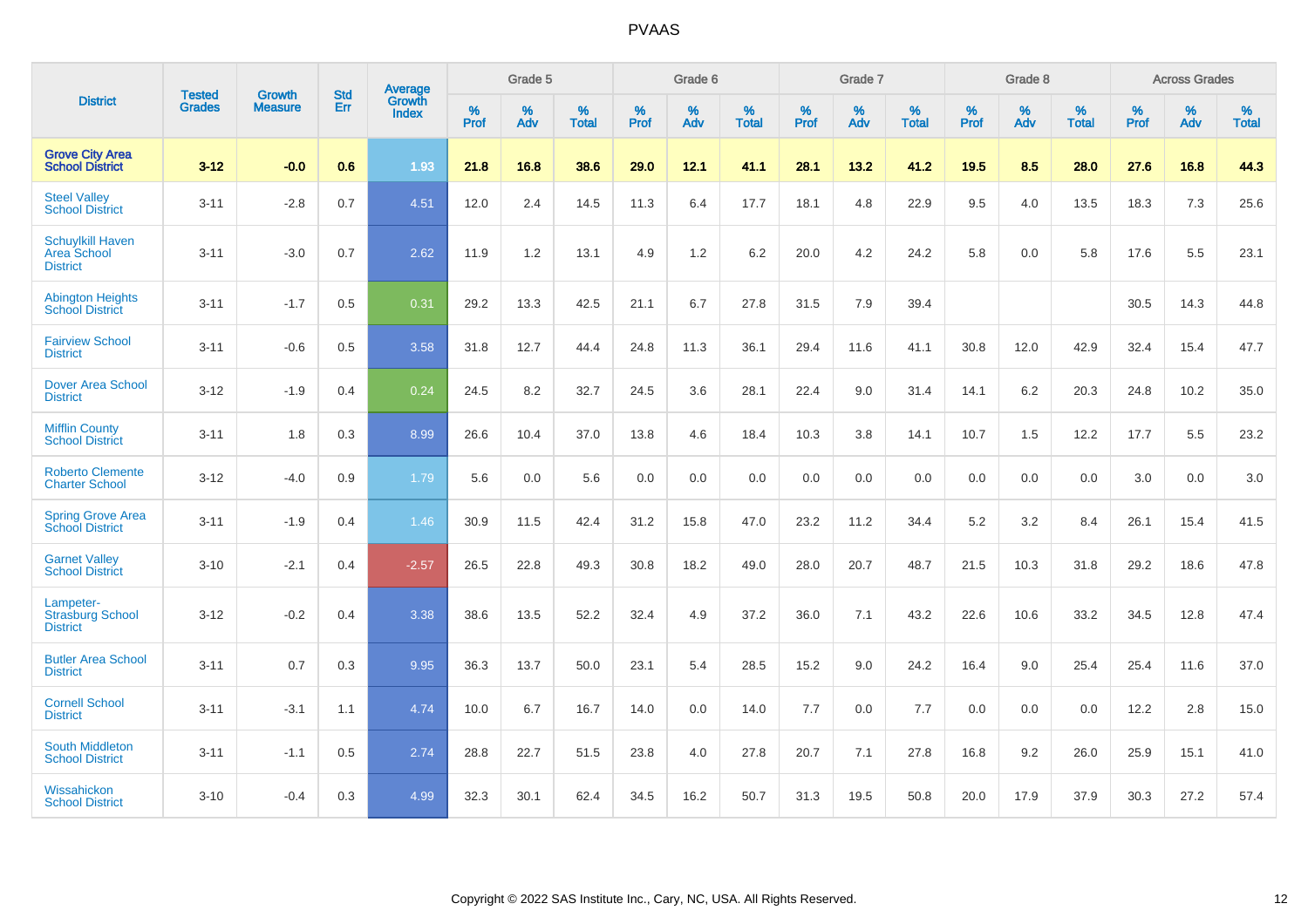|                                                                   |                                |                                 | <b>Std</b> |                                          |                  | Grade 5  |                   |           | Grade 6  |                   |           | Grade 7  |                   |           | Grade 8  |                   |              | <b>Across Grades</b> |                   |
|-------------------------------------------------------------------|--------------------------------|---------------------------------|------------|------------------------------------------|------------------|----------|-------------------|-----------|----------|-------------------|-----------|----------|-------------------|-----------|----------|-------------------|--------------|----------------------|-------------------|
| <b>District</b>                                                   | <b>Tested</b><br><b>Grades</b> | <b>Growth</b><br><b>Measure</b> | Err        | <b>Average</b><br>Growth<br><b>Index</b> | %<br><b>Prof</b> | %<br>Adv | %<br><b>Total</b> | %<br>Prof | %<br>Adv | %<br><b>Total</b> | %<br>Prof | %<br>Adv | %<br><b>Total</b> | %<br>Prof | %<br>Adv | %<br><b>Total</b> | $\%$<br>Prof | %<br>Adv             | %<br><b>Total</b> |
| <b>Grove City Area</b><br><b>School District</b>                  | $3 - 12$                       | $-0.0$                          | 0.6        | 1.93                                     | 21.8             | 16.8     | 38.6              | 29.0      | 12.1     | 41.1              | 28.1      | 13.2     | 41.2              | 19.5      | 8.5      | 28.0              | 27.6         | 16.8                 | 44.3              |
| <b>Lehigh Valley</b><br>Academy Regional<br><b>Charter School</b> | $3 - 11$                       | $-3.0$                          | 0.5        | $-1.04$                                  | 22.5             | 7.5      | 30.0              | 16.4      | 3.1      | 19.5              | 7.4       | 1.8      | 9.3               | 5.5       | 0.9      | 6.4               | 17.4         | 4.4                  | 21.8              |
| <b>Southern York</b><br><b>County School</b><br><b>District</b>   | $3 - 11$                       | $-0.3$                          | 0.5        | 7.16                                     | 25.6             | 7.0      | 32.7              | 36.1      | 8.9      | 45.0              | 18.8      | 5.4      | 24.3              | 11.5      | 3.0      | 14.5              | 25.1         | 8.0                  | 33.0              |
| <b>Central Greene</b><br><b>School District</b>                   | $3 - 11$                       | $-1.8$                          | 0.6        | 2.52                                     | 16.5             | 2.9      | 19.4              | 17.1      | 0.0      | 17.1              | 11.7      | 5.8      | 17.5              | 9.3       | 0.9      | 10.2              | 14.7         | 3.7                  | 18.4              |
| <b>Blairsville-</b><br><b>Saltsburg School</b><br><b>District</b> | $3 - 11$                       | $-2.7$                          | 0.6        | 2.20                                     | 28.9             | 20.6     | 49.5              | 15.4      | 9.9      | 25.3              | 19.4      | 8.2      | 27.6              | 18.8      | 8.2      | 27.1              | 22.2         | 12.6                 | 34.8              |
| <b>Upper Merion Area</b><br><b>School District</b>                | $3 - 11$                       | $-1.3$                          | 0.4        | 3.72                                     | 34.4             | 16.7     | 51.1              | 27.9      | 11.7     | 39.6              | 26.4      | 7.1      | 33.5              | 11.7      | 7.8      | 19.4              | 26.8         | 17.0                 | 43.8              |
| <b>Upper Darby</b><br><b>School District</b>                      | $3 - 12$                       | $-0.4$                          | 0.3        | 5.21                                     | 12.6             | 3.0      | 15.6              | 6.9       | 0.7      | 7.6               | 5.4       | 2.9      | 8.3               | 7.5       | 1.4      | 8.8               | 10.5         | 2.2                  | 12.8              |
| <b>Moniteau School</b><br><b>District</b>                         | $3 - 11$                       | $-2.7$                          | 0.7        | $-0.13$                                  | 32.5             | 8.4      | 41.0              | 22.9      | 8.4      | 31.3              | 11.0      | 2.4      | 13.4              | 11.1      | 0.0      | 11.1              | 23.7         | 9.2                  | 32.9              |
| <b>York Academy</b><br><b>Regional Charter</b><br>School          | $3 - 11$                       | $-4.4$                          | 0.8        | 1.08                                     | 10.0             | 11.7     | 21.7              | 13.6      | 6.8      | 20.3              | 7.3       | 5.4      | 12.7              | 19.3      | 0.0      | 19.3              | 18.4         | 9.5                  | 27.9              |
| <b>Propel Charter</b><br>School-Montour                           | $3 - 10$                       | $-2.8$                          | 0.7        | 1.07                                     | 4.9              | 1.6      | 6.6               | 4.6       | 0.0      | 4.6               | 3.1       | 0.0      | 3.1               | 3.2       | 0.0      | 3.2               | 4.8          | 1.6                  | 6.4               |
| <b>North Allegheny</b><br><b>School District</b>                  | $3 - 11$                       | 0.3                             | 0.3        | 4.51                                     | 38.5             | 35.1     | 73.5              | 35.2      | 13.4     | 48.6              | 31.8      | 23.8     | 55.6              | 25.9      | 16.5     | 42.4              | 34.1         | 26.8                 | 60.9              |
| <b>South Fayette</b><br><b>Township School</b><br><b>District</b> | $3 - 11$                       | 0.2                             | 0.4        | 6.88                                     | 37.5             | 23.5     | 61.0              | 40.8      | 18.4     | 59.2              | 35.5      | 24.3     | 59.8              | 30.9      | 20.9     | 51.8              | 35.4         | 28.3                 | 63.7              |
| <b>Chichester School</b><br><b>District</b>                       | $3 - 11$                       | $-3.7$                          | 0.7        | 1.84                                     | 6.7              | 1.1      | 7.9               | 6.8       | 2.7      | 9.5               | 5.0       | 6.2      | 11.2              | 4.2       | 0.0      | 4.2               | 9.0          | 3.2                  | 12.2              |
| <b>Valley View School</b><br><b>District</b>                      | $3 - 11$                       | $-2.3$                          | 0.8        | 1.14                                     | 26.2             | 0.9      | 27.1              | 5.8       | 1.2      | 6.9               | 9.8       | 2.4      | 12.2              | 7.9       | 0.0      | 7.9               | 18.2         | 2.7                  | 20.9              |
| <b>Mid Valley School</b><br><b>District</b>                       | $3 - 10$                       | 1.5                             | 0.6        | 5.23                                     | 22.9             | 10.4     | 33.3              | 15.0      | 2.4      | 17.3              | 15.3      | 0.0      | 15.3              | 6.7       | 0.7      | 7.4               | 17.5         | 4.6                  | 22.0              |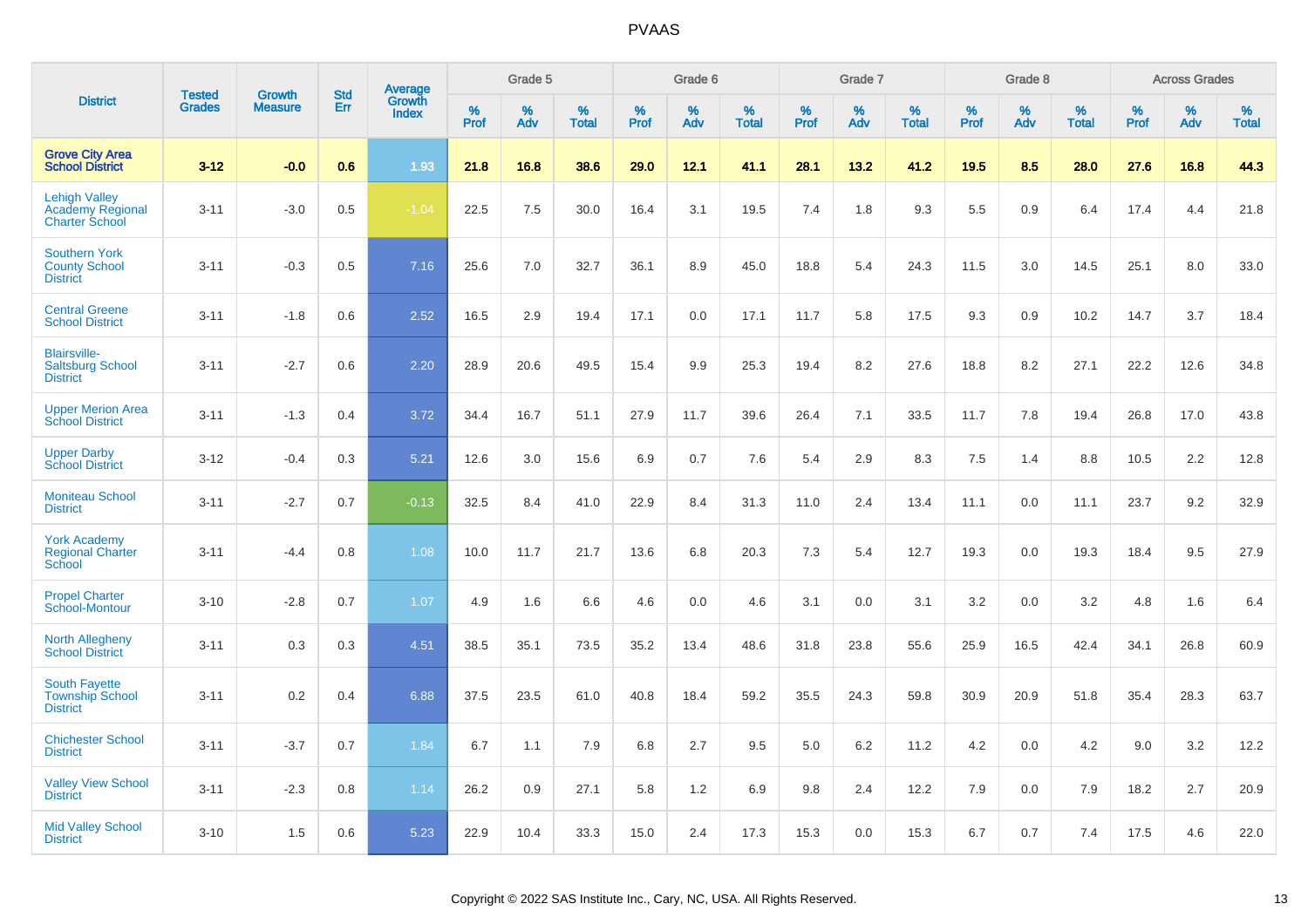|                                                              | <b>Tested</b> |                                 | <b>Std</b> |                                          |              | Grade 5  |                   |              | Grade 6  |                   |              | Grade 7  |                   |              | Grade 8  |                   |              | <b>Across Grades</b> |                   |
|--------------------------------------------------------------|---------------|---------------------------------|------------|------------------------------------------|--------------|----------|-------------------|--------------|----------|-------------------|--------------|----------|-------------------|--------------|----------|-------------------|--------------|----------------------|-------------------|
| <b>District</b>                                              | <b>Grades</b> | <b>Growth</b><br><b>Measure</b> | Err        | <b>Average</b><br>Growth<br><b>Index</b> | $\%$<br>Prof | %<br>Adv | %<br><b>Total</b> | $\%$<br>Prof | %<br>Adv | %<br><b>Total</b> | $\%$<br>Prof | %<br>Adv | %<br><b>Total</b> | $\%$<br>Prof | %<br>Adv | %<br><b>Total</b> | $\%$<br>Prof | %<br>Adv             | %<br><b>Total</b> |
| <b>Grove City Area</b><br><b>School District</b>             | $3 - 12$      | $-0.0$                          | 0.6        | 1.93                                     | 21.8         | 16.8     | 38.6              | 29.0         | 12.1     | 41.1              | 28.1         | 13.2     | 41.2              | 19.5         | 8.5      | 28.0              | 27.6         | 16.8                 | 44.3              |
| <b>Commodore Perry</b><br><b>School District</b>             | $3 - 11$      | $-5.2$                          | 1.1        | 0.56                                     | 38.7         | 9.7      | 48.4              | 9.7          | 0.0      | 9.7               | 8.1          | 2.7      | 10.8              | 20.0         | 8.0      | 28.0              | 20.6         | 7.2                  | 27.8              |
| Northwood<br><b>Academy Charter</b><br><b>School</b>         | $3 - 8$       | $-3.7$                          | 0.7        | $-0.69$                                  | 6.6          | 1.3      | 7.9               | 5.2          | 0.0      | 5.2               | 8.7          | 1.4      | 10.1              | 10.7         | 1.8      | 12.5              | 6.3          | 0.9                  | 7.2               |
| <b>Franklin Towne</b><br>Charter<br><b>Elementary School</b> | $3 - 8$       | $-6.2$                          | 1.2        | $-2.25$                                  | 24.1         | 10.3     | 34.5              | 18.5         | 14.8     | 33.3              | 14.3         | 3.6      | 17.9              | 4.6          | 0.0      | 4.6               | 24.3         | 9.6                  | 33.9              |
| <b>North Star School</b><br><b>District</b>                  | $3 - 11$      | $-2.8$                          | 0.7        | $-0.18$                                  | 12.5         | 12.5     | 25.0              | 23.4         | 4.7      | 28.1              | 11.1         | 1.4      | 12.5              | 14.1         | 2.2      | 16.3              | 22.6         | 10.0                 | 32.6              |
| Spring-Ford Area<br><b>School District</b>                   | $3 - 11$      | 1.6                             | 0.3        | 9.56                                     | 36.6         | 13.0     | 49.6              | 33.2         | 16.5     | 49.7              | 34.3         | 16.3     | 50.6              | 23.1         | 9.8      | 32.9              | 34.2         | 19.2                 | 53.4              |
| <b>Propel Charter</b><br>School-Pitcairn                     | $3 - 8$       | $-5.7$                          | 1.1        | $-1.88$                                  | 0.0          | 0.0      | 0.0               | 7.4          | 0.0      | 7.4               | 0.0          | 0.0      | 0.0               | 0.0          | 0.0      | 0.0               | 5.5          | 0.0                  | 5.5               |
| Pocono Mountain<br><b>School District</b>                    | $3 - 12$      | $-3.0$                          | 0.6        | 0.33                                     | 23.9         | 8.1      | 32.0              | 12.4         | 4.3      | 16.7              | 10.6         | 3.5      | 14.2              | 7.8          | 2.9      | 10.8              | 18.3         | 6.6                  | 24.9              |
| 21st Century Cyber<br><b>Charter School</b>                  | $6 - 12$      | $-3.4$                          | 0.7        | $-1.54$                                  |              |          |                   | 19.1         | 9.1      | 28.2              | 21.6         | 6.0      | 27.6              | 11.3         | 3.3      | 14.7              | 17.0         | 5.8                  | 22.8              |
| <b>Lakeview School</b><br><b>District</b>                    | $3 - 11$      | $-3.9$                          | 0.8        | 0.54                                     | 28.6         | 18.4     | 46.9              | 30.0         | 7.1      | 37.1              | 22.2         | 1.6      | 23.8              | 21.0         | 1.6      | 22.6              | 28.3         | 13.3                 | 41.6              |
| <b>Norwin School</b><br><b>District</b>                      | $3 - 11$      | $-0.5$                          | 0.3        | 3.82                                     | 31.7         | 25.2     | 56.9              | 37.2         | 20.7     | 58.0              | 42.6         | 14.9     | 57.4              | 32.4         | 5.4      | 37.7              | 36.5         | 21.0                 | 57.4              |
| <b>Conewago Valley</b><br><b>School District</b>             | $3 - 12$      | 1.2                             | 0.4        | 6.92                                     | 26.3         | 8.6      | 35.0              | 29.9         | 10.6     | 40.5              | 19.9         | 3.8      | 23.6              | 17.4         | 1.1      | 18.4              | 25.3         | 8.6                  | 33.9              |
| Independence<br><b>Charter School</b>                        | $3 - 8$       | 1.4                             | 0.7        | 5.93                                     | 13.7         | 4.1      | 17.8              | 26.8         | 4.9      | 31.7              | 21.0         | 4.9      | 25.9              | 24.1         | 8.6      | 32.8              | 19.7         | 7.2                  | 26.9              |
| <b>Williams Valley</b><br><b>School District</b>             | $3 - 11$      | 0.1                             | 0.8        | 3.83                                     | 31.8         | 6.8      | 38.6              | 5.2          | 0.0      | 5.2               | 8.0          | 1.3      | 9.3               | 9.4          | 1.6      | 10.9              | 12.8         | 1.6                  | 14.4              |
| <b>Rockwood Area</b><br><b>School District</b>               | $3 - 11$      | $-2.1$                          | 0.9        | 2.50                                     | 34.2         | 12.2     | 46.3              | 16.7         | 21.4     | 38.1              | 15.6         | 2.2      | 17.8              | 12.7         | 7.9      | 20.6              | 19.1         | 9.4                  | 28.5              |
| <b>Montoursville Area</b><br><b>School District</b>          | $3 - 12$      | $-1.9$                          | 0.5        | $-0.02$                                  | 31.1         | 12.9     | 43.9              | 28.8         | 8.0      | 36.8              | 25.2         | 6.7      | 31.8              | 19.9         | 8.5      | 28.4              | 28.2         | 11.2                 | 39.4              |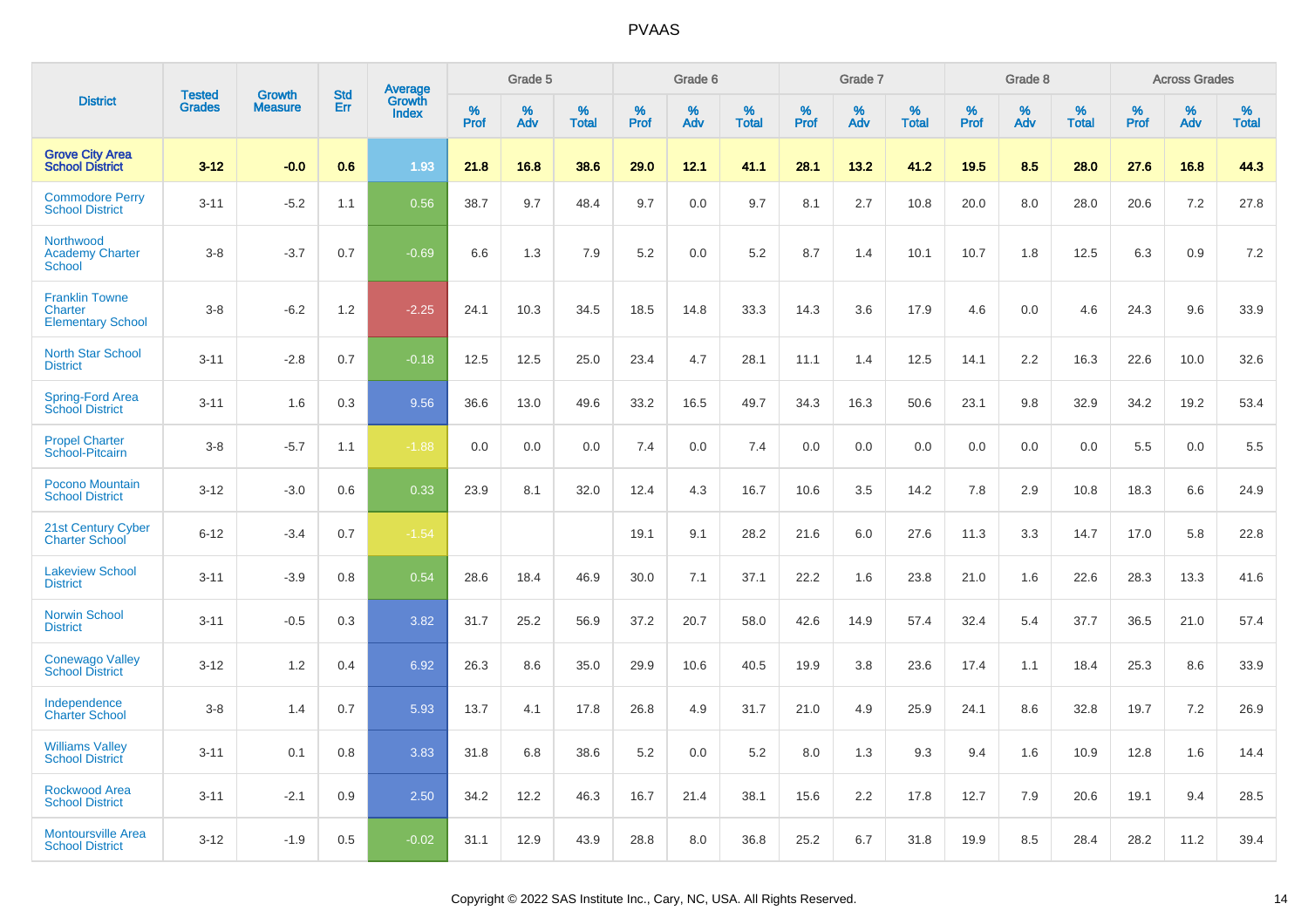|                                                                    |                                |                                 | <b>Std</b> | Average                |                     | Grade 5  |                   |              | Grade 6  |                   |                     | Grade 7  |                   |                     | Grade 8  |                   |              | <b>Across Grades</b> |                   |
|--------------------------------------------------------------------|--------------------------------|---------------------------------|------------|------------------------|---------------------|----------|-------------------|--------------|----------|-------------------|---------------------|----------|-------------------|---------------------|----------|-------------------|--------------|----------------------|-------------------|
| <b>District</b>                                                    | <b>Tested</b><br><b>Grades</b> | <b>Growth</b><br><b>Measure</b> | Err        | Growth<br><b>Index</b> | $\%$<br><b>Prof</b> | %<br>Adv | %<br><b>Total</b> | $\%$<br>Prof | %<br>Adv | %<br><b>Total</b> | $\%$<br><b>Prof</b> | %<br>Adv | %<br><b>Total</b> | $\%$<br><b>Prof</b> | %<br>Adv | %<br><b>Total</b> | $\%$<br>Prof | %<br>Adv             | %<br><b>Total</b> |
| <b>Grove City Area</b><br><b>School District</b>                   | $3 - 12$                       | $-0.0$                          | 0.6        | 1.93                   | 21.8                | 16.8     | 38.6              | 29.0         | 12.1     | 41.1              | 28.1                | 13.2     | 41.2              | 19.5                | 8.5      | 28.0              | 27.6         | 16.8                 | 44.3              |
| <b>Jenkintown School</b><br><b>District</b>                        | $3 - 11$                       | $-5.2$                          | 1.0        | $-0.07$                | 35.4                | 12.5     | 47.9              | 18.9         | 8.1      | 27.0              | 16.0                | 0.0      | 16.0              | 8.0                 | 4.0      | 12.0              | 29.0         | 16.2                 | 45.2              |
| Pan American<br><b>Academy Charter</b><br><b>School</b>            | $3-8$                          | 0.3                             | 0.8        | 2.25                   | 1.7                 | 0.0      | 1.7               | 2.3          | 0.0      | 2.3               | 3.4                 | 0.0      | 3.4               | 0.0                 | 0.0      | 0.0               | 2.4          | 0.3                  | 2.7               |
| <b>Green Woods</b><br><b>Charter School</b>                        | $3-8$                          | $-0.3$                          | 0.8        | 2.38                   | 16.7                | 3.3      | 20.0              | 27.1         | 11.9     | 39.0              | 16.1                | 5.4      | 21.4              | 17.3                | 3.8      | 21.2              | 21.3         | 8.3                  | 29.6              |
| <b>Mcguffey School</b><br><b>District</b>                          | $3 - 11$                       | $-2.0$                          | 0.6        | 2.55                   | 25.9                | 2.8      | 28.7              | 13.7         | 2.0      | 15.7              | 4.7                 | 0.0      | 4.7               | 5.6                 | 3.2      | 8.9               | 17.6         | 5.0                  | 22.6              |
| <b>Upper Moreland</b><br><b>Township School</b><br><b>District</b> | $3 - 11$                       | $-0.1$                          | 0.4        | 4.58                   | 28.5                | 10.6     | 39.1              | 16.1         | 10.8     | 26.9              | 21.7                | 10.6     | 32.3              | 18.9                | 12.1     | 31.1              | 23.9         | 11.6                 | 35.5              |
| <b>Belmont Charter</b><br>School                                   | $3 - 10$                       | $-0.8$                          | 0.8        | 2.15                   | 1.6                 | 0.0      | 1.6               | 4.0          | 0.0      | 4.0               | 0.0                 | 0.0      | 0.0               | 5.6                 | 0.0      | 5.6               | 2.8          | 0.6                  | 3.4               |
| <b>Big Beaver Falls</b><br>Area School<br><b>District</b>          | $3 - 11$                       | $-1.7$                          | 0.6        | 1.44                   | 19.6                | 2.0      | 21.6              | 5.4          | 0.9      | 6.4               | 8.3                 | 1.0      | 9.4               | 1.0                 | 1.0      | 2.1               | 12.5         | 1.1                  | 13.6              |
| <b>Innovative Arts</b><br><b>Academy Charter</b><br><b>School</b>  | $6 - 11$                       | $-1.5$                          | 0.8        | 5.73                   |                     |          |                   | 0.0          | 0.0      | 0.0               | 0.0                 | 0.0      | 0.0               | 3.4                 | 0.0      | 3.4               | 1.4          | 0.0                  | 1.4               |
| <b>Fort Cherry School</b><br><b>District</b>                       | $3 - 10$                       | $-3.8$                          | 0.8        | $-0.22$                | 19.3                | 19.3     | 38.6              | 29.8         | 8.8      | 38.6              | 14.3                | 5.4      | 19.6              | 9.3                 | 4.6      | 14.0              | 21.9         | 9.6                  | 31.5              |
| <b>Chartiers-Houston</b><br><b>School District</b>                 | $3 - 10$                       | $-2.5$                          | 0.7        | 1.15                   | 25.6                | 12.2     | 37.8              | 35.1         | 2.6      | 37.7              | 20.5                | 1.3      | 21.8              | 18.3                | 5.6      | 23.9              | 28.7         | 8.2                  | 36.9              |
| <b>First Philadelphia</b><br>Preparatory<br><b>Charter School</b>  | $3 - 8$                        | $-2.3$                          | 0.6        | 1.67                   | 1.2                 | 0.0      | 1.2               | 1.1          | 0.0      | 1.1               | 1.3                 | 0.0      | 1.3               | 4.0                 | 0.0      | 4.0               | 2.4          | 0.0                  | 2.4               |
| <b>Western Wayne</b><br><b>School District</b>                     | $3 - 11$                       | $-2.5$                          | 0.6        | 0.99                   | 28.3                | 9.4      | 37.7              | 18.7         | 0.9      | 19.6              | 21.6                | 2.9      | 24.5              | 14.1                | 5.4      | 19.6              | 23.6         | 9.6                  | 33.2              |
| Altoona Area<br><b>School District</b>                             | $3 - 12$                       | $-0.5$                          | 0.3        | 1.50                   | 24.7                | 8.0      | 32.7              | 17.8         | 5.2      | 23.0              | 14.6                | 4.9      | 19.5              | 15.8                | 4.3      | 20.1              | 19.6         | 6.6                  | 26.2              |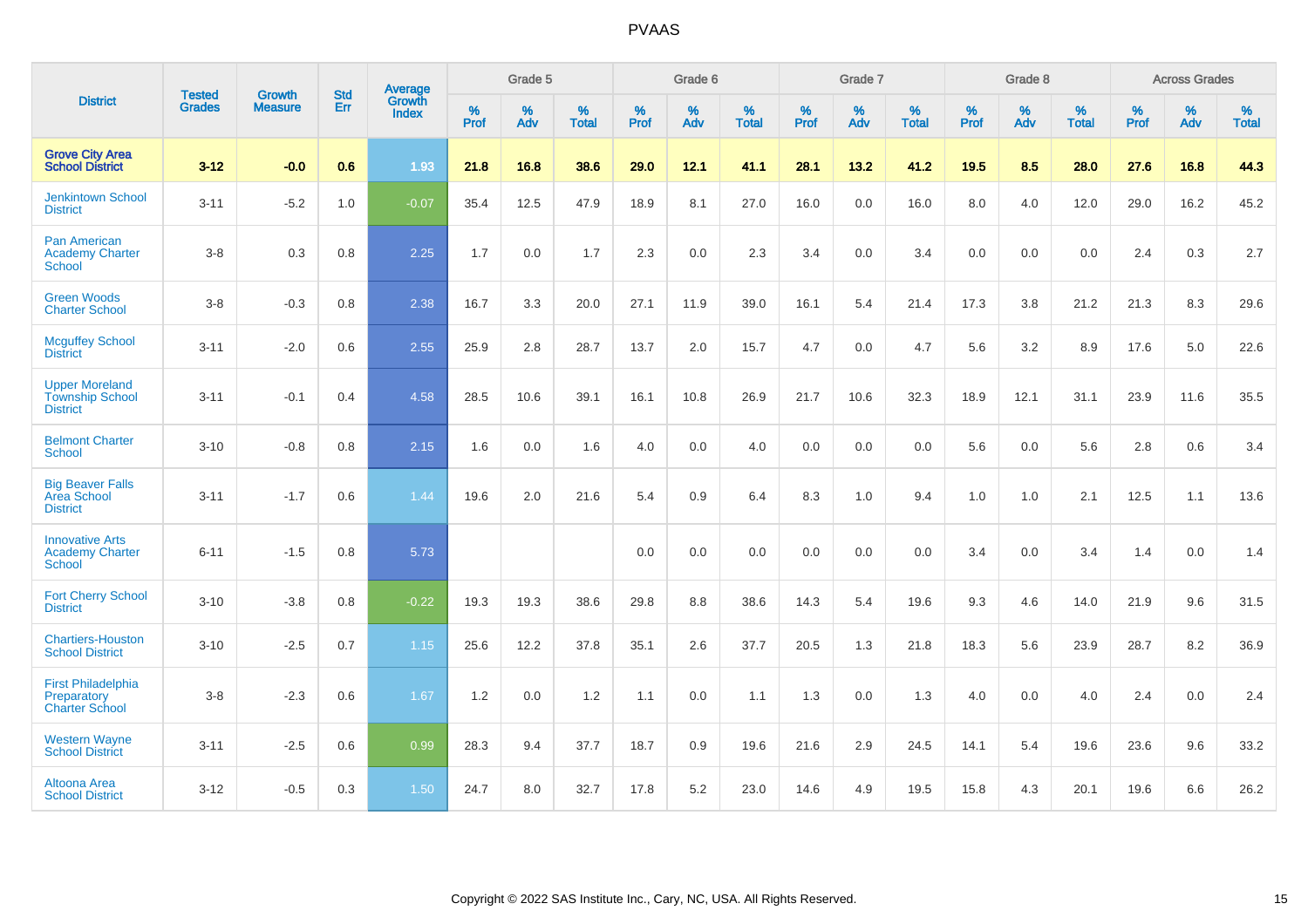|                                                                       | <b>Tested</b> | <b>Growth</b>  | <b>Std</b> | Average                       |           | Grade 5  |                   |           | Grade 6  |                   |           | Grade 7  |                   |           | Grade 8  |                   |                  | <b>Across Grades</b> |                   |
|-----------------------------------------------------------------------|---------------|----------------|------------|-------------------------------|-----------|----------|-------------------|-----------|----------|-------------------|-----------|----------|-------------------|-----------|----------|-------------------|------------------|----------------------|-------------------|
| <b>District</b>                                                       | <b>Grades</b> | <b>Measure</b> | Err        | <b>Growth</b><br><b>Index</b> | %<br>Prof | %<br>Adv | %<br><b>Total</b> | %<br>Prof | %<br>Adv | %<br><b>Total</b> | %<br>Prof | %<br>Adv | %<br><b>Total</b> | %<br>Prof | %<br>Adv | %<br><b>Total</b> | %<br><b>Prof</b> | %<br>Adv             | %<br><b>Total</b> |
| <b>Grove City Area</b><br><b>School District</b>                      | $3 - 12$      | $-0.0$         | 0.6        | 1.93                          | 21.8      | 16.8     | 38.6              | 29.0      | 12.1     | 41.1              | 28.1      | 13.2     | 41.2              | 19.5      | 8.5      | 28.0              | 27.6             | 16.8                 | 44.3              |
| <b>Southern</b><br><b>Huntingdon County</b><br><b>School District</b> | $3 - 11$      | $-2.5$         | 0.7        | $-0.14$                       | 18.8      | 10.1     | 29.0              | 9.0       | 1.3      | 10.3              | 10.1      | 1.1      | 11.2              | 6.1       | 0.0      | 6.1               | 15.5             | 3.9                  | 19.4              |
| <b>New Brighton Area</b><br><b>School District</b>                    | $3 - 11$      | $-2.4$         | 0.6        | 1.31                          | 18.0      | 1.1      | 19.1              | 7.9       | 0.0      | 7.9               | 8.9       | 3.0      | 11.9              | 4.8       | 1.0      | 5.8               | 11.1             | 1.9                  | 13.0              |
| <b>Northampton Area</b><br><b>School District</b>                     | $3 - 11$      | $-3.1$         | 0.7        | 0.02                          | 28.5      | 9.3      | 37.8              | 23.7      | 5.3      | 29.0              | 18.7      | 5.3      | 24.0              | 13.3      | 1.7      | 15.0              | 29.6             | 9.8                  | 39.4              |
| Philadelphia<br><b>Performing Arts</b><br><b>Charter School</b>       | $3-9$         | $-0.4$         | 0.7        | 4.01                          | 19.2      | 9.0      | 28.2              | 19.6      | 3.6      | 23.2              | 23.0      | 14.9     | 37.9              | 18.0      | 8.0      | 26.0              | 25.2             | 9.7                  | 34.9              |
| <b>Oxford Area</b><br><b>School District</b>                          | $3 - 11$      | 2.0            | 0.4        | 10.25                         | 24.0      | 8.0      | 32.0              | 28.3      | 7.3      | 35.6              | 20.2      | 9.9      | 30.0              | 11.5      | 5.5      | 17.0              | 21.8             | 8.2                  | 30.0              |
| <b>Hazleton Area</b><br><b>School District</b>                        | $3 - 11$      | $-0.5$         | 0.4        | 1.77                          | 5.8       | 1.7      | 7.5               | 5.2       | 1.1      | 6.3               | 2.8       | 0.5      | 3.3               | 6.6       | 0.6      | 7.1               | 6.4              | 1.2                  | 7.7               |
| Wallingford-<br>Swarthmore<br><b>School District</b>                  | $3 - 10$      | 0.4            | 0.4        | 8.13                          | 38.3      | 33.9     | 72.2              | 29.9      | 20.5     | 50.4              | 27.6      | 17.6     | 45.3              | 29.4      | 14.7     | 44.2              | 33.9             | 27.8                 | 61.7              |
| <b>Coatesville Area</b><br><b>School District</b>                     | $3 - 11$      | $-0.5$         | 0.4        | 1.87                          | 14.8      | 4.8      | 19.6              | 8.5       | 0.0      | 8.5               | 8.9       | 1.3      | 10.1              | 6.9       | 0.5      | 7.4               | 10.9             | 3.9                  | 14.8              |
| <b>Jim Thorpe Area</b><br><b>School District</b>                      | $3 - 11$      | $-2.3$         | 0.6        | 0.76                          | 14.1      | 1.0      | 15.2              | 12.3      | 0.9      | 13.2              | 9.2       | 8.5      | 17.7              | 10.0      | 1.5      | 11.5              | 14.9             | 4.3                  | 19.2              |
| Pennsylvania<br><b>Leadership Charter</b><br>School                   | $3 - 11$      | $-1.4$         | 0.5        | 2.15                          | 24.7      | 11.5     | 36.2              | 24.9      | 6.4      | 31.2              | 13.4      | 19.6     | 33.0              | 16.7      | 6.2      | 22.9              | 23.9             | 12.4                 | 36.4              |
| <b>Ad Prima Charter</b><br><b>School</b>                              | $3 - 8$       | 1.5            | 0.8        | 4.76                          | 8.3       | 0.0      | 8.3               | 15.7      | 0.0      | 15.7              | 8.2       | 1.6      | 9.8               | 9.8       | 1.6      | 11.5              | 10.9             | 0.7                  | 11.6              |
| <b>Clarion-Limestone</b><br><b>Area School</b><br><b>District</b>     | $3 - 12$      | $-1.1$         | 0.9        | 4.00                          | 40.0      | 27.3     | 67.3              | 36.5      | 5.8      | 42.3              | 27.9      | 11.6     | 39.5              | 7.8       | 3.9      | 11.8              | 28.4             | 13.2                 | 41.6              |
| <b>Freeport Area</b><br><b>School District</b>                        | $3 - 10$      | 0.9            | 0.5        | 6.32                          | 30.5      | 9.9      | 40.5              | 26.6      | 15.3     | 41.9              | 34.3      | 12.7     | 47.0              | 19.1      | 9.9      | 29.0              | 29.3             | 13.4                 | 42.8              |
| <b>MaST Community</b><br><b>Charter School III</b>                    | $3-6$         | $-3.6$         | 0.8        | $-2.16$                       | 3.8       | 0.0      | 3.8               | 6.8       | 1.5      | 8.3               |           |          |                   |           |          |                   | 8.3              | 2.2                  | 10.5              |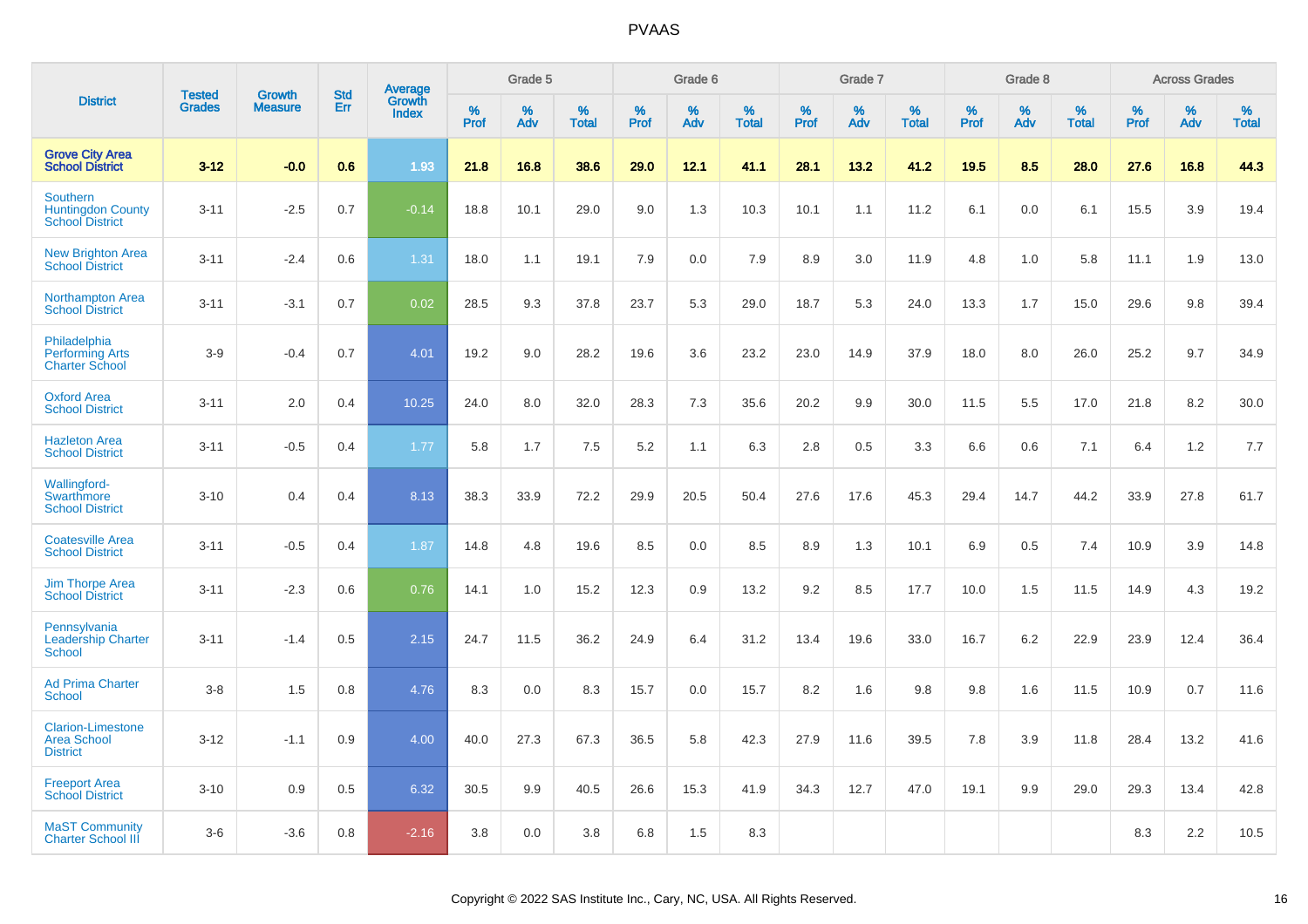|                                                                     |                                | <b>Growth</b>  | <b>Std</b> |                                          |              | Grade 5  |                   |           | Grade 6  |                   |              | Grade 7  |                   |              | Grade 8  |                   |              | <b>Across Grades</b> |                   |
|---------------------------------------------------------------------|--------------------------------|----------------|------------|------------------------------------------|--------------|----------|-------------------|-----------|----------|-------------------|--------------|----------|-------------------|--------------|----------|-------------------|--------------|----------------------|-------------------|
| <b>District</b>                                                     | <b>Tested</b><br><b>Grades</b> | <b>Measure</b> | <b>Err</b> | <b>Average</b><br>Growth<br><b>Index</b> | $\%$<br>Prof | %<br>Adv | %<br><b>Total</b> | %<br>Prof | %<br>Adv | %<br><b>Total</b> | $\%$<br>Prof | %<br>Adv | %<br><b>Total</b> | $\%$<br>Prof | %<br>Adv | %<br><b>Total</b> | $\%$<br>Prof | %<br>Adv             | %<br><b>Total</b> |
| <b>Grove City Area</b><br><b>School District</b>                    | $3 - 12$                       | $-0.0$         | 0.6        | 1.93                                     | 21.8         | 16.8     | 38.6              | 29.0      | 12.1     | 41.1              | 28.1         | 13.2     | 41.2              | 19.5         | 8.5      | 28.0              | 27.6         | 16.8                 | 44.3              |
| <b>Delaware Valley</b><br><b>School District</b>                    | $3 - 11$                       | 0.1            | 0.4        | 4.58                                     | 26.1         | 11.6     | 37.8              | 19.0      | 8.6      | 27.6              | 21.8         | 8.2      | 30.0              | 17.9         | 3.4      | 21.3              | 25.0         | 9.4                  | 34.4              |
| <b>Lindley Academy</b><br><b>Charter School At</b><br><b>Birney</b> | $3 - 8$                        | $-3.0$         | 0.7        | 0.43                                     | 1.3          | 0.0      | 1.3               | 2.6       | 0.0      | 2.6               | 0.0          | 0.0      | 0.0               | 0.0          | 1.6      | 1.6               | 1.0          | 0.3                  | 1.3               |
| Antonia Pantoja<br>Community<br><b>Charter School</b>               | $3 - 8$                        | $-3.9$         | 0.8        | $-1.30$                                  | 1.5          | 0.0      | 1.5               | 0.0       | 0.0      | 0.0               | 4.6          | 2.3      | 7.0               | 5.6          | 0.0      | 5.6               | 1.8          | 0.9                  | 2.8               |
| <b>Towanda Area</b><br><b>School District</b>                       | $3 - 11$                       | 2.2            | 0.6        | 7.65                                     | 22.7         | 15.1     | 37.8              | 22.6      | 11.3     | 34.0              | 14.5         | 7.7      | 22.2              | 17.1         | 8.6      | 25.6              | 19.2         | 10.3                 | 29.5              |
| Environmental<br><b>Charter School At</b><br><b>Frick Park</b>      | $3-9$                          | $-0.2$         | 0.7        | 3.70                                     | 18.2         | 10.4     | 28.6              | 17.0      | 4.3      | 21.3              | 16.3         | 10.9     | 27.2              | 10.0         | 4.3      | 14.3              | 22.6         | 13.4                 | 36.0              |
| <b>Sharpsville Area</b><br><b>School District</b>                   | $3 - 11$                       | $-2.3$         | 0.8        | 2.39                                     | 29.0         | 9.7      | 38.7              | 16.4      | 1.5      | 17.9              | 21.9         | 3.1      | 25.0              | 20.0         | 7.1      | 27.1              | 27.3         | 8.8                  | 36.1              |
| <b>Saint Marys Area</b><br><b>School District</b>                   | $3 - 11$                       | $-2.5$         | 0.5        | $-0.36$                                  | 35.6         | 8.7      | 44.4              | 21.8      | 1.6      | 23.4              | 10.0         | 5.4      | 15.4              | 13.3         | 1.3      | 14.7              | 24.9         | 7.3                  | 32.3              |
| <b>Southern Fulton</b><br><b>School District</b>                    | $3 - 11$                       | $-2.2$         | 0.9        | 0.85                                     | 21.3         | 6.4      | 27.7              | 15.2      | 10.2     | 25.4              | 12.3         | 1.8      | 14.0              | 5.9          | 3.9      | 9.8               | 18.9         | 4.4                  | 23.3              |
| <b>Mariana Bracetti</b><br><b>Academy Charter</b><br><b>School</b>  | $3 - 10$                       | $-3.1$         | 0.9        | 2.21                                     | 8.6          | 0.0      | 8.6               | 2.2       | 0.0      | 2.2               | 7.3          | 0.0      | 7.3               | 0.0          | 0.0      | 0.0               | 4.4          | 0.0                  | 4.4               |
| <b>Southern Lehigh</b><br><b>School District</b>                    | $3 - 11$                       | $-1.1$         | 0.4        | 2.10                                     | 33.9         | 21.0     | 54.8              | 28.3      | 16.8     | 45.1              | 40.2         | 13.1     | 53.3              | 32.0         | 12.7     | 44.8              | 35.0         | 20.7                 | 55.8              |
| <b>Forbes Road</b><br><b>School District</b>                        | $3 - 11$                       | $-5.7$         | 1.4        | $-0.81$                                  | 38.7         | 3.2      | 41.9              | 26.7      | 0.0      | 26.7              | 44.4         | 0.0      | 44.4              | 15.0         | 0.0      | 15.0              | 31.9         | 2.9                  | 34.8              |
| <b>Glendale School</b><br><b>District</b>                           | $3 - 10$                       | 1.2            | 0.8        | 3.21                                     | 42.9         | 4.8      | 47.6              | 26.4      | 5.7      | 32.1              | 22.7         | 15.2     | 37.9              | 7.8          | 2.0      | 9.8               | 27.0         | 7.8                  | 34.8              |
| Canon-Mcmillan<br><b>School District</b>                            | $3 - 11$                       | $-1.3$         | 0.3        | 2.20                                     | 29.4         | 22.3     | 51.7              | 28.2      | 9.8      | 38.0              | 26.1         | 10.4     | 36.5              | 27.7         | 10.6     | 38.4              | 30.0         | 14.6                 | 44.6              |
| <b>Burrell School</b><br><b>District</b>                            | $3 - 11$                       | $-3.1$         | 0.7        | 1.18                                     | 22.5         | 1.8      | 24.3              | 15.4      | 3.8      | 19.2              | 21.5         | 7.6      | 29.1              | 17.2         | 0.0      | 17.2              | 25.3         | 6.1                  | 31.4              |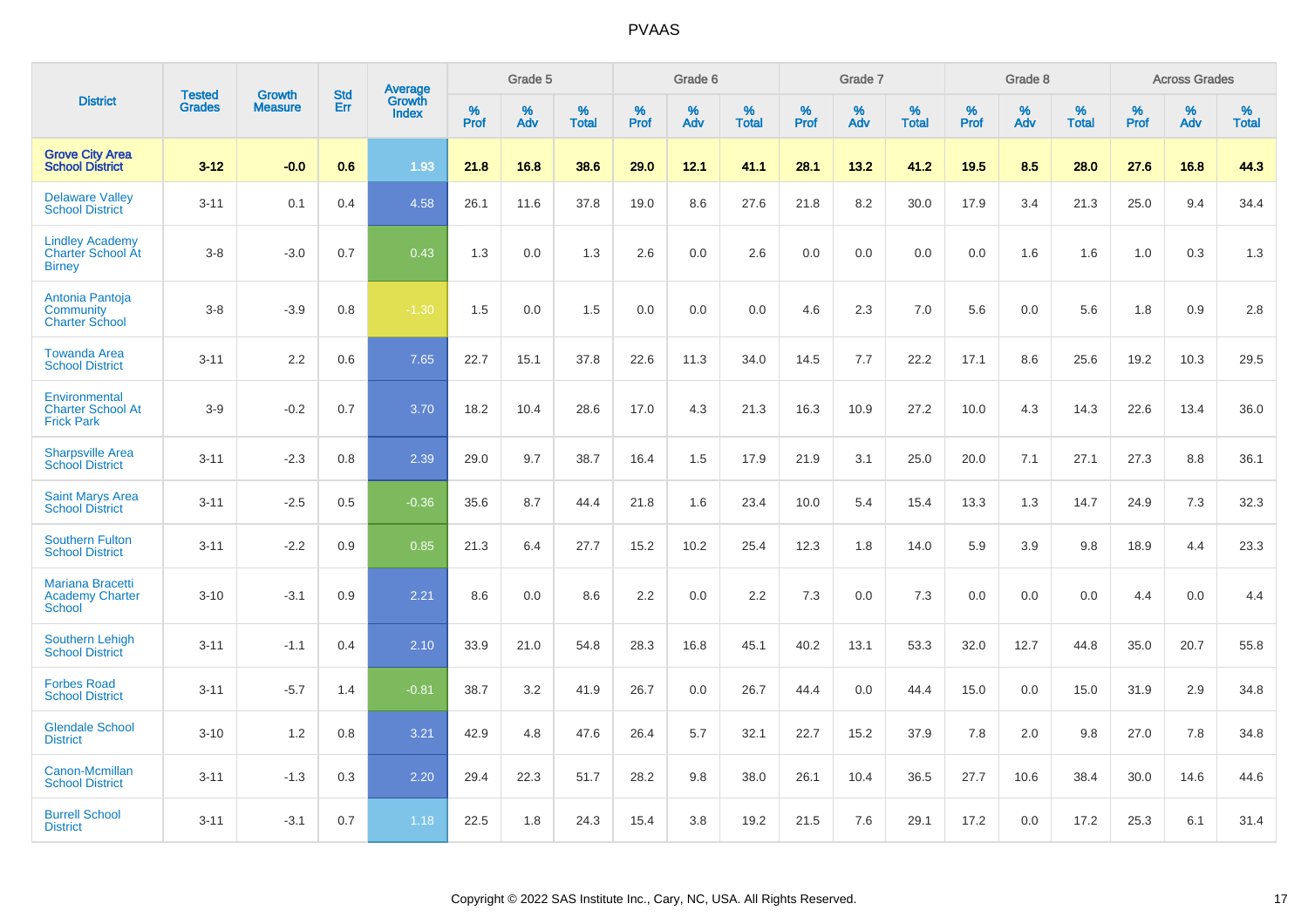|                                                                          |                                |                                 | <b>Std</b> | Average                       |           | Grade 5  |                   |           | Grade 6  |                   |           | Grade 7  |                   |           | Grade 8  |                   |           | <b>Across Grades</b> |                   |
|--------------------------------------------------------------------------|--------------------------------|---------------------------------|------------|-------------------------------|-----------|----------|-------------------|-----------|----------|-------------------|-----------|----------|-------------------|-----------|----------|-------------------|-----------|----------------------|-------------------|
| <b>District</b>                                                          | <b>Tested</b><br><b>Grades</b> | <b>Growth</b><br><b>Measure</b> | Err        | <b>Growth</b><br><b>Index</b> | %<br>Prof | %<br>Adv | %<br><b>Total</b> | %<br>Prof | %<br>Adv | %<br><b>Total</b> | %<br>Prof | %<br>Adv | %<br><b>Total</b> | %<br>Prof | %<br>Adv | %<br><b>Total</b> | %<br>Prof | %<br>Adv             | %<br><b>Total</b> |
| <b>Grove City Area</b><br><b>School District</b>                         | $3 - 12$                       | $-0.0$                          | 0.6        | 1.93                          | 21.8      | 16.8     | 38.6              | 29.0      | 12.1     | 41.1              | 28.1      | 13.2     | 41.2              | 19.5      | 8.5      | 28.0              | 27.6      | 16.8                 | 44.3              |
| <b>Hanover Public</b><br><b>School District</b>                          | $3 - 11$                       | $-2.3$                          | 0.5        | $-0.22$                       | 24.4      | 4.6      | 29.0              | 19.7      | 2.2      | 21.9              | 17.8      | 5.4      | 23.3              | 11.4      | 4.9      | 16.3              | 20.4      | 9.6                  | 30.0              |
| <b>Williamsport Area</b><br><b>School District</b>                       | $3 - 11$                       | 2.8                             | 0.3        | 10.28                         | 24.6      | 10.7     | 35.3              | 20.4      | 12.0     | 32.4              | 21.5      | 8.3      | 29.8              | 16.1      | 5.1      | 21.2              | 22.0      | 11.0                 | 33.1              |
| John B. Stetson<br><b>Charter School</b>                                 | $5 - 8$                        | 0.5                             | 0.6        | 4.84                          | 1.6       | 0.0      | 1.6               | 0.8       | 0.0      | 0.8               | 0.0       | 0.0      | 0.0               | 0.0       | 0.0      | 0.0               | 0.4       | 0.0                  | 0.4               |
| <b>Methacton School</b><br><b>District</b>                               | $3 - 11$                       | $-1.5$                          | 0.3        | 2.62                          | 30.5      | 14.2     | 44.7              | 28.2      | 9.9      | 38.1              | 27.0      | 11.2     | 38.2              | 20.1      | 12.5     | 32.6              | 30.9      | 13.6                 | 44.5              |
| <b>Insight PA Cyber</b><br><b>Charter School</b>                         | $3 - 11$                       | $-6.7$                          | 1.5        | $-1.06$                       | 5.6       | 11.1     | 16.7              | 0.0       | 0.0      | 0.0               | 3.7       | 3.7      | 7.4               | 11.1      | 3.7      | 14.8              | 9.0       | 3.7                  | 12.7              |
| Quakertown<br><b>Community School</b><br><b>District</b>                 | $3 - 12$                       | $-0.7$                          | 0.3        | 3.64                          | 31.8      | 16.7     | 48.5              | 31.0      | 7.5      | 38.4              | 17.8      | 8.4      | 26.2              | 21.0      | 9.1      | 30.1              | 26.2      | 12.7                 | 38.9              |
| <b>Elizabeth Forward</b><br><b>School District</b>                       | $3 - 11$                       | $-1.6$                          | 0.5        | 2.70                          | 29.4      | 11.4     | 40.8              | 29.6      | 10.5     | 40.1              | 21.6      | 5.2      | 26.8              | 16.8      | 2.9      | 19.6              | 27.0      | 11.3                 | 38.3              |
| <b>Fort Leboeuf</b><br><b>School District</b>                            | $3 - 11$                       | $-0.7$                          | 0.5        | 1.49                          | 33.8      | 31.2     | 64.9              | 25.7      | 18.8     | 44.4              | 21.6      | 14.4     | 35.9              | 22.6      | 11.6     | 34.2              | 28.5      | 22.7                 | 51.2              |
| <b>Pine Grove Area</b><br><b>School District</b>                         | $3 - 11$                       | $-2.2$                          | 0.6        | 0.60                          | 23.2      | 4.2      | 27.4              | 19.7      | 3.4      | 23.1              | 17.1      | 0.8      | 17.9              | 20.9      | 0.8      | 21.7              | 24.6      | 7.8                  | 32.4              |
| <b>Executive</b><br>Education<br><b>Academy Charter</b><br><b>School</b> | $3 - 10$                       | $-2.5$                          | 1.7        | 1.63                          | 0.0       | 0.0      | 0.0               |           |          |                   | 18.2      | 0.0      | 18.2              | 4.8       | 0.0      | 4.8               | 9.1       | 1.7                  | 10.9              |
| <b>Minersville Area</b><br><b>School District</b>                        | $3 - 11$                       | $-0.9$                          | 0.7        | 4.90                          | 9.6       | 4.1      | 13.7              | 20.8      | 2.6      | 23.4              | 10.4      | 0.0      | 10.4              | 2.7       | 1.3      | 4.0               | 15.1      | 3.2                  | 18.3              |
| <b>Conemaugh Valley</b><br><b>School District</b>                        | $3 - 12$                       | $-2.6$                          | 0.8        | 1.06                          | 13.7      | 3.9      | 17.6              | 22.0      | 4.0      | 26.0              | 18.9      | 7.6      | 26.4              | 9.4       | 1.9      | 11.3              | 20.1      | 6.4                  | 26.5              |
| <b>Avon Grove</b><br><b>School District</b>                              | $3 - 10$                       | 0.8                             | 0.4        | 5.13                          | 28.6      | 23.2     | 51.8              | 30.5      | 19.3     | 49.8              | 35.4      | 20.3     | 55.7              | 27.6      | 14.2     | 41.8              | 30.8      | 18.2                 | 49.0              |
| <b>Rose Tree Media</b><br><b>School District</b>                         | $3 - 10$                       | $-1.7$                          | 0.4        | $-0.25$                       | 29.7      | 19.6     | 49.3              | 31.4      | 15.3     | 46.7              | 31.6      | 20.9     | 52.4              | 18.4      | 13.9     | 32.3              | 31.5      | 20.2                 | 51.8              |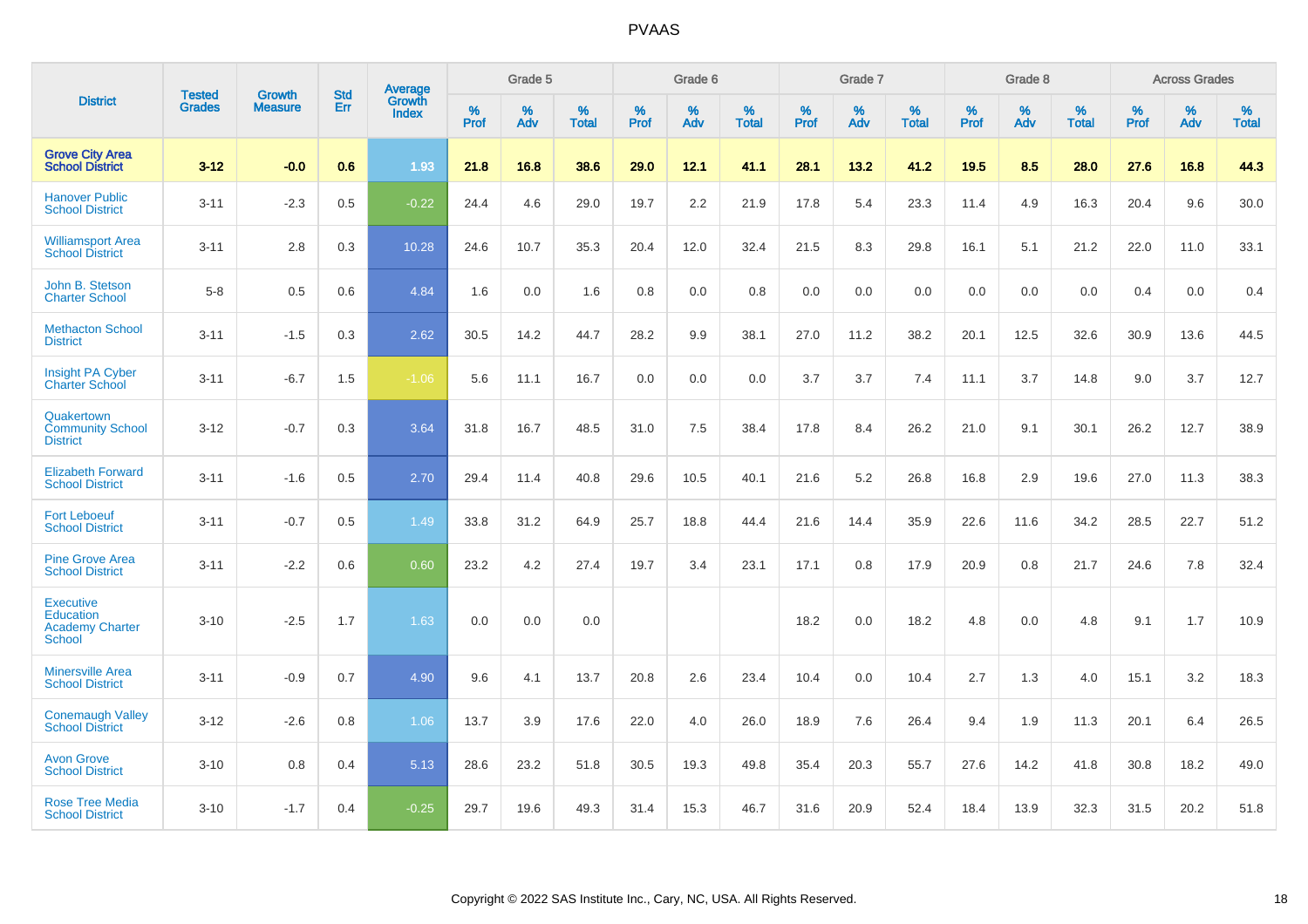|                                                                       |                                |                                 | <b>Std</b> | <b>Average</b>         |                     | Grade 5     |                   |                  | Grade 6  |                   |                  | Grade 7  |                   |           | Grade 8  |                   |              | <b>Across Grades</b> |                   |
|-----------------------------------------------------------------------|--------------------------------|---------------------------------|------------|------------------------|---------------------|-------------|-------------------|------------------|----------|-------------------|------------------|----------|-------------------|-----------|----------|-------------------|--------------|----------------------|-------------------|
| <b>District</b>                                                       | <b>Tested</b><br><b>Grades</b> | <b>Growth</b><br><b>Measure</b> | Err        | Growth<br><b>Index</b> | $\%$<br><b>Prof</b> | $\%$<br>Adv | %<br><b>Total</b> | %<br><b>Prof</b> | %<br>Adv | %<br><b>Total</b> | %<br><b>Prof</b> | %<br>Adv | %<br><b>Total</b> | %<br>Prof | %<br>Adv | %<br><b>Total</b> | $\%$<br>Prof | %<br>Adv             | %<br><b>Total</b> |
| <b>Grove City Area</b><br><b>School District</b>                      | $3 - 12$                       | $-0.0$                          | 0.6        | 1.93                   | 21.8                | 16.8        | 38.6              | 29.0             | 12.1     | 41.1              | 28.1             | 13.2     | 41.2              | 19.5      | 8.5      | 28.0              | 27.6         | 16.8                 | 44.3              |
| <b>Perseus House</b><br><b>Charter School Of</b><br><b>Excellence</b> | $6 - 11$                       | $-4.8$                          | 1.1        | $-1.31$                |                     |             |                   | 0.0              | 0.0      | 0.0               | 1.8              | 0.0      | 1.8               | 1.5       | 0.0      | 1.5               | 1.4          | 0.0                  | 1.4               |
| <b>Schuylkill Valley</b><br><b>School District</b>                    | $3 - 11$                       | $-1.0$                          | 0.5        | 3.23                   | 24.8                | 8.5         | 33.3              | 25.6             | 5.8      | 31.4              | 15.3             | 9.9      | 25.2              | 8.2       | 2.7      | 10.9              | 21.3         | 7.6                  | 29.0              |
| Apollo-Ridge<br><b>School District</b>                                | $3-12$                         | $-2.9$                          | 0.7        | $-0.77$                | 18.8                | 0.0         | 18.8              | 12.0             | 1.2      | 13.2              | 8.5              | 1.2      | 9.8               | 10.4      | 2.6      | 13.0              | 14.8         | 3.0                  | 17.7              |
| <b>Harrisburg City</b><br><b>School District</b>                      | $3 - 11$                       | 1.3                             | 0.3        | 7.16                   | 2.0                 | 0.8         | 2.8               | 2.0              | 1.0      | 3.0               | 2.9              | 0.8      | 3.7               | 2.7       | 0.3      | 3.0               | 2.7          | 0.7                  | 3.4               |
| Cornwall-Lebanon<br><b>School District</b>                            | $3 - 11$                       | $-0.5$                          | 0.3        | 2.53                   | 31.1                | 9.0         | 40.1              | 18.2             | 6.2      | 24.4              | 16.1             | 4.9      | 21.0              | 16.4      | 9.4      | 25.8              | 23.1         | 8.6                  | 31.8              |
| <b>Kutztown Area</b><br><b>School District</b>                        | $3 - 12$                       | $-1.4$                          | 0.8        | 3.35                   | 40.3                | 11.9        | 52.2              | 24.2             | 3.2      | 27.4              | 25.6             | 10.3     | 35.9              | 10.8      | 10.8     | 21.5              | 30.0         | 13.3                 | 43.3              |
| <b>Upper Dauphin</b><br><b>Area School</b><br><b>District</b>         | $3 - 11$                       | 1.0                             | 0.7        | 6.60                   | 9.7                 | 4.8         | 14.5              | 18.3             | 8.4      | 26.8              | 18.9             | 6.8      | 25.7              | 24.3      | 7.1      | 31.4              | 22.1         | 9.5                  | 31.6              |
| Salisbury<br><b>Township School</b><br><b>District</b>                | $3 - 11$                       | $-2.3$                          | 0.6        | 0.96                   | 14.9                | 8.5         | 23.4              | 14.3             | 2.2      | 16.5              | 13.0             | 1.1      | 14.1              | 17.2      | 3.4      | 20.7              | 18.4         | 6.3                  | 24.7              |
| <b>Clairton City</b><br><b>School District</b>                        | $3 - 11$                       | 0.5                             | 0.8        | 3.14                   | 6.1                 | 2.0         | 8.2               | 1.5              | 0.0      | 1.5               | 1.6              | 0.0      | 1.6               | 0.0       | 0.0      | 0.0               | 3.5          | 0.3                  | 3.8               |
| <b>Frazier School</b><br><b>District</b>                              | $3 - 11$                       | $-2.4$                          | 0.8        | 2.50                   | 7.8                 | 0.0         | 7.8               | 17.5             | 2.5      | 20.0              | 15.1             | 10.5     | 25.6              | 3.9       | 0.0      | 3.9               | 16.1         | 4.2                  | 20.3              |
| <b>New Foundations</b><br><b>Charter School</b>                       | $3 - 11$                       | $-1.5$                          | 0.7        | 2.37                   | 18.5                | 5.6         | 24.1              | 6.4              | 0.0      | 6.4               | 21.3             | 3.3      | 24.6              | 13.1      | 2.4      | 15.5              | 17.1         | 2.9                  | 20.0              |
| Commonwealth<br><b>Charter Academy</b><br><b>Charter School</b>       | $3 - 10$                       | $-2.6$                          | 0.8        | 1.49                   | 25.4                | 3.4         | 28.8              | 26.0             | 4.0      | 30.0              | 17.2             | 3.4      | 20.7              | 14.6      | 2.1      | 16.7              | 23.9         | 5.7                  | 29.6              |
| <b>Tussey Mountain</b><br><b>School District</b>                      | $3 - 12$                       | 0.2                             | 0.7        | 2.41                   | 20.7                | 1.7         | 22.4              | 12.4             | 0.0      | 12.4              | 11.3             | 3.2      | 14.5              | 12.5      | 1.4      | 13.9              | 16.3         | 5.5                  | 21.8              |
| <b>Lincoln Leadership</b><br>Academy Charter<br>School                | $3 - 12$                       | $-1.2$                          | 0.9        | 2.09                   | 0.0                 | 0.0         | 0.0               | 2.0              | 0.0      | 2.0               | 4.0              | 2.0      | 6.0               | 0.0       | 0.0      | 0.0               | 3.8          | 0.7                  | 4.4               |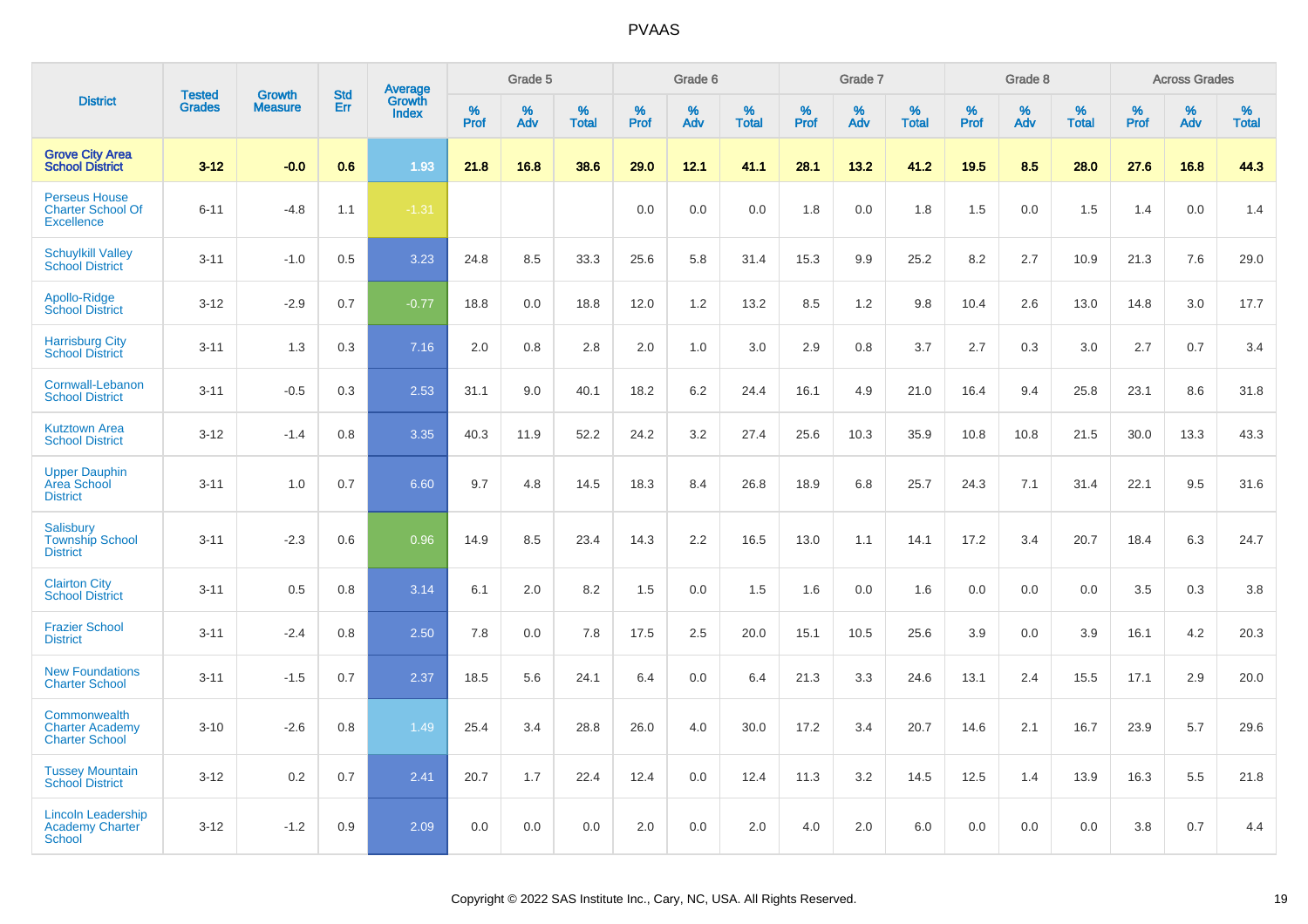|                                                                               |                                |                                 | <b>Std</b> | Average                       |              | Grade 5  |                   |           | Grade 6  |                   |           | Grade 7  |                   |           | Grade 8  |                   |           | <b>Across Grades</b> |                   |
|-------------------------------------------------------------------------------|--------------------------------|---------------------------------|------------|-------------------------------|--------------|----------|-------------------|-----------|----------|-------------------|-----------|----------|-------------------|-----------|----------|-------------------|-----------|----------------------|-------------------|
| <b>District</b>                                                               | <b>Tested</b><br><b>Grades</b> | <b>Growth</b><br><b>Measure</b> | Err        | <b>Growth</b><br><b>Index</b> | $\%$<br>Prof | %<br>Adv | %<br><b>Total</b> | %<br>Prof | %<br>Adv | %<br><b>Total</b> | %<br>Prof | %<br>Adv | %<br><b>Total</b> | %<br>Prof | %<br>Adv | %<br><b>Total</b> | %<br>Prof | $\%$<br>Adv          | %<br><b>Total</b> |
| <b>Grove City Area</b><br><b>School District</b>                              | $3 - 12$                       | $-0.0$                          | 0.6        | 1.93                          | 21.8         | 16.8     | 38.6              | 29.0      | 12.1     | 41.1              | 28.1      | 13.2     | 41.2              | 19.5      | 8.5      | 28.0              | 27.6      | 16.8                 | 44.3              |
| <b>Rochester Area</b><br><b>School District</b>                               | $3 - 11$                       | $-1.6$                          | 0.9        | 3.19                          | 27.1         | 6.2      | 33.3              | 24.5      | 3.8      | 28.3              | 2.0       | 0.0      | 2.0               | 15.4      | 0.0      | 15.4              | 20.6      | 7.5                  | 28.1              |
| <b>Urban Academy Of</b><br><b>Greater Pittsburgh</b><br><b>Charter School</b> | $3-5$                          | $-7.6$                          | 1.9        | $-4.05$                       | 2.7          | 0.0      | 2.7               |           |          |                   |           |          |                   |           |          |                   | 7.3       | 0.0                  | $7.3$             |
| <b>Propel Charter</b><br><b>School-Mckeesport</b>                             | $3-8$                          | $-3.2$                          | 1.0        | 1.02                          | 5.6          | 0.0      | 5.6               | 2.7       | 0.0      | 2.7               | 5.3       | 7.9      | 13.2              | 2.7       | 2.7      | 5.4               | 5.4       | 2.3                  | 7.7               |
| <b>Bentworth School</b><br><b>District</b>                                    | $3 - 11$                       | $-1.7$                          | 0.7        | 1.37                          | 29.9         | 7.8      | 37.7              | 9.6       | 0.0      | 9.6               | 16.9      | 7.8      | 24.7              | 21.2      | 1.5      | 22.7              | 22.6      | 9.6                  | 32.3              |
| Northern Lehigh<br><b>School District</b>                                     | $3 - 12$                       | $-2.6$                          | 0.7        | 0.19                          | 22.7         | 6.2      | 28.9              | 13.8      | 0.0      | 13.8              | 15.0      | 1.7      | 16.7              | 12.5      | 0.0      | 12.5              | 18.6      | 3.9                  | 22.5              |
| Northgate School<br><b>District</b>                                           | $3 - 11$                       | $-1.8$                          | 0.8        | 1.33                          | 19.6         | 7.8      | 27.4              | 15.2      | 1.7      | 17.0              | 10.2      | 0.0      | 10.2              | 12.5      | 4.2      | 16.7              | 15.8      | 4.3                  | 20.1              |
| La Academia<br>Partnership<br><b>Charter School</b>                           | $6 - 11$                       | $-5.6$                          | 1.8        | $-0.91$                       |              |          |                   | 0.0       | 0.0      | 0.0               | 0.0       | 0.0      | 0.0               | 0.0       | 0.0      | 0.0               | 0.0       | 0.0                  | 0.0               |
| <b>Bristol Borough</b><br><b>School District</b>                              | $3 - 12$                       | $-2.4$                          | 0.7        | $-0.27$                       | 21.3         | 2.7      | 24.0              | 17.8      | 7.8      | 25.6              | 15.0      | 1.2      | 16.2              | 7.6       | 1.3      | 8.9               | 16.2      | 4.2                  | 20.3              |
| <b>Mercer Area</b><br><b>School District</b>                                  | $3 - 11$                       | $-1.2$                          | 0.7        | 2.42                          | 32.8         | 15.5     | 48.3              | 35.3      | 8.8      | 44.1              | 25.0      | 11.8     | 36.8              | 18.7      | 4.0      | 22.7              | 29.0      | 12.7                 | 41.7              |
| <b>Shamokin Area</b><br><b>School District</b>                                | $3 - 11$                       | $-2.1$                          | 0.5        | 0.50                          | 17.1         | 4.3      | 21.4              | 8.8       | 2.9      | 11.8              | 10.3      | 0.7      | 11.0              | 8.4       | 3.9      | 12.3              | 12.1      | 4.8                  | 16.9              |
| Pennsylvania<br><b>Distance Learning</b><br><b>Charter School</b>             | $3 - 12$                       | $-1.7$                          | 0.7        | 0.39                          | 6.5          | 0.0      | 6.5               | 1.3       | 0.0      | 1.3               | 4.6       | 1.2      | 5.8               | 2.3       | 0.0      | 2.3               | 5.4       | 0.4                  | 5.8               |
| <b>Perkiomen Valley</b><br><b>School District</b>                             | $3 - 11$                       | $-0.2$                          | 0.3        | 7.20                          | 35.2         | 22.4     | 57.5              | 21.5      | 11.3     | 32.7              | 27.3      | 16.9     | 44.2              | 21.6      | 7.2      | 28.7              | 30.6      | 16.6                 | 47.1              |
| <b>Belle Vernon Area</b><br><b>School District</b>                            | $3 - 11$                       | $-1.7$                          | 0.6        | 1.65                          | 22.5         | 6.3      | 28.8              | 27.6      | 7.8      | 35.3              | 11.0      | 0.9      | 11.9              | 10.6      | 2.4      | 12.9              | 22.3      | 6.8                  | 29.0              |
| <b>Cambria Heights</b><br><b>School District</b>                              | $3 - 10$                       | $-2.3$                          | 0.6        | $-0.70$                       | 23.3         | 4.4      | 27.8              | 16.8      | 0.0      | 16.8              | 13.5      | 1.0      | 14.6              | 4.4       | 0.9      | 5.3               | 18.3      | 2.8                  | 21.2              |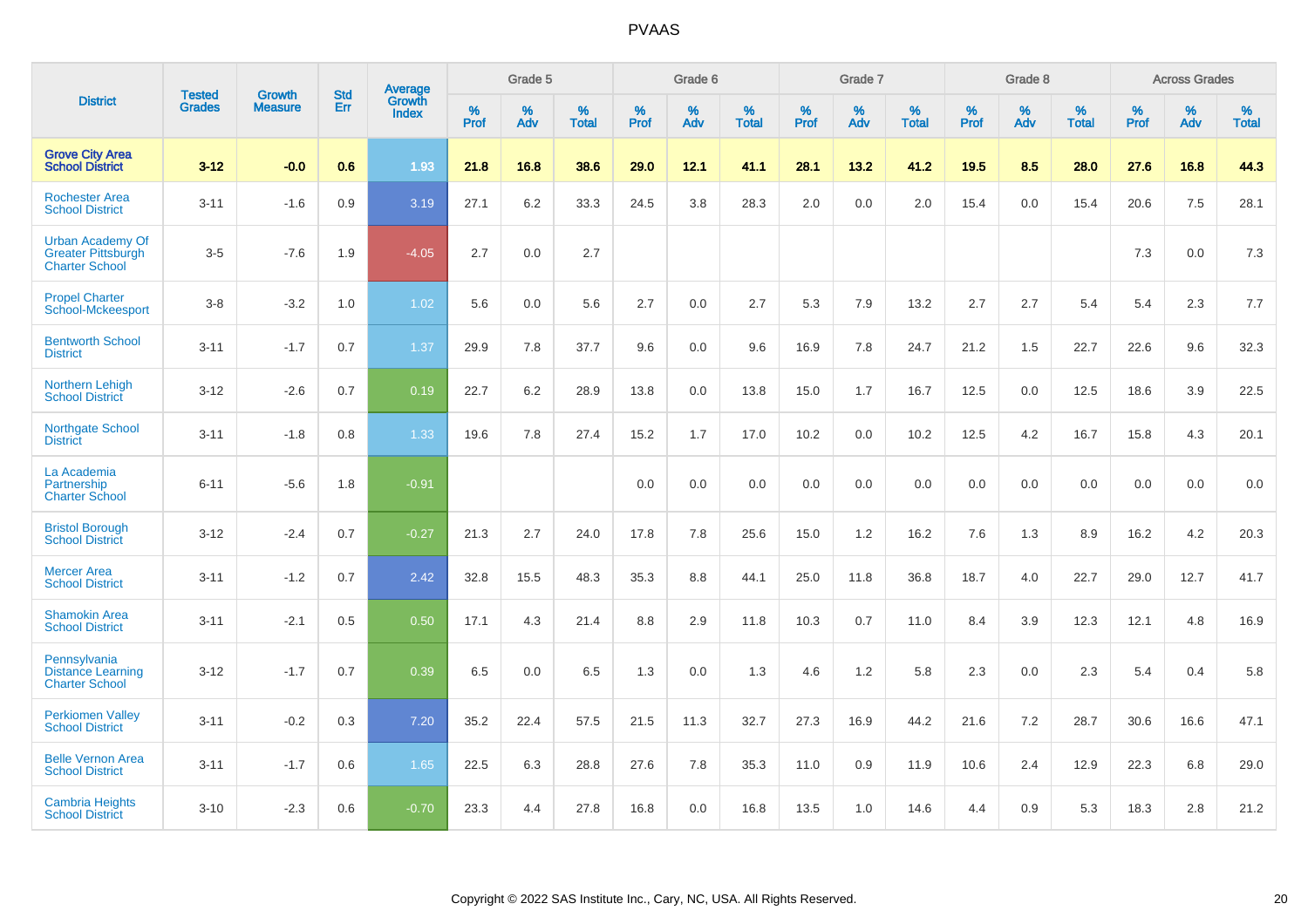|                                                                   | <b>Tested</b> | <b>Growth</b>  | <b>Std</b> | Average                |           | Grade 5  |                   |           | Grade 6  |                   |           | Grade 7  |                   |           | Grade 8  |                   |           | <b>Across Grades</b> |                   |
|-------------------------------------------------------------------|---------------|----------------|------------|------------------------|-----------|----------|-------------------|-----------|----------|-------------------|-----------|----------|-------------------|-----------|----------|-------------------|-----------|----------------------|-------------------|
| <b>District</b>                                                   | <b>Grades</b> | <b>Measure</b> | Err        | Growth<br><b>Index</b> | %<br>Prof | %<br>Adv | %<br><b>Total</b> | %<br>Prof | %<br>Adv | %<br><b>Total</b> | %<br>Prof | %<br>Adv | %<br><b>Total</b> | %<br>Prof | %<br>Adv | %<br><b>Total</b> | %<br>Prof | %<br>Adv             | %<br><b>Total</b> |
| <b>Grove City Area</b><br><b>School District</b>                  | $3 - 12$      | $-0.0$         | 0.6        | 1.93                   | 21.8      | 16.8     | 38.6              | 29.0      | 12.1     | 41.1              | 28.1      | 13.2     | 41.2              | 19.5      | 8.5      | 28.0              | 27.6      | 16.8                 | 44.3              |
| <b>Unionville-Chadds</b><br><b>Ford School</b><br><b>District</b> | $3 - 11$      | 0.5            | 0.4        | 5.10                   | 38.8      | 29.9     | 68.7              | 38.4      | 17.1     | 55.5              | 37.6      | 16.8     | 54.5              | 29.8      | 24.9     | 54.7              | 36.9      | 27.5                 | 64.4              |
| Leechburg Area<br><b>School District</b>                          | $3 - 11$      | $-3.5$         | 0.9        | $-0.64$                | 15.6      | 2.2      | 17.8              | 16.2      | 5.4      | 21.6              | 8.0       | 0.0      | 8.0               | 23.8      | 7.1      | 31.0              | 22.5      | 5.9                  | 28.5              |
| <b>Hollidaysburg Area</b><br><b>School District</b>               | $3 - 11$      | 2.9            | 0.4        | 8.32                   | 33.2      | 16.0     | 49.2              | 26.4      | 12.8     | 39.2              | 27.3      | 14.7     | 42.0              | 23.2      | 8.0      | 31.2              | 28.7      | 12.7                 | 41.4              |
| <b>Warrior Run</b><br><b>School District</b>                      | $3 - 11$      | $-0.7$         | 0.6        | 1.21                   | 29.0      | 17.1     | 46.0              | 25.7      | 1.8      | 27.5              | 16.8      | 11.2     | 28.0              | 15.6      | 12.2     | 27.8              | 23.2      | 10.7                 | 34.0              |
| <b>Greater Johnstown</b><br><b>School District</b>                | $3 - 11$      | $-1.7$         | 0.5        | 2.59                   | 5.9       | 0.7      | 6.6               | 4.8       | 0.0      | 4.8               | 7.4       | 0.0      | 7.4               | 0.6       | 0.6      | 1.3               | 6.8       | 1.2                  | 8.0               |
| Washington<br><b>School District</b>                              | $3 - 11$      | $-2.6$         | 0.7        | $-0.09$                | 13.5      | 2.9      | 16.4              | 5.2       | 2.1      | 7.2               | 15.0      | 1.2      | 16.2              | 0.0       | 1.5      | 1.5               | 11.8      | 3.4                  | 15.2              |
| <b>Canton Area</b><br><b>School District</b>                      | $3 - 11$      | $-0.5$         | 0.8        | 3.67                   | 34.6      | 11.5     | 46.2              | 32.3      | 3.2      | 35.5              | 9.1       | 1.8      | 10.9              | 4.8       | 0.0      | 4.8               | 23.4      | 6.2                  | 29.6              |
| <b>Somerset Area</b><br><b>School District</b>                    | $3 - 11$      | 0.0            | 0.5        | 4.78                   | 27.4      | 11.1     | 38.5              | 28.2      | 9.2      | 37.4              | 20.4      | 9.5      | 29.9              | 24.5      | 4.9      | 29.4              | 26.3      | 10.2                 | 36.6              |
| <b>Central Fulton</b><br><b>School District</b>                   | $3 - 11$      | $-0.7$         | 0.8        | 3.45                   | 30.3      | 6.6      | 36.8              | 15.9      | 1.4      | 17.4              | 13.0      | 14.5     | 27.5              | 12.7      | 14.6     | 27.3              | 24.6      | 8.3                  | 32.8              |
| <b>Hermitage School</b><br><b>District</b>                        | $3 - 12$      | 1.0            | 0.5        | 4.16                   | 39.7      | 7.8      | 47.5              | 34.3      | 21.7     | 55.9              | 30.8      | 19.6     | 50.4              | 26.2      | 4.1      | 30.3              | 33.8      | 16.8                 | 50.6              |
| <b>Propel Charter</b><br><b>School-Northside</b>                  | $3 - 8$       | $-1.6$         | 0.9        | 0.88                   | 0.0       | 0.0      | 0.0               | 2.4       | 0.0      | 2.4               | 0.0       | 0.0      | 0.0               | 0.0       | 0.0      | 0.0               | 0.4       | 0.0                  | 0.4               |
| <b>Pottsville Area</b><br><b>School District</b>                  | $3 - 12$      | $-0.7$         | 0.5        | 1.25                   | 21.4      | 12.2     | 33.6              | 17.6      | 4.7      | 22.3              | 14.2      | 4.3      | 18.5              | 16.1      | 2.4      | 18.4              | 18.0      | 6.0                  | 23.9              |
| Wallenpaupack<br><b>Area School</b><br><b>District</b>            | $3 - 11$      | 0.7            | 0.5        | 7.55                   | 27.0      | 6.1      | 33.1              | 11.1      | 3.7      | 14.8              | 30.6      | 8.2      | 38.8              | 13.2      | 3.5      | 16.7              | 24.0      | 7.0                  | 31.1              |
| <b>Fleetwood Area</b><br><b>School District</b>                   | $3 - 10$      | $-1.9$         | 0.5        | 0.68                   | 21.5      | 3.7      | 25.2              | 19.9      | 4.0      | 23.8              | 20.7      | 4.8      | 25.5              | 21.4      | 2.5      | 23.9              | 21.9      | 5.2                  | 27.1              |
| <b>Greater Latrobe</b><br><b>School District</b>                  | $3 - 11$      | 1.6            | 0.4        | 8.54                   | 36.4      | 15.5     | 51.9              | 37.0      | 5.3      | 42.3              | 32.2      | 18.5     | 50.7              | 23.4      | 8.0      | 31.4              | 34.1      | 15.0                 | 49.1              |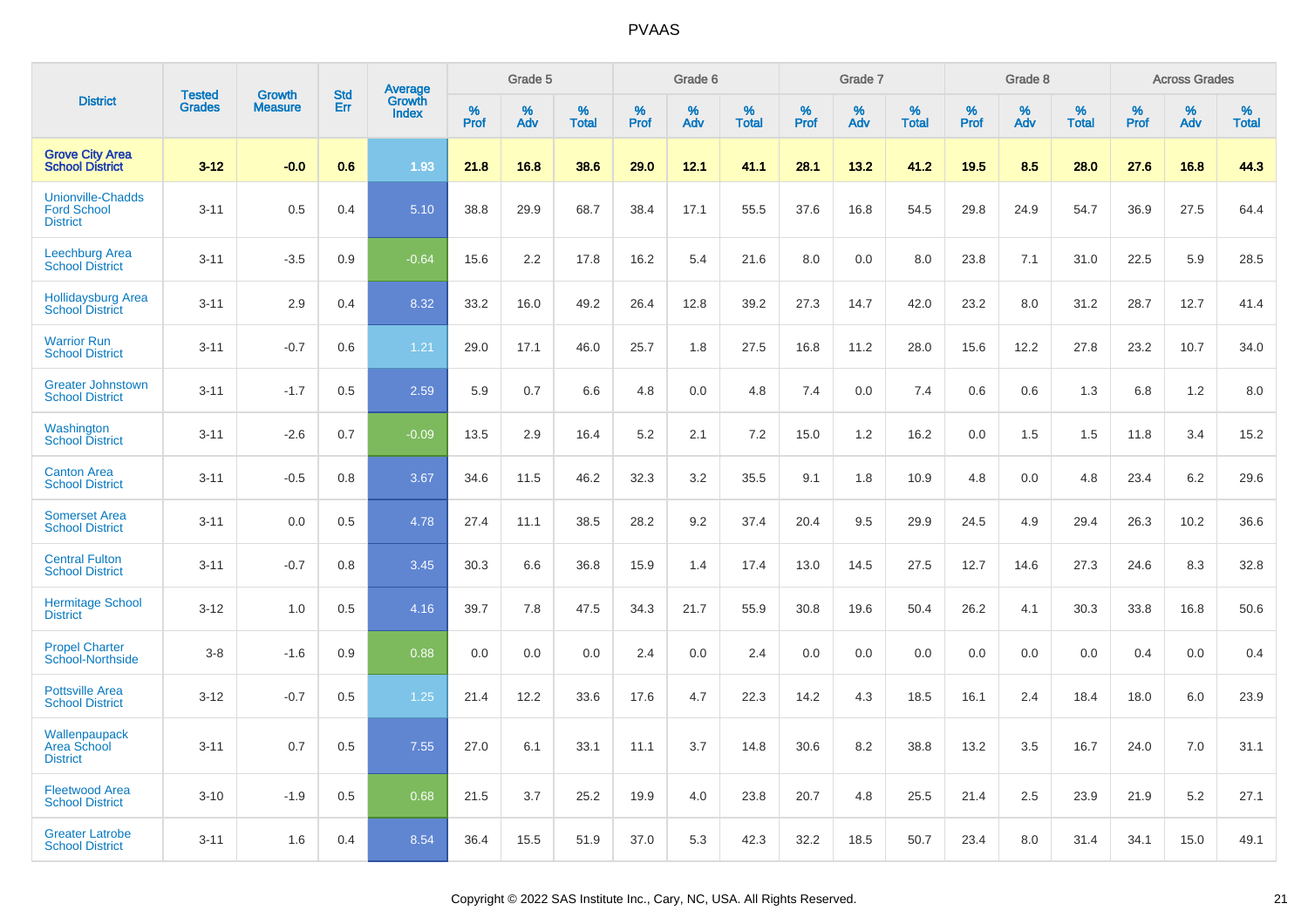|                                                                    |                                |                                 | <b>Std</b> | Average                |                  | Grade 5  |                   |                  | Grade 6  |                   |                  | Grade 7  |                   |           | Grade 8  |                   |                  | <b>Across Grades</b> |                   |
|--------------------------------------------------------------------|--------------------------------|---------------------------------|------------|------------------------|------------------|----------|-------------------|------------------|----------|-------------------|------------------|----------|-------------------|-----------|----------|-------------------|------------------|----------------------|-------------------|
| <b>District</b>                                                    | <b>Tested</b><br><b>Grades</b> | <b>Growth</b><br><b>Measure</b> | Err        | Growth<br><b>Index</b> | %<br><b>Prof</b> | %<br>Adv | %<br><b>Total</b> | %<br><b>Prof</b> | %<br>Adv | %<br><b>Total</b> | %<br><b>Prof</b> | %<br>Adv | %<br><b>Total</b> | %<br>Prof | %<br>Adv | %<br><b>Total</b> | %<br><b>Prof</b> | %<br>Adv             | %<br><b>Total</b> |
| <b>Grove City Area</b><br><b>School District</b>                   | $3-12$                         | $-0.0$                          | 0.6        | 1.93                   | 21.8             | 16.8     | 38.6              | 29.0             | 12.1     | 41.1              | 28.1             | 13.2     | 41.2              | 19.5      | 8.5      | 28.0              | 27.6             | 16.8                 | 44.3              |
| <b>Propel Charter</b><br>School - Braddock<br><b>Hills</b>         | $3 - 11$                       | $-2.4$                          | 0.8        | 3.05                   | 1.8              | 1.8      | 3.5               | 1.7              | 0.0      | 1.7               | 0.0              | 0.0      | 0.0               | 2.9       | 0.0      | 2.9               | 1.9              | 0.6                  | 2.5               |
| <b>Great Valley</b><br><b>School District</b>                      | $3 - 11$                       | 0.1                             | 0.4        | 2.46                   | 31.0             | 24.2     | 55.2              | 38.1             | 8.6      | 46.6              | 26.8             | 17.2     | 44.1              | 26.4      | 17.4     | 43.8              | 31.1             | 20.1                 | 51.2              |
| <b>Girard School</b><br><b>District</b>                            | $3 - 11$                       | 0.0                             | 0.6        | 2.99                   | 33.9             | 15.2     | 49.1              | 27.4             | 13.7     | 41.0              | 22.7             | 20.9     | 43.6              | 15.6      | 5.5      | 21.1              | 25.6             | 18.0                 | 43.6              |
| <b>Propel Charter</b><br>School-Homestead                          | $3 - 11$                       | $-2.7$                          | 1.0        | $-0.17$                | 2.7              | 0.0      | 2.7               | 0.0              | 5.4      | 5.4               | 2.9              | 0.0      | 2.9               | 0.0       | 0.0      | 0.0               | 2.7              | 1.4                  | 4.1               |
| <b>Southeast Delco</b><br><b>School District</b>                   | $3 - 10$                       | $-0.4$                          | 0.6        | 4.21                   | 3.3              | 1.7      | 5.0               | 1.8              | 0.0      | 1.8               | 3.0              | 0.8      | 3.8               | 6.9       | 0.8      | 7.7               | 5.7              | 0.7                  | 6.3               |
| <b>Penns Manor Area</b><br><b>School District</b>                  | $3 - 12$                       | 1.5                             | 0.8        | 4.02                   | 12.7             | 4.8      | 17.5              | 14.6             | 0.0      | 14.6              | 18.5             | 1.8      | 20.4              | 16.7      | 8.3      | 25.0              | 19.0             | 3.6                  | 22.6              |
| <b>Blue Ridge School</b><br><b>District</b>                        | $3 - 11$                       | $-1.1$                          | 0.7        | 2.21                   | 23.3             | 5.5      | 28.8              | 14.9             | 0.0      | 14.9              | 25.8             | 3.2      | 29.0              | 12.9      | 4.3      | 17.1              | 23.5             | 4.1                  | 27.7              |
| <b>Sullivan County</b><br><b>School District</b>                   | $3 - 10$                       | $-2.9$                          | 1.0        | 0.92                   | 21.4             | 0.0      | 21.4              | 30.0             | 4.0      | 34.0              | 18.8             | 0.0      | 18.8              | 9.1       | 0.0      | 9.1               | 22.0             | 4.1                  | 26.0              |
| <b>Windber Area</b><br><b>School District</b>                      | $3 - 11$                       | $-1.8$                          | 0.7        | 2.80                   | 28.8             | 20.0     | 48.8              | 20.9             | 9.0      | 29.8              | 14.7             | 9.3      | 24.0              | 28.6      | 13.1     | 41.7              | 24.4             | 15.1                 | 39.6              |
| <b>Northern Bedford</b><br><b>County School</b><br><b>District</b> | $3 - 11$                       | $-1.5$                          | 0.8        | 1.00                   | 24.5             | 8.2      | 32.6              | 30.5             | 1.7      | 32.2              | 19.0             | 1.7      | 20.7              | 9.4       | 3.1      | 12.5              | 24.6             | 5.2                  | 29.8              |
| <b>Penn Hills Charter</b><br>School of<br>Entrepreneurship         | $3-8$                          | $-0.2$                          | 0.9        | 1.98                   | 11.6             | 2.3      | 14.0              | 13.5             | 10.8     | 24.3              | 15.4             | 2.6      | 18.0              | 5.3       | 0.0      | 5.3               | 17.0             | 3.8                  | 20.8              |
| <b>Meyersdale Area</b><br><b>School District</b>                   | $3 - 11$                       | 1.9                             | 0.8        | 4.25                   | 35.2             | 9.3      | 44.4              | 26.6             | 15.6     | 42.2              | 18.9             | 0.0      | 18.9              | 11.9      | 8.5      | 20.3              | 24.6             | 9.4                  | 34.0              |
| <b>Manchester</b><br><b>Academic Charter</b><br><b>School</b>      | $3-8$                          | 0.6                             | 1.1        | 3.37                   | 3.6              | 0.0      | 3.6               | 3.4              | 0.0      | 3.4               | 3.6              | 0.0      | 3.6               | 0.0       | 0.0      | 0.0               | 4.9              | 0.5                  | 5.4               |
| Philadelphia<br><b>Academy Charter</b><br><b>School</b>            | $3 - 11$                       | $-2.5$                          | 0.7        | 0.18                   | 22.1             | 6.5      | 28.6              | 25.0             | 7.9      | 32.9              | 13.2             | 19.1     | 32.4              | 22.2      | 16.7     | 38.9              | 24.3             | 9.8                  | 34.2              |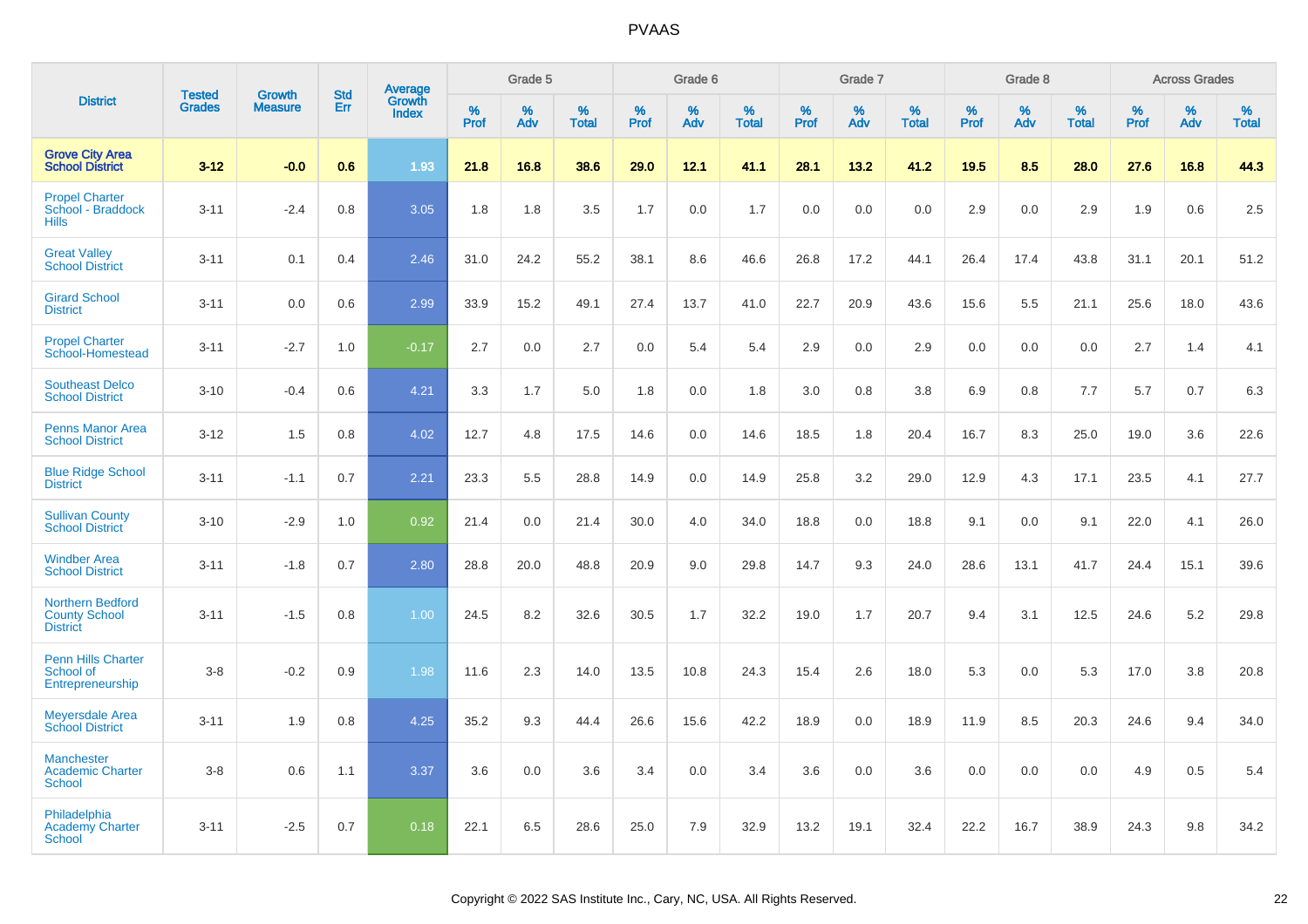|                                                                               | <b>Tested</b> | <b>Growth</b>  | <b>Std</b> | <b>Average</b><br>Growth |                     | Grade 5  |                      |                     | Grade 6  |                      |              | Grade 7  |                      |                     | Grade 8  |                      |                     | <b>Across Grades</b> |                      |
|-------------------------------------------------------------------------------|---------------|----------------|------------|--------------------------|---------------------|----------|----------------------|---------------------|----------|----------------------|--------------|----------|----------------------|---------------------|----------|----------------------|---------------------|----------------------|----------------------|
| <b>District</b>                                                               | <b>Grades</b> | <b>Measure</b> | Err        | <b>Index</b>             | $\%$<br><b>Prof</b> | %<br>Adv | $\%$<br><b>Total</b> | $\%$<br><b>Prof</b> | %<br>Adv | $\%$<br><b>Total</b> | $\%$<br>Prof | %<br>Adv | $\%$<br><b>Total</b> | $\%$<br><b>Prof</b> | %<br>Adv | $\%$<br><b>Total</b> | $\%$<br><b>Prof</b> | $\%$<br>Adv          | $\%$<br><b>Total</b> |
| <b>Grove City Area</b><br><b>School District</b>                              | $3 - 12$      | $-0.0$         | 0.6        | 1.93                     | 21.8                | 16.8     | 38.6                 | 29.0                | 12.1     | 41.1                 | 28.1         | 13.2     | 41.2                 | 19.5                | 8.5      | 28.0                 | 27.6                | 16.8                 | 44.3                 |
| <b>Redbank Valley</b><br><b>School District</b>                               | $3 - 11$      | $-2.5$         | 0.7        | 1.94                     | 34.3                | 20.0     | 54.3                 | 12.7                | 0.0      | 12.7                 | 19.5         | 9.2      | 28.7                 | 9.5                 | 0.0      | 9.5                  | 21.8                | 10.1                 | 31.9                 |
| <b>Mckeesport Area</b><br><b>School District</b>                              | $3 - 12$      | $-0.2$         | 0.5        | 1.94                     | 8.9                 | 3.0      | 11.9                 | 3.9                 | 0.0      | 3.9                  | 1.0          | 0.0      | 1.0                  | 1.0                 | 0.0      | 1.0                  | 7.7                 | 2.1                  | 9.7                  |
| <b>State College Area</b><br><b>School District</b>                           | $3 - 11$      | 0.6            | 0.4        | 6.90                     | 29.6                | 33.7     | 63.3                 | 27.4                | 15.3     | 42.7                 | 28.9         | 16.3     | 45.2                 | 20.8                | 8.9      | 29.7                 | 29.0                | 27.0                 | 56.1                 |
| <b>Young Scholars of</b><br><b>Greater Allegheny</b><br><b>Charter School</b> | $3 - 8$       | $-1.4$         | 1.6        | 1.32                     | 10.0                | 0.0      | 10.0                 | 6.2                 | 0.0      | 6.2                  | 10.0         | 0.0      | 10.0                 |                     |          |                      | 6.6                 | 0.0                  | 6.6                  |
| <b>Freire Charter</b><br><b>School</b>                                        | $5 - 11$      | 1.2            | 0.6        | 3.54                     | 0.0                 | 0.0      | 0.0                  | 1.5                 | 0.0      | 1.5                  | 3.0          | 0.0      | 3.0                  | 7.6                 | 0.0      | 7.6                  | 3.3                 | 0.0                  | 3.3                  |
| <b>West Greene</b><br><b>School District</b>                                  | $3 - 11$      | $-1.6$         | 0.9        | 2.26                     | 20.5                | 7.7      | 28.2                 | 7.7                 | 7.7      | 15.4                 | 9.3          | 11.1     | 20.4                 | 11.8                | 0.0      | 11.8                 | 19.6                | 10.7                 | 30.2                 |
| <b>Reading School</b><br><b>District</b>                                      | $3 - 11$      | 0.0            | 0.4        | 4.14                     | 3.8                 | 1.2      | 5.0                  | 1.5                 | 0.2      | 1.8                  | 1.9          | 0.0      | 1.9                  | 1.5                 | 0.4      | 1.9                  | 3.6                 | 1.1                  | 4.7                  |
| <b>Wilkes-Barre Area</b><br><b>School District</b>                            | $3 - 11$      | $-0.9$         | 0.5        | 1.33                     | 8.1                 | 1.7      | 9.8                  | 10.1                | 4.4      | 14.5                 | 6.0          | 1.8      | 7.8                  | 3.1                 | 1.3      | 4.4                  | 9.8                 | 3.0                  | 12.7                 |
| <b>Universal Institute</b><br><b>Charter School</b>                           | $3 - 8$       | $-2.3$         | 0.7        | 0.12                     | 1.5                 | 0.0      | 1.5                  | 1.3                 | 0.0      | 1.3                  | 0.0          | 0.0      | 0.0                  | 2.3                 | 0.0      | 2.3                  | 1.7                 | 0.2                  | 2.0                  |
| <b>Laboratory Charter</b><br><b>School</b>                                    | $3 - 8$       | $-0.7$         | 1.1        | 2.78                     | 3.2                 | 0.0      | 3.2                  | 2.3                 | 0.0      | 2.3                  | 6.4          | 0.0      | 6.4                  | 5.0                 | 0.0      | 5.0                  | 5.3                 | 0.0                  | 5.3                  |
| South Side Area<br><b>School District</b>                                     | $3 - 11$      | 1.2            | 0.8        | 4.65                     | 23.3                | 18.3     | 41.7                 | 17.7                | 0.0      | 17.7                 | 26.6         | 7.8      | 34.4                 | 12.7                | 2.8      | 15.5                 | 21.2                | 6.3                  | 27.6                 |
| <b>Shenango Area</b><br><b>School District</b>                                | $3 - 11$      | 0.1            | 0.7        | 4.17                     | 25.0                | 7.1      | 32.1                 | 40.4                | 8.8      | 49.1                 | 16.5         | 1.0      | 17.5                 | 14.4                | 1.1      | 15.6                 | 22.5                | 7.6                  | 30.1                 |
| <b>Panther Valley</b><br><b>School District</b>                               | $3 - 12$      | 0.8            | 0.6        | 5.00                     | 11.5                | 1.9      | 13.5                 | 10.2                | 1.7      | 11.9                 | 11.1         | 1.8      | 13.0                 | 4.7                 | 0.0      | 4.7                  | 12.1                | 1.6                  | 13.6                 |
| <b>Forest Hills School</b><br><b>District</b>                                 | $3 - 11$      | 0.8            | 0.5        | 4.44                     | 34.1                | 21.2     | 55.3                 | 20.8                | 3.3      | 24.2                 | 18.6         | 5.6      | 24.2                 | 10.6                | 3.2      | 13.8                 | 24.0                | 11.0                 | 35.1                 |
| Cheltenham<br><b>School District</b>                                          | $3 - 11$      | $-1.7$         | 0.6        | 1.03                     | 19.8                | 16.7     | 36.5                 | 21.7                | 4.7      | 26.4                 | 26.7         | 11.0     | 37.7                 | 12.1                | 3.3      | 15.4                 | 23.0                | 11.2                 | 34.2                 |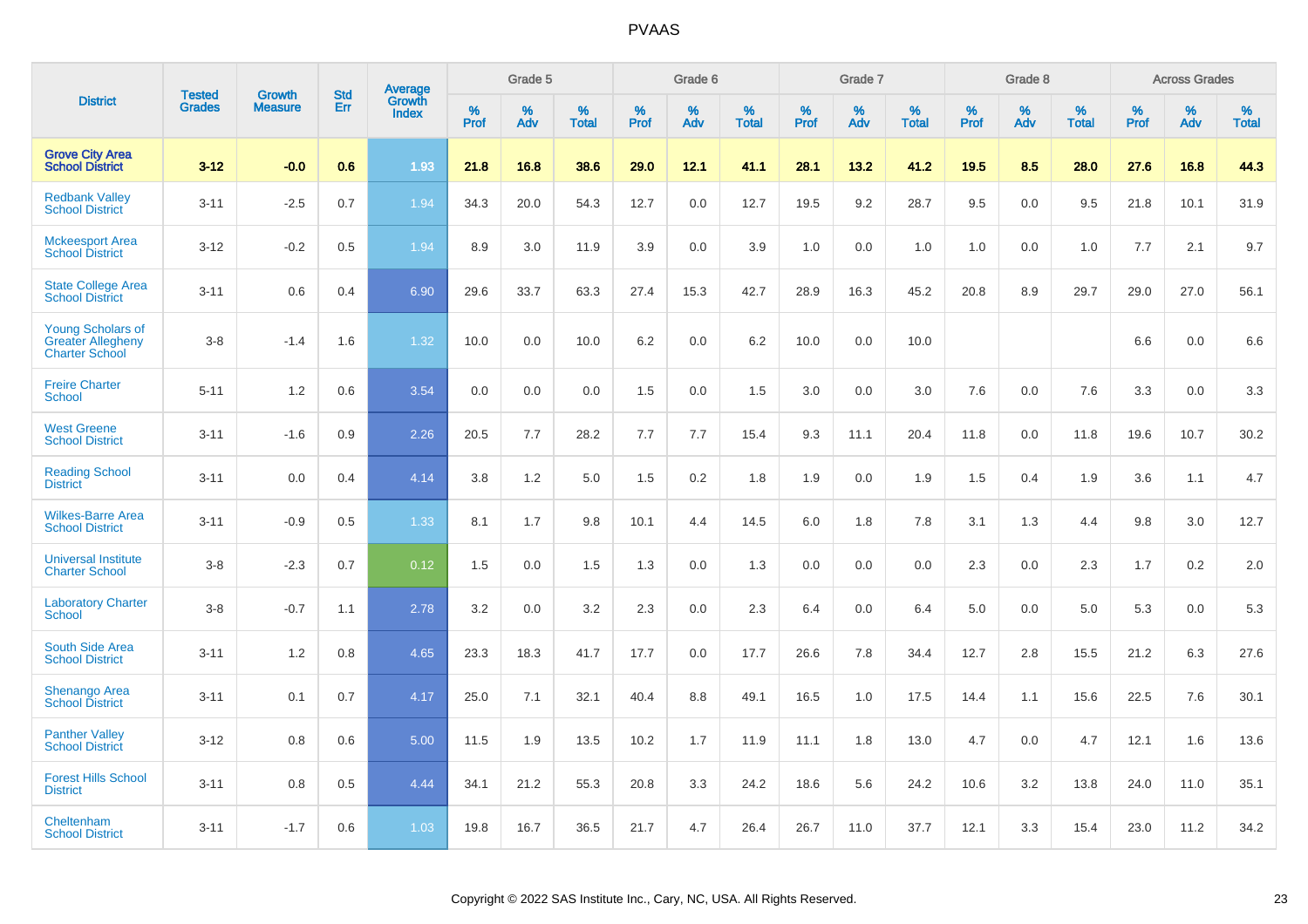|                                                                                   | <b>Tested</b> | <b>Growth</b>  | <b>Std</b> | Average         |              | Grade 5  |                   |              | Grade 6  |                   |           | Grade 7  |                   |           | Grade 8  |                   |                     | <b>Across Grades</b> |                   |
|-----------------------------------------------------------------------------------|---------------|----------------|------------|-----------------|--------------|----------|-------------------|--------------|----------|-------------------|-----------|----------|-------------------|-----------|----------|-------------------|---------------------|----------------------|-------------------|
| <b>District</b>                                                                   | <b>Grades</b> | <b>Measure</b> | Err        | Growth<br>Index | $\%$<br>Prof | %<br>Adv | %<br><b>Total</b> | $\%$<br>Prof | %<br>Adv | %<br><b>Total</b> | %<br>Prof | %<br>Adv | %<br><b>Total</b> | %<br>Prof | %<br>Adv | %<br><b>Total</b> | $\%$<br><b>Prof</b> | $\%$<br>Adv          | %<br><b>Total</b> |
| <b>Grove City Area</b><br><b>School District</b>                                  | $3 - 12$      | $-0.0$         | 0.6        | 1.93            | 21.8         | 16.8     | 38.6              | 29.0         | 12.1     | 41.1              | 28.1      | 13.2     | 41.2              | 19.5      | 8.5      | 28.0              | 27.6                | 16.8                 | 44.3              |
| <b>Blue Mountain</b><br><b>School District</b>                                    | $3 - 10$      | 0.1            | 0.5        | 3.24            | 33.3         | 19.2     | 52.6              | 24.3         | 0.6      | 24.8              | 16.3      | 10.1     | 26.4              | 20.3      | 6.1      | 26.4              | 27.5                | 11.1                 | 38.6              |
| <b>Titusville Area</b><br><b>School District</b>                                  | $3 - 11$      | $-1.7$         | 0.5        | 0.12            | 28.5         | 13.8     | 42.3              | 18.9         | 4.2      | 23.1              | 18.0      | 3.9      | 21.9              | 8.0       | 3.6      | 11.6              | 21.8                | 10.0                 | 31.8              |
| <b>Agora Cyber</b><br><b>Charter School</b>                                       | $3 - 11$      | $-0.3$         | 0.6        | 3.62            | 9.8          | 2.0      | 11.8              | 7.8          | 0.7      | 8.5               | 6.2       | 2.1      | 8.3               | 3.3       | 1.3      | 4.6               | 9.7                 | 2.4                  | 12.1              |
| <b>Sharon City School</b><br><b>District</b>                                      | $3 - 11$      | $-0.3$         | 0.5        | 1.32            | 14.1         | 2.1      | 16.2              | 13.9         | 4.1      | 18.0              | 6.0       | 1.7      | 7.8               | 5.9       | 1.5      | 7.4               | 12.0                | 2.8                  | 14.8              |
| <b>Indiana Area</b><br><b>School District</b>                                     | $3 - 11$      | 1.8            | 0.4        | 7.21            | 29.3         | 17.7     | 47.0              | 23.9         | 11.7     | 35.5              | 36.0      | 10.3     | 46.3              | 23.2      | 14.2     | 37.4              | 30.1                | 15.1                 | 45.2              |
| Susquehanna<br><b>Community School</b><br><b>District</b>                         | $3 - 11$      | $-2.8$         | 0.9        | $-1.20$         | 19.6         | 9.8      | 29.4              | 15.5         | 1.7      | 17.2              | 13.3      | 11.1     | 24.4              | 2.0       | 2.0      | 4.1               | 19.6                | 6.3                  | 25.9              |
| Palmyra Area<br><b>School District</b>                                            | $3 - 11$      | 0.0            | 0.4        | 5.60            | 36.2         | 17.5     | 53.8              | 27.2         | 8.3      | 35.4              | 25.5      | 12.2     | 37.6              | 29.8      | 12.2     | 42.0              | 31.5                | 15.7                 | 47.2              |
| <b>Manheim Central</b><br><b>School District</b>                                  | $3 - 11$      | 2.8            | 0.4        | 9.93            | 25.4         | 7.6      | 33.0              | 23.6         | 5.8      | 29.3              | 15.0      | 5.2      | 20.2              | 20.9      | 6.2      | 27.1              | 22.8                | 9.4                  | 32.2              |
| <b>Highlands School</b><br><b>District</b>                                        | $3 - 11$      | 0.4            | 0.5        | 2.41            | 20.4         | 4.6      | 25.0              | 16.6         | 1.4      | 17.9              | 28.5      | 4.9      | 33.3              | 13.2      | 8.6      | 21.8              | 20.4                | 5.9                  | 26.3              |
| <b>Howard Gardner</b><br><b>Multiple</b><br>Intelligence<br><b>Charter School</b> | $3-8$         | $-3.7$         | 1.1        | $-1.27$         | 16.7         | 6.7      | 23.3              | 9.4          | 0.0      | 9.4               | 9.1       | 0.0      | 9.1               | 7.4       | 11.1     | 18.5              | 14.7                | 3.5                  | 18.2              |
| <b>Inquiry Charter</b><br>School                                                  | $3 - 5$       | $-6.8$         | 2.1        | $-3.27$         | 8.8          | 2.9      | 11.8              |              |          |                   |           |          |                   |           |          |                   | 11.1                | 2.8                  | 13.9              |
| <b>Purchase Line</b><br><b>School District</b>                                    | $3 - 12$      | 1.0            | 0.8        | 4.29            | 28.8         | 7.7      | 36.5              | 6.1          | 3.0      | 9.1               | 7.5       | 3.0      | 10.4              | 5.3       | 0.0      | 5.3               | 16.1                | 3.3                  | 19.4              |
| <b>Haverford</b><br><b>Township School</b><br><b>District</b>                     | $3 - 11$      | $-0.7$         | 0.3        | $-0.06$         | 30.7         | 27.3     | 58.0              | 26.4         | 15.0     | 41.4              | 28.5      | 12.8     | 41.3              | 33.9      | 15.2     | 49.1              | 31.6                | 23.1                 | 54.7              |
| <b>Easton Area</b><br><b>School District</b>                                      | $3 - 12$      | $-1.1$         | 0.3        | $-0.56$         | 22.4         | 5.9      | 28.3              | 14.6         | 3.3      | 17.9              | 11.0      | 6.9      | 18.0              | 10.3      | 2.2      | 12.4              | 18.5                | 8.4                  | 26.9              |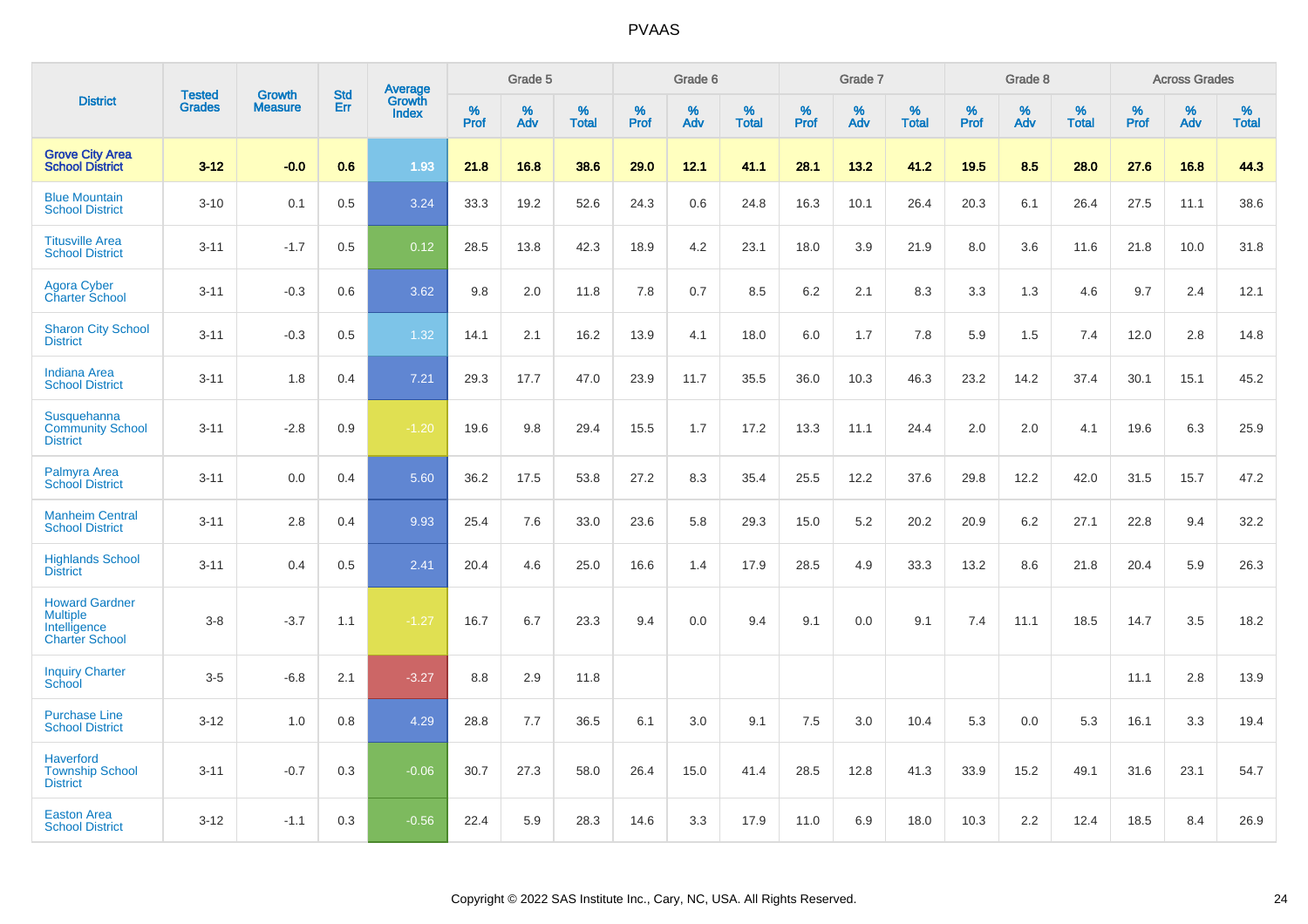|                                                                   |                                |                                 |                   | Average                |                     | Grade 5     |                   |                  | Grade 6  |                   |                  | Grade 7  |                   |           | Grade 8  |                   |              | <b>Across Grades</b> |                   |
|-------------------------------------------------------------------|--------------------------------|---------------------------------|-------------------|------------------------|---------------------|-------------|-------------------|------------------|----------|-------------------|------------------|----------|-------------------|-----------|----------|-------------------|--------------|----------------------|-------------------|
| <b>District</b>                                                   | <b>Tested</b><br><b>Grades</b> | <b>Growth</b><br><b>Measure</b> | <b>Std</b><br>Err | Growth<br><b>Index</b> | $\%$<br><b>Prof</b> | $\%$<br>Adv | %<br><b>Total</b> | %<br><b>Prof</b> | %<br>Adv | %<br><b>Total</b> | %<br><b>Prof</b> | %<br>Adv | %<br><b>Total</b> | %<br>Prof | %<br>Adv | %<br><b>Total</b> | $\%$<br>Prof | $\%$<br>Adv          | %<br><b>Total</b> |
| <b>Grove City Area</b><br><b>School District</b>                  | $3 - 12$                       | $-0.0$                          | 0.6               | 1.93                   | 21.8                | 16.8        | 38.6              | 29.0             | 12.1     | 41.1              | 28.1             | 13.2     | 41.2              | 19.5      | 8.5      | 28.0              | 27.6         | 16.8                 | 44.3              |
| <b>Mastery Charter</b><br>School - Harrity<br>Campus              | $3-8$                          | $-0.7$                          | 1.1               | 2.42                   | 4.6                 | 4.6         | 9.1               | 2.3              | 0.0      | 2.3               | 0.0              | 0.0      | 0.0               | 3.1       | 0.0      | 3.1               | 5.5          | 1.0                  | 6.5               |
| Salisbury-Elk Lick<br><b>School District</b>                      | $3 - 11$                       | $-4.2$                          | 1.3               | 0.13                   | 29.2                | 12.5        | 41.7              | 37.5             | 0.0      | 37.5              | 15.8             | 0.0      | 15.8              | 14.3      | 4.8      | 19.0              | 28.9         | 5.8                  | 34.7              |
| <b>Albert Gallatin</b><br><b>Area School</b><br><b>District</b>   | $3 - 11$                       | $-1.4$                          | 0.5               | 0.97                   | 19.0                | 10.2        | 29.3              | 18.6             | 1.6      | 20.2              | 12.8             | 2.8      | 15.6              | 14.8      | 2.0      | 16.8              | 17.4         | 4.9                  | 22.3              |
| <b>Carbondale Area</b><br><b>School District</b>                  | $3 - 10$                       | 1.1                             | 0.6               | 5.95                   | 10.3                | 1.2         | 11.5              | 4.2              | 0.0      | 4.2               | 4.8              | 3.6      | 8.4               | 13.9      | 0.0      | 13.9              | 9.4          | 0.8                  | 10.1              |
| <b>Fannett-Metal</b><br><b>School District</b>                    | $3 - 11$                       | $-2.4$                          | 1.0               | 2.68                   | 17.2                | 6.9         | 24.1              | 10.3             | 0.0      | 10.3              | 9.4              | 0.0      | 9.4               | 8.9       | 2.2      | 11.1              | 15.5         | 5.8                  | 21.3              |
| <b>Freedom Area</b><br><b>School District</b>                     | $3 - 11$                       | $-0.8$                          | 0.7               | 1.59                   | 13.6                | 3.7         | 17.3              | 21.4             | 2.4      | 23.8              | 18.6             | 2.9      | 21.6              | 10.7      | 1.3      | 12.0              | 17.8         | 3.7                  | 21.6              |
| <b>Richard Allen</b><br>Preparatory<br><b>Charter School</b>      | $5-8$                          | 0.8                             | 0.7               | 3.33                   | 0.0                 | 0.0         | 0.0               | 1.0              | 0.0      | 1.0               | 1.8              | 0.9      | 2.7               | 0.9       | 0.0      | 0.9               | 1.1          | 0.3                  | 1.4               |
| <b>Troy Area School</b><br><b>District</b>                        | $3 - 10$                       | $-1.8$                          | 0.6               | 0.45                   | 11.1                | 4.0         | 15.2              | 4.0              | 4.0      | 8.0               | 14.1             | 0.0      | 14.1              | 6.8       | 0.8      | 7.7               | 11.9         | 2.1                  | 14.0              |
| <b>North Schuylkill</b><br><b>School District</b>                 | $3 - 11$                       | 0.5                             | 0.5               | 4.31                   | 8.2                 | 3.0         | 11.2              | 4.8              | 0.8      | 5.6               | 5.8              | 3.9      | 9.7               | 11.8      | 6.7      | 18.5              | 12.1         | 4.1                  | 16.1              |
| <b>Middletown Area</b><br><b>School District</b>                  | $3 - 11$                       | $-1.6$                          | 0.5               | 0.08                   | 19.5                | 5.0         | 24.5              | 6.1              | 0.8      | 6.9               | 16.1             | 9.8      | 25.9              | 11.8      | 2.0      | 13.7              | 18.4         | 7.5                  | 25.9              |
| <b>Selinsgrove Area</b><br><b>School District</b>                 | $3 - 12$                       | 4.7                             | 0.5               | 11.20                  | 26.0                | 6.1         | 32.0              | 32.0             | 17.0     | 49.0              | 26.4             | 18.7     | 45.2              | 25.6      | 10.5     | 36.1              | 25.8         | 14.6                 | 40.4              |
| <b>Greater Nanticoke</b><br><b>Area School</b><br><b>District</b> | $3 - 12$                       | $-0.5$                          | 0.6               | 4.36                   | 13.6                | 2.7         | 16.4              | 2.6              | 0.0      | 2.6               | 3.6              | 0.0      | 3.6               | 4.2       | 1.7      | 5.9               | 7.6          | 2.0                  | 9.6               |
| Portage Area<br><b>School District</b>                            | $3 - 10$                       | 0.3                             | 0.8               | 2.06                   | 28.6                | 7.1         | 35.7              | 30.0             | 10.0     | 40.0              | 25.4             | 9.5      | 34.9              | 17.0      | 7.6      | 24.5              | 29.8         | 12.9                 | 42.6              |
| <b>Mount Carmel</b><br><b>Area School</b><br><b>District</b>      | $3 - 11$                       | 0.2                             | 0.6               | 3.89                   | 10.8                | 2.7         | 13.5              | 12.5             | 7.1      | 19.6              | 13.6             | 3.6      | 17.3              | 8.8       | 2.6      | 11.5              | 12.2         | 4.5                  | 16.7              |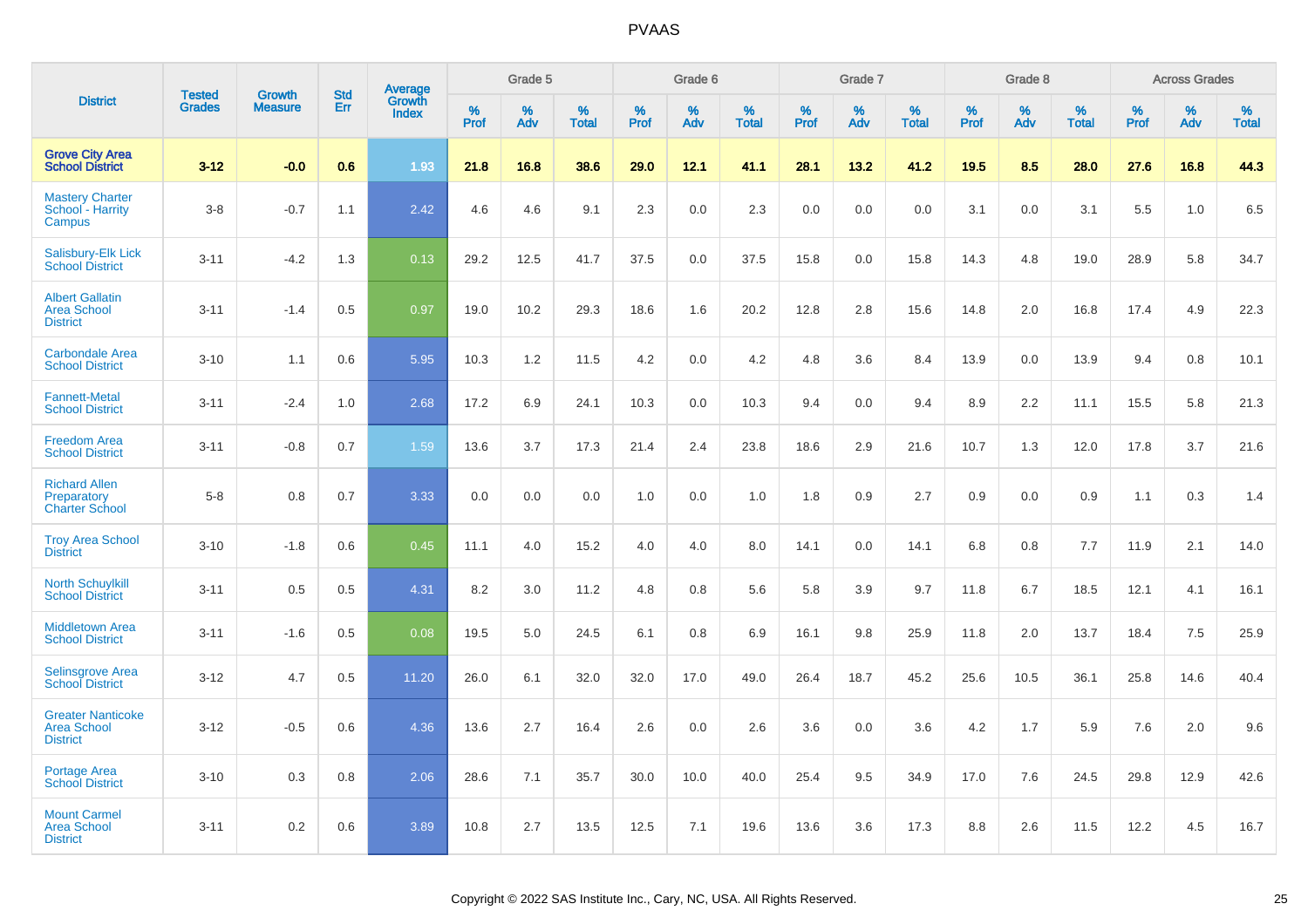|                                                                                            | <b>Tested</b> | <b>Growth</b>    | <b>Std</b> | Average                |                     | Grade 5  |                   |                     | Grade 6  |                   |              | Grade 7  |                   |                     | Grade 8  |                   |                     | <b>Across Grades</b> |                   |
|--------------------------------------------------------------------------------------------|---------------|------------------|------------|------------------------|---------------------|----------|-------------------|---------------------|----------|-------------------|--------------|----------|-------------------|---------------------|----------|-------------------|---------------------|----------------------|-------------------|
| <b>District</b>                                                                            | <b>Grades</b> | <b>Measure</b>   | <b>Err</b> | Growth<br><b>Index</b> | $\%$<br><b>Prof</b> | %<br>Adv | %<br><b>Total</b> | $\%$<br><b>Prof</b> | %<br>Adv | %<br><b>Total</b> | $\%$<br>Prof | %<br>Adv | %<br><b>Total</b> | $\%$<br><b>Prof</b> | %<br>Adv | %<br><b>Total</b> | $\%$<br><b>Prof</b> | %<br>Adv             | %<br><b>Total</b> |
| <b>Grove City Area</b><br><b>School District</b>                                           | $3 - 12$      | $-0.0$           | 0.6        | 1.93                   | 21.8                | 16.8     | 38.6              | 29.0                | 12.1     | 41.1              | 28.1         | 13.2     | 41.2              | 19.5                | 8.5      | 28.0              | 27.6                | 16.8                 | 44.3              |
| <b>Lebanon School</b><br><b>District</b>                                                   | $3 - 11$      | 0.1              | 0.3        | 4.53                   | 10.8                | 2.5      | 13.2              | 5.4                 | 1.6      | 7.0               | 3.4          | 0.6      | 4.1               | 4.5                 | 0.8      | 5.4               | 7.2                 | 1.6                  | 8.8               |
| <b>Mastery Charter</b><br>School - Hardy<br>Williams                                       | $3 - 11$      | $-0.1$           | $1.2$      | 1.30                   | 4.9                 | 0.0      | 4.9               | 11.4                | 2.9      | 14.3              | 5.6          | 0.0      | 5.6               |                     |          |                   | 6.9                 | 0.6                  | 7.5               |
| <b>Cameron County</b><br><b>School District</b>                                            | $3 - 12$      | 1.0              | 1.0        | 4.16                   | 48.4                | 0.0      | 48.4              | 29.0                | 2.6      | 31.6              | 7.3          | 2.4      | 9.8               | 13.5                | $0.0\,$  | 13.5              | 30.3                | 6.8                  | 37.2              |
| Johnsonburg Area<br><b>School District</b>                                                 | $3 - 11$      | $2.2\phantom{0}$ | 1.0        | 5.07                   | 17.5                | 7.5      | 25.0              | 21.2                | 12.1     | 33.3              | 18.6         | 7.0      | 25.6              | 15.6                | 2.2      | 17.8              | 25.5                | 10.2                 | 35.7              |
| <b>Marion Center</b><br><b>Area School</b><br><b>District</b>                              | $3 - 10$      | 0.9              | 0.7        | 5.76                   | 24.4                | 7.7      | 32.0              | 37.2                | 11.8     | 49.0              | 19.0         | 10.7     | 29.8              | 22.6                | 8.6      | 31.2              | 27.9                | 10.6                 | 38.4              |
| The Philadelphia<br><b>Charter School for</b><br><b>Arts and Sciences</b><br>at HR Edmunds | $3 - 8$       | 1.7              | 0.6        | 4.09                   | 6.4                 | 0.0      | 6.4               | 0.0                 | 0.0      | 0.0               | 2.1          | 0.0      | 2.1               | 2.2                 | 0.0      | 2.2               | 2.1                 | 0.2                  | 2.3               |
| Montgomery Area<br><b>School District</b>                                                  | $3 - 11$      | 0.8              | 0.8        | 4.18                   | 25.7                | 10.8     | 36.5              | 29.0                | 30.6     | 59.7              | 33.3         | 6.9      | 40.3              | 17.2                | 1.7      | 19.0              | 28.4                | 13.2                 | 41.6              |
| <b>Camp Hill School</b><br><b>District</b>                                                 | $3 - 12$      | $-2.0$           | 0.7        | $-0.33$                | 40.7                | 27.2     | 67.9              | 24.0                | 4.0      | 28.0              | 17.6         | 9.9      | 27.5              | 22.0                | 3.7      | 25.7              | 30.7                | 15.4                 | 46.1              |
| <b>Antietam School</b><br><b>District</b>                                                  | $3 - 10$      | $-2.5$           | 0.8        | $-0.25$                | 9.4                 | 1.6      | 10.9              | 10.0                | 3.3      | 13.3              | 5.6          | 0.0      | 5.6               | 5.8                 | 0.0      | 5.8               | 8.3                 | 1.2                  | 9.5               |
| <b>Franklin Area</b><br><b>School District</b>                                             | $3 - 11$      | 0.9              | 0.5        | 5.84                   | 22.0                | 7.1      | 29.1              | 25.8                | 3.1      | 28.9              | 10.1         | 4.2      | 14.3              | 8.2                 | 0.7      | 8.9               | 19.0                | 4.3                  | 23.2              |
| South Williamsport<br><b>Area School</b><br><b>District</b>                                | $3 - 10$      | $-0.6$           | 0.6        | 3.18                   | 20.4                | 1.1      | 21.5              | 25.8                | 4.5      | 30.3              | 15.5         | 2.4      | 17.9              | 15.1                | 0.0      | 15.1              | 20.2                | 2.8                  | 23.0              |
| <b>Deep Roots</b><br><b>Charter School</b>                                                 | $3-6$         | $-0.9$           | 1.3        | 2.28                   | 0.0                 | 0.0      | 0.0               | 0.0                 | 0.0      | 0.0               |              |          |                   |                     |          |                   | 1.3                 | 0.0                  | 1.3               |
| <b>Ellwood City Area</b><br><b>School District</b>                                         | $3 - 11$      | $-1.7$           | 0.6        | 1.08                   | 20.6                | 7.8      | 28.4              | 19.0                | 2.6      | 21.6              | 21.7         | 2.5      | 24.2              | 5.5                 | 2.8      | 8.3               | 17.5                | 4.7                  | 22.2              |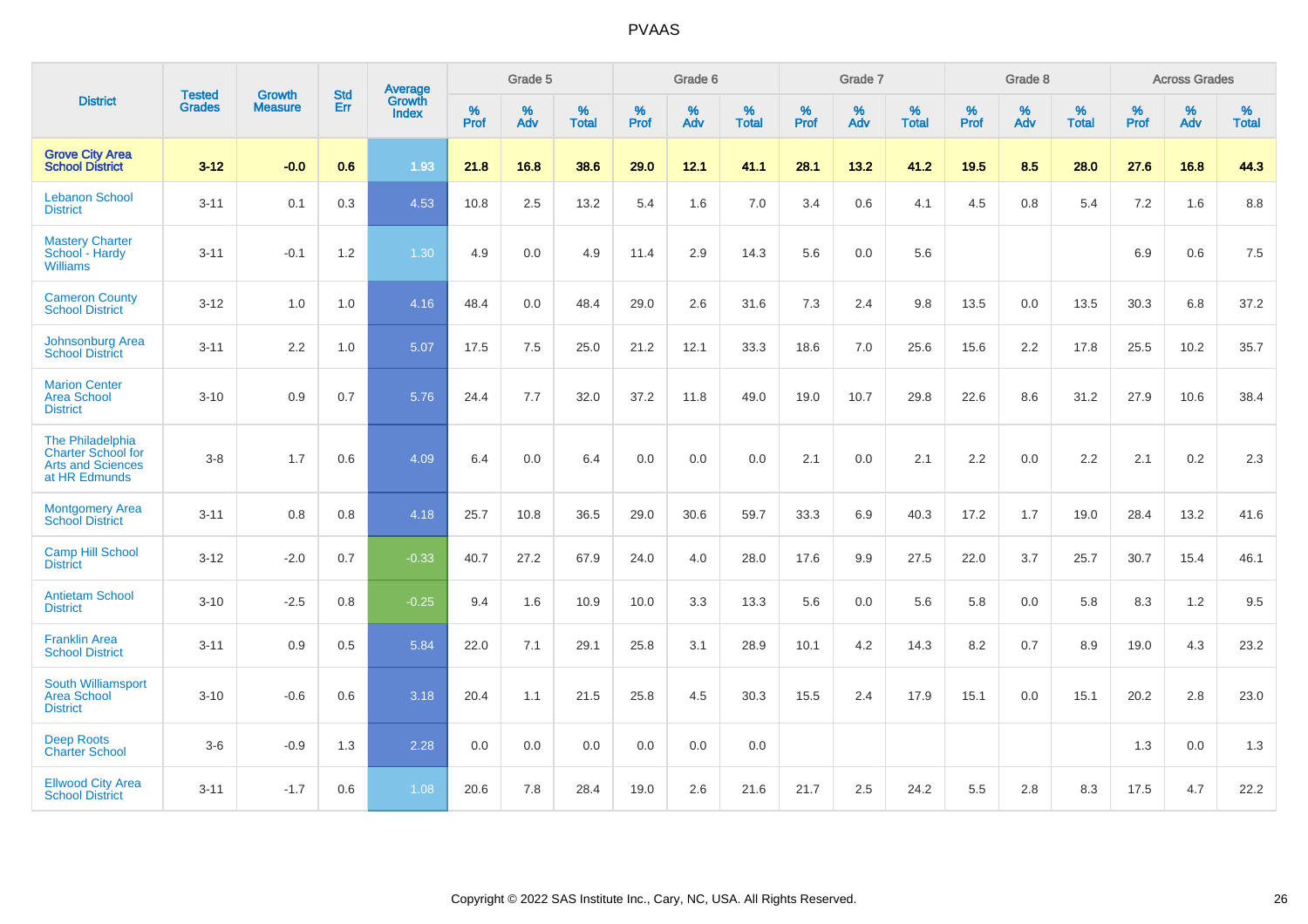|                                                                        |                                |                                 |                   | Average                |                     | Grade 5     |                   |                  | Grade 6     |                   |                  | Grade 7  |                   |                     | Grade 8  |                   |                     | <b>Across Grades</b> |                   |
|------------------------------------------------------------------------|--------------------------------|---------------------------------|-------------------|------------------------|---------------------|-------------|-------------------|------------------|-------------|-------------------|------------------|----------|-------------------|---------------------|----------|-------------------|---------------------|----------------------|-------------------|
| <b>District</b>                                                        | <b>Tested</b><br><b>Grades</b> | <b>Growth</b><br><b>Measure</b> | <b>Std</b><br>Err | Growth<br><b>Index</b> | $\%$<br><b>Prof</b> | $\%$<br>Adv | %<br><b>Total</b> | %<br><b>Prof</b> | $\%$<br>Adv | %<br><b>Total</b> | %<br><b>Prof</b> | %<br>Adv | %<br><b>Total</b> | $\%$<br><b>Prof</b> | %<br>Adv | %<br><b>Total</b> | $\%$<br><b>Prof</b> | $\%$<br>Adv          | %<br><b>Total</b> |
| <b>Grove City Area</b><br><b>School District</b>                       | $3 - 12$                       | $-0.0$                          | 0.6               | 1.93                   | 21.8                | 16.8        | 38.6              | 29.0             | 12.1        | 41.1              | 28.1             | 13.2     | 41.2              | 19.5                | 8.5      | 28.0              | 27.6                | 16.8                 | 44.3              |
| <b>West Middlesex</b><br><b>Area School</b><br><b>District</b>         | $3 - 10$                       | 0.9                             | 0.9               | 4.10                   | 21.7                | 21.7        | 43.5              | 39.3             | 4.9         | 44.3              | 30.0             | 2.0      | 32.0              | 7.1                 | 0.0      | 7.1               | 30.3                | 7.4                  | 37.7              |
| <b>Gillingham Charter</b><br>School                                    | $3 - 11$                       | $-5.9$                          | 2.0               | $-1.16$                | 9.1                 | 0.0         | 9.1               | 0.0              | 0.0         | 0.0               |                  |          |                   | 0.0                 | 0.0      | 0.0               | 4.4                 | 1.4                  | 5.8               |
| <b>Ferndale Area</b><br><b>School District</b>                         | $3 - 10$                       | $-0.9$                          | 0.9               | 1.11                   | 27.3                | 0.0         | 27.3              | 19.5             | 7.3         | 26.8              | 31.6             | 2.6      | 34.2              | 11.1                | 8.9      | 20.0              | 21.3                | 7.9                  | 29.1              |
| <b>Mastery Charter</b><br>School - Pickett<br>Campus                   | $6 - 10$                       | 1.2                             | 1.1               | 2.33                   |                     |             |                   | 0.0              | 0.0         | 0.0               | 0.0              | 0.0      | 0.0               | 2.8                 | 0.0      | 2.8               | 0.9                 | 0.0                  | 0.9               |
| <b>Big Spring School</b><br><b>District</b>                            | $3 - 11$                       | $-1.2$                          | 0.5               | 0.68                   | 26.7                | 13.0        | 39.7              | 22.0             | 3.8         | 25.8              | 20.9             | 6.7      | 27.6              | 10.9                | 3.3      | 14.1              | 24.6                | 10.4                 | 35.0              |
| <b>Elk Lake School</b><br><b>District</b>                              | $3 - 11$                       | 1.9                             | 0.7               | 7.96                   | 17.5                | 3.8         | 21.2              | 35.8             | 12.6        | 48.4              | 11.4             | 3.4      | 14.8              | 8.5                 | 4.9      | 13.4              | 21.4                | 7.2                  | 28.5              |
| <b>Forest City</b><br><b>Regional School</b><br><b>District</b>        | $3 - 12$                       | 1.5                             | 0.9               | 4.76                   | 22.2                | 11.1        | 33.3              | 14.3             | 2.0         | 16.3              | 18.9             | 10.8     | 29.7              | 31.9                | 10.6     | 42.6              | 22.1                | 10.7                 | 32.8              |
| <b>Hamburg Area</b><br><b>School District</b>                          | $3 - 11$                       | $-0.0$                          | 0.5               | 1.79                   | 29.1                | 6.4         | 35.5              | 28.4             | 2.4         | 30.7              | 10.1             | 3.8      | 13.8              | 9.9                 | 2.1      | 12.1              | 20.9                | 6.6                  | 27.5              |
| <b>United School</b><br><b>District</b>                                | $3 - 11$                       | 0.3                             | 0.8               | 3.96                   | 27.0                | 1.6         | 28.6              | 31.8             | 12.7        | 44.4              | 29.2             | 10.8     | 40.0              | 20.9                | 9.0      | 29.8              | 28.1                | 9.4                  | 37.5              |
| <b>Valley Grove</b><br><b>School District</b>                          | $3 - 10$                       | $-2.4$                          | 0.8               | $-1.21$                | 35.4                | 8.3         | 43.8              | 27.6             | 1.7         | 29.3              | 18.5             | 5.6      | 24.1              | 14.3                | 1.8      | 16.1              | 25.5                | 6.8                  | 32.2              |
| <b>Hanover Area</b><br><b>School District</b>                          | $3 - 11$                       | $-2.5$                          | 0.9               | $-0.79$                | 3.4                 | 3.4         | 6.8               | 10.0             | 4.0         | 14.0              | 5.3              | 1.8      | 7.0               | 0.0                 | 0.0      | 0.0               | 7.4                 | 1.9                  | 9.3               |
| <b>Gettysburg Area</b><br><b>School District</b>                       | $3 - 11$                       | 1.3                             | 0.4               | 5.96                   | 36.4                | 17.3        | 53.7              | 22.0             | 12.0        | 34.0              | 15.9             | 5.7      | 21.6              | 21.4                | 7.3      | 28.6              | 25.4                | 14.7                 | 40.1              |
| <b>Folk Arts-Cultural</b><br><b>Treasures Charter</b><br><b>School</b> | $3 - 7$                        | $-1.8$                          | 1.0               | 1.12                   | 22.7                | 6.8         | 29.6              | 28.9             | 4.4         | 33.3              | 20.4             | 2.3      | 22.7              |                     |          |                   | 28.1                | 6.2                  | 34.4              |
| <b>Sayre Area School</b><br><b>District</b>                            | $3 - 11$                       | 1.9                             | 0.7               | 6.31                   | 21.3                | 6.6         | 27.9              | 36.2             | 5.0         | 41.2              | 21.4             | 3.6      | 25.0              | 13.4                | 0.0      | 13.4              | 25.9                | 6.1                  | 32.0              |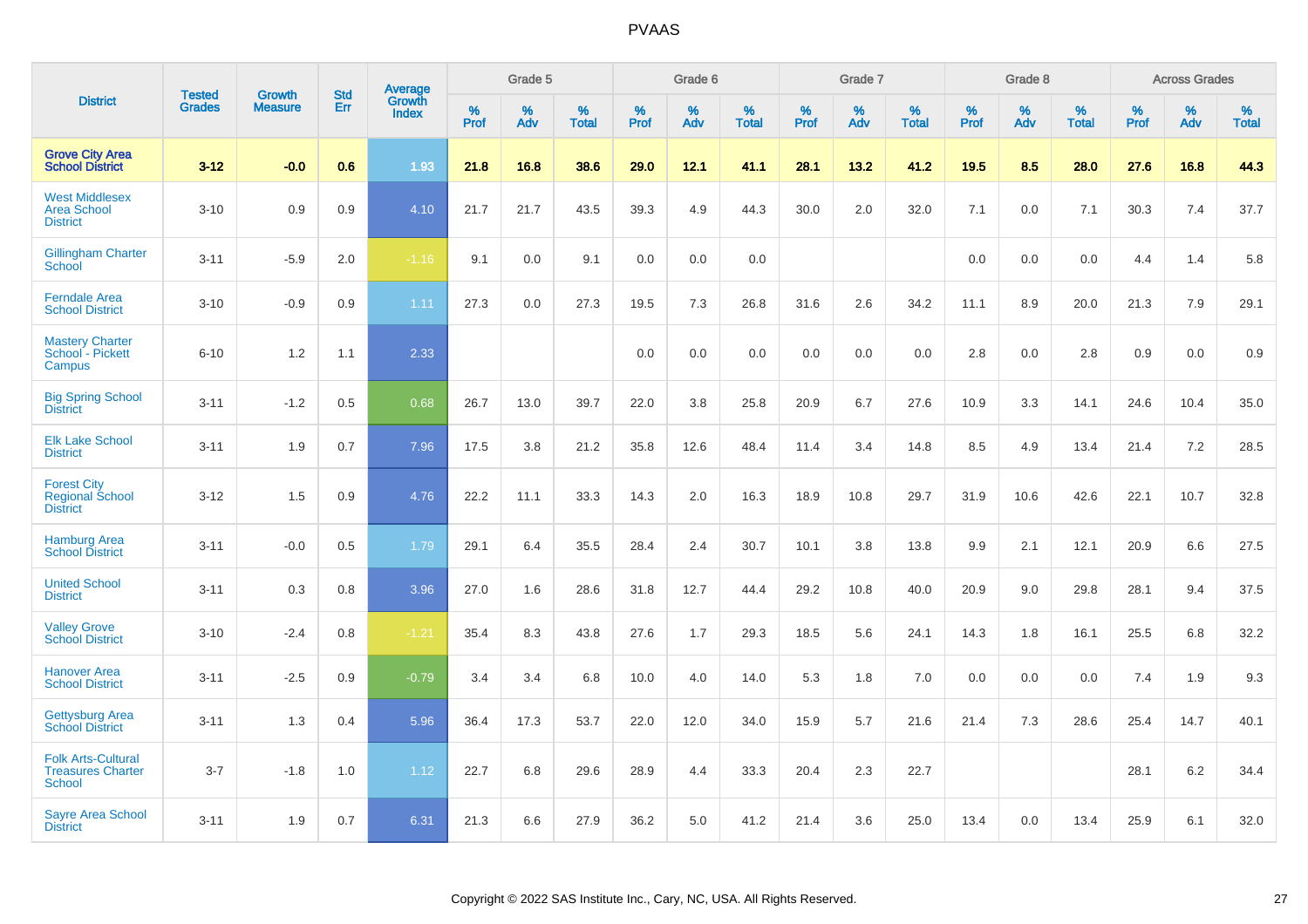|                                                                              |                                |                                 | <b>Std</b> | Average                       |           | Grade 5  |                   |           | Grade 6  |                   |           | Grade 7  |                   |           | Grade 8  |                   |           | <b>Across Grades</b> |                   |
|------------------------------------------------------------------------------|--------------------------------|---------------------------------|------------|-------------------------------|-----------|----------|-------------------|-----------|----------|-------------------|-----------|----------|-------------------|-----------|----------|-------------------|-----------|----------------------|-------------------|
| <b>District</b>                                                              | <b>Tested</b><br><b>Grades</b> | <b>Growth</b><br><b>Measure</b> | Err        | <b>Growth</b><br><b>Index</b> | %<br>Prof | %<br>Adv | %<br><b>Total</b> | %<br>Prof | %<br>Adv | %<br><b>Total</b> | %<br>Prof | %<br>Adv | %<br><b>Total</b> | %<br>Prof | %<br>Adv | %<br><b>Total</b> | %<br>Prof | %<br>Adv             | %<br><b>Total</b> |
| <b>Grove City Area</b><br><b>School District</b>                             | $3 - 12$                       | $-0.0$                          | 0.6        | 1.93                          | 21.8      | 16.8     | 38.6              | 29.0      | 12.1     | 41.1              | 28.1      | 13.2     | 41.2              | 19.5      | 8.5      | 28.0              | 27.6      | 16.8                 | 44.3              |
| <b>Harmony Area</b><br><b>School District</b>                                | $3 - 10$                       | 0.9                             | 1.7        | 2.79                          | 31.2      | 6.2      | 37.5              | 41.7      | 4.2      | 45.8              | 0.0       | 0.0      | 0.0               |           |          |                   | 27.4      | 7.4                  | 34.7              |
| <b>Laurel School</b><br><b>District</b>                                      | $3 - 11$                       | $-0.4$                          | 0.7        | 1.59                          | 25.7      | 5.4      | 31.1              | 23.9      | 12.7     | 36.6              | 29.5      | 5.1      | 34.6              | 18.8      | 8.7      | 27.5              | 28.6      | 13.6                 | 42.2              |
| <b>Old Forge School</b><br><b>District</b>                                   | $3 - 12$                       | $-2.1$                          | 0.8        | 0.34                          | 11.8      | 2.9      | 14.7              | 11.3      | 0.0      | 11.3              | 19.0      | 4.8      | 23.8              | 5.9       | 0.0      | 5.9               | 14.0      | 2.9                  | 16.9              |
| <b>Universal Alcorn</b><br><b>Charter School</b>                             | $3 - 8$                        | $-0.7$                          | 0.8        | 0.93                          | 7.7       | 1.9      | 9.6               | 3.9       | 0.0      | 3.9               | 8.8       | 0.0      | 8.8               | 5.1       | 0.0      | 5.1               | 6.4       | 1.7                  | 8.1               |
| <b>Reach Cyber</b><br><b>Charter School</b>                                  | $3 - 11$                       | $-2.4$                          | 0.9        | $-0.45$                       | 19.4      | 9.7      | 29.0              | 9.1       | 0.0      | 9.1               | 17.0      | 3.8      | 20.8              | 17.5      | 5.3      | 22.8              | 21.3      | 4.7                  | 26.0              |
| <b>Cocalico School</b><br><b>District</b>                                    | $3 - 11$                       | 2.0                             | 0.4        | 5.70                          | 27.4      | 17.4     | 44.8              | 25.2      | 17.5     | 42.7              | 27.3      | 4.0      | 31.3              | 22.2      | $6.2\,$  | 28.4              | 28.3      | 12.1                 | 40.4              |
| <b>Waynesboro Area</b><br><b>School District</b>                             | $3 - 12$                       | $-0.5$                          | 0.4        | 2.30                          | 25.0      | 9.2      | 34.2              | 20.4      | 10.5     | 31.0              | 19.2      | 6.0      | 25.2              | 20.1      | 4.8      | 24.8              | 22.3      | 9.3                  | 31.6              |
| <b>Spring Cove</b><br><b>School District</b>                                 | $3 - 11$                       | 0.9                             | 0.5        | 5.97                          | 18.5      | 8.4      | 26.9              | 15.1      | 4.8      | 19.8              | 11.0      | 3.9      | 15.0              | 12.7      | 4.0      | 16.7              | 20.0      | 7.4                  | 27.4              |
| <b>Young Scholars Of</b><br>Western<br>Pennsylvania<br><b>Charter School</b> | $3 - 8$                        | $-0.4$                          | 1.1        | 1.25                          | 6.7       | 6.7      | 13.3              | 5.9       | 5.9      | 11.8              | 20.7      | 3.4      | 24.1              | 8.7       | 0.0      | 8.7               | 12.3      | 4.8                  | 17.1              |
| <b>Keystone School</b><br><b>District</b>                                    | $3 - 11$                       | $-1.0$                          | 0.8        | 1.11                          | 28.4      | 19.4     | 47.8              | 32.1      | 1.9      | 34.0              | 12.3      | 1.4      | 13.7              | 6.4       | 0.0      | 6.4               | 24.1      | 7.6                  | 31.6              |
| <b>New Castle Area</b><br><b>School District</b>                             | $3 - 12$                       | $-0.5$                          | 0.4        | 2.63                          | 4.3       | 0.5      | 4.8               | 3.3       | 1.9      | 5.2               | 7.7       | 1.4      | 9.1               | 3.3       | 0.9      | 4.2               | 4.4       | 1.1                  | 5.5               |
| <b>Vision Academy</b><br>Charter School                                      | $3 - 8$                        | 1.7                             | 1.1        | 3.72                          | 11.1      | 0.0      | 11.1              | 0.0       | 0.0      | 0.0               | 2.9       | 2.9      | 5.9               | 9.5       | 4.8      | 14.3              | 6.4       | 1.6                  | 8.0               |
| <b>Lower Moreland</b><br><b>Township School</b><br><b>District</b>           | $3 - 11$                       | 2.2                             | 0.5        | 4.65                          | 27.3      | 27.3     | 54.6              | 38.8      | 19.4     | 58.2              | 30.7      | 17.2     | 47.8              | 25.1      | 15.0     | 40.1              | 32.4      | 17.7                 | 50.0              |
| <b>Fairfield Area</b><br><b>School District</b>                              | $3 - 11$                       | $-1.2$                          | 0.8        | 1.99                          | 32.3      | 1.6      | 33.9              | 19.7      | 1.6      | 21.3              | 18.5      | 0.0      | 18.5              | 16.7      | 3.7      | 20.4              | 25.3      | 6.7                  | 32.0              |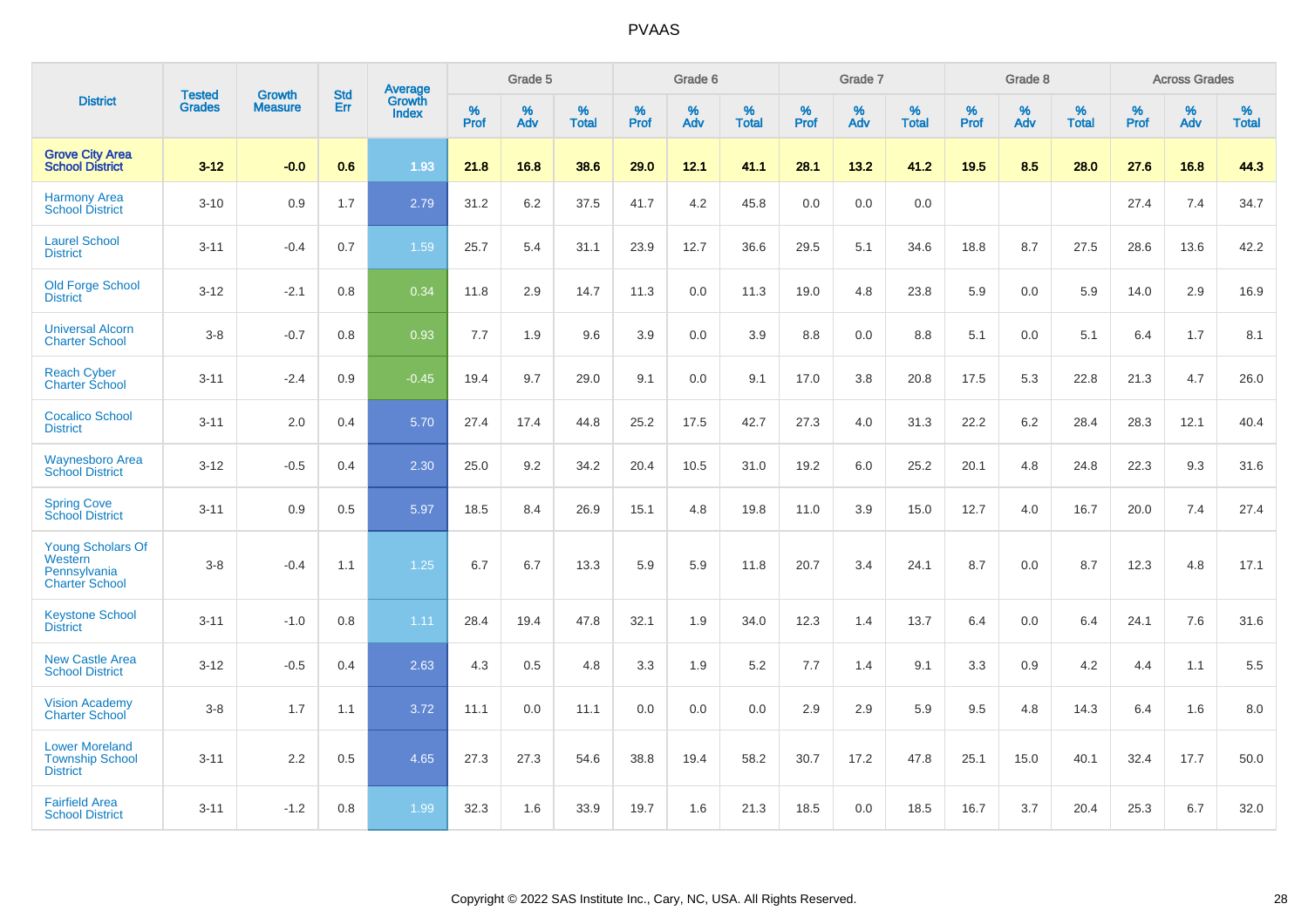|                                                             |                         | <b>Growth</b>  | <b>Std</b> | Average                |              | Grade 5     |                      |                     | Grade 6     |                      |              | Grade 7     |                   |              | Grade 8     |                   |                     | <b>Across Grades</b> |                      |
|-------------------------------------------------------------|-------------------------|----------------|------------|------------------------|--------------|-------------|----------------------|---------------------|-------------|----------------------|--------------|-------------|-------------------|--------------|-------------|-------------------|---------------------|----------------------|----------------------|
| <b>District</b>                                             | Tested<br><b>Grades</b> | <b>Measure</b> | Err        | Growth<br><b>Index</b> | $\%$<br>Prof | $\%$<br>Adv | $\%$<br><b>Total</b> | $\%$<br><b>Prof</b> | $\%$<br>Adv | $\%$<br><b>Total</b> | $\%$<br>Prof | $\%$<br>Adv | %<br><b>Total</b> | $\%$<br>Prof | $\%$<br>Adv | %<br><b>Total</b> | $\%$<br><b>Prof</b> | $\%$<br>Adv          | $\%$<br><b>Total</b> |
| <b>Grove City Area</b><br><b>School District</b>            | $3 - 12$                | $-0.0$         | 0.6        | 1.93                   | 21.8         | 16.8        | 38.6                 | 29.0                | 12.1        | 41.1                 | 28.1         | 13.2        | 41.2              | 19.5         | 8.5         | 28.0              | 27.6                | 16.8                 | 44.3                 |
| <b>Grove City Area</b><br><b>School District</b>            | $3 - 12$                | $-0.0$         | 0.6        | 1.93                   | 21.8         | 16.8        | 38.6                 | 29.0                | 12.1        | 41.1                 | 28.1         | 13.2        | 41.2              | 19.5         | 8.5         | 28.0              | 27.6                | 16.8                 | 44.3                 |
| <b>Russell Byers</b><br><b>Charter School</b>               | $3 - 8$                 | 1.5            | 0.8        | 5.07                   | 3.6          | 0.0         | 3.6                  | 0.0                 | 0.0         | 0.0                  | 0.0          | 0.0         | 0.0               | 0.0          | 0.0         | 0.0               | 3.2                 | 1.9                  | 5.2                  |
| <b>Upper Dublin</b><br><b>School District</b>               | $3 - 12$                | 0.6            | 0.4        | 2.59                   | 41.8         | 29.3        | 71.1                 | 38.5                | 24.8        | 63.3                 | 30.8         | 29.7        | 60.5              | 24.1         | 14.8        | 38.9              | 35.7                | 29.8                 | 65.5                 |
| <b>Everett Area</b><br><b>School District</b>               | $3 - 11$                | $-1.4$         | 0.7        | 1.92                   | 27.6         | 6.9         | 34.5                 | 19.8                | 2.3         | 22.1                 | 13.9         | 1.0         | 14.8              | 10.7         | 6.7         | 17.3              | 19.7                | 5.5                  | 25.2                 |
| <b>Dunmore School</b><br><b>District</b>                    | $3 - 11$                | $-0.4$         | 0.7        | 1.48                   | 26.4         | 9.7         | 36.1                 | 20.9                | 2.2         | 23.1                 | 10.4         | 0.9         | 11.3              | 9.5          | 3.6         | 13.1              | 18.9                | 6.1                  | 25.0                 |
| <b>Carlynton School</b><br><b>District</b>                  | $3 - 11$                | $-1.3$         | 0.7        | 0.95                   | 16.3         | 10.9        | 27.2                 | 35.7                | 7.1         | 42.9                 | 9.5          | 3.8         | 13.3              | 11.7         | 0.0         | 11.7              | 20.9                | 6.7                  | 27.6                 |
| <b>Upper Perkiomen</b><br><b>School District</b>            | $3 - 11$                | 2.0            | 0.4        | 6.80                   | 26.0         | 11.8        | 37.8                 | 23.0                | 6.1         | 29.1                 | 28.0         | 11.6        | 39.6              | 22.9         | 10.0        | 32.8              | 24.8                | 10.4                 | 35.1                 |
| <b>Bellwood-Antis</b><br><b>School District</b>             | $3 - 10$                | 2.2            | 0.6        | 5.68                   | 18.9         | 4.4         | 23.3                 | 12.4                | 9.0         | 21.4                 | 29.4         | 15.3        | 44.7              | 14.1         | 6.5         | 20.6              | 21.6                | 9.9                  | 31.5                 |
| <b>Mars Area School</b><br><b>District</b>                  | $3 - 10$                | 0.5            | 0.4        | 6.45                   | 31.3         | 20.9        | 52.2                 | 32.6                | 24.5        | 57.1                 | 23.8         | 16.5        | 40.4              | 24.5         | 6.4         | 30.8              | 32.3                | 21.1                 | 53.4                 |
| Ephrata Area<br><b>School District</b>                      | $3 - 11$                | 0.9            | 0.4        | 5.20                   | 34.6         | 12.9        | 47.5                 | 24.8                | 8.0         | 32.8                 | 18.0         | 4.2         | 22.2              | 18.9         | 4.3         | 23.1              | 25.6                | 12.5                 | 38.1                 |
| <b>Bethel Park School</b><br><b>District</b>                | $3 - 11$                | $-0.2$         | 0.4        | 1.45                   | 31.6         | 17.7        | 49.3                 | 27.0                | 17.1        | 44.1                 | 29.6         | 13.0        | 42.6              | 27.1         | 8.9         | 36.0              | 30.4                | 17.5                 | 48.0                 |
| <b>Stroudsburg Area</b><br><b>School District</b>           | $3 - 11$                | $-0.2$         | 0.4        | 3.95                   | 17.5         | 9.2         | 26.8                 | 18.8                | 4.9         | 23.8                 | 21.6         | 2.7         | 24.3              | 15.4         | 1.8         | 17.1              | 20.2                | 6.4                  | 26.6                 |
| Conemaugh<br><b>Township Area</b><br><b>School District</b> | $3 - 12$                | $-1.5$         | 0.8        | 2.85                   | 51.6         | 22.6        | 74.2                 | 23.0                | 16.4        | 39.3                 | 29.2         | 20.8        | 50.0              | 28.8         | 5.5         | 34.2              | 34.8                | 23.6                 | 58.4                 |
| <b>Brockway Area</b><br><b>School District</b>              | $3 - 11$                | 2.7            | 0.7        | 9.15                   | 35.4         | 17.7        | 53.2                 | 29.4                | 36.8        | 66.2                 | 22.5         | 7.5         | 30.0              | 20.8         | 5.6         | 26.4              | 28.7                | 18.6                 | 47.4                 |
| <b>Clarion Area</b><br><b>School District</b>               | $3 - 11$                | $-0.1$         | 0.8        | 2.20                   | 31.2         | 8.3         | 39.6                 | 32.1                | 7.1         | 39.3                 | 17.9         | 10.4        | 28.4              | 28.1         | 3.5         | 31.6              | 26.5                | 10.2                 | 36.8                 |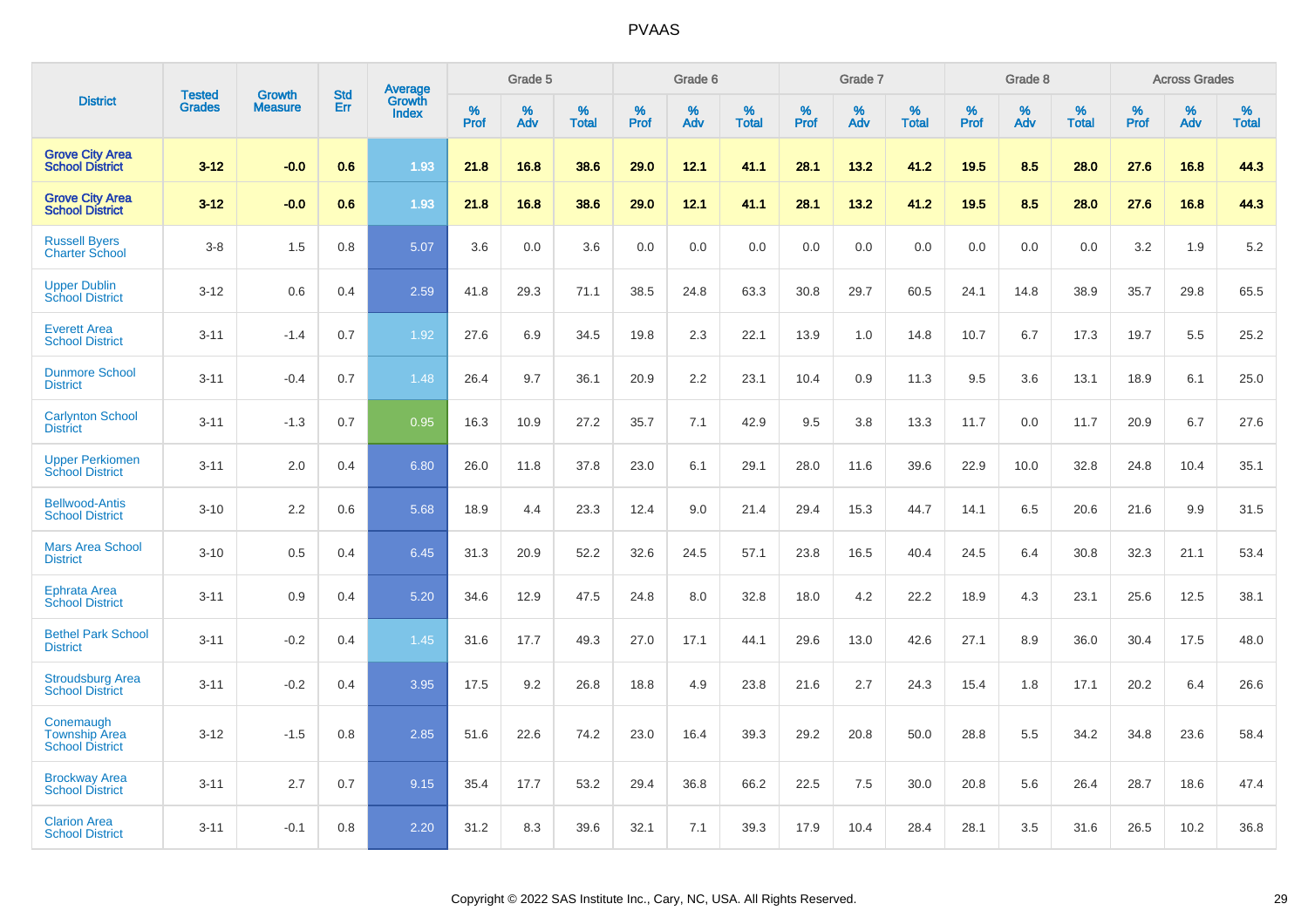|                                                                 | <b>Tested</b> | <b>Growth</b>  | <b>Std</b> | Average                |              | Grade 5  |                   |           | Grade 6  |                   |           | Grade 7  |                   |           | Grade 8  |                   |           | <b>Across Grades</b> |                   |
|-----------------------------------------------------------------|---------------|----------------|------------|------------------------|--------------|----------|-------------------|-----------|----------|-------------------|-----------|----------|-------------------|-----------|----------|-------------------|-----------|----------------------|-------------------|
| <b>District</b>                                                 | <b>Grades</b> | <b>Measure</b> | Err        | Growth<br><b>Index</b> | $\%$<br>Prof | %<br>Adv | %<br><b>Total</b> | %<br>Prof | %<br>Adv | %<br><b>Total</b> | %<br>Prof | %<br>Adv | %<br><b>Total</b> | %<br>Prof | %<br>Adv | %<br><b>Total</b> | %<br>Prof | %<br>Adv             | %<br><b>Total</b> |
| <b>Grove City Area</b><br><b>School District</b>                | $3 - 12$      | $-0.0$         | 0.6        | 1.93                   | 21.8         | 16.8     | 38.6              | 29.0      | 12.1     | 41.1              | 28.1      | 13.2     | 41.2              | 19.5      | 8.5      | 28.0              | 27.6      | 16.8                 | 44.3              |
| <b>Ridgway Area</b><br><b>School District</b>                   | $3 - 11$      | 4.4            | 0.8        | 5.42                   | 36.7         | 20.0     | 56.7              | 42.6      | 18.0     | 60.7              | 25.0      | 13.3     | 38.3              | 28.3      | 5.0      | 33.3              | 30.2      | 18.4                 | 48.6              |
| Montessori<br><b>Regional Charter</b><br>School                 | $3-6$         | $-2.6$         | 1.1        | $-1.45$                | 15.0         | 5.0      | 20.0              | 5.1       | 1.7      | 6.8               |           |          |                   |           |          |                   | 11.1      | 6.3                  | 17.3              |
| Greencastle-Antrim<br><b>School District</b>                    | $3 - 11$      | $-0.1$         | 0.4        | 2.26                   | 28.2         | 15.8     | 44.1              | 31.2      | 8.1      | 39.3              | 24.8      | 7.8      | 32.6              | 18.7      | 5.6      | 24.4              | 26.8      | 11.4                 | 38.2              |
| <b>Northwest Area</b><br><b>School District</b>                 | $3 - 10$      | 0.9            | 0.8        | 2.73                   | 17.3         | 1.9      | 19.2              | 19.3      | 3.5      | 22.8              | 7.3       | 1.8      | 9.1               | 5.4       | 0.0      | 5.4               | 13.2      | 1.5                  | 14.8              |
| Aliquippa School<br><b>District</b>                             | $3 - 11$      | 0.1            | 0.8        | 2.83                   | 1.5          | 0.0      | 1.5               | 0.0       | 1.6      | 1.6               | 6.9       | 0.0      | 6.9               | 0.0       | 0.0      | 0.0               | 2.0       | 0.5                  | 2.6               |
| <b>Bethlehem Area</b><br><b>School District</b>                 | $3 - 11$      | 0.4            | 0.4        | 3.53                   | 16.6         | 11.7     | 28.3              | 13.0      | 2.9      | 15.9              | 14.3      | 5.3      | 19.6              | 9.9       | 3.9      | 13.8              | 18.1      | 8.8                  | 26.8              |
| <b>Propel Charter</b><br>School-Hazelwood                       | $3 - 8$       | $-1.6$         | $1.2$      | 1.36                   | 3.4          | 0.0      | 3.4               | 0.0       | 0.0      | 0.0               | 0.0       | 4.8      | 4.8               | 0.0       | 0.0      | 0.0               | 0.6       | 0.6                  | 1.3               |
| <b>Sto-Rox School</b><br><b>District</b>                        | $3 - 10$      | $-0.5$         | 0.9        | 2.11                   | 4.4          | 1.1      | 5.4               | 1.2       | 0.0      | 1.2               | 0.0       | 0.0      | 0.0               | 0.0       | 0.0      | 0.0               | 2.8       | 0.5                  | 3.3               |
| Tamaqua Area<br><b>School District</b>                          | $3 - 12$      | 2.4            | 0.5        | 6.23                   | 28.7         | 9.3      | 38.0              | 18.6      | 1.6      | 20.2              | 19.7      | $7.2\,$  | 27.0              | 11.4      | 2.1      | 13.5              | 22.6      | 5.9                  | 28.4              |
| <b>Susquenita School</b><br><b>District</b>                     | $3 - 11$      | 1.6            | 0.6        | 3.26                   | 23.8         | 15.6     | 39.3              | 15.4      | 5.8      | 21.2              | 19.2      | 5.0      | 24.2              | 12.3      | 5.7      | 17.9              | 23.0      | 9.7                  | 32.7              |
| <b>Northern York</b><br><b>County School</b><br><b>District</b> | $3 - 11$      | 1.3            | 0.4        | 6.31                   | 26.3         | 11.1     | 37.4              | 24.5      | 8.2      | 32.7              | 20.4      | 5.3      | 25.7              | 10.9      | 0.9      | 11.8              | 23.2      | 8.9                  | 32.1              |
| Independence<br><b>Charter School</b><br>West                   | $3 - 7$       | $-1.0$         | 1.7        | 1.35                   | 0.0          | 0.0      | 0.0               | 16.7      | 0.0      | 16.7              | 5.6       | 0.0      | 5.6               |           |          |                   | $6.2\,$   | 1.8                  | $8.0\,$           |
| <b>Sugar Valley Rural</b><br><b>Charter School</b>              | $3 - 11$      | $-0.5$         | 1.0        | 1.21                   | 26.3         | 5.3      | 31.6              | 8.3       | 0.0      | 8.3               | 5.1       | 2.6      | 7.7               | 2.8       | 0.0      | 2.8               | 16.0      | 2.8                  | 18.9              |
| <b>Mahanoy Area</b><br><b>School District</b>                   | $3 - 10$      | $-0.3$         | 0.8        | 3.34                   | 7.3          | 0.0      | 7.3               | 4.0       | 0.0      | 4.0               | 7.7       | 0.0      | 7.7               | 4.6       | 0.0      | 4.6               | 10.4      | 0.8                  | 11.1              |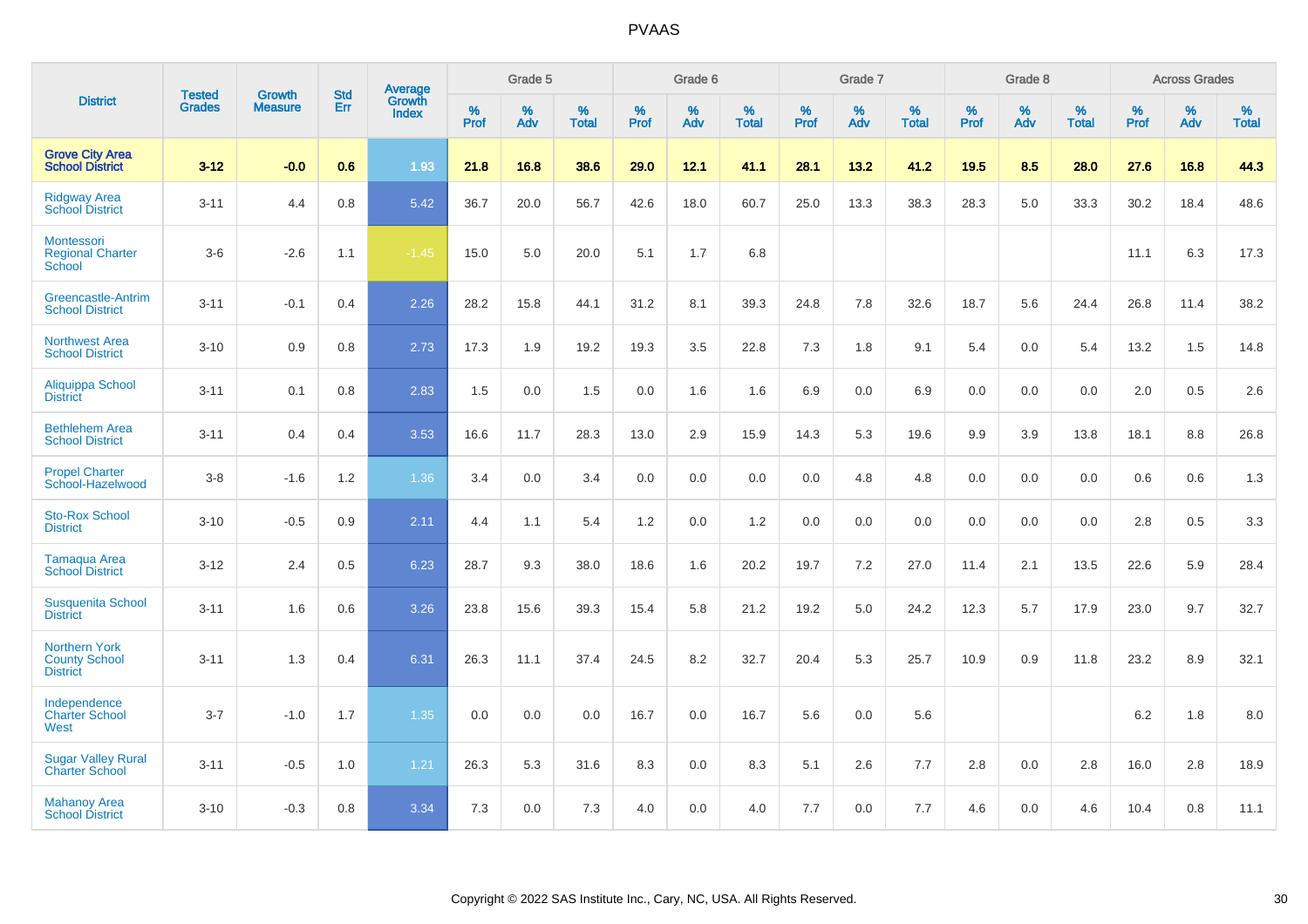|                                                                   |                                |                                 |                   |                                          |              | Grade 5  |                   |              | Grade 6  |                   |              | Grade 7  |                   |              | Grade 8  |                   |              | <b>Across Grades</b> |                   |
|-------------------------------------------------------------------|--------------------------------|---------------------------------|-------------------|------------------------------------------|--------------|----------|-------------------|--------------|----------|-------------------|--------------|----------|-------------------|--------------|----------|-------------------|--------------|----------------------|-------------------|
| <b>District</b>                                                   | <b>Tested</b><br><b>Grades</b> | <b>Growth</b><br><b>Measure</b> | <b>Std</b><br>Err | <b>Average</b><br>Growth<br><b>Index</b> | $\%$<br>Prof | %<br>Adv | %<br><b>Total</b> | $\%$<br>Prof | %<br>Adv | %<br><b>Total</b> | $\%$<br>Prof | %<br>Adv | %<br><b>Total</b> | $\%$<br>Prof | %<br>Adv | %<br><b>Total</b> | $\%$<br>Prof | %<br>Adv             | %<br><b>Total</b> |
| <b>Grove City Area</b><br><b>School District</b>                  | $3 - 12$                       | $-0.0$                          | 0.6               | 1.93                                     | 21.8         | 16.8     | 38.6              | 29.0         | 12.1     | 41.1              | 28.1         | 13.2     | 41.2              | 19.5         | 8.5      | 28.0              | 27.6         | 16.8                 | 44.3              |
| <b>Turkeyfoot Valley</b><br><b>Area School</b><br><b>District</b> | $3 - 12$                       | $-0.8$                          | 1.3               | 1.22                                     | 18.2         | 0.0      | 18.2              | 14.3         | 0.0      | 14.3              | 30.0         | 0.0      | 30.0              | 12.5         | 4.2      | 16.7              | 20.0         | 2.6                  | 22.6              |
| <b>Saint Clair Area</b><br><b>School District</b>                 | $3 - 8$                        | 1.1                             | 0.9               | 4.46                                     | 28.3         | 13.2     | 41.5              | 24.0         | 4.0      | 28.0              | 19.2         | 7.7      | 26.9              | 12.5         | 2.5      | 15.0              | 24.2         | 7.2                  | 31.4              |
| <b>Tidioute</b><br>Community<br><b>Charter School</b>             | $3 - 11$                       | $-0.3$                          | 1.4               | 2.22                                     | 15.4         | 0.0      | 15.4              | 27.8         | 0.0      | 27.8              | 10.5         | 0.0      | 10.5              | 7.4          | 0.0      | 7.4               | 16.0         | 1.6                  | 17.6              |
| <b>Curwensville Area</b><br><b>School District</b>                | $3 - 11$                       | 1.8                             | 0.8               | 4.90                                     | 43.9         | 17.1     | 61.0              | 21.4         | 7.1      | 28.6              | 27.1         | 4.3      | 31.4              | 21.7         | 2.9      | 24.6              | 32.0         | 11.2                 | 43.3              |
| <b>Deer Lakes School</b><br><b>District</b>                       | $3 - 11$                       | 1.8                             | 0.6               | 7.57                                     | 21.1         | 6.5      | 27.6              | 24.4         | 10.6     | 35.0              | 25.4         | 19.2     | 44.6              | 24.5         | 3.9      | 28.4              | 26.2         | 10.7                 | 36.9              |
| <b>Mohawk Area</b><br><b>School District</b>                      | $3 - 11$                       | 1.9                             | 0.6               | 3.98                                     | 26.2         | 4.8      | 31.1              | 19.2         | 13.8     | 33.0              | 27.4         | 11.8     | 39.2              | 22.8         | 8.7      | 31.5              | 27.0         | 10.4                 | 37.4              |
| <b>East Penn School</b><br><b>District</b>                        | $3 - 11$                       | 0.8                             | 0.3               | 4.48                                     | 32.6         | 12.6     | 45.2              | 20.7         | 7.8      | 28.4              | 23.5         | 11.3     | 34.8              | 17.8         | 8.6      | 26.5              | 26.4         | 13.0                 | 39.4              |
| <b>Wellsboro Area</b><br><b>School District</b>                   | $3 - 11$                       | 3.0                             | 0.6               | 6.61                                     | 30.4         | 7.0      | 37.4              | 16.2         | 5.0      | 21.2              | 20.5         | 13.7     | 34.2              | 24.5         | 13.3     | 37.8              | 24.3         | 8.8                  | 33.1              |
| <b>California Area</b><br><b>School District</b>                  | $3 - 10$                       | $-1.0$                          | 0.8               | 3.04                                     | 27.3         | 5.4      | 32.7              | 13.8         | 0.0      | 13.8              | 24.6         | 1.8      | 26.3              | 20.4         | 5.6      | 25.9              | 22.4         | 4.3                  | 26.6              |
| <b>West Branch Area</b><br><b>School District</b>                 | $3 - 11$                       | 0.5                             | 0.8               | 1.82                                     | 16.1         | 3.2      | 19.4              | 7.8          | 4.7      | 12.5              | 19.7         | 14.5     | 34.2              | 18.8         | 6.2      | 25.0              | 18.7         | 7.8                  | 26.5              |
| <b>Union City Area</b><br><b>School District</b>                  | $3 - 12$                       | 0.2                             | 0.7               | 1.91                                     | 18.8         | 8.7      | 27.5              | 19.4         | 11.3     | 30.6              | 23.4         | 3.9      | 27.3              | 10.1         | 5.6      | 15.7              | 21.6         | 9.8                  | 31.4              |
| <b>West Oak Lane</b><br><b>Charter School</b>                     | $3 - 8$                        | 0.7                             | 0.7               | 1.55                                     | 2.6          | 1.3      | 3.8               | 6.1          | 0.0      | 6.1               | 6.9          | 1.4      | 8.3               | 0.0          | 1.9      | 1.9               | 6.1          | 0.7                  | 6.8               |
| <b>Littlestown Area</b><br><b>School District</b>                 | $3 - 11$                       | 1.5                             | 0.6               | 5.61                                     | 18.6         | 2.6      | 21.2              | 16.3         | 1.6      | 17.9              | 14.0         | 4.7      | 18.7              | 21.0         | 4.0      | 25.0              | 23.5         | 4.6                  | 28.1              |
| <b>Corry Area School</b><br><b>District</b>                       | $3 - 11$                       | $-1.0$                          | 0.5               | 0.08                                     | 25.4         | 7.9      | 33.3              | 25.2         | 3.6      | 28.8              | 17.4         | 5.1      | 22.5              | 15.8         | 1.4      | 17.1              | 23.2         | 7.5                  | 30.7              |
| <b>Northeast Bradford</b><br><b>School District</b>               | $3 - 10$                       | 1.9                             | 0.9               | 4.85                                     | 40.0         | 12.5     | 52.5              | 34.8         | 2.2      | 37.0              | 24.0         | 2.0      | 26.0              | 13.8         | 5.2      | 19.0              | 29.7         | 6.0                  | 35.7              |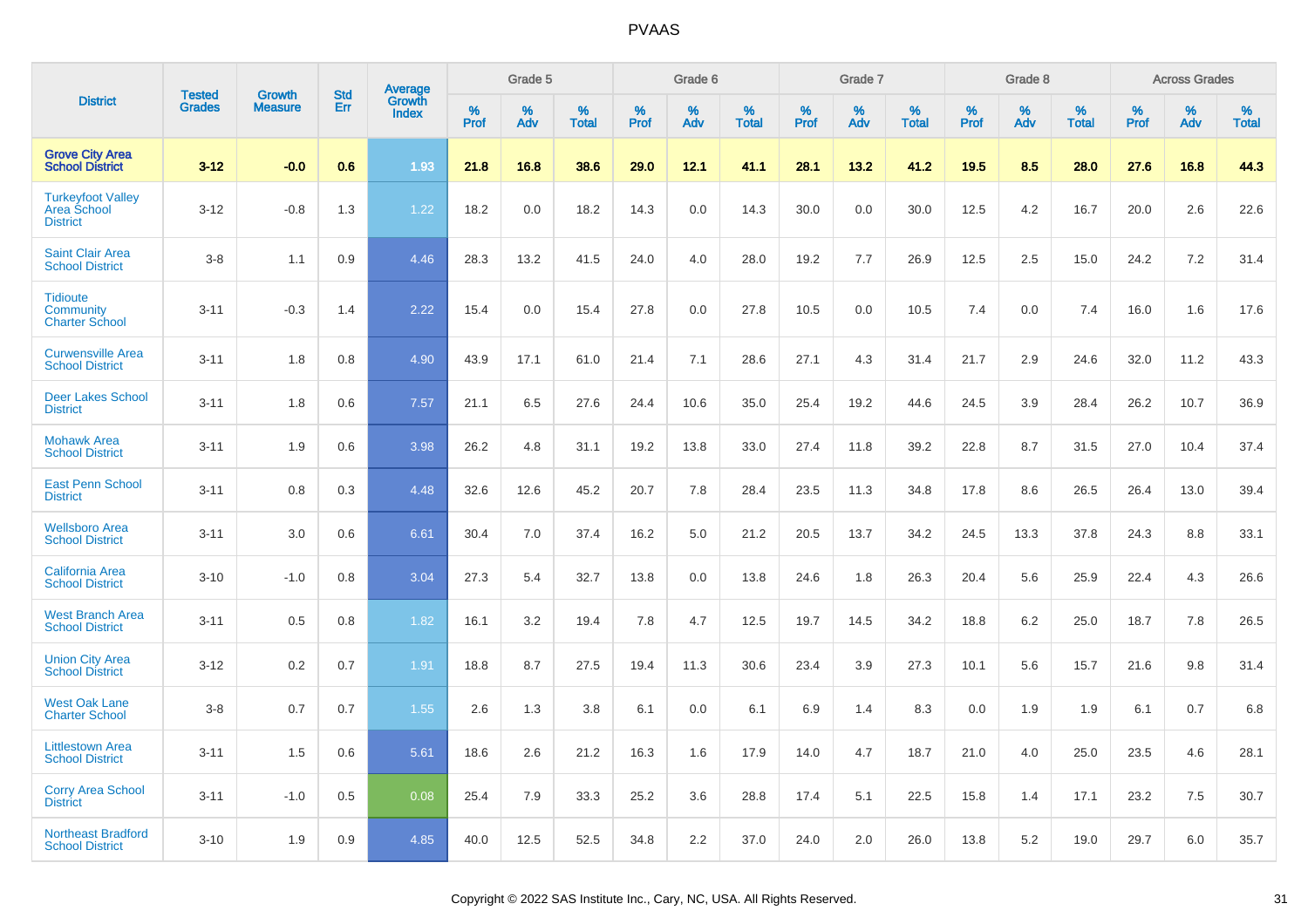|                                                                           | <b>Tested</b> | <b>Growth</b>  | <b>Std</b> | Average         |           | Grade 5  |                   |                  | Grade 6  |                   |           | Grade 7  |                   |           | Grade 8  |                   |                     | <b>Across Grades</b> |                   |
|---------------------------------------------------------------------------|---------------|----------------|------------|-----------------|-----------|----------|-------------------|------------------|----------|-------------------|-----------|----------|-------------------|-----------|----------|-------------------|---------------------|----------------------|-------------------|
| <b>District</b>                                                           | <b>Grades</b> | <b>Measure</b> | Err        | Growth<br>Index | %<br>Prof | %<br>Adv | %<br><b>Total</b> | %<br><b>Prof</b> | %<br>Adv | %<br><b>Total</b> | %<br>Prof | %<br>Adv | %<br><b>Total</b> | %<br>Prof | %<br>Adv | %<br><b>Total</b> | $\%$<br><b>Prof</b> | $\%$<br>Adv          | %<br><b>Total</b> |
| <b>Grove City Area</b><br><b>School District</b>                          | $3 - 12$      | $-0.0$         | 0.6        | 1.93            | 21.8      | 16.8     | 38.6              | 29.0             | 12.1     | 41.1              | 28.1      | 13.2     | 41.2              | 19.5      | 8.5      | 28.0              | 27.6                | 16.8                 | 44.3              |
| <b>Carlisle Area</b><br><b>School District</b>                            | $3 - 11$      | 0.5            | 0.4        | 3.54            | 22.0      | 8.3      | 30.3              | 20.5             | 3.3      | 23.8              | 18.9      | 7.6      | 26.5              | 11.6      | 5.6      | 17.1              | 21.3                | 7.2                  | 28.5              |
| <b>Greenville Area</b><br><b>School District</b>                          | $3 - 11$      | 0.3            | 0.7        | 2.17            | 34.4      | 4.4      | 38.9              | 19.2             | 5.1      | 24.4              | 16.7      | 5.9      | 22.6              | 10.0      | 2.5      | 12.5              | 23.6                | 5.4                  | 29.1              |
| <b>Cranberry Area</b><br><b>School District</b>                           | $3 - 12$      | 0.9            | 0.7        | 2.03            | 27.3      | 10.4     | 37.7              | 26.0             | 2.1      | 28.1              | 14.7      | 3.2      | 17.9              | 18.7      | 2.7      | 21.3              | 22.6                | 3.9                  | 26.5              |
| <b>Avon Grove</b><br><b>Charter School</b>                                | $3 - 11$      | 1.8            | 0.6        | 4.32            | 22.1      | 6.6      | 28.7              | 29.9             | 11.7     | 41.6              | 27.2      | 9.8      | 37.0              | 13.9      | 2.0      | 15.8              | 24.3                | 10.2                 | 34.6              |
| <b>Penns Valley Area</b><br><b>School District</b>                        | $3 - 12$      | 5.2            | 0.6        | 10.29           | 43.9      | 18.4     | 62.2              | 38.8             | 17.5     | 56.3              | 25.7      | 9.5      | 35.2              | 16.0      | 9.4      | 25.5              | 32.5                | 14.3                 | 46.8              |
| <b>Mifflinburg Area</b><br><b>School District</b>                         | $3 - 11$      | 2.1            | 0.6        | 5.49            | 32.0      | 12.0     | 44.0              | 29.7             | 4.5      | 34.2              | 17.4      | 8.3      | 25.6              | 25.2      | 7.8      | 33.0              | 29.9                | 8.8                  | 38.6              |
| <b>Avella Area School</b><br><b>District</b>                              | $3 - 12$      | 1.2            | 1.0        | 2.47            | 17.1      | 2.4      | 19.5              | 36.4             | 6.1      | 42.4              | 17.1      | 2.9      | 20.0              | 21.4      | 10.7     | 32.1              | 22.4                | 9.4                  | 31.8              |
| <b>Jersey Shore Area</b><br><b>School District</b>                        | $3 - 11$      | 1.3            | 0.5        | 4.52            | 24.0      | 10.8     | 34.7              | 32.5             | 7.1      | 39.7              | 22.6      | 6.9      | 29.6              | 18.1      | 1.6      | 19.8              | 27.4                | 10.1                 | 37.6              |
| <b>Chester-Upland</b><br><b>School District</b>                           | $3 - 11$      | 0.1            | 0.7        | 2.70            | 3.7       | 0.0      | 3.7               | 2.6              | 1.3      | 3.9               | 0.0       | 0.0      | 0.0               | 0.0       | 0.0      | 0.0               | 3.1                 | 0.4                  | 3.4               |
| <b>Western Beaver</b><br><b>County School</b><br><b>District</b>          | $3 - 11$      | 3.4            | 1.1        | 5.38            | 12.5      | 12.5     | 25.0              | 32.6             | 11.6     | 44.2              | 29.2      | 4.2      | 33.3              | 27.8      | 2.8      | 30.6              | 26.5                | 9.8                  | 36.3              |
| <b>Mastery Charter</b><br>School-Cleveland<br>Elementary                  | $3 - 8$       | $-1.3$         | 1.2        | 0.25            | 3.8       | 7.7      | 11.5              | 5.9              | 0.0      | 5.9               | 3.6       | 0.0      | 3.6               | 3.8       | 3.8      | 7.7               | 2.4                 | 1.8                  | 4.3               |
| <b>Erie Rise</b><br>Leadership<br><b>Academy Charter</b><br><b>School</b> | $3 - 8$       | $-0.6$         | 1.1        | 2.06            | 6.9       | 0.0      | 6.9               | 0.0              | 0.0      | 0.0               | 0.0       | 0.0      | 0.0               | 0.0       | 0.0      | 0.0               | 1.6                 | 1.0                  | 2.6               |
| <b>KIPP Philadelphia</b><br><b>Charter School</b>                         | $3 - 8$       | 0.0            | 0.9        | 3.74            | 2.0       | 0.0      | 2.0               | 0.0              | 0.0      | 0.0               | 2.6       | 0.0      | 2.6               | 6.8       | 0.0      | 6.8               | 3.6                 | 0.0                  | 3.6               |
| <b>Fox Chapel Area</b><br><b>School District</b>                          | $3 - 11$      | 1.4            | 0.4        | 5.89            | 35.9      | 45.1     | 81.0              | 31.9             | 28.4     | 60.2              | 32.7      | 30.2     | 62.9              | 28.3      | 27.6     | 55.8              | 30.3                | 40.6                 | 70.9              |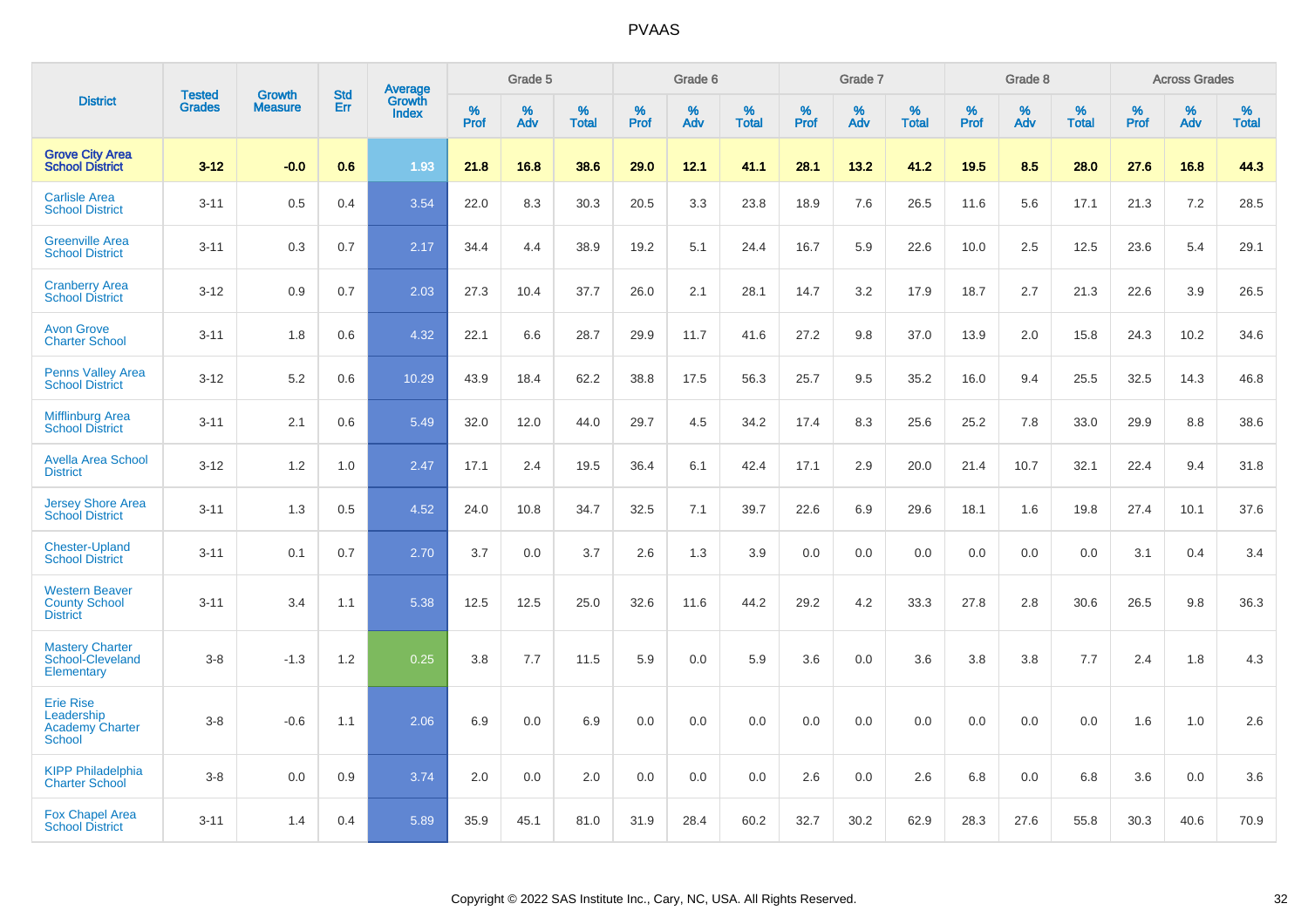|                                                               |                                | <b>Growth</b>  | <b>Std</b> | Average         |              | Grade 5  |                   |              | Grade 6  |                   |              | Grade 7  |                   |              | Grade 8  |                   |              | <b>Across Grades</b> |                   |
|---------------------------------------------------------------|--------------------------------|----------------|------------|-----------------|--------------|----------|-------------------|--------------|----------|-------------------|--------------|----------|-------------------|--------------|----------|-------------------|--------------|----------------------|-------------------|
| <b>District</b>                                               | <b>Tested</b><br><b>Grades</b> | <b>Measure</b> | Err        | Growth<br>Index | $\%$<br>Prof | %<br>Adv | %<br><b>Total</b> | $\%$<br>Prof | %<br>Adv | %<br><b>Total</b> | $\%$<br>Prof | %<br>Adv | %<br><b>Total</b> | $\%$<br>Prof | %<br>Adv | %<br><b>Total</b> | $\%$<br>Prof | %<br>Adv             | %<br><b>Total</b> |
| <b>Grove City Area</b><br><b>School District</b>              | $3 - 12$                       | $-0.0$         | 0.6        | 1.93            | 21.8         | 16.8     | 38.6              | 29.0         | 12.1     | 41.1              | 28.1         | 13.2     | 41.2              | 19.5         | 8.5      | 28.0              | 27.6         | 16.8                 | 44.3              |
| <b>Palmerton Area</b><br><b>School District</b>               | $3 - 11$                       | 3.0            | 0.6        | 9.28            | 27.7         | 15.7     | 43.4              | 30.6         | 9.3      | 39.8              | 20.8         | 6.2      | 26.9              | 17.9         | 4.7      | 22.6              | 24.8         | 8.0                  | 32.8              |
| Eugenio Maria De<br><b>Hostos Charter</b><br><b>School</b>    | $3 - 8$                        | $-1.0$         | 1.4        | 0.68            | 13.0         | 0.0      | 13.0              | 5.6          | 5.6      | 11.1              | 4.4          | 8.7      | 13.0              | 28.6         | 7.1      | 35.7              | 9.3          | 3.4                  | 12.7              |
| <b>Mastery Charter</b><br>School - Gratz<br>Campus            | $7 - 10$                       | 1.0            | 1.4        | 3.30            |              |          |                   |              |          |                   | 6.2          | 0.0      | 6.2               | 2.4          | 0.0      | 2.4               | 4.1          | 0.0                  | 4.1               |
| <b>Frederick Douglass</b><br><b>Mastery Charter</b><br>School | $3 - 8$                        | $-1.0$         | 1.2        | 2.52            | 4.8          | 0.0      | 4.8               | 0.0          | 0.0      | 0.0               | 0.0          | 0.0      | 0.0               | 3.4          | 3.4      | 6.9               | 1.5          | 0.8                  | $2.3\,$           |
| <b>Wilmington Area</b><br><b>School District</b>              | $3 - 11$                       | $-0.8$         | 0.8        | 1.83            | 36.8         | 10.5     | 47.4              | 12.7         | 1.6      | 14.3              | 29.4         | 3.9      | 33.3              | 13.6         | 3.4      | 17.0              | 26.8         | 7.9                  | 34.7              |
| <b>Mastery Charter</b><br>School-Mann<br>Campus               | $3-6$                          | 1.8            | 1.6        | 4.14            | 4.0          | 4.0      | 8.0               | 5.4          | 2.7      | 8.1               |              |          |                   |              |          |                   | $2.2\,$      | 1.4                  | 3.6               |
| <b>Allegheny Valley</b><br><b>School District</b>             | $3 - 11$                       | $-1.2$         | 0.8        | 1.14            | 26.3         | 12.3     | 38.6              | 11.1         | 5.6      | 16.7              | 16.2         | 7.4      | 23.5              | 13.1         | 8.2      | 21.3              | 18.0         | 6.9                  | 24.9              |
| <b>Exeter Township</b><br><b>School District</b>              | $3 - 11$                       | 2.9            | 0.4        | 7.68            | 28.6         | 10.1     | 38.7              | 26.9         | 9.0      | 35.9              | 23.5         | 6.7      | 30.2              | 19.9         | 8.5      | 28.4              | 25.7         | 9.5                  | 35.3              |
| <b>Lincoln Charter</b><br><b>School</b>                       | $3 - 5$                        | $-2.5$         | 1.4        | $-1.78$         | 1.3          | 1.3      | 2.6               |              |          |                   |              |          |                   |              |          |                   | 3.6          | 0.8                  | 4.4               |
| <b>KIPP West</b><br>Philadelphia<br><b>Charter School</b>     | $3 - 8$                        | $-2.0$         | 1.2        | 0.29            | 3.2          | 0.0      | 3.2               | 0.0          | 0.0      | 0.0               | 0.0          | 0.0      | 0.0               | 0.0          | 0.0      | 0.0               | 2.6          | 0.0                  | 2.6               |
| <b>Galeton Area</b><br><b>School District</b>                 | $3 - 11$                       | 2.7            | 1.3        | 4.78            | 29.2         | 20.8     | 50.0              | 23.8         | 4.8      | 28.6              | 16.0         | 0.0      | 16.0              | 0.0          | 0.0      | 0.0               | 19.4         | 7.0                  | 26.4              |
| <b>Muncy School</b><br><b>District</b>                        | $3 - 11$                       | 2.4            | 0.7        | 5.81            | 36.7         | 8.3      | 45.0              | 32.5         | 14.3     | 46.8              | 29.0         | 15.9     | 44.9              | 23.3         | 6.7      | 30.0              | 31.5         | 13.1                 | 44.6              |
| Northwestern<br><b>Lehigh School</b><br><b>District</b>       | $3 - 11$                       | 0.6            | 0.5        | 3.03            | 26.0         | 11.0     | 37.0              | 28.7         | 9.3      | 38.0              | 25.2         | 8.4      | 33.6              | 20.4         | 15.9     | 36.3              | 26.4         | 10.7                 | 37.2              |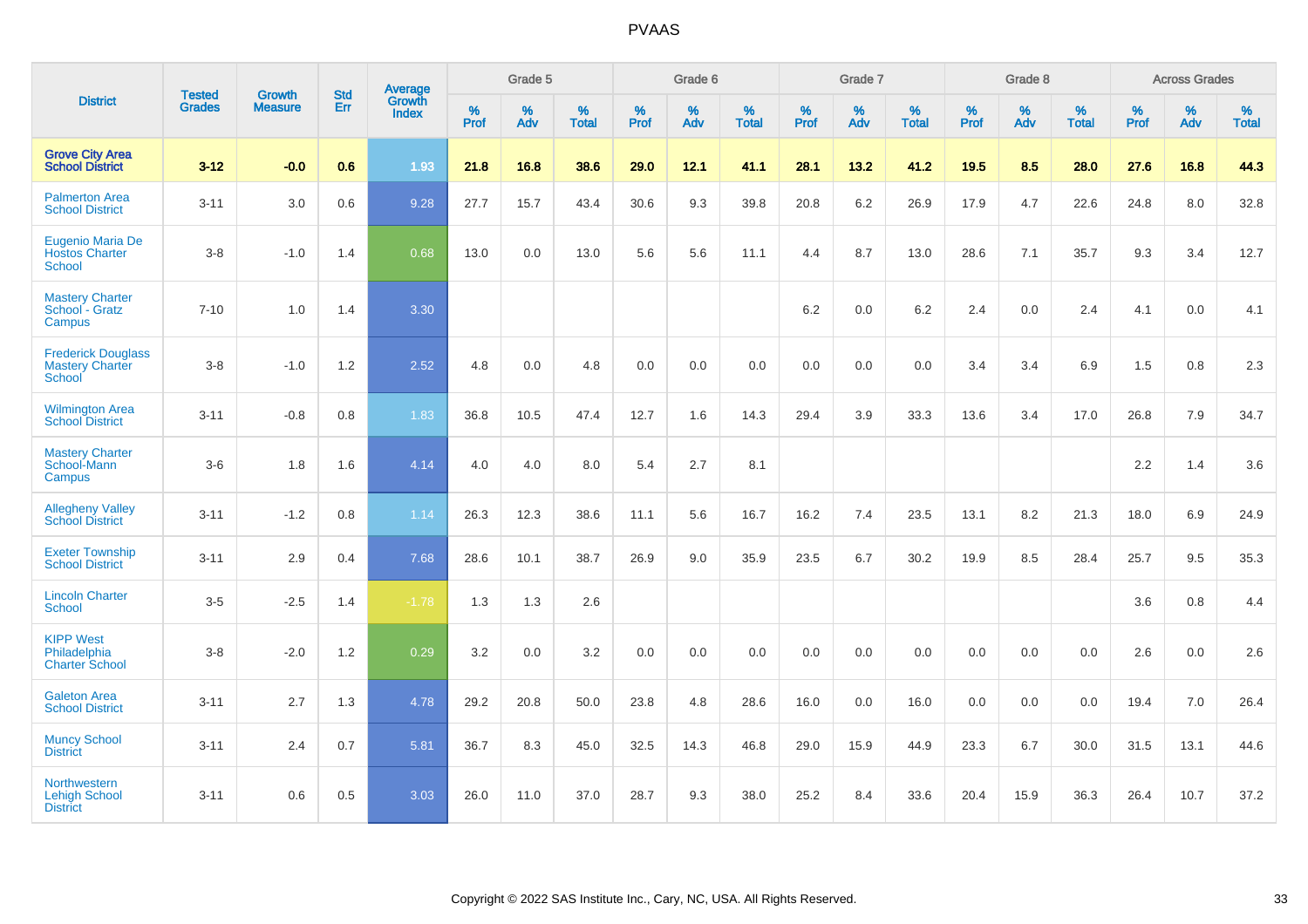|                                                                     | <b>Tested</b> | <b>Growth</b>  | <b>Std</b> |                                   |              | Grade 5  |                   |           | Grade 6  |                   |           | Grade 7  |                   |           | Grade 8  |                   |              | <b>Across Grades</b> |                   |
|---------------------------------------------------------------------|---------------|----------------|------------|-----------------------------------|--------------|----------|-------------------|-----------|----------|-------------------|-----------|----------|-------------------|-----------|----------|-------------------|--------------|----------------------|-------------------|
| <b>District</b>                                                     | <b>Grades</b> | <b>Measure</b> | <b>Err</b> | Average<br>Growth<br><b>Index</b> | $\%$<br>Prof | %<br>Adv | %<br><b>Total</b> | %<br>Prof | %<br>Adv | %<br><b>Total</b> | %<br>Prof | %<br>Adv | %<br><b>Total</b> | %<br>Prof | %<br>Adv | %<br><b>Total</b> | $\%$<br>Prof | %<br>Adv             | %<br><b>Total</b> |
| <b>Grove City Area</b><br><b>School District</b>                    | $3 - 12$      | $-0.0$         | 0.6        | 1.93                              | 21.8         | 16.8     | 38.6              | 29.0      | 12.1     | 41.1              | 28.1      | 13.2     | 41.2              | 19.5      | 8.5      | 28.0              | 27.6         | 16.8                 | 44.3              |
| <b>Twin Valley School</b><br><b>District</b>                        | $3 - 12$      | 1.9            | 0.4        | 5.97                              | 37.8         | 14.0     | 51.9              | 28.6      | 8.2      | 36.9              | 29.5      | 15.0     | 44.5              | 24.9      | 11.2     | 36.1              | 32.2         | 17.8                 | 50.0              |
| <b>Bermudian Springs</b><br><b>School District</b>                  | $3 - 11$      | 0.4            | 0.6        | 2.79                              | 22.1         | 12.4     | 34.5              | 17.5      | 3.9      | 21.4              | 20.5      | 5.1      | 25.6              | 11.1      | 4.3      | 15.4              | 19.0         | 9.1                  | 28.1              |
| <b>Boys Latin Of</b><br>Philadelphia<br><b>Charter School</b>       | $6 - 12$      | 0.1            | 0.8        | 2.29                              |              |          |                   | 0.0       | 0.0      | 0.0               | 3.3       | 0.0      | 3.3               | 1.0       | 0.0      | 1.0               | 1.5          | 0.0                  | 1.5               |
| <b>Halifax Area</b><br><b>School District</b>                       | $3 - 11$      | 0.1            | 0.7        | 3.46                              | 26.8         | 14.1     | 40.8              | 18.5      | 3.7      | 22.2              | 9.1       | 3.9      | 13.0              | 5.3       | 1.3      | 6.6               | 17.3         | 7.4                  | 24.8              |
| <b>Brownsville Area</b><br><b>School District</b>                   | $3 - 12$      | $-0.6$         | 0.7        | 1.53                              | 17.3         | 4.0      | 21.3              | 7.2       | 1.2      | 8.4               | 6.4       | 1.3      | 7.7               | 4.2       | 1.4      | 5.6               | 10.2         | 1.5                  | 11.7              |
| <b>Milton Area School</b><br><b>District</b>                        | $3 - 11$      | 0.2            | 0.5        | 2.24                              | 24.4         | 11.8     | 36.1              | 17.3      | 3.2      | 20.5              | 20.2      | 7.5      | 27.6              | 19.8      | 12.7     | 32.5              | 22.0         | 8.8                  | 30.9              |
| <b>Juniata County</b><br><b>School District</b>                     | $3 - 12$      | $-0.1$         | 0.5        | 1.50                              | 19.4         | 5.3      | 24.7              | 11.1      | 3.7      | 14.8              | 13.1      | 2.2      | 15.3              | 11.9      | 1.8      | 13.7              | 16.9         | 4.3                  | 21.2              |
| <b>Global Leadership</b><br><b>Academy Charter</b><br>School        | $3 - 8$       | $-3.1$         | 1.9        | $-0.47$                           | 0.0          | 0.0      | 0.0               |           |          |                   | 0.0       | 0.0      | 0.0               | 9.1       | 0.0      | 9.1               | 2.5          | 0.0                  | 2.5               |
| <b>Southern Tioga</b><br><b>School District</b>                     | $3 - 11$      | 0.3            | 0.6        | 3.78                              | 23.7         | 1.0      | 24.7              | 17.9      | 1.9      | 19.8              | 8.0       | 2.2      | 10.2              | 10.8      | 2.5      | 13.3              | 18.0         | 4.1                  | 22.1              |
| <b>Eastern Lancaster</b><br><b>County School</b><br><b>District</b> | $3 - 12$      | 1.1            | 0.4        | 4.40                              | 23.8         | 8.3      | 32.0              | 14.7      | 3.1      | 17.8              | 15.7      | 3.6      | 19.3              | 16.7      | 5.9      | 22.6              | 21.1         | 6.7                  | 27.8              |
| Pennsylvania<br><b>Virtual Charter</b><br><b>School</b>             | $3 - 11$      | 3.5            | 0.6        | 6.19                              | 20.8         | 3.8      | 24.5              | 17.6      | 3.3      | 20.9              | 10.1      | 6.1      | 16.2              | 14.8      | 5.7      | 20.4              | 18.4         | 5.2                  | 23.5              |
| Loyalsock<br><b>Township School</b><br><b>District</b>              | $3 - 12$      | 3.7            | 0.6        | 7.24                              | 33.0         | 18.3     | 51.3              | 32.6      | 10.2     | 42.9              | 23.4      | 9.4      | 32.8              | 27.0      | 9.0      | 36.0              | 31.1         | 13.2                 | 44.4              |
| <b>Northern Cambria</b><br><b>School District</b>                   | $3 - 11$      | $-0.4$         | 0.8        | 3.23                              | 16.4         | 3.6      | 20.0              | 3.8       | 0.0      | 3.8               | 19.6      | 1.8      | 21.4              | 18.2      | 1.5      | 19.7              | 17.9         | 3.6                  | 21.4              |
| <b>Benton Area</b><br><b>School District</b>                        | $3 - 10$      | $-0.9$         | 0.9        | 0.54                              | 24.6         | 11.5     | 36.1              | 17.4      | 4.4      | 21.7              | 13.6      | 3.4      | 17.0              | 10.3      | 2.6      | 12.8              | 21.6         | 7.1                  | 28.7              |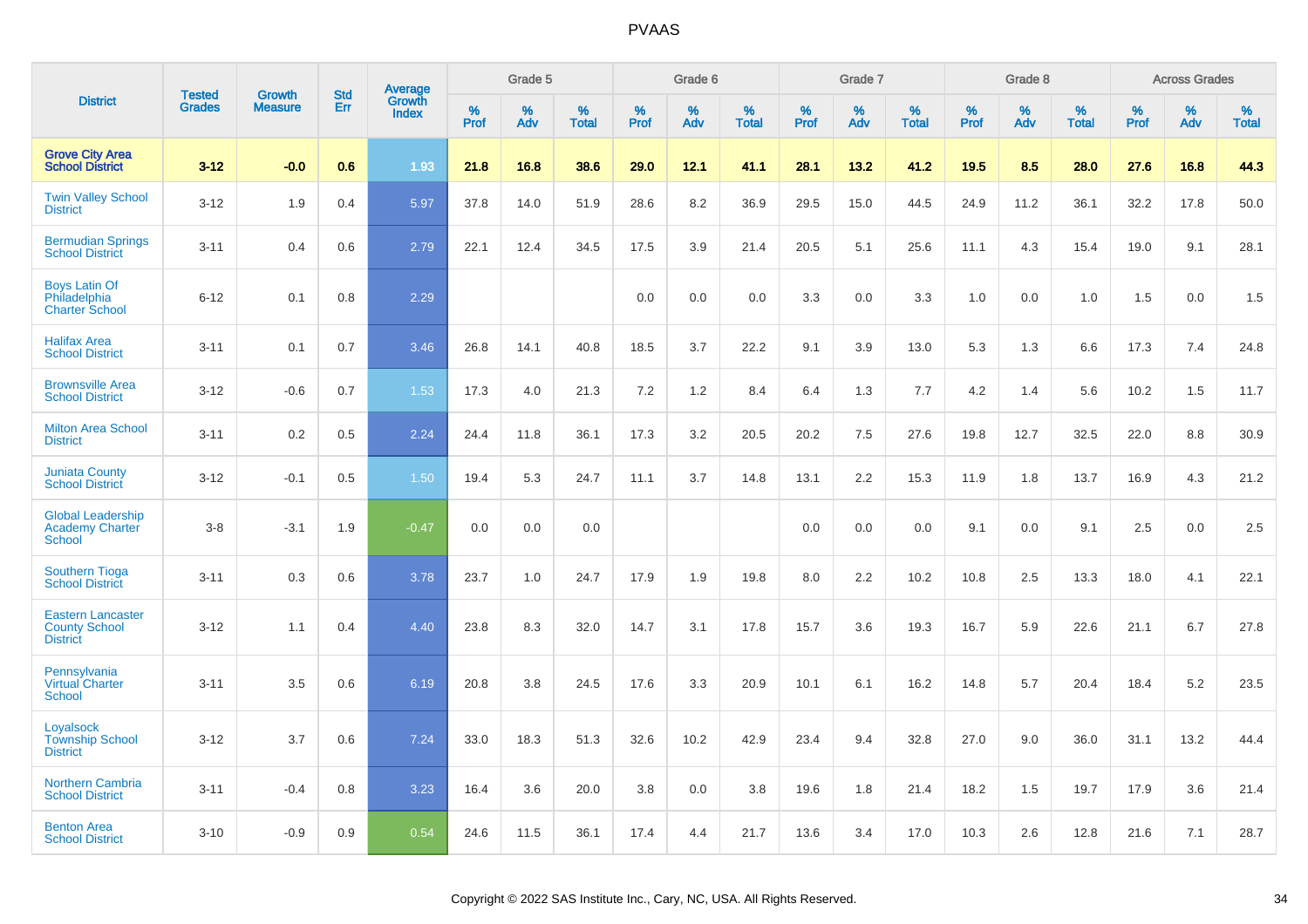|                                                                     |                                |                                 |                   | Average                |                     | Grade 5     |                   |                  | Grade 6  |                   |                  | Grade 7  |                   |                  | Grade 8  |                   |                     | <b>Across Grades</b> |                   |
|---------------------------------------------------------------------|--------------------------------|---------------------------------|-------------------|------------------------|---------------------|-------------|-------------------|------------------|----------|-------------------|------------------|----------|-------------------|------------------|----------|-------------------|---------------------|----------------------|-------------------|
| <b>District</b>                                                     | <b>Tested</b><br><b>Grades</b> | <b>Growth</b><br><b>Measure</b> | <b>Std</b><br>Err | Growth<br><b>Index</b> | $\%$<br><b>Prof</b> | $\%$<br>Adv | %<br><b>Total</b> | %<br><b>Prof</b> | %<br>Adv | %<br><b>Total</b> | %<br><b>Prof</b> | %<br>Adv | %<br><b>Total</b> | %<br><b>Prof</b> | %<br>Adv | %<br><b>Total</b> | $\%$<br><b>Prof</b> | %<br>Adv             | %<br><b>Total</b> |
| <b>Grove City Area</b><br><b>School District</b>                    | $3 - 12$                       | $-0.0$                          | 0.6               | 1.93                   | 21.8                | 16.8        | 38.6              | 29.0             | 12.1     | 41.1              | 28.1             | 13.2     | 41.2              | 19.5             | 8.5      | 28.0              | 27.6                | 16.8                 | 44.3              |
| <b>Riverside Beaver</b><br><b>County School</b><br><b>District</b>  | $3 - 11$                       | 1.0                             | 0.6               | 4.05                   | 21.9                | 12.5        | 34.4              | 23.8             | 4.0      | 27.7              | 22.8             | 10.1     | 32.9              | 25.5             | 3.2      | 28.7              | 28.3                | 10.4                 | 38.7              |
| Claysburg-Kimmel<br><b>School District</b>                          | $3 - 11$                       | 3.0                             | 0.8               | 3.68                   | 29.7                | 6.2         | 35.9              | 30.0             | 2.0      | 32.0              | 21.8             | 1.8      | 23.6              | 10.5             | 1.8      | 12.3              | 24.4                | 5.7                  | 30.1              |
| <b>Union School</b><br><b>District</b>                              | $3 - 12$                       | 3.8                             | 1.0               | 7.42                   | 18.2                | 0.0         | 18.2              | 22.0             | 14.6     | 36.6              | 10.5             | 0.0      | 10.5              | 18.2             | 11.4     | 29.6              | 18.6                | 7.7                  | 26.3              |
| <b>Keystone</b><br><b>Education Center</b><br><b>Charter School</b> | $3 - 12$                       | $-4.8$                          | 3.2               | $-1.50$                |                     |             |                   |                  |          |                   |                  |          |                   | 0.0              | 0.0      | 0.0               | 0.0                 | 0.0                  | 0.0               |
| <b>Line Mountain</b><br><b>School District</b>                      | $3 - 11$                       | $-0.5$                          | 0.7               | 0.25                   | 19.7                | 12.1        | 31.8              | 15.3             | 2.8      | 18.1              | 13.3             | 6.1      | 19.4              | $9.9\,$          | 2.8      | 12.7              | 17.8                | 7.7                  | 25.5              |
| <b>Quaker Valley</b><br><b>School District</b>                      | $3 - 11$                       | 0.6                             | 0.5               | 4.37                   | 36.4                | 23.6        | 60.0              | 32.5             | 20.8     | 53.3              | 36.4             | 11.2     | 47.6              | 26.5             | 7.6      | 34.1              | 34.0                | 24.3                 | 58.3              |
| <b>William Penn</b><br><b>School District</b>                       | $3 - 12$                       | 1.5                             | 0.5               | 5.98                   | 7.8                 | 1.9         | 9.7               | 2.2              | 0.0      | 2.2               | 3.0              | 0.6      | 3.6               | 5.6              | 1.2      | 6.9               | 6.3                 | 1.6                  | 7.9               |
| <b>Monessen City</b><br><b>School District</b>                      | $3 - 10$                       | $-1.5$                          | 1.1               | $-0.31$                | 5.3                 | 0.0         | 5.3               | 2.6              | 0.0      | 2.6               | 0.0              | 0.0      | 0.0               | 0.0              | 0.0      | 0.0               | 3.9                 | 0.6                  | 4.4               |
| <b>South Butler</b><br><b>County School</b><br><b>District</b>      | $3 - 10$                       | 0.6                             | 0.5               | 3.34                   | 35.1                | 12.8        | 48.0              | 22.9             | 5.0      | 27.9              | 21.2             | 11.4     | 32.6              | 13.3             | 1.6      | 14.8              | 27.0                | 11.2                 | 38.3              |
| <b>Hempfield Area</b><br><b>School District</b>                     | $3 - 12$                       | 2.3                             | 0.3               | 7.58                   | 34.6                | 13.8        | 48.4              | 24.6             | 14.9     | 39.6              | 30.2             | 13.5     | 43.7              | 26.8             | 10.7     | 37.5              | 30.5                | 16.4                 | 46.9              |
| <b>Tunkhannock Area</b><br><b>School District</b>                   | $3 - 11$                       | 1.2                             | 0.5               | 3.18                   | 19.8                | 8.8         | 28.7              | 22.7             | 2.3      | 25.0              | 12.6             | 5.5      | 18.1              | 14.7             | 1.4      | 16.1              | 18.1                | 5.2                  | 23.3              |
| <b>Forest Area School</b><br><b>District</b>                        | $3 - 11$                       | $-0.4$                          | 1.2               | 1.03                   | 43.5                | 4.4         | 47.8              | 19.0             | 0.0      | 19.0              | 13.8             | 0.0      | 13.8              | 3.1              | 0.0      | 3.1               | 23.4                | 5.5                  | 29.0              |
| <b>Franklin Regional</b><br><b>School District</b>                  | $3 - 11$                       | 0.3                             | 0.4               | 1.98                   | 39.6                | 22.0        | 61.7              | 33.2             | 19.3     | 52.5              | 27.9             | 18.3     | 46.2              | 25.8             | 8.1      | 33.9              | 31.7                | 25.0                 | 56.7              |
| Wilkinsburg<br><b>Borough School</b><br><b>District</b>             | $3-6$                          | 3.5                             | 1.4               | 5.04                   | 22.5                | 0.0         | 22.5              | 0.0              | 2.4      | 2.4               |                  |          |                   |                  |          |                   | 12.1                | 2.0                  | 14.1              |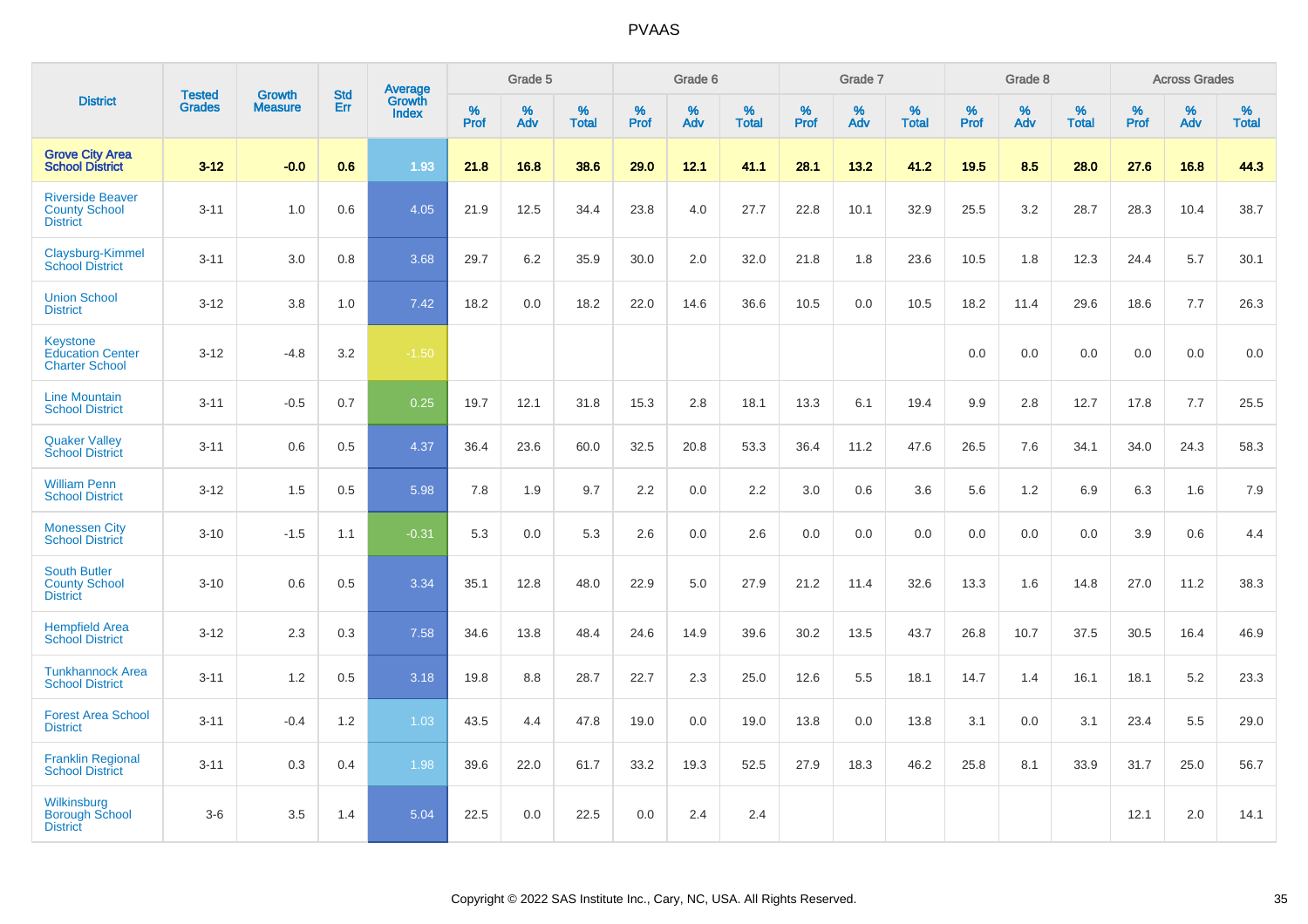|                                                                    | <b>Tested</b> | <b>Growth</b>  | <b>Std</b> | Average                |                     | Grade 5  |                   |                     | Grade 6  |                   |              | Grade 7  |                   |                     | Grade 8  |                   |                     | <b>Across Grades</b> |                   |
|--------------------------------------------------------------------|---------------|----------------|------------|------------------------|---------------------|----------|-------------------|---------------------|----------|-------------------|--------------|----------|-------------------|---------------------|----------|-------------------|---------------------|----------------------|-------------------|
| <b>District</b>                                                    | <b>Grades</b> | <b>Measure</b> | Err        | Growth<br><b>Index</b> | $\%$<br><b>Prof</b> | %<br>Adv | %<br><b>Total</b> | $\%$<br><b>Prof</b> | %<br>Adv | %<br><b>Total</b> | $\%$<br>Prof | %<br>Adv | %<br><b>Total</b> | $\%$<br><b>Prof</b> | %<br>Adv | %<br><b>Total</b> | $\%$<br><b>Prof</b> | %<br>Adv             | %<br><b>Total</b> |
| <b>Grove City Area</b><br><b>School District</b>                   | $3 - 12$      | $-0.0$         | 0.6        | 1.93                   | 21.8                | 16.8     | 38.6              | 29.0                | 12.1     | 41.1              | 28.1         | 13.2     | 41.2              | 19.5                | 8.5      | 28.0              | 27.6                | 16.8                 | 44.3              |
| Allegheny-Clarion<br><b>Valley School</b><br><b>District</b>       | $3 - 10$      | 0.1            | 0.9        | 2.43                   | 19.5                | 7.3      | 26.8              | 14.6                | 1.8      | 16.4              | 4.8          | 0.0      | 4.8               | 8.6                 | 0.0      | 8.6               | 14.2                | 8.1                  | 22.3              |
| <b>Brookville Area</b><br><b>School District</b>                   | $3 - 11$      | 4.3            | 0.6        | 11.53                  | 16.8                | 13.9     | 30.7              | 28.1                | 16.8     | 44.9              | 13.8         | 2.4      | 16.3              | 19.4                | 9.3      | 28.7              | 21.6                | 9.4                  | 31.0              |
| <b>Southwest</b><br>Leadership<br><b>Academy Charter</b><br>School | $3 - 8$       | 0.7            | 1.0        | 2.49                   | 2.2                 | 0.0      | 2.2               | 2.9                 | 0.0      | 2.9               | 5.1          | 0.0      | 5.1               | 0.0                 | 0.0      | 0.0               | 5.7                 | 1.5                  | 7.2               |
| <b>Oswayo Valley</b><br><b>School District</b>                     | $3 - 12$      | 0.2            | 1.1        | 2.50                   | 27.6                | 20.7     | 48.3              | 25.9                | 7.4      | 33.3              | 25.9         | 11.1     | 37.0              | 25.8                | 16.1     | 41.9              | 30.6                | 20.6                 | 51.2              |
| <b>South Eastern</b><br><b>School District</b>                     | $3 - 11$      | 1.8            | 0.5        | 5.70                   | 21.6                | 15.9     | 37.5              | 25.4                | 14.4     | 39.9              | 20.8         | 3.9      | 24.7              | 20.4                | 5.2      | 25.6              | 26.2                | 11.6                 | 37.7              |
| <b>Union Area School</b><br><b>District</b>                        | $3 - 11$      | $-0.6$         | 0.9        | 1.34                   | 40.0                | 12.5     | 52.5              | 32.8                | 5.2      | 37.9              | 26.3         | 3.5      | 29.8              | 17.8                | 0.0      | 17.8              | 30.2                | 7.4                  | 37.6              |
| Williamsburg<br><b>Community School</b><br><b>District</b>         | $3 - 11$      | 4.8            | 1.0        | 6.37                   | 25.0                | 12.5     | 37.5              | 34.3                | 8.6      | 42.9              | 26.2         | 4.8      | 31.0              | 40.6                | 0.0      | 40.6              | 28.1                | 8.4                  | 36.4              |
| <b>Slippery Rock Area</b><br><b>School District</b>                | $3 - 11$      | 1.4            | 0.5        | 3.52                   | 37.0                | 20.5     | 57.5              | 28.6                | 26.3     | 54.9              | 26.4         | 13.2     | 39.7              | 26.2                | 10.3     | 36.5              | 32.4                | 20.5                 | 53.0              |
| <b>Jeannette City</b><br><b>School District</b>                    | $3 - 11$      | 3.0            | 0.8        | 3.70                   | 12.5                | 0.0      | 12.5              | 22.6                | 1.9      | 24.5              | 12.9         | 4.8      | 17.7              | 15.4                | 3.8      | 19.2              | 16.1                | 3.6                  | 19.7              |
| Urban Pathways 6-<br>12 Charter School                             | $6 - 11$      | $-1.8$         | 1.6        | 0.00                   |                     |          |                   | $0.0\,$             | $0.0\,$  | 0.0               | $0.0\,$      | $0.0\,$  | 0.0               | 0.0                 | $0.0\,$  | 0.0               | 0.0                 | $0.0\,$              | $0.0\,$           |
| <b>Mastery Charter</b><br>School - Thomas<br>Campus                | $3 - 10$      | 1.5            | 0.9        | 4.14                   | 10.8                | 0.0      | 10.8              | 7.1                 | 2.4      | 9.5               | 7.0          | 0.0      | 7.0               | 2.2                 | 0.0      | 2.2               | 8.6                 | 0.8                  | 9.4               |
| <b>Iroquois School</b><br><b>District</b>                          | $3 - 11$      | 2.5            | 0.7        | 5.99                   | 36.7                | 10.1     | 46.8              | 20.7                | 17.1     | 37.8              | 11.5         | 9.4      | 20.8              | 21.0                | 6.0      | 27.0              | 23.5                | 11.1                 | 34.6              |
| <b>Red Lion Area</b><br><b>School District</b>                     | $3 - 11$      | 1.0            | 0.4        | 5.19                   | 24.8                | 8.9      | 33.7              | 20.6                | 5.3      | 25.9              | 16.7         | 9.1      | 25.8              | 14.5                | 6.6      | 21.0              | 23.3                | 8.6                  | 31.9              |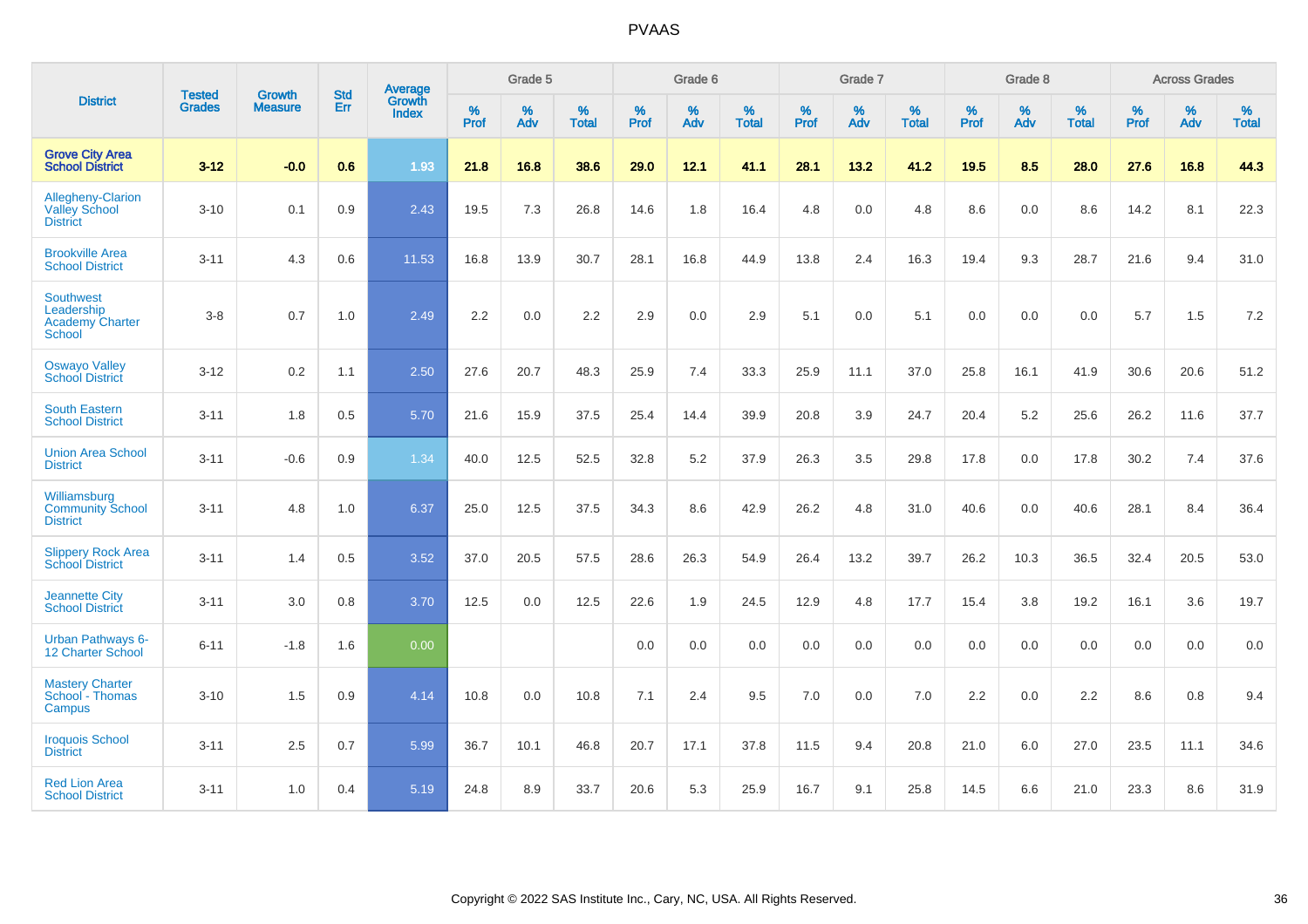|                                                      |                                |                                 | <b>Std</b> | Average                |           | Grade 5  |                   |           | Grade 6  |                   |           | Grade 7  |                      |           | Grade 8  |                   |           | <b>Across Grades</b> |                   |
|------------------------------------------------------|--------------------------------|---------------------------------|------------|------------------------|-----------|----------|-------------------|-----------|----------|-------------------|-----------|----------|----------------------|-----------|----------|-------------------|-----------|----------------------|-------------------|
| <b>District</b>                                      | <b>Tested</b><br><b>Grades</b> | <b>Growth</b><br><b>Measure</b> | Err        | Growth<br><b>Index</b> | %<br>Prof | %<br>Adv | %<br><b>Total</b> | %<br>Prof | %<br>Adv | %<br><b>Total</b> | %<br>Prof | %<br>Adv | $\%$<br><b>Total</b> | %<br>Prof | %<br>Adv | %<br><b>Total</b> | %<br>Prof | %<br>Adv             | %<br><b>Total</b> |
| <b>Grove City Area</b><br><b>School District</b>     | $3 - 12$                       | $-0.0$                          | 0.6        | 1.93                   | 21.8      | 16.8     | 38.6              | 29.0      | 12.1     | 41.1              | 28.1      | 13.2     | 41.2                 | 19.5      | 8.5      | 28.0              | 27.6      | 16.8                 | 44.3              |
| Achievement<br><b>House Charter</b><br><b>School</b> | $7 - 11$                       | $-0.3$                          | 1.5        | 0.79                   |           |          |                   |           |          |                   | 20.0      | 0.0      | 20.0                 | 7.1       | 2.4      | 9.5               | 11.9      | 1.5                  | 13.4              |
| <b>Solanco School</b><br><b>District</b>             | $3 - 11$                       | 0.3                             | 0.4        | 2.53                   | 21.5      | 5.0      | 26.5              | 12.6      | 5.6      | 18.1              | 17.0      | 7.4      | 24.4                 | 11.9      | 2.9      | 14.8              | 20.0      | 7.2                  | 27.1              |
| <b>Annville-Cleona</b><br><b>School District</b>     | $3 - 12$                       | 0.4                             | 0.6        | 3.81                   | 33.8      | 12.5     | 46.2              | 16.7      | 2.1      | 18.8              | 29.1      | 11.8     | 40.9                 | 27.8      | 9.3      | 37.0              | 27.5      | 9.4                  | 36.9              |
| <b>Steelton-Highspire</b><br><b>School District</b>  | $3 - 11$                       | 2.5                             | 0.7        | 4.46                   | 2.9       | 0.0      | 2.9               | 0.0       | 0.0      | 0.0               | 0.0       | 0.0      | 0.0                  | 0.0       | 0.0      | 0.0               | 0.8       | 0.4                  | 1.3               |
| <b>Dallastown Area</b><br><b>School District</b>     | $3 - 11$                       | 0.6                             | 0.3        | 3.62                   | 25.8      | 13.0     | 38.8              | 31.1      | 11.5     | 42.6              | 23.7      | 7.8      | 31.6                 | 19.0      | 9.4      | 28.4              | 27.7      | 14.8                 | 42.4              |
| <b>Newport School</b><br><b>District</b>             | $3 - 12$                       | 2.2                             | 0.8        | 4.70                   | 22.2      | 11.1     | 33.3              | 25.0      | 6.9      | 31.9              | 15.9      | 0.0      | 15.9                 | 27.4      | 4.8      | 32.3              | 24.8      | 6.9                  | 31.7              |
| <b>Juniata Valley</b><br><b>School District</b>      | $3 - 11$                       | 2.4                             | 0.9        | 4.64                   | 23.3      | 4.6      | 27.9              | 5.4       | 3.6      | 8.9               | 21.0      | 5.3      | 26.3                 | 12.5      | 2.1      | 14.6              | 18.7      | 5.0                  | 23.8              |
| <b>East Lycoming</b><br><b>School District</b>       | $3 - 11$                       | 2.6                             | 0.6        | 7.47                   | 36.1      | 23.5     | 59.7              | 26.2      | 26.2     | 52.3              | 26.4      | 20.7     | 47.1                 | 27.9      | 14.8     | 42.6              | 31.5      | 19.5                 | 51.0              |
| <b>Penn Manor</b><br><b>School District</b>          | $3 - 11$                       | 3.2                             | 0.3        | 9.54                   | 33.8      | 14.9     | 48.6              | 28.7      | 15.2     | 43.9              | 25.5      | 13.2     | 38.7                 | 30.2      | 11.0     | 41.2              | 31.4      | 16.9                 | 48.2              |
| <b>Baden Academy</b><br><b>Charter School</b>        | $3-6$                          | 0.1                             | 1.1        | 1.04                   | 20.6      | 4.8      | 25.4              | 22.4      | 8.6      | 31.0              |           |          |                      |           |          |                   | 20.8      | 6.4                  | 27.2              |
| <b>Millcreek Township</b><br><b>School District</b>  | $3 - 11$                       | 1.1                             | 0.3        | 8.82                   | 26.5      | 20.8     | 47.3              | 23.1      | 9.4      | 32.4              | 22.1      | 14.3     | 36.4                 | 21.6      | 13.0     | 34.7              | 25.4      | 15.9                 | 41.3              |
| <b>Jamestown Area</b><br><b>School District</b>      | $3 - 11$                       | 0.7                             | 1.2        | 2.23                   | 18.4      | 10.5     | 29.0              | 16.7      | 0.0      | 16.7              | 24.1      | 3.4      | 27.6                 | 19.0      | 0.0      | 19.0              | 18.3      | 6.1                  | 24.4              |
| <b>Eastern York</b><br><b>School District</b>        | $3 - 11$                       | $-0.5$                          | 0.5        | $-0.16$                | 29.5      | 11.0     | 40.5              | 23.5      | 6.0      | 29.5              | 23.2      | 14.1     | 37.3                 | 17.3      | 9.7      | 27.0              | 24.8      | 10.7                 | 35.4              |
| <b>Upper Adams</b><br><b>School District</b>         | $3 - 11$                       | 1.7                             | 0.6        | 5.68                   | 30.0      | 9.2      | 39.2              | 18.0      | 7.7      | 25.6              | 18.1      | 1.9      | 20.0                 | 11.4      | 3.8      | 15.3              | 22.6      | 6.3                  | 28.9              |
| <b>Discovery Charter</b><br><b>School</b>            | $3 - 8$                        | 2.6                             | 0.9        | 2.98                   | 8.5       | 2.1      | 10.6              | 0.0       | 0.0      | 0.0               | 6.6       | 1.6      | 8.2                  | 5.4       | $0.0\,$  | 5.4               | 5.2       | 1.1                  | 6.2               |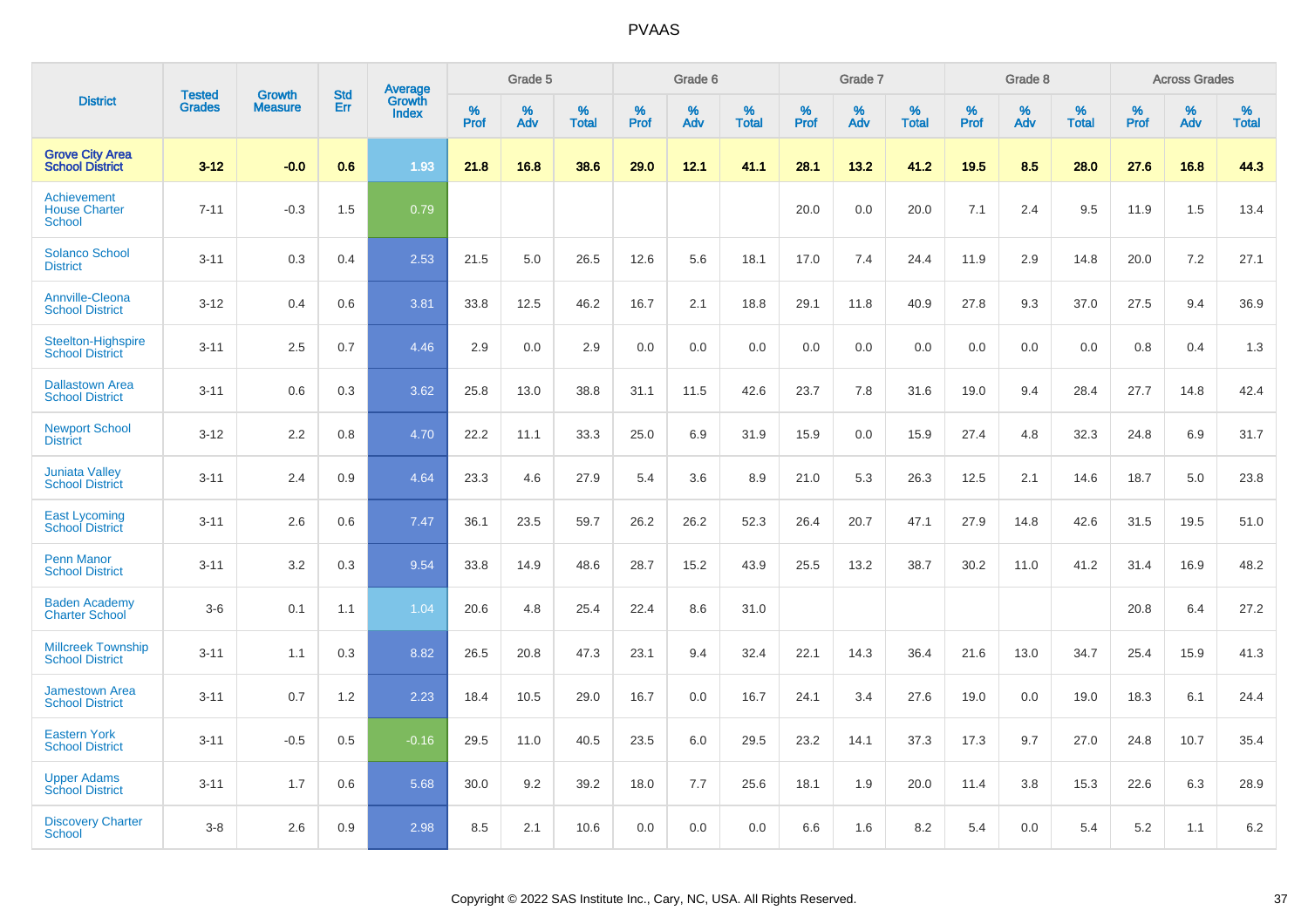|                                                                   | <b>Tested</b> | <b>Growth</b>  | <b>Std</b> | Average                |              | Grade 5  |                   |           | Grade 6  |                   |              | Grade 7  |                   |           | Grade 8  |                   |              | <b>Across Grades</b> |                   |
|-------------------------------------------------------------------|---------------|----------------|------------|------------------------|--------------|----------|-------------------|-----------|----------|-------------------|--------------|----------|-------------------|-----------|----------|-------------------|--------------|----------------------|-------------------|
| <b>District</b>                                                   | <b>Grades</b> | <b>Measure</b> | Err        | Growth<br><b>Index</b> | $\%$<br>Prof | %<br>Adv | %<br><b>Total</b> | %<br>Prof | %<br>Adv | %<br><b>Total</b> | $\%$<br>Prof | %<br>Adv | %<br><b>Total</b> | %<br>Prof | %<br>Adv | %<br><b>Total</b> | $\%$<br>Prof | %<br>Adv             | %<br><b>Total</b> |
| <b>Grove City Area</b><br><b>School District</b>                  | $3 - 12$      | $-0.0$         | 0.6        | 1.93                   | 21.8         | 16.8     | 38.6              | 29.0      | 12.1     | 41.1              | 28.1         | 13.2     | 41.2              | 19.5      | 8.5      | 28.0              | 27.6         | 16.8                 | 44.3              |
| <b>Bloomsburg Area</b><br><b>School District</b>                  | $3 - 10$      | 1.2            | 0.6        | 3.43                   | 25.0         | 13.0     | 38.0              | 16.7      | 3.3      | 20.0              | 14.7         | 3.9      | 18.6              | 16.8      | 9.9      | 26.7              | 21.5         | 8.7                  | 30.2              |
| <b>Westmont Hilltop</b><br><b>School District</b>                 | $3 - 11$      | 2.7            | 0.6        | 6.24                   | 28.0         | 11.0     | 39.0              | 18.4      | 8.2      | 26.5              | 22.2         | 6.2      | 28.4              | 26.1      | 8.7      | 34.8              | 24.1         | 11.7                 | 35.7              |
| <b>Montrose Area</b><br><b>School District</b>                    | $3 - 10$      | 1.4            | 0.7        | 4.16                   | 19.4         | 19.4     | 38.8              | 27.2      | 4.4      | 31.5              | 25.0         | 4.4      | 29.4              | 14.5      | 2.4      | 16.9              | 24.4         | 7.4                  | 31.8              |
| <b>Universal</b><br><b>Creighton Charter</b><br>School            | $3 - 8$       | 1.1            | 0.7        | 2.15                   | 11.9         | 1.2      | 13.1              | 3.5       | 1.2      | 4.7               | 7.7          | 6.2      | 13.8              | 4.7       | 4.7      | 9.4               | 8.6          | 4.4                  | 13.1              |
| <b>Southern Columbia</b><br><b>Area School</b><br><b>District</b> | $3 - 11$      | 1.8            | 0.7        | 7.30                   | 34.7         | 9.7      | 44.4              | 18.8      | 5.2      | 24.0              | 29.0         | 14.0     | 43.0              | 15.4      | 2.2      | 17.6              | 28.0         | 10.6                 | 38.6              |
| <b>Shade-Central City</b><br><b>School District</b>               | $3 - 11$      | 1.4            | 1.4        | 2.94                   | 18.8         | 0.0      | 18.8              | 26.9      | 0.0      | 26.9              | 20.0         | 10.0     | 30.0              | 34.8      | 0.0      | 34.8              | 29.0         | 3.0                  | 32.1              |
| <b>Derry Township</b><br><b>School District</b>                   | $3 - 10$      | 4.3            | 1.3        | 7.27                   | 39.1         | 28.5     | 67.6              | 51.5      | 21.2     | 72.7              | 30.8         | 34.6     | 65.4              | 14.3      | 71.4     | 85.7              | 37.5         | 30.3                 | 67.8              |
| <b>Berlin</b><br><b>Brothersvalley</b><br><b>School District</b>  | $3 - 11$      | 2.2            | 0.8        | 3.87                   | 34.0         | 15.1     | 49.1              | 21.2      | 3.0      | 24.2              | 30.8         | 3.8      | 34.6              | 18.8      | 8.3      | 27.1              | 25.8         | 10.8                 | 36.6              |
| <b>Chestnut Ridge</b><br><b>School District</b>                   | $3 - 12$      | 4.2            | 0.6        | 7.56                   | 30.4         | 6.5      | 37.0              | 22.2      | 3.7      | 25.9              | 36.8         | 4.2      | 41.0              | 18.4      | 10.2     | 28.6              | 26.7         | 9.7                  | 36.4              |
| Springfield<br><b>Township School</b><br><b>District</b>          | $3 - 11$      | 1.7            | 0.5        | 5.78                   | 31.3         | 12.3     | 43.6              | 26.9      | 11.1     | 38.0              | 28.4         | 21.9     | 50.3              | 31.7      | 17.2     | 49.0              | 33.1         | 15.4                 | 48.5              |
| <b>Esperanza Cyber</b><br><b>Charter School</b>                   | $3 - 11$      | 0.4            | 1.3        | 1.00                   | 0.0          | 0.0      | 0.0               | 0.0       | 0.0      | 0.0               | 2.6          | 0.0      | 2.6               | 0.0       | 0.0      | 0.0               | 1.6          | 0.0                  | 1.6               |
| <b>Northern Tioga</b><br><b>School District</b>                   | $3 - 12$      | 3.4            | 0.5        | 10.12                  | 22.7         | 5.2      | 27.9              | 32.2      | 4.2      | 36.4              | 16.8         | 2.6      | 19.4              | 23.8      | 6.2      | 30.0              | 25.9         | 7.0                  | 32.8              |
| Lackawanna Trail<br><b>School District</b>                        | $3 - 10$      | 1.4            | 0.7        | 3.97                   | 21.8         | 9.1      | 30.9              | 34.3      | 10.4     | 44.8              | 12.7         | 11.3     | 23.9              | 11.8      | 6.6      | 18.4              | 24.2         | 11.5                 | 35.8              |
| <b>Pequea Valley</b><br><b>School District</b>                    | $3 - 11$      | 2.4            | 0.6        | 6.27                   | 15.6         | 6.4      | 22.0              | 14.0      | 2.2      | 16.1              | 11.7         | 2.3      | 14.1              | 13.1      | 2.0      | 15.2              | 16.9         | 3.8                  | 20.7              |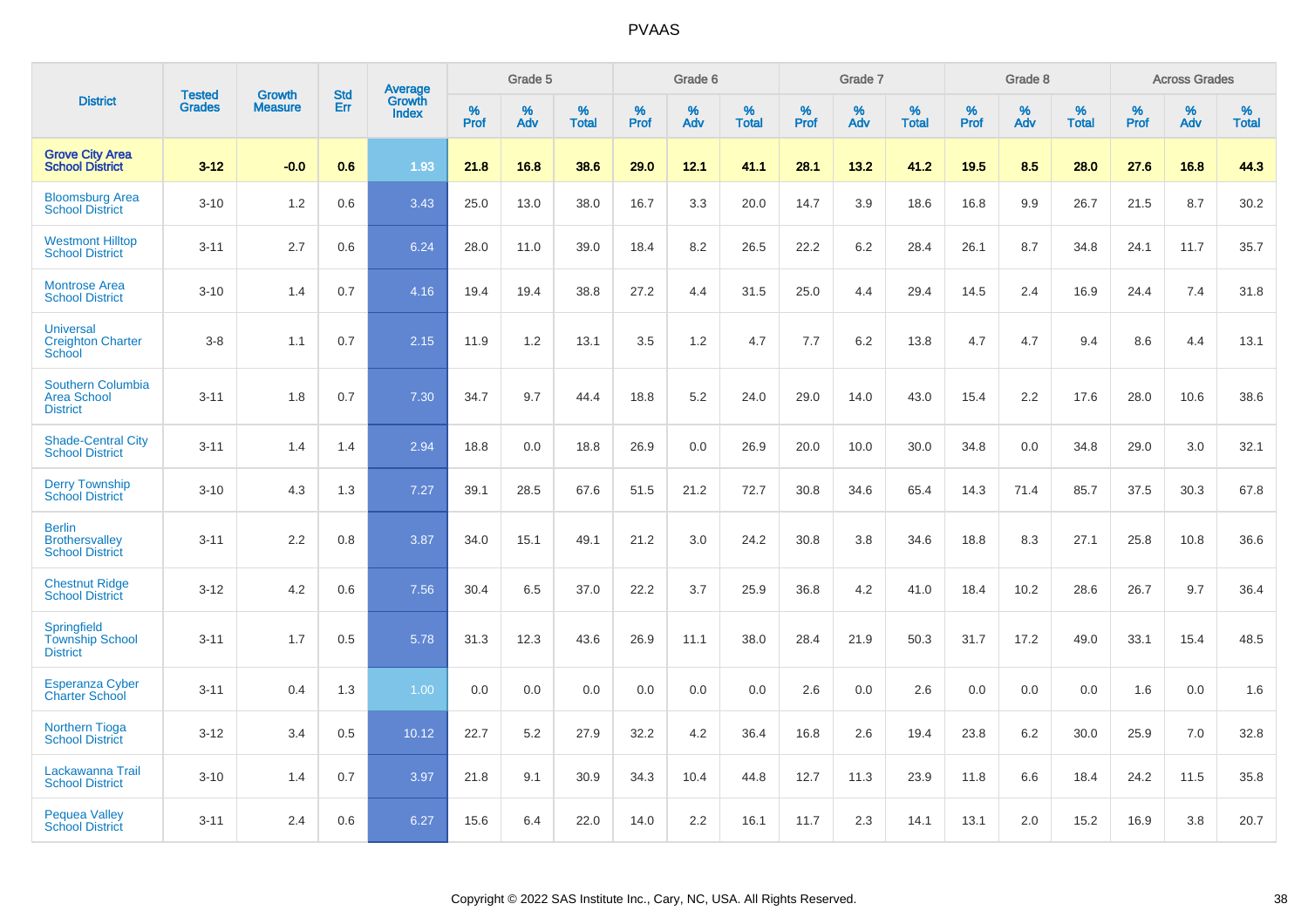|                                                                         |                                |                                 | <b>Std</b> | Average                |           | Grade 5  |                   |           | Grade 6  |                   |           | Grade 7  |                   |           | Grade 8  |                   |           | <b>Across Grades</b> |                   |
|-------------------------------------------------------------------------|--------------------------------|---------------------------------|------------|------------------------|-----------|----------|-------------------|-----------|----------|-------------------|-----------|----------|-------------------|-----------|----------|-------------------|-----------|----------------------|-------------------|
| <b>District</b>                                                         | <b>Tested</b><br><b>Grades</b> | <b>Growth</b><br><b>Measure</b> | Err        | Growth<br><b>Index</b> | %<br>Prof | %<br>Adv | %<br><b>Total</b> | %<br>Prof | %<br>Adv | %<br><b>Total</b> | %<br>Prof | %<br>Adv | %<br><b>Total</b> | %<br>Prof | %<br>Adv | %<br><b>Total</b> | %<br>Prof | %<br>Adv             | %<br><b>Total</b> |
| <b>Grove City Area</b><br><b>School District</b>                        | $3 - 12$                       | $-0.0$                          | 0.6        | 1.93                   | 21.8      | 16.8     | 38.6              | 29.0      | 12.1     | 41.1              | 28.1      | 13.2     | 41.2              | 19.5      | 8.5      | 28.0              | 27.6      | 16.8                 | 44.3              |
| <b>Centennial School</b><br><b>District</b>                             | $3 - 10$                       | 1.6                             | 0.3        | 5.91                   | 23.7      | 5.4      | 29.1              | 18.3      | 3.0      | 21.3              | 22.2      | 5.1      | 27.4              | 13.0      | 8.2      | 21.2              | 21.7      | 6.7                  | 28.4              |
| Kennett<br>Consolidated<br><b>School District</b>                       | $3 - 11$                       | 1.3                             | 0.4        | 6.12                   | 29.8      | 15.1     | 44.9              | 20.2      | 8.3      | 28.5              | 20.2      | 11.6     | 31.7              | 10.9      | 6.9      | 17.8              | 22.4      | 12.3                 | 34.7              |
| <b>Crawford Central</b><br><b>School District</b>                       | $3 - 11$                       | 1.9                             | 0.4        | 4.77                   | 24.2      | 7.9      | 32.1              | 15.7      | 3.8      | 19.6              | 16.7      | 3.7      | 20.4              | 9.0       | 2.6      | 11.6              | 18.4      | 5.5                  | 23.8              |
| <b>Memphis Street</b><br><b>Academy Charter</b><br>School @ JP<br>Jones | $5 - 8$                        | 0.7                             | 0.7        | 1.39                   | 0.0       | 3.2      | 3.2               | $0.0\,$   | 0.0      | 0.0               | 0.0       | 0.0      | 0.0               | 0.0       | 0.0      | 0.0               | 0.0       | 0.6                  | 0.6               |
| <b>Universal Vare</b><br><b>Charter School</b>                          | $6-8$                          | 1.8                             | 1.3        | 3.30                   |           |          |                   | 0.0       | 6.2      | 6.2               | 3.6       | 0.0      | 3.6               | 6.4       | 0.0      | 6.4               | 4.7       | 0.9                  | 5.7               |
| <b>Radnor Township</b><br><b>School District</b>                        | $3 - 12$                       | 4.4                             | 0.4        | 11.22                  | 34.0      | 41.4     | 75.4              | 41.7      | 25.4     | 67.1              | 34.3      | 31.8     | 66.2              | 35.0      | 21.5     | 56.5              | 36.8      | 31.8                 | 68.6              |
| Catasaugua Area<br><b>School District</b>                               | $3 - 12$                       | 1.1                             | 0.6        | 2.87                   | 12.0      | 5.4      | 17.4              | 22.7      | 4.0      | 26.7              | 9.8       | 4.9      | 14.7              | 8.9       | 3.3      | 12.2              | 15.4      | 4.4                  | 19.8              |
| Pennsylvania<br><b>Cyber Charter</b><br>School                          | $3 - 11$                       | 1.9                             | 0.5        | 4.83                   | 14.1      | 4.9      | 19.0              | 10.8      | 3.4      | 14.2              | 11.7      | 3.5      | 15.2              | 6.5       | 1.6      | 8.1               | 12.6      | 4.4                  | 17.1              |
| <b>Northern Potter</b><br><b>School District</b>                        | $3 - 12$                       | 2.0                             | 1.1        | 2.34                   | 26.7      | 3.3      | 30.0              | 9.3       | 2.3      | 11.6              | 29.0      | 12.9     | 41.9              | 11.1      | 0.0      | 11.1              | 18.7      | 7.4                  | 26.1              |
| <b>Greenwood School</b><br><b>District</b>                              | $3 - 11$                       | 3.3                             | 0.8        | 4.78                   | 30.3      | 13.6     | 43.9              | 32.1      | 7.6      | 39.6              | 9.1       | 1.8      | 10.9              | 25.9      | 14.8     | 40.7              | 28.8      | 15.4                 | 44.2              |
| <b>Mastery Charter</b><br>School - Smedley<br>Campus                    | $3-6$                          | $-0.6$                          | 1.2        | $-0.35$                | 1.9       | 0.0      | 1.9               | 3.5       | 0.0      | 3.5               |           |          |                   |           |          |                   | 3.5       | 0.0                  | 3.5               |
| <b>Millville Area</b><br><b>School District</b>                         | $3 - 12$                       | 3.8                             | 0.9        | 5.21                   | 34.0      | 0.0      | 34.0              | 18.9      | 1.9      | 20.8              | 15.9      | 9.1      | 25.0              | 18.4      | 2.6      | 21.0              | 24.6      | 4.7                  | 29.3              |
| <b>Fell Charter School</b>                                              | $3 - 8$                        | 1.1                             | 2.2        | 1.36                   | 25.0      | 0.0      | 25.0              | 6.7       | 0.0      | 6.7               |           |          |                   |           |          |                   | 17.1      | 4.0                  | 21.0              |
| <b>Midland Borough</b><br><b>School District</b>                        | $3 - 8$                        | 2.3                             | 1.3        | 2.65                   | 10.3      | 6.9      | 17.2              | 13.6      | 0.0      | 13.6              | 14.3      | 0.0      | 14.3              | 9.5       | 4.8      | 14.3              | 15.7      | 2.9                  | 18.6              |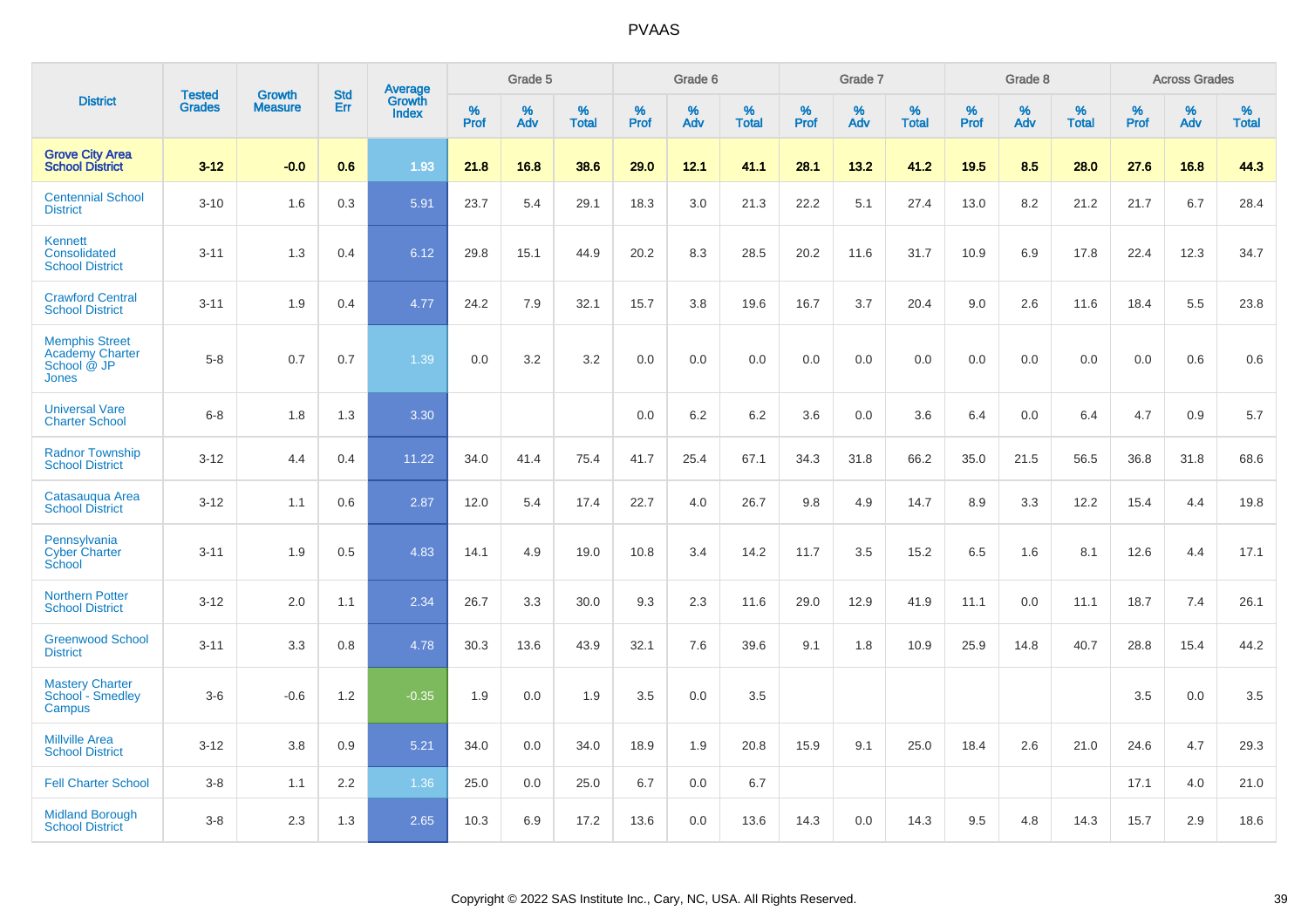|                                                                        |                                | <b>Growth</b>  | <b>Std</b> | Average                |              | Grade 5  |                   |              | Grade 6  |                   |              | Grade 7  |                   |              | Grade 8  |                   |              | <b>Across Grades</b> |                   |
|------------------------------------------------------------------------|--------------------------------|----------------|------------|------------------------|--------------|----------|-------------------|--------------|----------|-------------------|--------------|----------|-------------------|--------------|----------|-------------------|--------------|----------------------|-------------------|
| <b>District</b>                                                        | <b>Tested</b><br><b>Grades</b> | <b>Measure</b> | Err        | Growth<br><b>Index</b> | $\%$<br>Prof | %<br>Adv | %<br><b>Total</b> | $\%$<br>Prof | %<br>Adv | %<br><b>Total</b> | $\%$<br>Prof | %<br>Adv | %<br><b>Total</b> | $\%$<br>Prof | %<br>Adv | %<br><b>Total</b> | $\%$<br>Prof | %<br>Adv             | %<br><b>Total</b> |
| <b>Grove City Area</b><br><b>School District</b>                       | $3 - 12$                       | $-0.0$         | 0.6        | 1.93                   | 21.8         | 16.8     | 38.6              | 29.0         | 12.1     | 41.1              | 28.1         | 13.2     | 41.2              | 19.5         | 8.5      | 28.0              | 27.6         | 16.8                 | 44.3              |
| <b>York City School</b><br><b>District</b>                             | $3 - 12$                       | 1.6            | 0.3        | 5.64                   | 2.5          | 1.0      | 3.5               | 2.0          | 0.2      | 2.2               | 2.6          | 0.5      | 3.1               | 1.4          | 0.2      | 1.6               | 2.8          | 0.6                  | 3.4               |
| <b>Coudersport Area</b><br><b>School District</b>                      | $3 - 11$                       | 1.4            | 0.9        | 1.96                   | 35.7         | 3.6      | 39.3              | 16.7         | 4.8      | 21.4              | 18.9         | 5.7      | 24.5              | 15.1         | 3.8      | 18.9              | 22.0         | 5.7                  | 27.7              |
| <b>Duquesne City</b><br><b>School District</b>                         | $3 - 8$                        | 1.2            | 1.3        | 1.95                   | 6.0          | 2.0      | 8.0               | 5.6          | 0.0      | 5.6               |              |          |                   |              |          |                   | 3.4          | 1.7                  | 5.0               |
| Hatboro-Horsham<br><b>School District</b>                              | $3 - 11$                       | 0.6            | 0.4        | 1.72                   | 26.2         | 8.5      | 34.7              | 30.0         | 11.1     | 41.1              | 20.8         | 5.2      | 26.0              | 19.7         | 5.7      | 25.4              | 25.9         | 8.7                  | 34.6              |
| Keystone<br><b>Academy Charter</b><br><b>School</b>                    | $3-8$                          | 0.8            | 0.8        | 2.54                   | 12.3         | 5.3      | 17.5              | 9.7          | 4.8      | 14.5              | 12.3         | 1.8      | 14.0              | 6.8          | 1.7      | 8.5               | 12.4         | 2.8                  | 15.1              |
| Northeastern York<br><b>School District</b>                            | $3 - 11$                       | 1.4            | 0.4        | 3.99                   | 32.1         | 13.8     | 46.0              | 21.2         | 8.1      | 29.3              | 21.9         | 6.0      | 27.9              | 29.2         | 15.0     | 44.1              | 27.8         | 13.2                 | 41.0              |
| <b>West Perry School</b><br><b>District</b>                            | $3 - 11$                       | 2.7            | 0.5        | 6.23                   | 22.5         | 15.9     | 38.4              | 20.9         | 5.7      | 26.6              | 14.0         | 6.7      | 20.7              | 15.2         | 8.5      | 23.6              | 21.6         | 10.7                 | 32.3              |
| Punxsutawney<br><b>Area School</b><br><b>District</b>                  | $3 - 11$                       | 4.6            | 0.6        | 8.24                   | 37.0         | 6.5      | 43.5              | 36.3         | 10.6     | 46.9              | 22.4         | 4.8      | 27.2              | 20.5         | 7.1      | 27.6              | 27.8         | 11.1                 | 38.8              |
| <b>General Mclane</b><br><b>School District</b>                        | $3 - 11$                       | 3.9            | 0.5        | 7.89                   | 36.9         | 15.4     | 52.4              | 27.3         | 12.4     | 39.8              | 25.8         | 23.1     | 49.0              | 26.9         | 7.7      | 34.6              | 30.2         | 16.6                 | 46.8              |
| Widener<br>Partnership<br><b>Charter School</b>                        | $3 - 7$                        | 2.8            | 1.0        | 2.67                   | 0.0          | 0.0      | 0.0               | 2.5          | 0.0      | 2.5               | 0.0          | 2.3      | 2.3               |              |          |                   | 1.4          | 0.5                  | 1.9               |
| <b>Keystone Central</b><br><b>School District</b>                      | $3 - 11$                       | 1.5            | 0.4        | 3.98                   | 18.6         | 8.5      | 27.1              | 20.9         | 8.6      | 29.5              | 10.9         | 3.3      | 14.1              | 10.5         | 2.2      | 12.6              | 19.2         | 8.0                  | 27.2              |
| Pen Argyl Area<br><b>School District</b>                               | $3 - 12$                       | 0.7            | 0.6        | 1.46                   | 27.3         | 12.5     | 39.8              | 26.8         | 0.0      | 26.8              | 17.1         | 5.4      | 22.5              | 14.8         | 5.9      | 20.8              | 23.5         | 8.4                  | 32.0              |
| <b>Young Scholars Of</b><br><b>Central PA Charter</b><br><b>School</b> | $3 - 8$                        | 1.7            | 1.2        | 2.40                   | 31.8         | 9.1      | 40.9              | 8.0          | 4.0      | 12.0              | 28.6         | 14.3     | 42.9              | 0.0          | 0.0      | 0.0               | 21.7         | 11.1                 | 32.8              |
| <b>Oley Valley School</b><br><b>District</b>                           | $3 - 11$                       | 0.7            | 0.6        | 2.38                   | 19.8         | 5.0      | 24.8              | 30.8         | 11.2     | 42.1              | 19.0         | 7.8      | 26.7              | 12.8         | 2.3      | 15.1              | 25.2         | 6.6                  | 31.8              |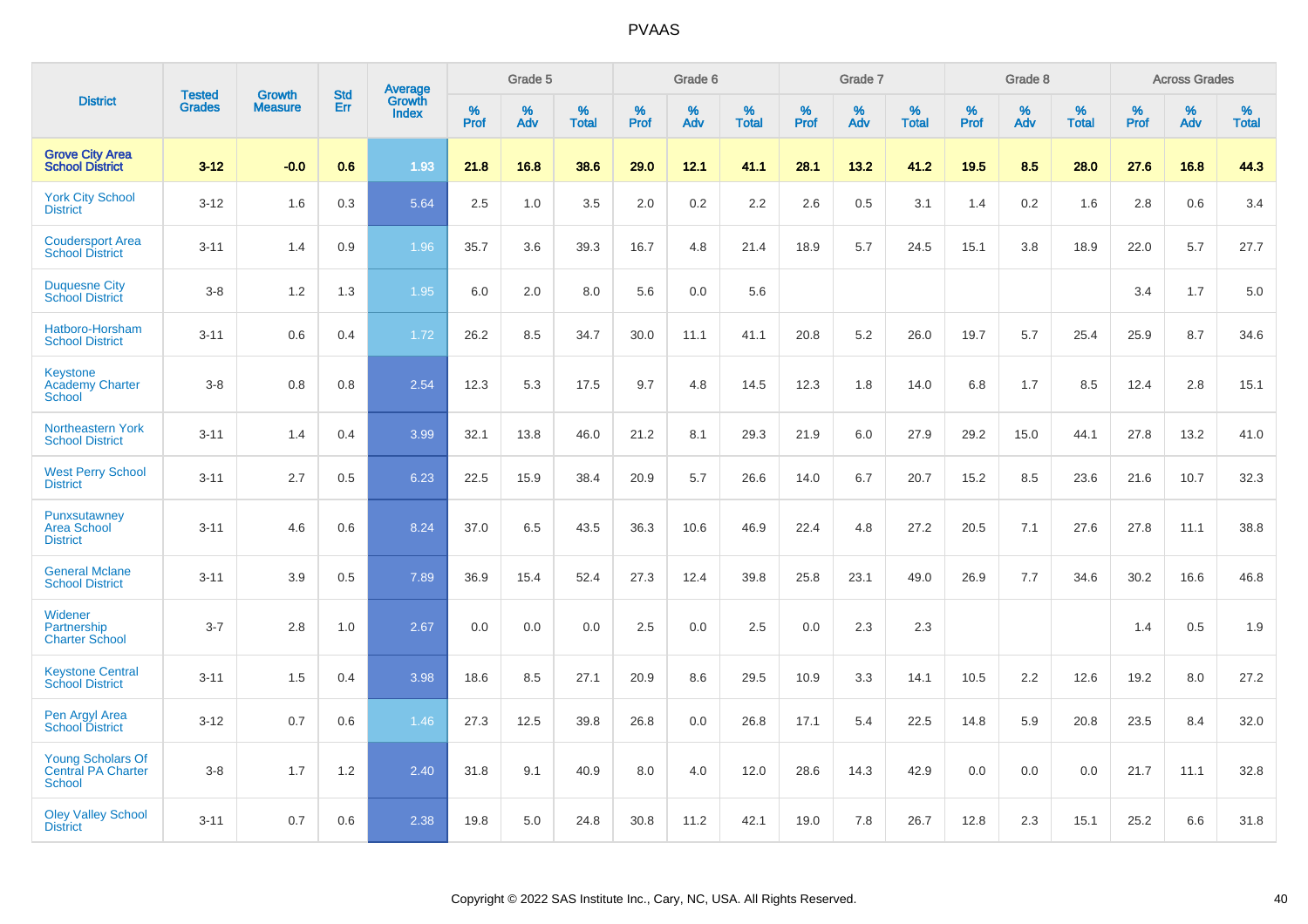|                                                                                          | <b>Tested</b> | <b>Growth</b>  | <b>Std</b> |                                          |              | Grade 5  |                   |              | Grade 6  |                   |              | Grade 7  |                   |              | Grade 8  |                   |              | <b>Across Grades</b> |                   |
|------------------------------------------------------------------------------------------|---------------|----------------|------------|------------------------------------------|--------------|----------|-------------------|--------------|----------|-------------------|--------------|----------|-------------------|--------------|----------|-------------------|--------------|----------------------|-------------------|
| <b>District</b>                                                                          | <b>Grades</b> | <b>Measure</b> | Err        | <b>Average</b><br>Growth<br><b>Index</b> | $\%$<br>Prof | %<br>Adv | %<br><b>Total</b> | $\%$<br>Prof | %<br>Adv | %<br><b>Total</b> | $\%$<br>Prof | %<br>Adv | %<br><b>Total</b> | $\%$<br>Prof | %<br>Adv | %<br><b>Total</b> | $\%$<br>Prof | %<br>Adv             | %<br><b>Total</b> |
| <b>Grove City Area</b><br><b>School District</b>                                         | $3 - 12$      | $-0.0$         | 0.6        | 1.93                                     | 21.8         | 16.8     | 38.6              | 29.0         | 12.1     | 41.1              | 28.1         | 13.2     | 41.2              | 19.5         | 8.5      | 28.0              | 27.6         | 16.8                 | 44.3              |
| <b>Mastery Charter</b><br>School-Francis D.<br><b>Pastorius</b><br>Elementary            | $3 - 8$       | 0.3            | 1.3        | 0.60                                     | 3.8          | 0.0      | 3.8               | 3.7          | 0.0      | 3.7               | 0.0          | 0.0      | 0.0               | 0.0          | 0.0      | 0.0               | 3.1          | 0.0                  | 3.1               |
| <b>Mount Union Area</b><br><b>School District</b>                                        | $3 - 10$      | 3.0            | 0.7        | 5.20                                     | 11.7         | 4.3      | 16.0              | 12.4         | 0.0      | 12.4              | 13.4         | 2.4      | 15.8              | 0.0          | 1.2      | 1.2               | 12.2         | 3.3                  | 15.5              |
| <b>Robert Benjamin</b><br><b>Wiley Community</b><br><b>Charter School</b>                | $3 - 8$       | 2.8            | 0.8        | 3.93                                     | 7.0          | 2.3      | 9.3               | 0.0          | 0.0      | 0.0               | 7.3          | 0.0      | 7.3               | 4.4          | 0.0      | 4.4               | 5.7          | 1.7                  | 7.4               |
| <b>Center For Student</b><br><b>Learning Charter</b><br>School At<br>Pennsbury           | $6 - 12$      | $-0.6$         | 3.1        | $-0.20$                                  |              |          |                   |              |          |                   |              |          |                   | 0.0          | 0.0      | 0.0               | 3.4          | 0.0                  | 3.4               |
| <b>North East School</b><br><b>District</b>                                              | $3 - 11$      | 1.4            | 0.5        | 2.92                                     | 33.3         | 9.4      | 42.7              | 23.1         | 9.7      | 32.8              | 26.4         | 9.3      | 35.7              | 31.4         | 13.1     | 44.5              | 29.8         | 12.1                 | 41.8              |
| <b>Global Leadership</b><br><b>Academy Charter</b><br><b>School Southwest</b><br>at Huey | $3 - 8$       | 1.0            | 1.7        | 1.39                                     | 0.0          | 0.0      | 0.0               | 0.0          | 0.0      | 0.0               |              |          |                   | 0.0          | 0.0      | 0.0               | 0.0          | 0.0                  | 0.0               |
| <b>Hope For</b><br><b>Hyndman Charter</b><br>School                                      | $3 - 11$      | 4.1            | 1.8        | 3.10                                     |              |          |                   | 6.2          | 0.0      | 6.2               | 8.3          | 8.3      | 16.7              | 0.0          | 0.0      | 0.0               | 9.9          | $1.2$                | 11.1              |
| <b>Moshannon Valley</b><br><b>School District</b>                                        | $3 - 10$      | 2.3            | 0.8        | 2.85                                     | 19.6         | 13.0     | 32.6              | 14.8         | 18.5     | 33.3              | 21.0         | 4.8      | 25.8              | 16.9         | 6.2      | 23.1              | 19.9         | 8.5                  | 28.4              |
| Lake-Lehman<br><b>School District</b>                                                    | $3 - 11$      | 2.9            | 0.6        | 5.69                                     | 30.6         | 9.9      | 40.5              | 21.0         | 6.7      | 27.6              | 23.7         | 6.1      | 29.8              | 14.2         | 4.4      | 18.6              | 26.3         | 6.7                  | 33.1              |
| <b>Bellefonte Area</b><br><b>School District</b>                                         | $3 - 11$      | 3.1            | 0.5        | 7.49                                     | 32.7         | 22.0     | 54.8              | 31.6         | 7.3      | 39.0              | 23.4         | 5.5      | 29.0              | 14.8         | 9.9      | 24.8              | 28.6         | 15.7                 | 44.3              |
| <b>Premier Arts And</b><br><b>Science Charter</b><br>School                              | $3-5$         | $-0.1$         | 2.0        | $-0.05$                                  | 0.0          | 0.0      | 0.0               |              |          |                   |              |          |                   |              |          |                   | 3.8          | 1.0                  | 4.8               |
| Kane Area School<br><b>District</b>                                                      | $3 - 10$      | 3.7            | 0.7        | 6.38                                     | 21.1         | 19.7     | 40.8              | 14.1         | 3.1      | 17.2              | 29.8         | 17.9     | 47.8              | 6.1          | 1.2      | 7.3               | 21.5         | 9.0                  | 30.4              |
| <b>South Park School</b><br><b>District</b>                                              | $3 - 11$      | 3.3            | 0.6        | 5.37                                     | 33.3         | 11.9     | 45.2              | 27.8         | 11.3     | 39.2              | 21.8         | 16.8     | 38.7              | 24.0         | 8.6      | 32.7              | 28.8         | 10.4                 | 39.2              |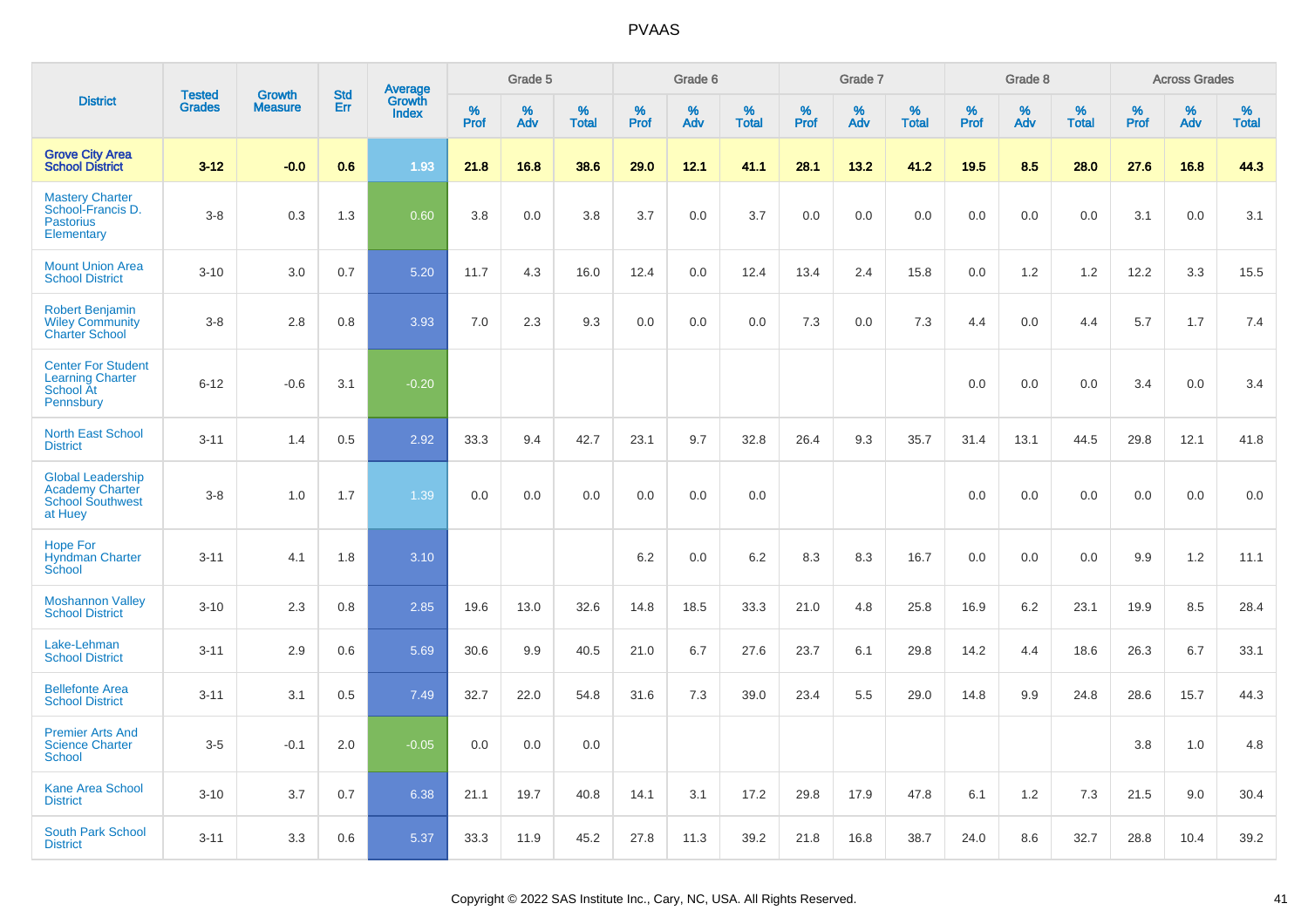|                                                                  | <b>Tested</b> | <b>Growth</b>  | <b>Std</b> | Average                |              | Grade 5  |                   |              | Grade 6  |                   |              | Grade 7  |                   |              | Grade 8  |                   |           | <b>Across Grades</b> |                   |
|------------------------------------------------------------------|---------------|----------------|------------|------------------------|--------------|----------|-------------------|--------------|----------|-------------------|--------------|----------|-------------------|--------------|----------|-------------------|-----------|----------------------|-------------------|
| <b>District</b>                                                  | <b>Grades</b> | <b>Measure</b> | Err        | Growth<br><b>Index</b> | $\%$<br>Prof | %<br>Adv | %<br><b>Total</b> | $\%$<br>Prof | %<br>Adv | %<br><b>Total</b> | $\%$<br>Prof | %<br>Adv | %<br><b>Total</b> | $\%$<br>Prof | %<br>Adv | %<br><b>Total</b> | %<br>Prof | %<br>Adv             | %<br><b>Total</b> |
| <b>Grove City Area</b><br><b>School District</b>                 | $3 - 12$      | $-0.0$         | 0.6        | 1.93                   | 21.8         | 16.8     | 38.6              | 29.0         | 12.1     | 41.1              | 28.1         | 13.2     | 41.2              | 19.5         | 8.5      | 28.0              | 27.6      | 16.8                 | 44.3              |
| <b>Mastery Charter</b><br>School -<br><b>Shoemaker</b><br>Campus | $7 - 10$      | 1.9            | 1.6        | 1.76                   |              |          |                   |              |          |                   | 9.4          | 0.0      | 9.4               | 4.2          | 0.0      | 4.2               | 7.1       | 0.0                  | 7.1               |
| <b>Aspira Bilingual</b><br><b>Cyber Charter</b><br>School        | $3 - 11$      | 4.2            | 1.5        | 3.82                   |              |          |                   | 0.0          | 0.0      | 0.0               | 0.0          | 0.0      | 0.0               | 0.0          | 0.0      | 0.0               | 1.6       | 0.0                  | 1.6               |
| <b>Bear Creek</b><br><b>Community</b><br><b>Charter School</b>   | $3 - 8$       | 4.4            | 0.8        | 5.57                   | 30.8         | 9.6      | 40.4              | 19.6         | 13.7     | 33.3              | 23.1         | 5.8      | 28.8              | 18.4         | 0.0      | 18.4              | 27.2      | 7.9                  | 35.1              |
| <b>Souderton Charter</b><br>School<br>Collaborative              | $3-8$         | 4.0            | 1.3        | 4.28                   | 51.8         | 22.2     | 74.1              | 44.0         | 24.0     | 68.0              | 28.6         | 38.1     | 66.7              | 41.2         | 11.8     | 52.9              | 40.1      | 26.8                 | 66.9              |
| <b>Central Cambria</b><br><b>School District</b>                 | $3 - 11$      | 2.5            | 0.6        | 4.43                   | 32.5         | 14.5     | 47.0              | 19.5         | 8.0      | 27.4              | 20.2         | 8.8      | 29.0              | 16.5         | 10.2     | 26.8              | 23.8      | 11.4                 | 35.1              |
| <b>Farrell Area School</b><br><b>District</b>                    | $3 - 11$      | 5.3            | 1.0        | 7.64                   | 15.6         | 0.0      | 15.6              | 17.1         | 0.0      | 17.1              | 2.3          | 0.0      | 2.3               | 5.1          | 0.0      | 5.1               | 12.3      | 1.5                  | 13.8              |
| <b>Infinity Charter</b><br><b>School</b>                         | $3-8$         | 5.9            | 1.2        | 4.84                   | 40.9         | 31.8     | 72.7              | 46.2         | 11.5     | 57.7              | 41.7         | 45.8     | 87.5              | 38.1         | 19.0     | 57.1              | 38.7      | 29.6                 | 68.3              |
| <b>Penncrest School</b><br><b>District</b>                       | $3 - 11$      | 1.8            | 0.4        | 4.21                   | 19.7         | $6.2\,$  | 25.8              | 21.6         | 1.8      | 23.4              | 17.5         | 5.0      | 22.5              | 17.1         | 3.5      | 20.6              | 22.0      | 5.3                  | 27.3              |
| <b>Lehigh Valley Dual</b><br>Language Charter<br>School          | $3 - 8$       | 3.1            | 2.3        | 1.36                   | 0.0          | 0.0      | 0.0               | 7.7          | 0.0      | 7.7               |              |          |                   |              |          |                   | 4.2       | 0.0                  | 4.2               |
| <b>Avonworth School</b><br><b>District</b>                       | $3 - 10$      | 2.8            | 0.5        | 5.25                   | 33.8         | 25.5     | 59.3              | 37.7         | 12.3     | 50.0              | 31.5         | 13.8     | 45.4              | 35.8         | 14.2     | 50.0              | 35.2      | 20.0                 | 55.2              |
| <b>Bald Eagle Area</b><br><b>School District</b>                 | $3 - 11$      | 2.6            | 0.6        | 4.48                   | 35.2         | 14.8     | 50.0              | 25.7         | 8.9      | 34.6              | 17.0         | 6.8      | 23.7              | 15.0         | 10.6     | 25.7              | 25.1      | 13.7                 | 38.8              |
| <b>Young Scholars</b><br><b>Charter School</b>                   | $6-8$         | 2.6            | 0.8        | 3.60                   |              |          |                   | 1.8          | 0.0      | 1.8               | 4.6          | 0.0      | 4.6               | 0.0          | 0.0      | 0.0               | 2.0       | 0.0                  | 2.0               |
| <b>Riverside School</b><br><b>District</b>                       | $3 - 11$      | 4.3            | 0.6        | 7.08                   | 18.6         | 7.8      | 26.5              | 13.1         | 7.1      | 20.2              | 16.5         | 13.6     | 30.1              | 16.4         | 4.6      | 20.9              | 19.2      | 7.7                  | 27.0              |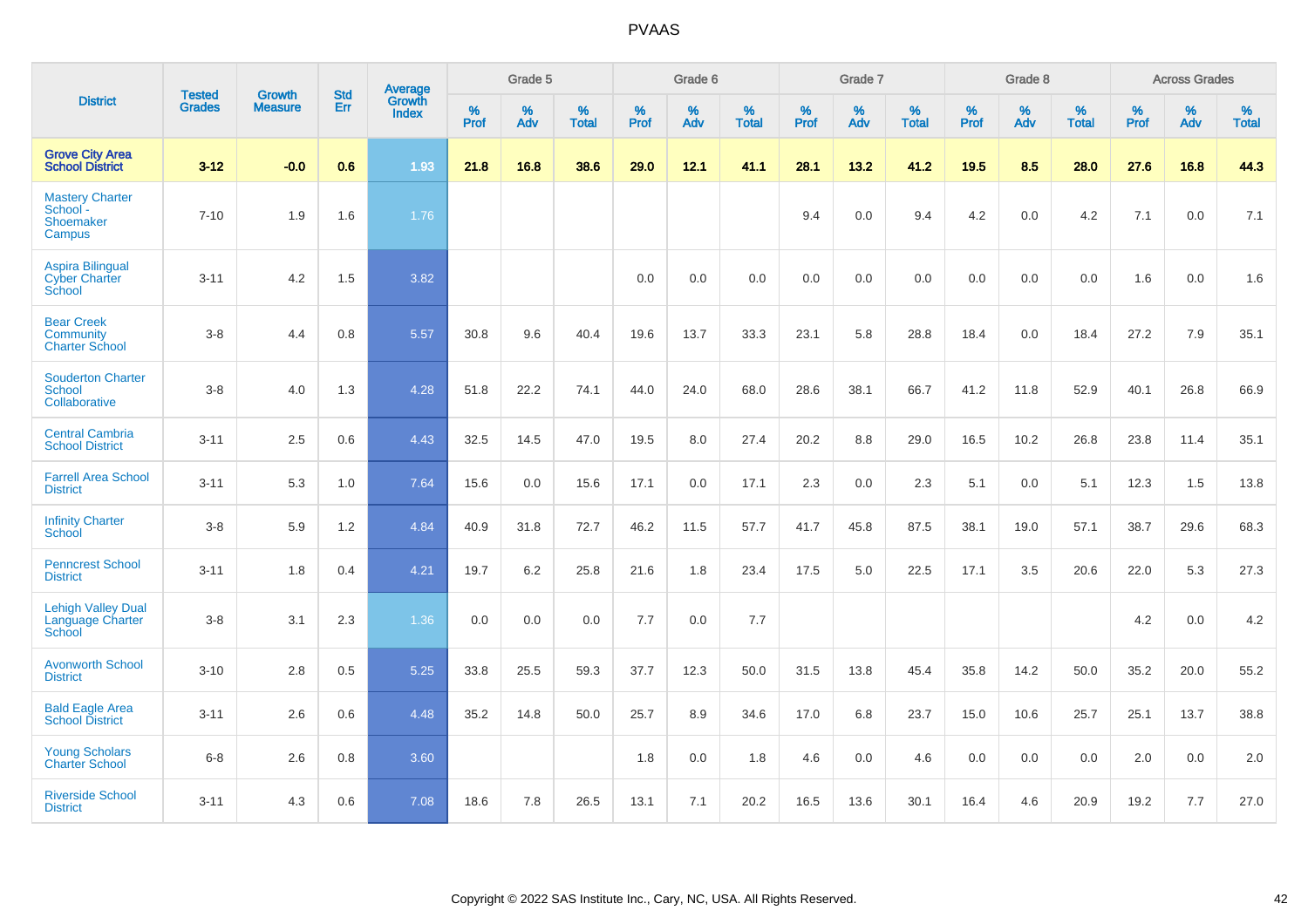|                                                                 |                                | <b>Growth</b>  | <b>Std</b> | Average                |              | Grade 5  |                   |           | Grade 6  |                   |           | Grade 7  |                   |           | Grade 8  |                   |           | <b>Across Grades</b> |                   |
|-----------------------------------------------------------------|--------------------------------|----------------|------------|------------------------|--------------|----------|-------------------|-----------|----------|-------------------|-----------|----------|-------------------|-----------|----------|-------------------|-----------|----------------------|-------------------|
| <b>District</b>                                                 | <b>Tested</b><br><b>Grades</b> | <b>Measure</b> | Err        | Growth<br><b>Index</b> | $\%$<br>Prof | %<br>Adv | %<br><b>Total</b> | %<br>Prof | %<br>Adv | %<br><b>Total</b> | %<br>Prof | %<br>Adv | %<br><b>Total</b> | %<br>Prof | %<br>Adv | %<br><b>Total</b> | %<br>Prof | %<br>Adv             | %<br><b>Total</b> |
| <b>Grove City Area</b><br><b>School District</b>                | $3 - 12$                       | $-0.0$         | 0.6        | 1.93                   | 21.8         | 16.8     | 38.6              | 29.0      | 12.1     | 41.1              | 28.1      | 13.2     | 41.2              | 19.5      | 8.5      | 28.0              | 27.6      | 16.8                 | 44.3              |
| <b>Wayne Highlands</b><br><b>School District</b>                | $3 - 11$                       | 2.2            | 0.5        | 4.54                   | 36.4         | 14.3     | 50.7              | 31.5      | 11.4     | 43.0              | 25.6      | 14.3     | 39.9              | 27.6      | 4.9      | 32.5              | 29.9      | 16.0                 | 46.0              |
| <b>North Clarion</b><br><b>County School</b><br><b>District</b> | $3 - 12$                       | 5.1            | 0.9        | 5.51                   | 34.1         | 6.8      | 40.9              | 31.7      | 12.2     | 43.9              | 21.4      | 7.1      | 28.6              | 15.9      | 11.4     | 27.3              | 26.5      | 10.6                 | 37.1              |
| <b>Bradford Area</b><br><b>School District</b>                  | $3 - 12$                       | 4.4            | 0.5        | 9.21                   | 33.5         | 10.2     | 43.7              | 23.4      | 8.8      | 32.2              | 18.9      | 13.9     | 32.8              | 27.8      | 7.6      | 35.4              | 26.9      | 11.3                 | 38.3              |
| <b>New Day Charter</b><br><b>School</b>                         | $7 - 11$                       | 2.2            | 3.1        | 0.71                   |              |          |                   |           |          |                   |           |          |                   | 0.0       | 0.0      | 0.0               | 0.0       | 0.0                  | 0.0               |
| <b>Port Allegany</b><br><b>School District</b>                  | $3 - 11$                       | 1.7            | 0.7        | 2.30                   | 20.0         | 5.7      | 25.7              | 7.4       | 1.5      | 8.8               | 17.4      | 2.9      | 20.3              | 13.1      | 9.8      | 23.0              | 16.8      | 5.7                  | 22.5              |
| <b>Athens Area</b><br><b>School District</b>                    | $3 - 11$                       | 3.8            | 0.5        | 7.01                   | 31.2         | 6.2      | 37.5              | 28.2      | 5.9      | 34.1              | 22.2      | 5.2      | 27.4              | 19.3      | 10.7     | 30.0              | 26.5      | 8.2                  | 34.6              |
| <b>Provident Charter</b><br><b>School</b>                       | $3 - 8$                        | 3.6            | 1.0        | 3.98                   | 4.4          | 2.2      | 6.5               | 10.5      | 0.0      | 10.5              | 9.1       | 0.0      | 9.1               | 0.0       | 3.3      | 3.3               | 9.2       | 2.5                  | 11.7              |
| <b>Mastery Charter</b><br>School - Clymer<br>Elementary         | $3-6$                          | 1.9            | 1.5        | 1.23                   | 0.0          | 0.0      | 0.0               | 3.8       | 0.0      | 3.8               |           |          |                   |           |          |                   | 2.6       | 0.8                  | 3.4               |
| <b>Wattsburg Area</b><br><b>School District</b>                 | $3 - 11$                       | 4.1            | 0.6        | 6.55                   | 25.0         | 18.2     | 43.2              | 27.2      | 17.4     | 44.6              | 19.6      | 7.6      | 27.2              | 31.7      | 12.9     | 44.6              | 26.7      | 12.5                 | 39.2              |
| <b>Arts Academy</b><br>Elementary<br><b>Charter School</b>      | $3-5$                          | 1.7            | 1.9        | 0.91                   | 5.3          | 0.0      | 5.3               |           |          |                   |           |          |                   |           |          |                   | 5.1       | 0.0                  | 5.1               |
| <b>South Western</b><br><b>School District</b>                  | $3 - 12$                       | 2.8            | 0.4        | 7.84                   | 23.7         | 5.4      | 29.2              | 15.7      | 11.7     | 27.4              | 17.8      | 6.0      | 23.8              | 19.1      | 10.1     | 29.2              | 21.6      | 8.9                  | 30.4              |
| <b>Donegal School</b><br><b>District</b>                        | $3 - 12$                       | 3.0            | 0.5        | 6.51                   | 18.1         | 9.9      | 28.0              | 22.5      | 3.2      | 25.7              | 12.4      | 14.8     | 27.2              | 16.6      | 9.5      | 26.0              | 19.7      | 10.6                 | 30.3              |
| New Hope-<br><b>Solebury School</b><br><b>District</b>          | $3 - 11$                       | 4.2            | 0.6        | 6.75                   | 40.4         | 25.5     | 66.0              | 41.2      | 11.8     | 52.9              | 25.5      | 17.0     | 42.6              | 37.6      | 19.3     | 56.9              | 36.8      | 21.0                 | 57.8              |
| <b>West York Area</b><br><b>School District</b>                 | $3 - 12$                       | 2.3            | 0.4        | 5.18                   | 19.9         | 5.6      | 25.5              | 14.8      | 4.8      | 19.6              | 15.0      | 5.8      | 20.9              | 16.3      | 4.2      | 20.5              | 19.8      | 5.9                  | 25.6              |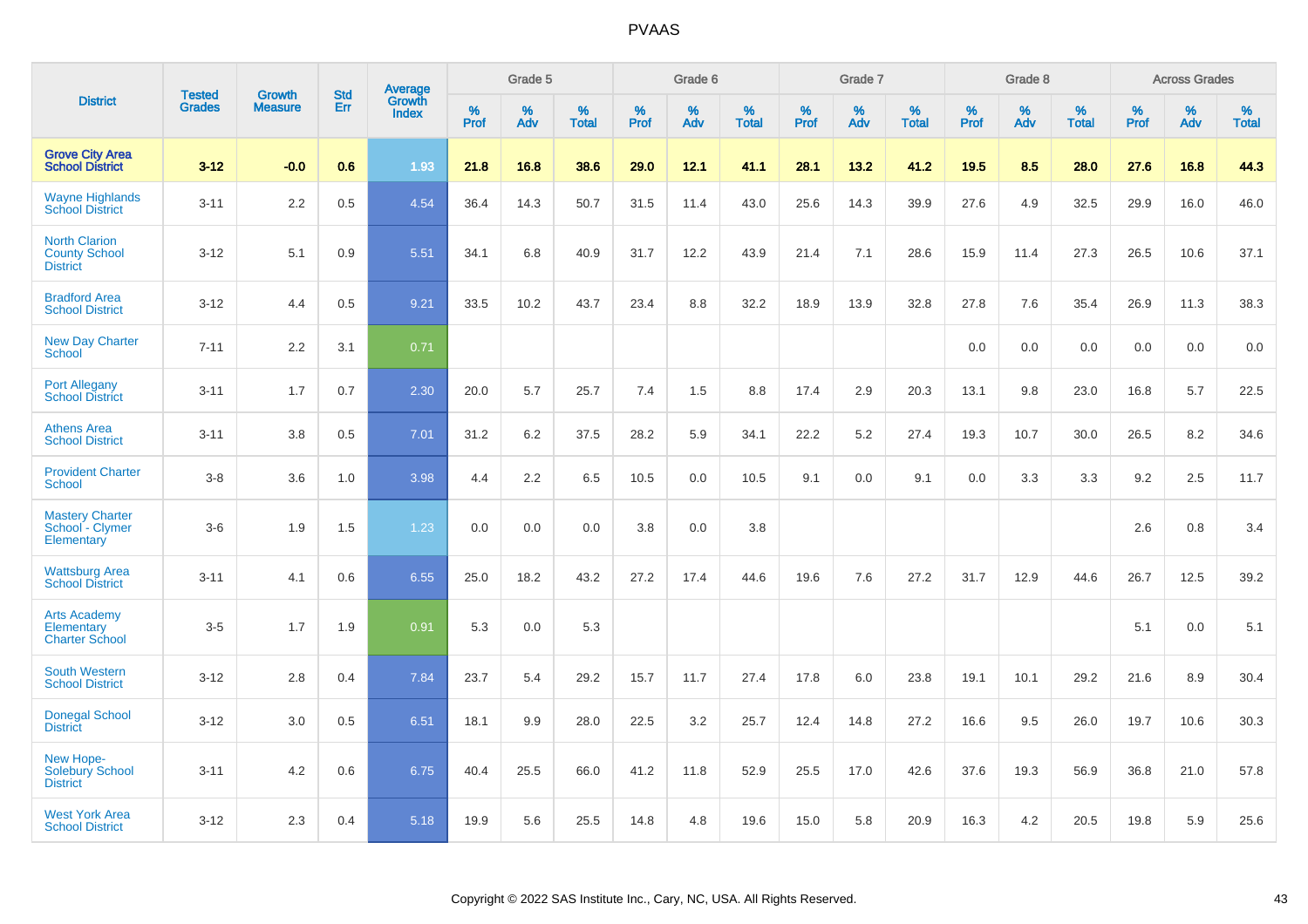|                                                              |                                |                                 | <b>Std</b> |                                   |                     | Grade 5  |                   |                     | Grade 6  |                   |              | Grade 7  |                   |                     | Grade 8  |                   |              | <b>Across Grades</b> |                      |
|--------------------------------------------------------------|--------------------------------|---------------------------------|------------|-----------------------------------|---------------------|----------|-------------------|---------------------|----------|-------------------|--------------|----------|-------------------|---------------------|----------|-------------------|--------------|----------------------|----------------------|
| <b>District</b>                                              | <b>Tested</b><br><b>Grades</b> | <b>Growth</b><br><b>Measure</b> | Err        | Average<br>Growth<br><b>Index</b> | $\%$<br><b>Prof</b> | %<br>Adv | %<br><b>Total</b> | $\%$<br><b>Prof</b> | %<br>Adv | %<br><b>Total</b> | $\%$<br>Prof | %<br>Adv | %<br><b>Total</b> | $\%$<br><b>Prof</b> | %<br>Adv | %<br><b>Total</b> | $\%$<br>Prof | %<br>Adv             | $\%$<br><b>Total</b> |
| <b>Grove City Area</b><br><b>School District</b>             | $3 - 12$                       | $-0.0$                          | 0.6        | 1.93                              | 21.8                | 16.8     | 38.6              | 29.0                | 12.1     | 41.1              | 28.1         | 13.2     | 41.2              | 19.5                | 8.5      | 28.0              | 27.6         | 16.8                 | 44.3                 |
| <b>Mountain View</b><br><b>School District</b>               | $3 - 11$                       | 5.6                             | 0.8        | 7.04                              | 28.3                | 1.7      | 30.0              | 16.3                | 2.0      | 18.4              | 25.9         | 7.4      | 33.3              | 27.1                | 8.5      | 35.6              | 21.4         | 4.2                  | 25.6                 |
| <b>Centre Learning</b><br>Community<br><b>Charter School</b> | $5 - 8$                        | 4.9                             | 2.0        | 2.45                              |                     |          |                   |                     |          |                   | 25.0         | 12.5     | 37.5              | 0.0                 | 17.6     | 17.6              | 24.1         | 18.5                 | 42.6                 |
| <b>Bedford Area</b><br><b>School District</b>                | $3 - 11$                       | 3.8                             | 0.6        | 7.33                              | 34.4                | 4.2      | 38.7              | 32.2                | 7.8      | 40.0              | 25.4         | 8.8      | 34.2              | 24.2                | 7.8      | 32.0              | 31.3         | 10.5                 | 41.7                 |
| <b>Seven Generations</b><br><b>Charter School</b>            | $3-5$                          | 2.5                             | 2.0        | 1.26                              | 24.3                | 5.4      | 29.7              |                     |          |                   |              |          |                   |                     |          |                   | 25.6         | 5.6                  | 31.2                 |
| <b>Richland School</b><br><b>District</b>                    | $3 - 11$                       | 3.8                             | 0.6        | 6.45                              | 40.8                | 21.4     | 62.1              | 40.4                | 10.6     | 51.1              | 39.8         | 10.9     | 50.8              | 25.5                | 13.2     | 38.7              | 36.6         | 16.5                 | 53.1                 |
| Tredyffrin-<br><b>Easttown School</b><br><b>District</b>     | $3 - 10$                       | 1.9                             | 0.4        | 4.37                              | 36.2                | 36.2     | 72.4              | 36.8                | 28.2     | 65.0              | 32.6         | 33.0     | 65.7              | 26.4                | 40.3     | 66.7              | 33.6         | 38.6                 | 72.2                 |
| <b>Karns City Area</b><br><b>School District</b>             | $3 - 11$                       | 3.6                             | 0.6        | 5.98                              | 23.6                | 9.0      | 32.6              | 29.6                | 1.1      | 30.7              | 22.4         | 3.4      | 25.9              | 16.8                | 3.7      | 20.6              | 24.0         | 3.2                  | 27.2                 |
| Shanksville-<br><b>Stonycreek School</b><br><b>District</b>  | $3 - 10$                       | 6.4                             | 1.4        | 4.61                              | 28.6                | 0.0      | 28.6              | 25.0                | 4.2      | 29.2              | 20.0         | 5.0      | 25.0              | 22.2                | 0.0      | 22.2              | 26.3         | 1.7                  | 28.0                 |
| <b>Mastery Charter</b><br>School John Wister<br>Elementary   | $3-5$                          | 3.9                             | 2.6        | 1.52                              | 5.0                 | 0.0      | 5.0               |                     |          |                   |              |          |                   |                     |          |                   | 2.9          | 0.0                  | 2.9                  |
| <b>Universal Bluford</b><br><b>Charter School</b>            | $3-6$                          | 4.8                             | 1.4        | 4.14                              | 4.4                 | 0.0      | 4.4               | 2.7                 | 0.0      | 2.7               |              |          |                   |                     |          |                   | 4.3          | 0.0                  | 4.3                  |
| <b>Dubois Area</b><br><b>School District</b>                 | $3 - 11$                       | 2.1                             | 0.4        | 5.38                              | 22.4                | 11.0     | 33.3              | 21.6                | 8.3      | 29.9              | 18.7         | 5.9      | 24.5              | 14.1                | 5.2      | 19.4              | 22.6         | 11.7                 | 34.2                 |
| Gettysburg<br><b>Montessori Charter</b><br>School            | $3-6$                          | 5.4                             | 1.9        | 2.75                              | 19.0                | 19.0     | 38.1              | 11.1                | 0.0      | 11.1              |              |          |                   |                     |          |                   | 19.2         | 9.6                  | 28.7                 |
| <b>Warren County</b><br><b>School District</b>               | $3 - 11$                       | 2.7                             | 0.4        | 7.14                              | 21.0                | 7.4      | 28.4              | 15.7                | 3.7      | 19.3              | 12.0         | 0.7      | 12.6              | 13.8                | 2.9      | 16.7              | 17.7         | 4.3                  | 22.0                 |
| <b>Conneaut School</b><br><b>District</b>                    | $3 - 12$                       | 3.7                             | 0.5        | 6.95                              | 21.8                | 7.5      | 29.3              | 23.8                | 9.8      | 33.6              | 19.4         | 6.7      | 26.1              | 17.9                | 3.4      | 21.4              | 24.4         | 10.4                 | 34.8                 |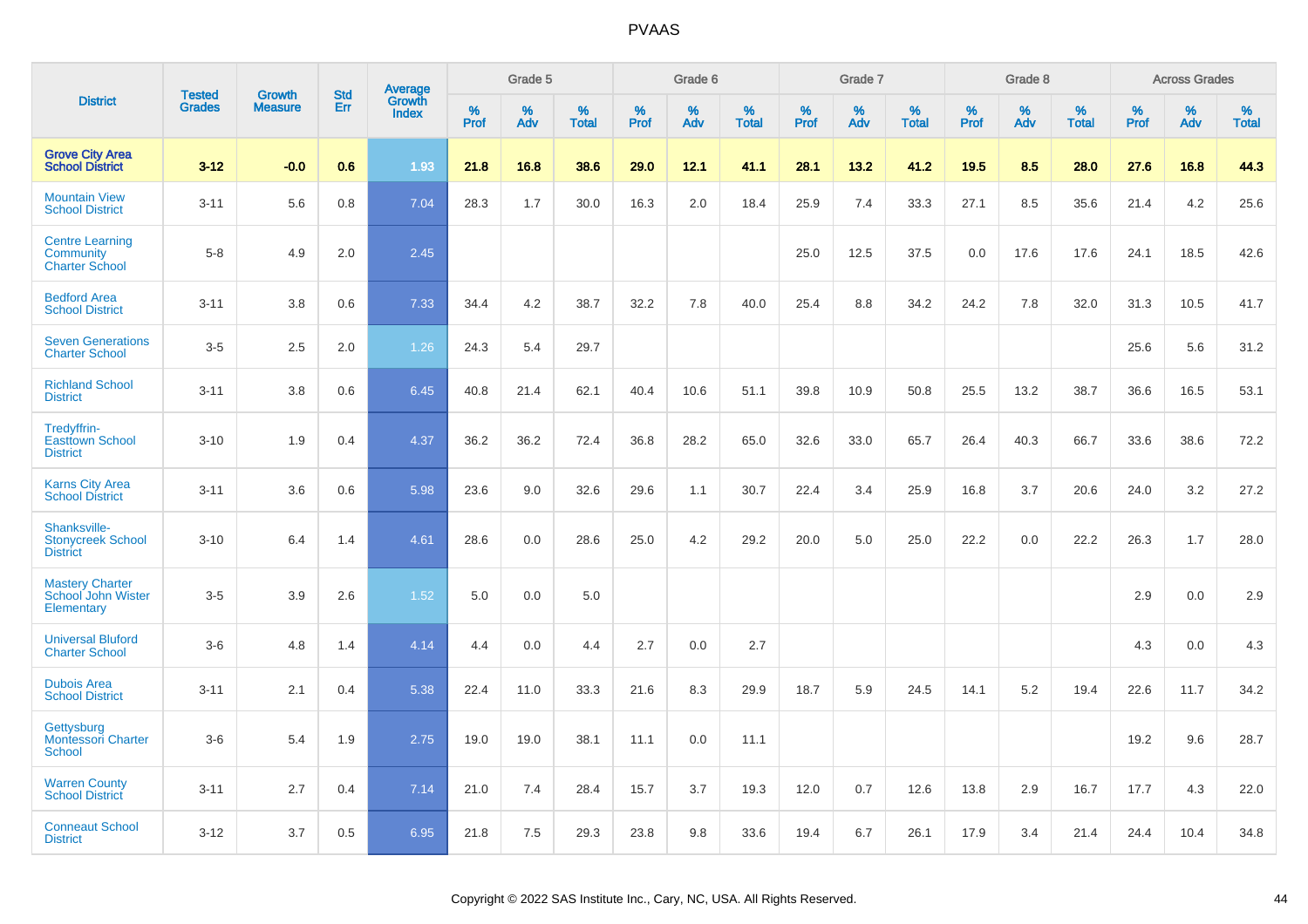|                                                                                              |                                | <b>Growth</b>  | <b>Std</b> |                                          |                     | Grade 5  |                   |              | Grade 6  |                   |           | Grade 7  |                   |           | Grade 8  |                   |           | <b>Across Grades</b> |                   |
|----------------------------------------------------------------------------------------------|--------------------------------|----------------|------------|------------------------------------------|---------------------|----------|-------------------|--------------|----------|-------------------|-----------|----------|-------------------|-----------|----------|-------------------|-----------|----------------------|-------------------|
| <b>District</b>                                                                              | <b>Tested</b><br><b>Grades</b> | <b>Measure</b> | Err        | <b>Average</b><br>Growth<br><b>Index</b> | $\%$<br><b>Prof</b> | %<br>Adv | %<br><b>Total</b> | $\%$<br>Prof | %<br>Adv | %<br><b>Total</b> | %<br>Prof | %<br>Adv | %<br><b>Total</b> | %<br>Prof | %<br>Adv | %<br><b>Total</b> | %<br>Prof | %<br>Adv             | %<br><b>Total</b> |
| <b>Grove City Area</b><br><b>School District</b>                                             | $3 - 12$                       | $-0.0$         | 0.6        | 1.93                                     | 21.8                | 16.8     | 38.6              | 29.0         | 12.1     | 41.1              | 28.1      | 13.2     | 41.2              | 19.5      | 8.5      | 28.0              | 27.6      | 16.8                 | 44.3              |
| <b>Montour School</b><br><b>District</b>                                                     | $3 - 11$                       | 5.0            | 0.4        | 11.10                                    | 31.8                | 25.1     | 57.0              | 30.6         | 24.5     | 55.1              | 26.3      | 30.1     | 56.5              | 26.6      | 30.6     | 57.3              | 31.2      | 26.8                 | 58.1              |
| <b>Hempfield School</b><br><b>District</b>                                                   | $3 - 11$                       | 3.5            | 0.3        | 11.50                                    | 32.6                | 14.9     | 47.5              | 27.8         | 18.0     | 45.8              | 22.6      | 18.5     | 41.1              | 24.4      | 18.7     | 43.1              | 27.9      | 18.3                 | 46.2              |
| <b>Smethport Area</b><br><b>School District</b>                                              | $3 - 12$                       | 7.1            | 0.8        | 8.76                                     | 29.2                | 8.3      | 37.5              | 24.6         | 8.8      | 33.3              | 16.9      | 6.2      | 23.1              | 22.6      | 4.8      | 27.4              | 22.1      | 9.4                  | 31.5              |
| <b>Midd-West School</b><br><b>District</b>                                                   | $3 - 11$                       | 4.5            | 0.6        | 8.11                                     | 29.8                | 11.2     | 41.0              | 35.1         | 9.9      | 45.0              | 18.2      | 14.1     | 32.3              | 21.6      | 8.0      | 29.6              | 27.0      | 9.8                  | 36.8              |
| <b>Austin Area School</b><br><b>District</b>                                                 | $3 - 11$                       | 10.1           | 1.6        | 6.38                                     | 23.1                | 15.4     | 38.5              | 30.8         | 7.7      | 38.5              | 40.0      | 0.0      | 40.0              | 31.2      | 0.0      | 31.2              | 26.0      | 6.8                  | 32.9              |
| <b>Easton Arts</b><br>Academy<br>Elementary<br><b>Charter School</b>                         | $3-5$                          | 4.8            | 2.4        | 1.94                                     | 4.2                 | 16.7     | 20.8              |              |          |                   |           |          |                   |           |          |                   | 12.6      | 3.9                  | 16.5              |
| <b>Huntingdon Area</b><br><b>School District</b>                                             | $3 - 11$                       | 9.5            | 0.5        | 17.36                                    | 23.7                | 13.2     | 36.8              | 17.8         | 10.2     | 28.0              | 18.0      | 4.3      | 22.3              | 13.6      | 4.8      | 18.4              | 19.7      | 9.1                  | 28.8              |
| <b>Shikellamy School</b><br><b>District</b>                                                  | $3 - 10$                       | 2.8            | 0.4        | 6.42                                     | 24.3                | 11.4     | 35.7              | 18.3         | 8.4      | 26.7              | 18.0      | 7.7      | 25.8              | 11.5      | 7.8      | 19.3              | 21.2      | 9.8                  | 31.0              |
| <b>Lehighton Area</b><br><b>School District</b>                                              | $3 - 11$                       | 3.8            | 0.5        | 7.54                                     | 23.0                | 5.9      | 29.0              | 26.0         | 4.1      | 30.1              | 12.0      | 5.7      | 17.7              | 14.7      | 1.8      | 16.6              | 23.4      | 5.4                  | 28.8              |
| <b>Central Columbia</b><br><b>School District</b>                                            | $3 - 12$                       | 3.8            | 0.5        | 7.42                                     | 30.5                | 25.2     | 55.6              | 28.2         | 25.2     | 53.3              | 32.6      | 14.9     | 47.5              | 30.6      | 20.1     | 50.7              | 32.6      | 22.1                 | 54.7              |
| <b>Warwick School</b><br><b>District</b>                                                     | $3 - 11$                       | 4.0            | 0.4        | 10.87                                    | 35.6                | 9.6      | 45.2              | 30.7         | 6.4      | 37.0              | 22.5      | 7.2      | 29.7              | 13.2      | 3.6      | 16.8              | 25.6      | 9.8                  | 35.4              |
| <b>Upper Saint Clair</b><br><b>School District</b>                                           | $3 - 11$                       | 3.0            | 0.4        | 7.98                                     | 36.3                | 35.5     | 71.8              | 40.8         | 27.3     | 68.1              | 33.3      | 35.5     | 68.8              | 31.1      | 30.4     | 61.5              | 36.7      | 35.6                 | 72.3              |
| <b>Bangor Area</b><br><b>School District</b>                                                 | $3 - 12$                       | 4.2            | 0.5        | 8.44                                     | 20.3                | 24.8     | 45.1              | 26.7         | 14.0     | 40.7              | 20.4      | 13.6     | 34.0              | 23.2      | 6.0      | 29.1              | 27.2      | 17.9                 | 45.2              |
| <b>West Philadelphia</b><br><b>Achievement</b><br><b>Charter</b><br><b>Elementary School</b> | $3-5$                          | 4.2            | 1.6        | 2.63                                     | 6.7                 | 0.0      | 6.7               |              |          |                   |           |          |                   |           |          |                   | 2.8       | 0.5                  | $3.2\,$           |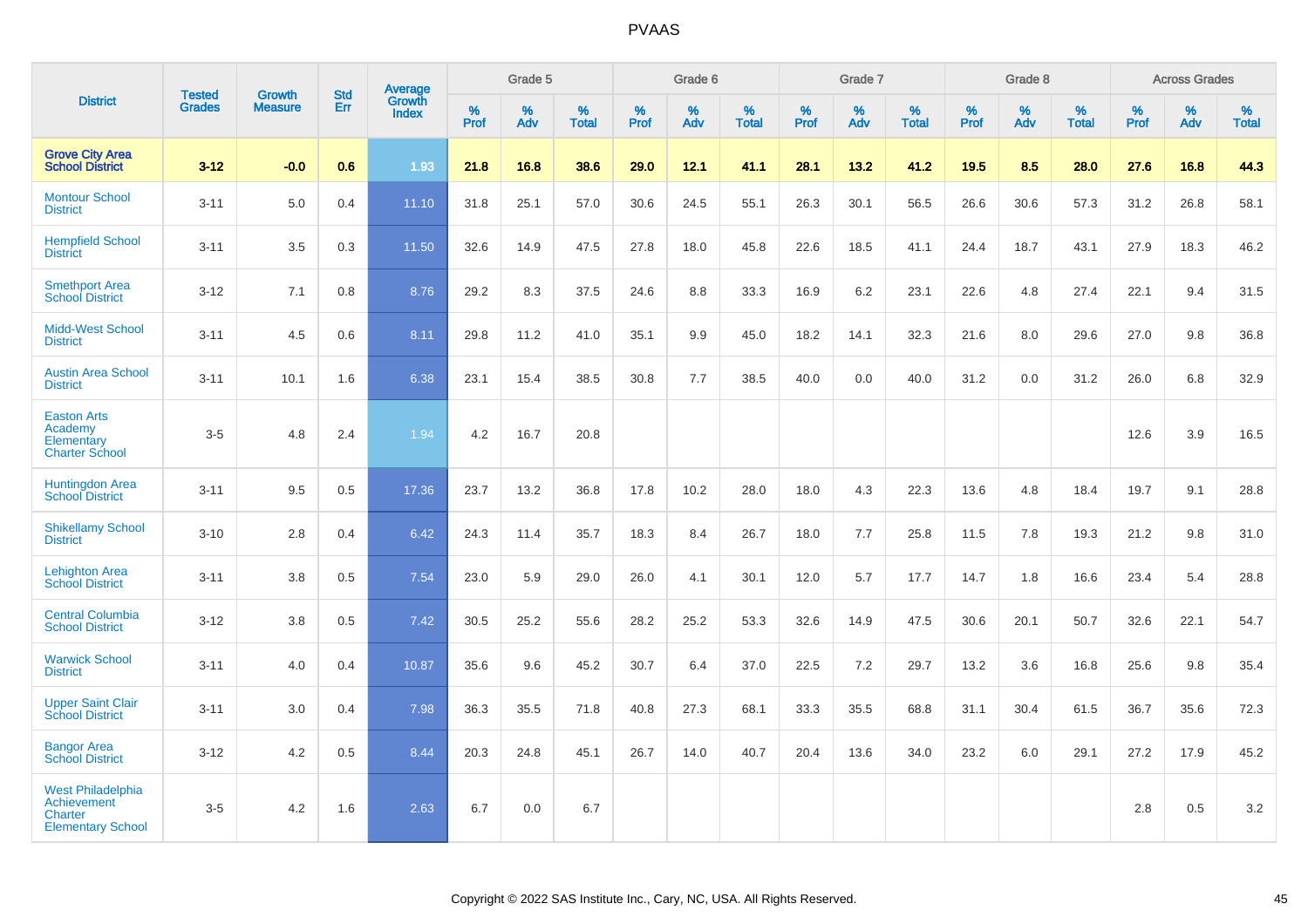|                                                                   | <b>Tested</b> | <b>Growth</b>  | <b>Std</b> | Average                       |           | Grade 5  |                   |           | Grade 6  |                   |           | Grade 7  |                   |           | Grade 8  |                   |           | <b>Across Grades</b> |                   |
|-------------------------------------------------------------------|---------------|----------------|------------|-------------------------------|-----------|----------|-------------------|-----------|----------|-------------------|-----------|----------|-------------------|-----------|----------|-------------------|-----------|----------------------|-------------------|
| <b>District</b>                                                   | <b>Grades</b> | <b>Measure</b> | Err        | <b>Growth</b><br><b>Index</b> | %<br>Prof | %<br>Adv | %<br><b>Total</b> | %<br>Prof | %<br>Adv | %<br><b>Total</b> | %<br>Prof | %<br>Adv | %<br><b>Total</b> | %<br>Prof | %<br>Adv | %<br><b>Total</b> | %<br>Prof | %<br>Adv             | %<br><b>Total</b> |
| <b>Grove City Area</b><br><b>School District</b>                  | $3 - 12$      | $-0.0$         | 0.6        | 1.93                          | 21.8      | 16.8     | 38.6              | 29.0      | 12.1     | 41.1              | 28.1      | 13.2     | 41.2              | 19.5      | 8.5      | 28.0              | 27.6      | 16.8                 | 44.3              |
| Esperanza<br><b>Academy Charter</b><br><b>School</b>              | $4 - 11$      | 2.8            | 0.5        | 5.89                          |           |          |                   | 1.5       | 0.0      | 1.5               | 4.2       | 0.0      | 4.2               | 0.5       | 0.0      | 0.5               | 1.8       | 0.0                  | 1.8               |
| <b>Chester</b><br>Community<br><b>Charter School</b>              | $3 - 8$       | 3.5            | 0.6        | 6.06                          | 0.7       | 0.7      | 1.5               | 3.6       | 0.0      | 3.6               | 3.2       | 1.1      | 4.3               | 2.6       | 0.0      | 2.6               | 2.1       | 0.4                  | 2.5               |
| <b>Blacklick Valley</b><br><b>School District</b>                 | $3 - 11$      | 8.2            | 1.0        | 8.15                          | 24.1      | 6.9      | 31.0              | 34.2      | 10.5     | 44.7              | 16.7      | 0.0      | 16.7              | 14.3      | 4.8      | 19.0              | 22.6      | 9.5                  | 32.1              |
| <b>Saucon Valley</b><br><b>School District</b>                    | $3 - 11$      | 6.7            | 0.5        | 12.55                         | 32.0      | 25.4     | 57.4              | 33.6      | 11.0     | 44.5              | 31.1      | 12.1     | 43.2              | 32.8      | 16.0     | 48.8              | 31.2      | 18.8                 | 50.0              |
| <b>Universal Daroff</b><br><b>Charter School</b>                  | $3 - 8$       | 6.1            | 0.8        | 7.55                          | 1.6       | 1.6      | 3.2               | 0.0       | 0.0      | 0.0               | 2.2       | 0.0      | 2.2               | 3.6       | 0.0      | 3.6               | 2.2       | 0.3                  | 2.5               |
| <b>Bucks County</b><br><b>Montessori Charter</b><br><b>School</b> | $3-6$         | 9.5            | 1.8        | 5.15                          | 16.1      | 25.8     | 41.9              | 42.9      | 28.6     | 71.4              |           |          |                   |           |          |                   | 33.0      | 29.8                 | 62.8              |
| <b>Otto-Eldred School</b><br><b>District</b>                      | $3 - 11$      | 7.8            | 0.9        | 8.33                          | 23.8      | 28.6     | 52.4              | 45.0      | 12.5     | 57.5              | 20.0      | 15.6     | 35.6              | 25.0      | 6.2      | 31.2              | 28.3      | 13.9                 | 42.2              |
| <b>Vida Charter</b><br><b>School</b>                              | $3-6$         | 10.1           | 1.8        | 5.60                          | 23.1      | 19.2     | 42.3              | 16.7      | 11.1     | 27.8              |           |          |                   |           |          |                   | 20.4      | 7.8                  | 28.2              |
| <b>Lewisburg Area</b><br><b>School District</b>                   | $3 - 11$      | 6.7            | 0.6        | 12.13                         | 33.6      | 28.3     | 62.0              | 40.0      | 24.2     | 64.2              | 33.1      | 29.4     | 62.5              | 17.9      | 31.3     | 49.2              | 31.0      | 30.1                 | 61.1              |
| <b>Conestoga Valley</b><br><b>School District</b>                 | $3 - 11$      | 4.8            | 0.4        | 12.76                         | 21.3      | 12.6     | 33.8              | 24.9      | 7.7      | 32.7              | 20.4      | 14.0     | 34.4              | 23.0      | 13.5     | 36.5              | 24.2      | 13.5                 | 37.8              |
| <b>Homer-Center</b><br><b>School District</b>                     | $3 - 11$      | 10.3           | 0.8        | 13.11                         | 31.8      | 17.5     | 49.2              | 36.4      | 4.6      | 40.9              | 20.3      | 0.0      | 20.3              | 26.9      | 13.4     | 40.3              | 27.6      | 7.4                  | 35.0              |
| <b>Cumberland Valley</b><br><b>School District</b>                | $3 - 12$      | 3.8            | 0.2        | 15.85                         | 33.5      | 27.3     | 60.8              | 31.4      | 13.8     | 45.2              | 29.0      | 18.7     | 47.6              | 26.6      | 12.4     | 39.0              | 30.7      | 22.4                 | 53.2              |
| <b>Lower Merion</b><br><b>School District</b>                     | $3 - 11$      | 3.3            | 0.3        | 12.62                         | 27.6      | 48.2     | 75.8              | 31.4      | 37.3     | 68.6              | 33.9      | 31.3     | 65.2              | 33.0      | 28.3     | 61.3              | 31.2      | 40.9                 | 72.2              |
| <b>Circle Of Seasons</b><br><b>Charter School</b>                 | $3 - 8$       | 12.3           | 1.2        | 10.35                         | 20.0      | 5.7      | 25.7              | 16.7      | 6.7      | 23.3              | 25.0      | 11.1     | 36.1              |           |          |                   | 20.9      | 7.9                  | 28.8              |